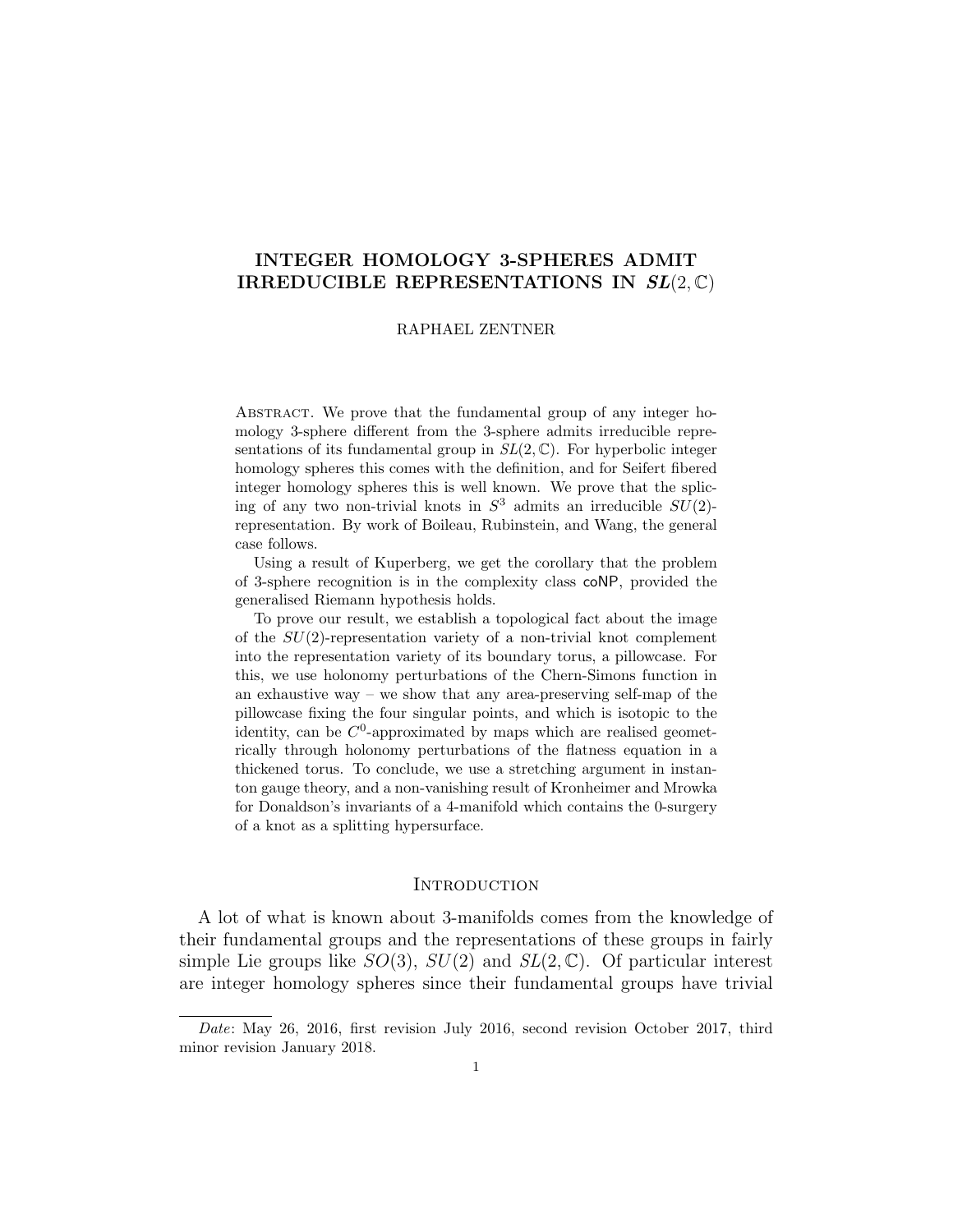abelianisation. For instance, the  $SU(2)$ -representation varieties of Seifertfibred homology spheres have been described quite explicitly by Fintushel and Stern in terms of linkages [\[21\]](#page-68-0), using the explicit descriptions of the fundamental groups of such 3-manifolds. Hyperbolic integer homology 3 spheres come with irreducible representations of their fundamental group in  $SL(2,\mathbb{C})$ , because the projectivisation  $PSL(2,\mathbb{C}) = SL(2,\mathbb{C})/\{\pm id\}$  is the orientation-preserving isometry group of hyperbolic 3-space.

In general, it is quite difficult to describe these representation varieties. A prominent result in this direction, known as the Property P for knots in S 3 , was proved by Kronheimer and Mrowka. They have established [\[33,](#page-69-0) [34\]](#page-69-1) that for a fraction  $p/q$  such that  $|p/q| \leq 2$  the  $p/q$ -surgery on a non-trivial knot in  $S<sup>3</sup>$  always admits irreducible representations of its fundamental group in  $SU(2)$ . Their proof is indirect, using highly non-trivial instanton gauge theory. More recently, Baldwin and Sivek have related the existence of irreducible  $SU(2)$ -representations to Stein fillings, see [\[5,](#page-68-1) [6\]](#page-68-2).

One of the main results that we establish is the following

<span id="page-1-0"></span>**Theorem [9.4.](#page-64-0)** Let Y be an integer homology 3-sphere different from the 3-sphere. Then there is an irreducible representation  $\rho: \pi_1(Y) \to SL(2, \mathbb{C})$ .

Hence this is a characterisation of the 3-sphere among integer homology 3-spheres.

Problem 3.105 in Kirby's problem list asks whether any integer homology 3-sphere different from the 3-sphere admits an irreducible representation in  $SU(2)$ . Theorem [9.4](#page-1-0) answers this question for the group  $SL(2,\mathbb{C})$ .

Using results of Boileau, Rubinstein and Wang on the theory of dominations of 3-manifolds by degree-1 maps, see Theorem [9.1](#page-62-0) below, Theorem [9.4](#page-1-0) follows from the following theorem that we establish (stated here in a simplified way).

<span id="page-1-1"></span>**Theorem [8.3.](#page-60-0)** Let K and K' be two non-trivial knots in  $S^3$ . Then there is an irreducible representation  $\rho: \pi_1(Y_{K,K'}) \to SU(2)$  of the fundamental group of the splicing  $Y_{K,K'}$  of K and K'.

Here the splicing is defined as follows: Given two knots  $K, K'$  in  $S^3$ with tubular neighbourhoods  $N(K)$  and  $N(K')$ , the splicing is the integer homology 3-sphere

$$
Y_{K,K'} = Y(K) \cup_{\varphi} Y(K'),
$$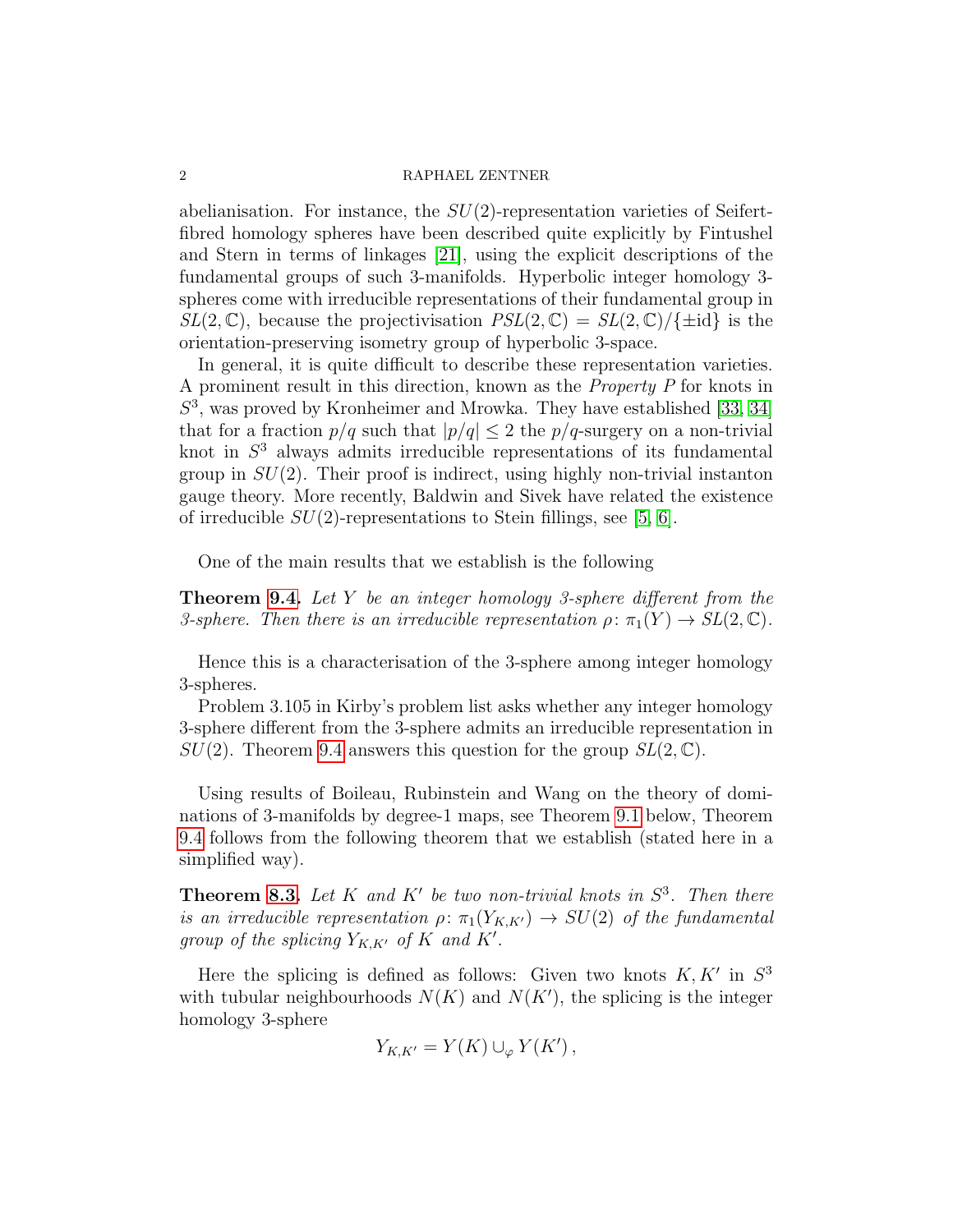obtained by glueing the knot complements  $Y(K) = S^3 \backslash N(K)^{\circ}$  and  $Y(K') =$  $S^3 \setminus N(K')^{\circ}$  along their boundary tori by a map  $\varphi$  which maps a meridian of  $K$  to a longitude of  $K'$ , and vice versa. To prevent confusion, we make clear that by a longitude of a knot we understand a parallel copy of a knot which is trivial in the first homology group of the knot complement.

Quite a few facts are known about the representation variety

<span id="page-2-0"></span>
$$
R(K) = \text{Hom}(\pi_1(Y(K)), SU(2))/SU(2). \tag{1}
$$

of the knot complement and its image in the representation variety of the boundary torus. For instance, for non-trivial knots  $K$  there are always irreducible representations, and these have to contain 1-dimensional semialgebraic varieties. However, it is not clear a priori whether the two images from  $R(K)$  and  $R(K')$  intersect in the representation variety of the splitting torus of  $Y_{K,K'}$  in a way which yields an irreducible representation of  $\pi_1(Y_{K,K'})$ . (It is well-known, for instance, that this holds if K and K' are non-trivial torus knots.)

Our proof of Theorem [8.3](#page-60-0) will rely on a topological result (Theorem [7.1\)](#page-52-0) about the image of  $R(K)$  in the representation variety of the boundary torus that we will establish for any non-trivial knots. This topological result ensures that the images of the two representation varieties  $R(K)$ and  $R(K')$  in the representation variety of the boundary torus intersect in a representation of the boundary torus which extends as an irreducible representation of  $\pi_1(Y(K))$  and of  $\pi_1(Y(K'))$ , and hence gives rise to an irreducible representation of  $\pi_1(Y_{K,K'})$ .

Before stating this result, we make a few general comments about Theorem [9.4.](#page-1-0)

Remark. A statement analogous to Theorem [9.4](#page-1-0) does not hold for the more general class of rational homology 3-spheres, see [\[41\]](#page-69-2).

**Remark.** Theorem [9.4](#page-1-0) would hold with the group  $SU(2)$  in place of  $SL(2,\mathbb{C})$ if one could show that any integer homology 3-sphere which is hyperbolic admits irreducible SU(2)-representations of its fundamental group.

It isn't so clear whether one can expect that this holds. For instance, a corresponding statement fails for some hyperbolic rational homology 3 spheres:

**Remark.** By Cornwell's results in [\[12\]](#page-68-3), the branched double cover  $\Sigma_2(8_{18})$  of the knot  $8_{18}$  does not admit irreducible  $SU(2)$ -representations. The rational homology sphere  $\Sigma_2(8_{18})$  is hyperbolic. In fact, the knot  $8_{18}$  is the Turk's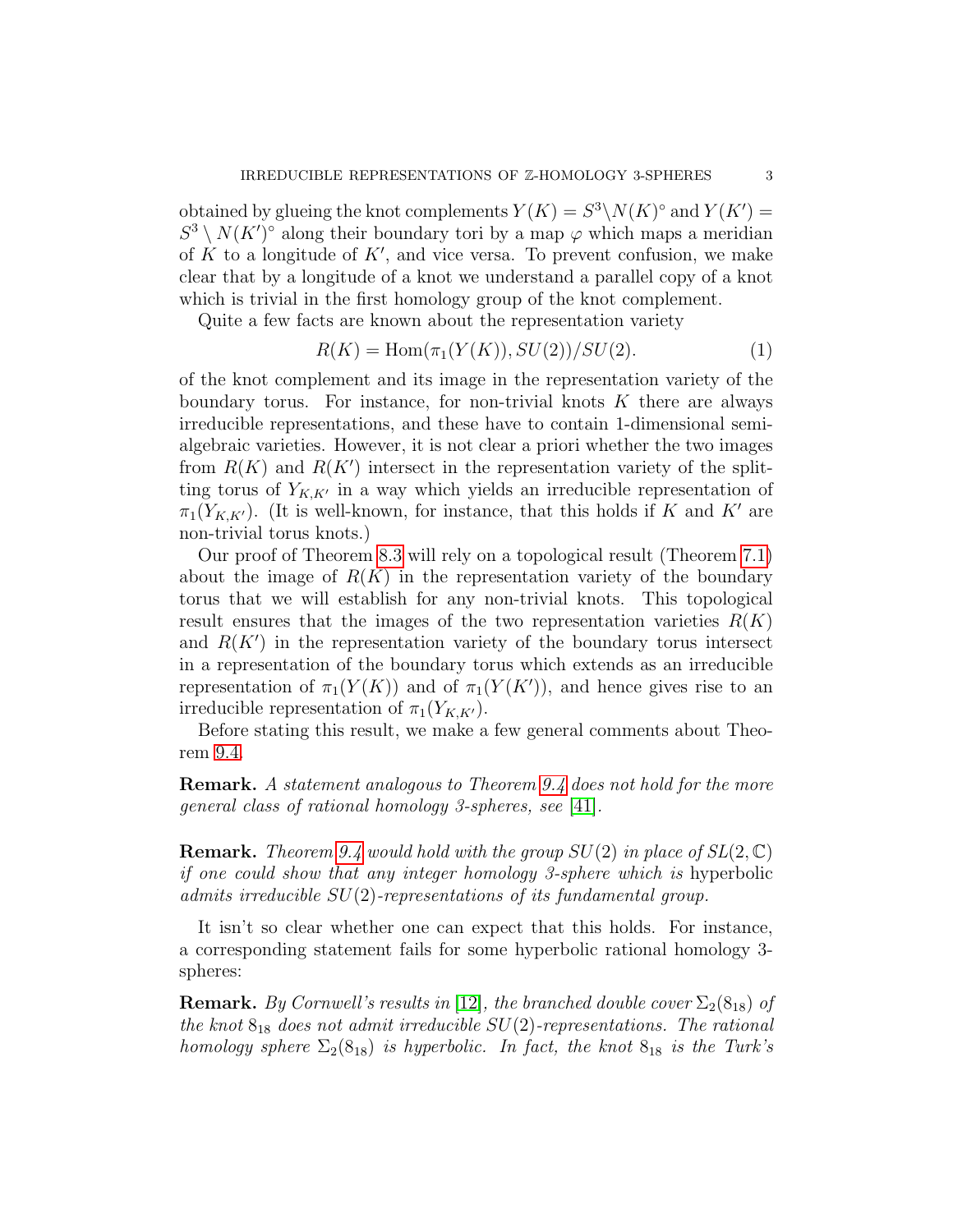head knot with notation  $(2 \times 4)^*$  in [\[9,](#page-68-4) Section 4.3], and in this reference it is shown that its branched double cover is hyperbolic.

Theorem [9.4](#page-1-0) is a result about 3-manifolds, and not about groups. In fact, there are superperfect groups which admit no non-trivial representations in  $SL(2,\mathbb{C})$ , see Proposition [10.2.](#page-65-0) By a result of Kervaire which uses higherdimensional surgery theory, all of these appear as fundamental groups of homology spheres of dimension  $n \geq 5$ . Those which admit a presentation of deficiency 0 even appear as the fundamental group of a 4-dimensional homology sphere. Hence we obtain the following result, contrasting Theorem [9.4.](#page-1-0)

**Theorem [10.1.](#page-64-1)** In any dimension  $n \geq 4$  there is an integer homology sphere  $W^n$  different from the n-sphere  $S^n$  such that the fundamental group  $\pi_1(W)$  has only the trivial representation in  $SL(2,\mathbb{C})$ .

Theorem [9.4](#page-1-0) also has the following application to the complexity of the problem of 3-sphere recognition, due to work of Kuperberg [\[37\]](#page-69-3). (We are thankful to John Baldwin and Steven Sivek for turning our attention to this reference.)

**Theorem [11.2.](#page-67-0)** Let Y be an integer homology 3-sphere, described by a Heegaard diagram. Then the assertion that  $Y$  is not the 3-sphere lies in the complexity class NP, provided the generalized Riemann hypothesis holds.

A proof of the same result has been announced by Hass and Kuperberg in the Oberwolfach reports [\[26\]](#page-69-4), but using different methods.

The pillowcase and the  $SU(2)$ -representation variety of knot complements. The space of  $SU(2)$ -representations of the fundamental group of a two-dimensional torus  $T^2$  modulo conjugation,

$$
R(T^2) = \text{Hom}(\mathbb{Z}^2, SU(2))/SU(2)
$$

is homeomorphic to the pillowcase, a 2-dimensional sphere. In fact, if we denote generators of  $\pi_1(T^2) \cong \mathbb{Z}^2$  by m and l, then for a representation  $\rho$ we may suppose that

$$
\rho(m) = \begin{bmatrix} e^{i\alpha} & 0 \\ 0 & e^{-i\alpha} \end{bmatrix}, \text{ and } \rho(l) = \begin{bmatrix} e^{i\beta} & 0 \\ 0 & e^{-i\beta} \end{bmatrix},
$$

and hence we can associate to  $\rho$  a pair  $(\alpha, \beta) \in [0, 2\pi] \times [0, 2\pi]$ , which we also can think of as being a point on the two-dimensional torus  $T =$  $\mathbb{R}^2/2\pi\mathbb{Z}^2$ . However, it is easily seen that a representation to which we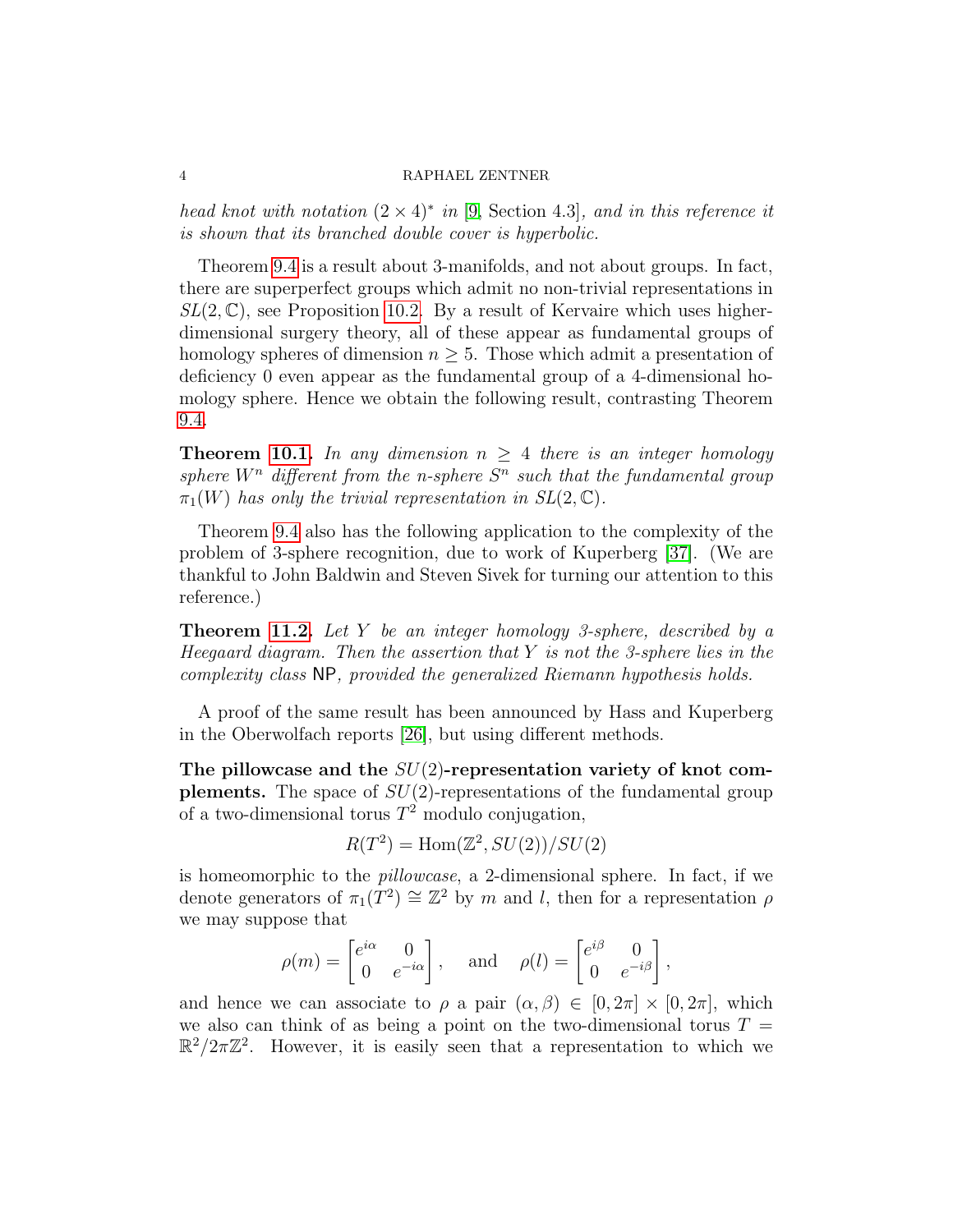associate  $(2\pi - \alpha, 2\pi - \beta)$  is conjugate to  $\rho$ . This is the only ambiguity, however, as the trace of an element in  $SU(2)$  determines its conjugacy class. Therefore  $R(T^2)$  is isomorphic to the quotient of the torus T by the hyperelliptic involution  $\tau : (\alpha, \beta) \mapsto (-\alpha, -\beta)$ . This has four fixed points, and its quotient

$$
R(T^2) = T/\tau
$$

is homeomorphic to a two-dimensional sphere. It can also be seen as the quotient of the fundamental domain  $[0, \pi] \times [0, 2\pi]$  for  $\tau$  by identifications on the boundary as indicated in Figure [1](#page-4-0) below.



<span id="page-4-0"></span>FIGURE 1. The glueing pattern for obtaining the pillowcase from a rectangle, and the image of the representation variety  $R(K)$  of the trefoil in the pillowcase

Having a non-trivial knot K in  $S^3$ , the 3-manifold  $Y(K) = S^3 \setminus N(K)^{\circ}$ obtained by removing a tubular neighbourhood of  $K$  from  $S^3$  is a 3-manifold with boundary a two-dimensional torus. Associated is the representation variety  $R(K)$ , defined in [\(1\)](#page-2-0) above.

We can restrict representations from  $R(K)$  to its boundary torus, thereby obtaining a map

$$
i^* \colon R(K) \to R(T^2)
$$
\n<sup>(2)</sup>

into the pillowcase, induced by the natural inclusion  $i: T^2 = \partial Y(K) \rightarrow$  $Y(K)$ . Figure [1](#page-4-0) above shows the image of  $R(K)$  when K is the right handed trefoil, once in the pillowcase, and once in the fundamental domain  $[0, \pi] \times [0, 2\pi]$ . Here the first coordinate corresponds to  $\rho(m_K)$ , where  $m_K$  is a meridian to the knot K, and the second coordinate corresponds to  $\rho(l_K)$ , where  $l_K$  is a longitude of the knot K.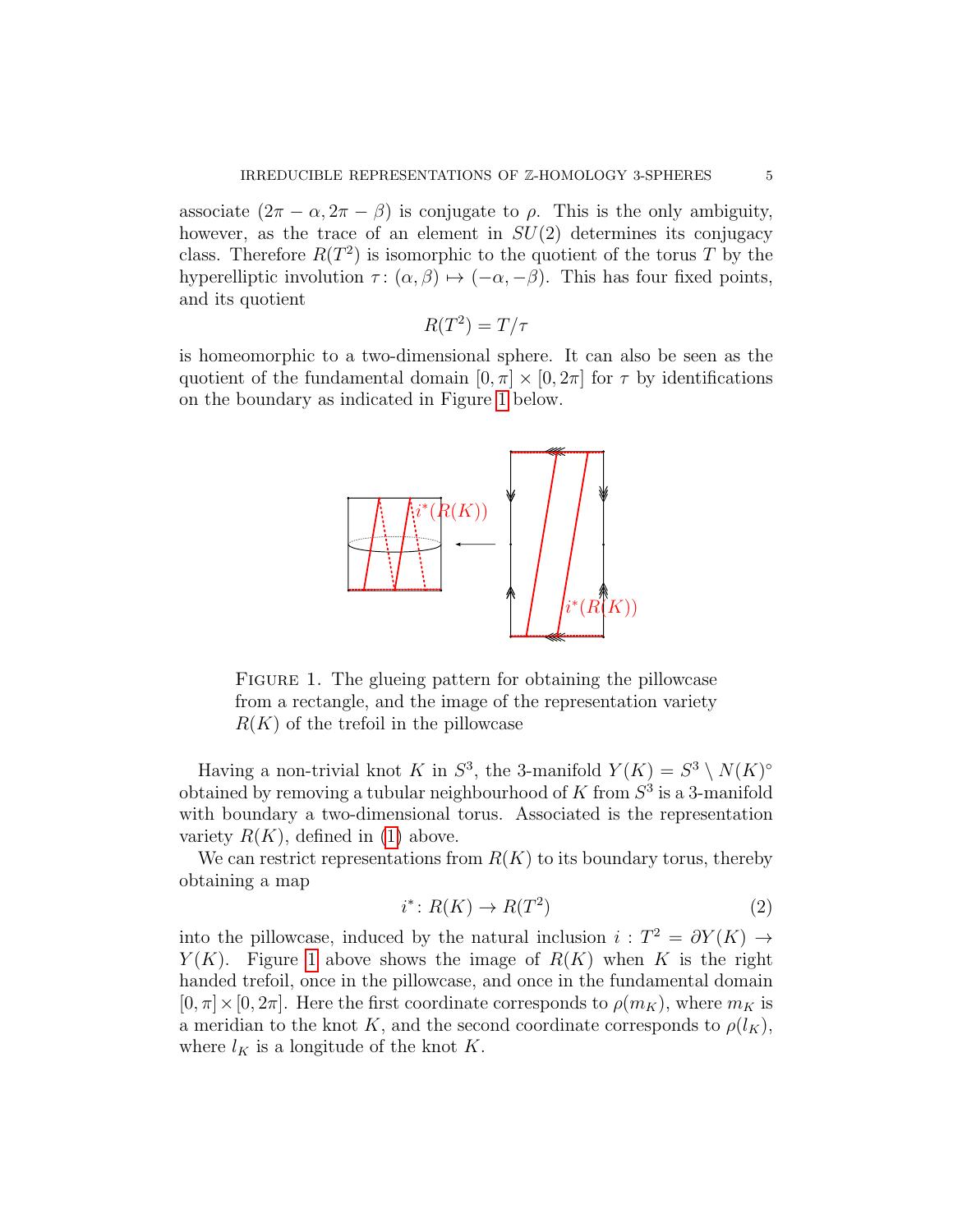All abelian representations map to the red line 'at the bottom'. In fact, as  $l_K$  is a product of commutators in the fundamental group of the knot complement, an abelian representation has to map  $l_K$  to the identity, and hence its image in  $R(T^2)$  lies on the bottom line  $\{\beta = 0 \mod 2\pi \mathbb{Z}\}\,$  and for any  $\alpha$  we can find an abelian representation corresponding to  $(\alpha, 0)$ .

As a meridian normally generates the knot group, the two lines  $\{\alpha = 0\}$ mod  $2\pi\mathbb{Z}$  } and  $\{\alpha = \pi \mod 2\pi\mathbb{Z}\}\$  only contain the two central representations from  $R(K)$ , both with  $\{\beta = 0 \mod 2\pi \mathbb{Z}\}.$ 

If we cut the pillowcase open along these two lines we obtain a cylinder  $C = [0, \pi] \times \mathbb{R}/2\pi\mathbb{Z}$  (in the glueing pattern of Figure [1](#page-4-0) this means that we do not perform the identifications along the four indicated vertical boundary lines.) There has been some evidence that the image  $i^*(R(K))$  in the cylinder C always contains a closed curve which is homologically non-trivial in the cylinder. For instance, it is always the case for non-trivial torus knots. Furthermore, the author has seen images of  $R(K)$  in the pillowcase that have been determined numerically by Culler [\[13\]](#page-68-5), where this property was also satisfied in all examples. One of our main result states that this is always the case.



<span id="page-5-0"></span>FIGURE 2. Can there be an embedded path  $c$  from  $P$  to Q which does not intersect the image of the representation variety of the knot (in red), as in the picture?

<span id="page-5-1"></span>**Theorem [7.1.](#page-52-0)** Let K be a non-trivial knot in  $S^3$ . Then the image  $i^*(R(K))$ in the cut-open pillowcase  $C = [0, \pi] \times (\mathbb{R}/2\pi\mathbb{Z})$  contains a topologically embedded curve which is homologically non-trivial in  $H_1(C;\mathbb{Z}) \cong \mathbb{Z}$ .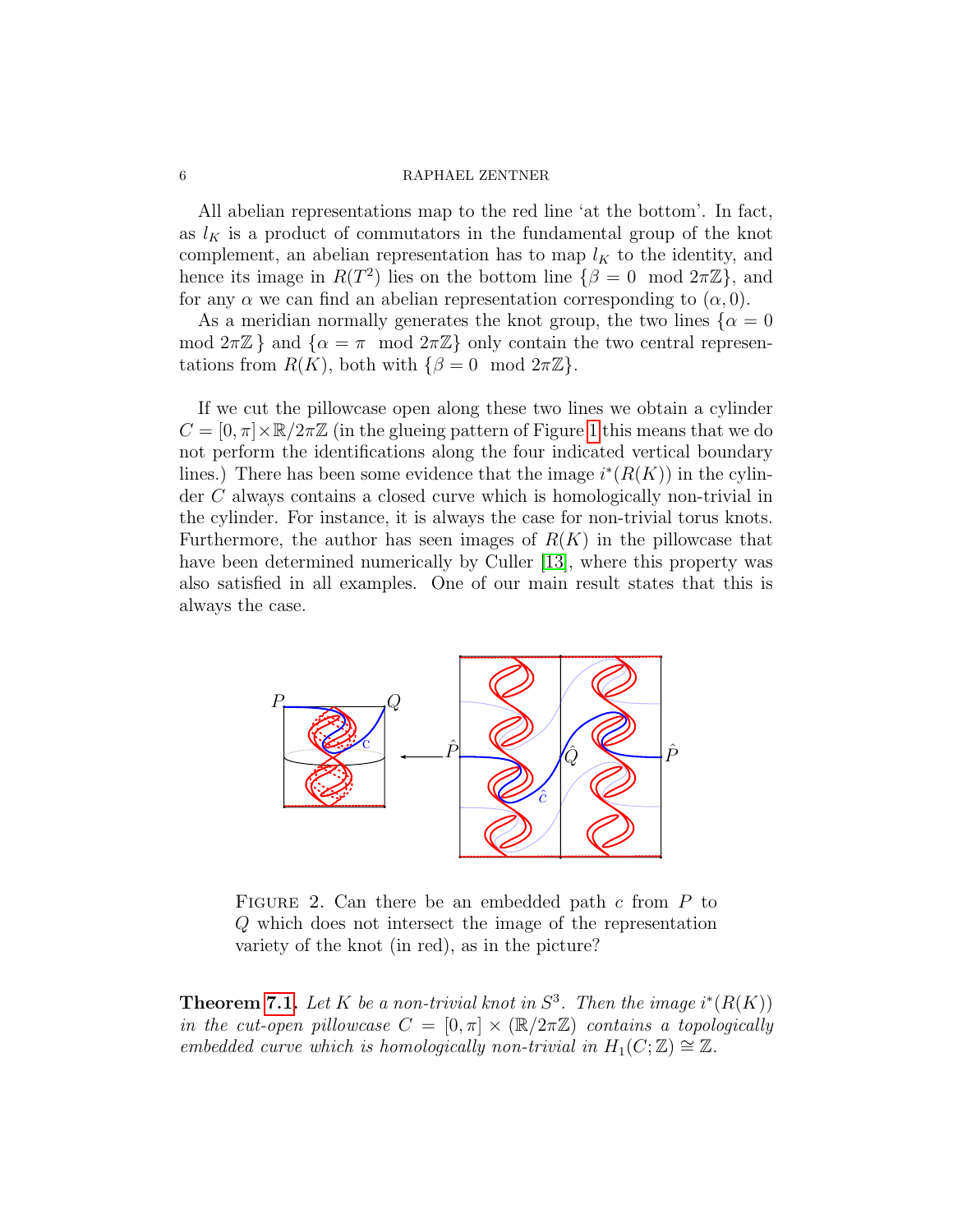Let us observe that if this result holds, then there cannot be a curve like the curve c in Figure [2,](#page-5-0) connecting the points  $P$  and  $Q$ , and which does not intersect the image of  $R(K)$ .

Conversely, if we can show that any embedded path from  $P$  to  $Q$  as in Figure [2,](#page-5-0) disjoint from the line  $\{\beta = 0 \mod 2\pi \mathbb{Z}\}\$  (where the reducibles of any  $R(K)$  map), does intersect  $R(K)$ , then Theorem [7.1](#page-52-0) follows by an argument using Alexander duality, and the fact that the image of  $R(K)$  in  $R(T^2)$  is a compact embedded graph (see Lemma [7.3\)](#page-53-0). As a consequence, Theorem [7.1](#page-52-0) is equivalent to the following

<span id="page-6-1"></span>**Theorem [7.2.](#page-52-1)** Let  $K$  be a non-trivial knot. Then any topologically embedded path from  $P = (0, \pi)$  to  $Q = (\pi, \pi)$  in the pillowcase, missing the line  $\{\beta = 0 \mod 2\pi\mathbb{Z}\},\$  has an intersection point with the image of  $R(K)$ .

Remark. To the best of the author's knowledge, there has been no previous constraint on the image of  $R(K)$  in the pillowcase that would contradict a picture like in Figure [2.](#page-5-0) The immersions in the shape of an '8' take into account results by Herald [\[27\]](#page-69-5) about the area that can be enclosed by the image of a circle or irreducibles in  $R(K)$ .

Geometric realisation of isotopies by holonomy perturbations. To establish Theorem [7.2,](#page-52-1) we use holonomy perturbations of the flatness equation of a Hermitian rank-2 bundle on the 0-surgery on the knot  $K$  in an exhaustive way. At the heart of the argument is a technical result which is of independent interest. We state it here in a simplified way which is sufficient to understand the strategy of the proof of the main results.

<span id="page-6-0"></span>**Theorem [4.2.](#page-36-0)** Let  $(\psi^t)_{t \in [0,1]} : T \to T$  be an isotopy through area-preserving maps of the torus  $T = \mathbb{R}^2/2\pi\mathbb{Z}^2$  (which we think of as the branched double cover of the pillowcase), such that  $\psi^0 = id$ , and let  $\varepsilon > 0$  be given. Let  $M =$  $[0,1] \times S^1 \times S^1$  be a thickened torus, and let  $E \to M$  be the trivial Hermitian rank-2 bundle. Then there is a 1-parameter family of maps  $\theta^t$ , defined on the space of all  $SU(2)$ -connections on E, with values in  $\Omega^2(M;\mathfrak{su}(E))$ , (the space of 2-forms with values in the adjoint bundle,) with compact support in the interior of  $M$ , such that any connection  $A$  satisfying the perturbed flatness equation

$$
F_A = \theta^t(A)
$$

is reducible, and such that the holonomies at the two boundaries are related in the following way:

$$
Hol(A)|_{\{1\} \times S^1 \times S^1} = \phi_t(Hol(A)|_{\{0\} \times S^1 \times S^1}),
$$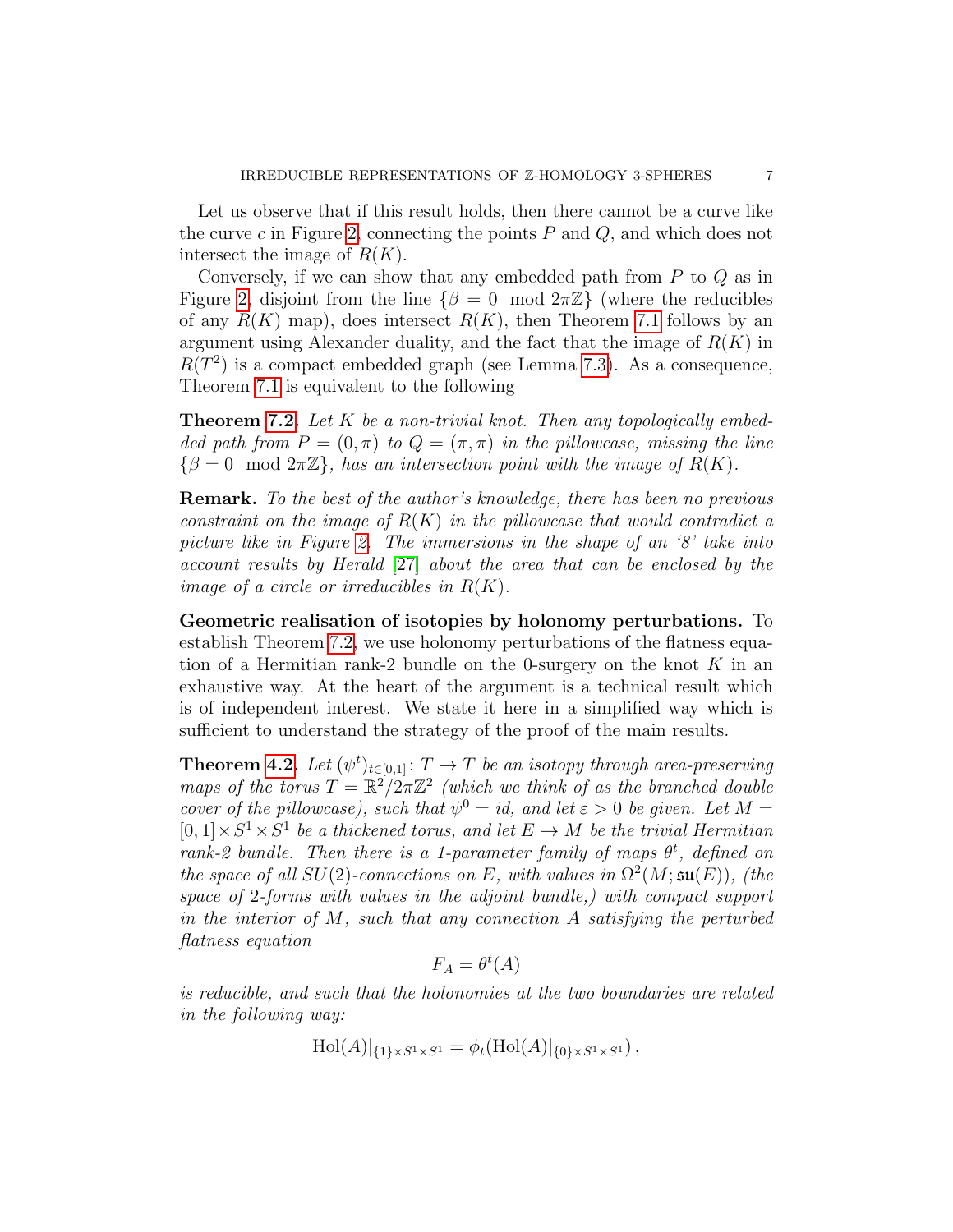where  $\phi_t$  is  $\varepsilon$ -close to  $\psi^t$ . Here we consider  $\text{Hol}(A)|_{\{i\}\times S^1\times S^1}$  for  $i=0,1$  as a point in the pillowcase determined by the holonomies of the two curves  $m_0 = \{0\} \times S^1 \times pt$ , and  $l_0 = \{0\} \times pt \times S^1$ , and likewise for  $m_1$  and  $l_1$ .

An essential inspiration to a strategy of proof of Theorem [4.2](#page-6-0) is due to a discussion that the author had with Frank Kutzschebauch, from whom he learned about the role of shearing maps in the area of complex geometry now known as Andersen-Lempert theory [\[2,](#page-67-1) [3\]](#page-67-2), see also [\[29\]](#page-69-6).

Holonomy perturbations of the flatness equation have been introduced by Floer [\[22\]](#page-68-6), and since then used by various authors, mainly in an approach to transversality, see for instance work of Taubes, Donaldson or Herald [\[49,](#page-70-0) [16,](#page-68-7) [27\]](#page-69-5), or, more recently, Herald-Kirk [\[28\]](#page-69-7). Big perturbations as in our situation have been considered by Braam-Donaldson [\[10\]](#page-68-8) for establishing the surgery exact triangle in instanton Floer homology, by Kronheimer-Mrowka in [\[34\]](#page-69-1), and more recently by Lin in [\[38,](#page-69-8) [39\]](#page-69-9).

Strategy of the proof of Theorem [7.2.](#page-6-1) Suppose there were a topologically embedded path from P to Q, missing  $i^*(R(K))$ . Then there also is a smoothly embedded path missing  $i^*(R(K))$ . We lift the problem to the branched double cover of the pillowcase, the torus  $T = \mathbb{R}^2/2\pi\mathbb{Z}^2$ . We can find a smoothly embedded closed curve  $c$  which is invariant under the hyperelliptic involution, starting at the fixed point  $\widehat{P}$ , and passing through the fixed point  $\widehat{Q}$ , and which misses the double cover of the image of  $R(K)$  in T. There is an isotopy  $\varphi_t$  from  $\varphi_0 = id$  to  $\varphi_1$  such that we have  $c = \varphi_1(c_0)$ , where  $c_0$  is the circle which is a lift of the straight line segment  $\{\beta = \pi\}$ , hence the circle  $c_0$  goes from  $\widehat{P}$  to  $\widehat{P}$  via  $\widehat{Q}$ . Furthermore, we may assume that the family of curves  $c_t = \varphi_t(c_0)$  does not pass through the circle  $\{\beta = 0\}$ , where the reducibles map. By a lemma that we learned from Thomas Vogel, there is an isotopy through areapreserving maps  $\psi^t: T \to T$ , with  $\psi^0 = id$  which we can assume to satisfy  $\varphi_t(c_0) = \psi^t(c_0)$  (as an equality of subsets of the torus T) for all  $t \in [0, 1]$ .

Elements of  $R(K)$  that map to the line  $c_0$  are those  $SU(2)$ -representations of the fundamental group of the knot complement that extend to  $SO(3)$ representations of the fundamental group of the 0-surgery  $Y_0(K)$  which cannot be lifted to  $SU(2)$ -representations. We understand these as flat  $SO(3)$ -connections on an  $SO(3)$ -bundle over  $Y_0(K)$ , or equivalently, as critical points of the Chern-Simons function CS. Our main technical result Theorem [4.2](#page-36-0) allows us to define a holonomy perturbation  $\Phi(t)$  of the Chern-Simons function, such that the critical points of  $CS + \Phi(t)$  correspond to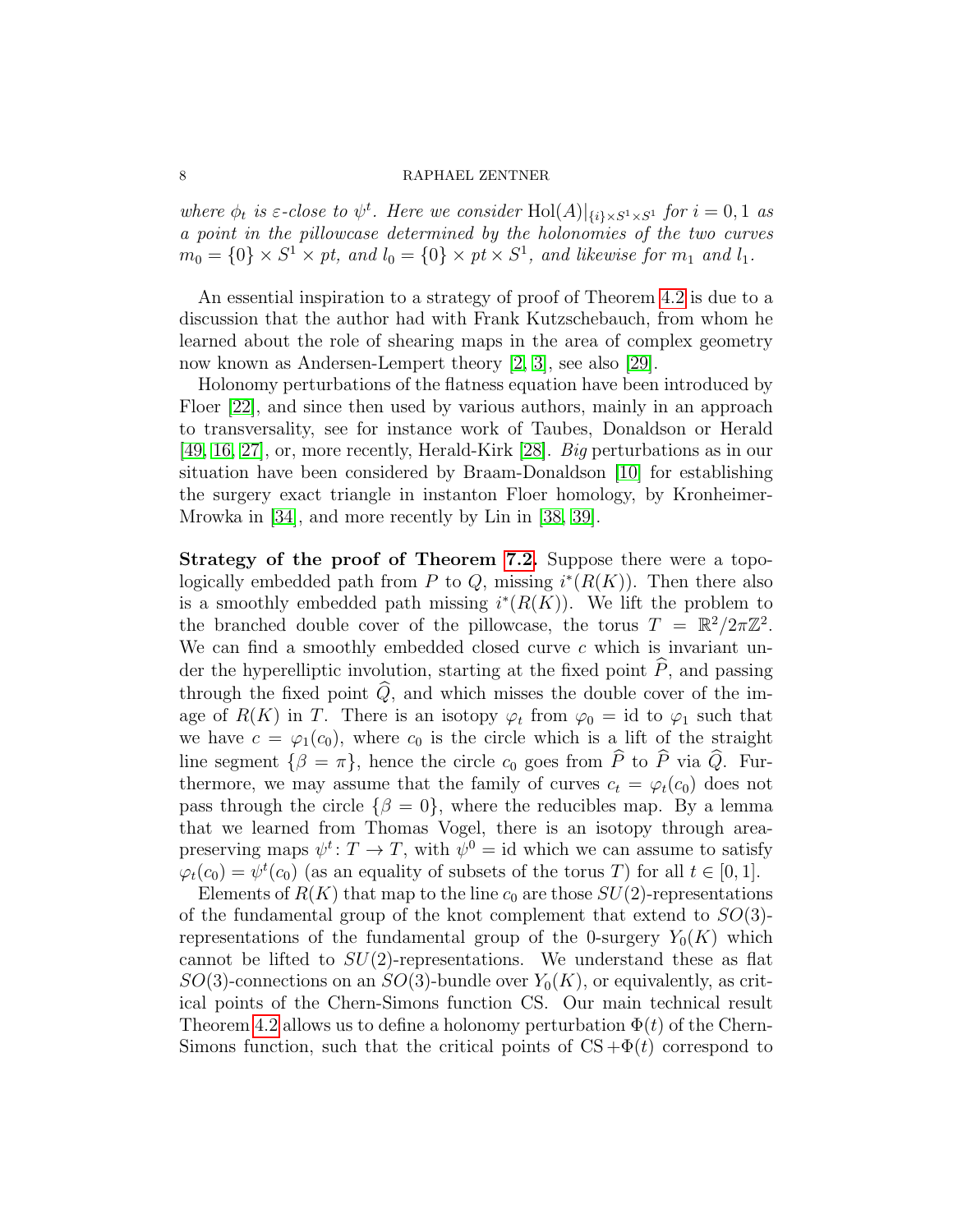points of  $R(K)$  which lie on a line  $\phi_t(c_0)$ , where  $\phi_t$  can be chosen arbitrarily close to  $\psi^t$  in the C<sup>0</sup>-topology, and hence  $\phi_t(c_0)$  can be chosen arbitrarily close to the curve  $c_t$  for all  $t \in [0, 1]$ .

Our assumption means that the Chern-Simons function  $CS + \Phi(1)$  has no critical points. But this yields a contradiction, if we use a non-vanishing theorem of Donaldson's invariants of a symplectic 4-manifold  $X$  containing the 0-surgery  $Y_0(K)$  as a separating hypersurface, due to Kronheimer and Mrowka. In fact, we perform a neck-stretching argument to show that if  $CS + \Phi(1)$  has no critical point, then Donaldson's invariant of X must vanish, following the strategy of Kronheimer-Mrowka in [\[34\]](#page-69-1).

We deal with *big* holonomy perturbations here, and so we have to deal with the critical points of the family  $CS + \Phi(t)$ , as well as with a corresponding one-parameter family of holonomy perturbations on  $X$ , with some care. (For instance, the usual argument to avoid reducibles in the instanton moduli spaces with only perturbations of the metric fails in our situation.)

Strategy of the proof of Theorem [4.2.](#page-6-0) For the simplest holonomy perturbations of the flatness equation  $F_A = 0$  on  $[0,1] \times S^1 \times S^1$ , the restrictions of the holonomy to the two boundary components are related by a shearing map between the two pillowcases appearing as the representation varieties of the two boundaries. The prototype of such maps is given by

$$
\phi_f \colon \mathbb{R}^2 / 2\pi \mathbb{Z}^2 \to \mathbb{R}^2 / 2\pi \mathbb{Z}^2
$$

$$
\begin{pmatrix} \alpha \\ \beta \end{pmatrix} \mapsto \begin{pmatrix} \alpha + f(\beta) \\ \beta \end{pmatrix}
$$

for some  $2\pi$ -periodic odd function  $f : \mathbb{R} \to \mathbb{R}$ , in the technically slightly more convenient branched double cover of the pillowcase  $R(T^2)$ . By changing the directions of the holonomy perturbation, one can realise also any composition  $A \circ \phi_f \circ A^{-1}$  for matrices  $A \in SL(2, \mathbb{Z})$ . One can also realise iterations of shearing maps by a finite nested family of such holonomy perturbations.

In order to prove Theorem [4.2,](#page-6-0) one therefore has to show that the group generated by shearing diffeomorphisms is  $C<sup>0</sup>$ -dense in the group of areapreserving diffeomorphisms of the pillowcase. Actually, we need a slightly more refined version: We have to show that any *isotopy* through areapreserving diffeomorphisms can be  $C^0$ -approximated by an isotopy through shearing maps. This is the content of Theorem [3.3](#page-20-0) which we state here in a simplified way (leaving out equivariance assumptions and conclusions, and a conclusion for one-parameter families):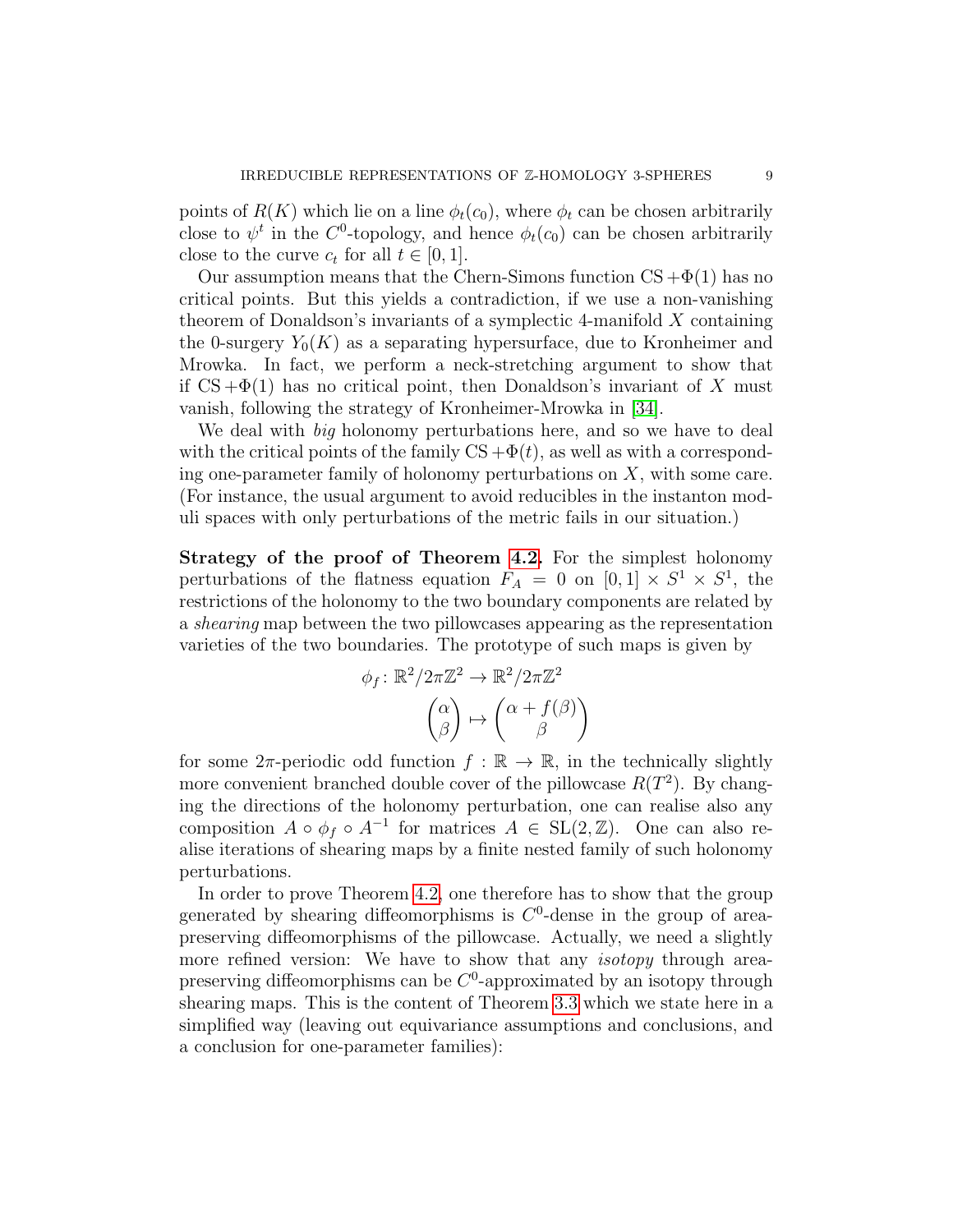**Theorem [3.3.](#page-20-0)** Let  $\psi: T \to T$  be an area-preserving map of the n-dimensional torus  $T$  for  $n > 2$  which is volume-preservingly isotopic to the identity, and let  $\varepsilon > 0$  be given. Then there is a finite composition of shearing maps  $\phi: T \to T$  which is  $\varepsilon$ -close to  $\psi$ . Moreover, the whole isotopy can be realised  $\varepsilon$ -close to an isotopy through finitely many shearing isotopies.

**Remark.** The above approximation result is stated for the  $C^0$ -topology. However, Steven Sivek and the author have meanwhile improved this result to the identical statement with the  $C^k$ -topology on maps  $T^2 \to T^2$  for any  $k \geq 0$  in [\[48\]](#page-70-1).

For proving it, we pass from an area-preserving isotopy to a time-dependent divergence-free vector field. The isotopy is then given by the 'flow' of this vector field. We approximate the flow of the time-dependent vector field by a composition of flows of time-*independent* vector fields. For these we choose the time-dependent vector field at consecutive times, differing by just a small amount of time. We then take the Fourier series corresponding to these time-dependent vector fields. A fourier term turns out to be a vector field of shearing type – its flow is an isotopy through shearing maps. So we first approximate the consecutive time-independent vector fields by finite Fourier series, and we estimate the difference of the corresponding flows. Finally, we approximate the flow of a finite Fourier sum by flows along the single Fourier terms.

Outline of the paper. Section 1 contains a review of the Chern-Simons function and Floer's holonomy perturbation of it. Section 2 describes nested families of holonomy perturbations on a thickened torus and the induced maps between the pillowcases of the two boundaries. Section 3 contains the crucial approximation results. Section 4 just contains the main technical result which puts the results of Section 2 and 3 together. Section 5 discusses the holonomy perturbations on the 0-surgery of a knot, and it describes the perturbed  $SU(2)$ -representation variety in terms of representations of the knot complement with an imposed boundary condition. Section 6 deals with Donaldson's invariants, Kronheimer-Mrowka's non-vanishing result, and with instanton moduli spaces on 4-manifolds which contain holonomy perturbations in a neck. Section 7 proves Theorems [7.1.](#page-5-1) Section 8 proves Theorem [8.3,](#page-1-1) our result about splicing of two non-trivial knots. Section 9 deals with general integer homology 3-spheres. Section 10 deals with the higher dimensional case, and Section 11 deals with the complexity of 3-sphere recognition.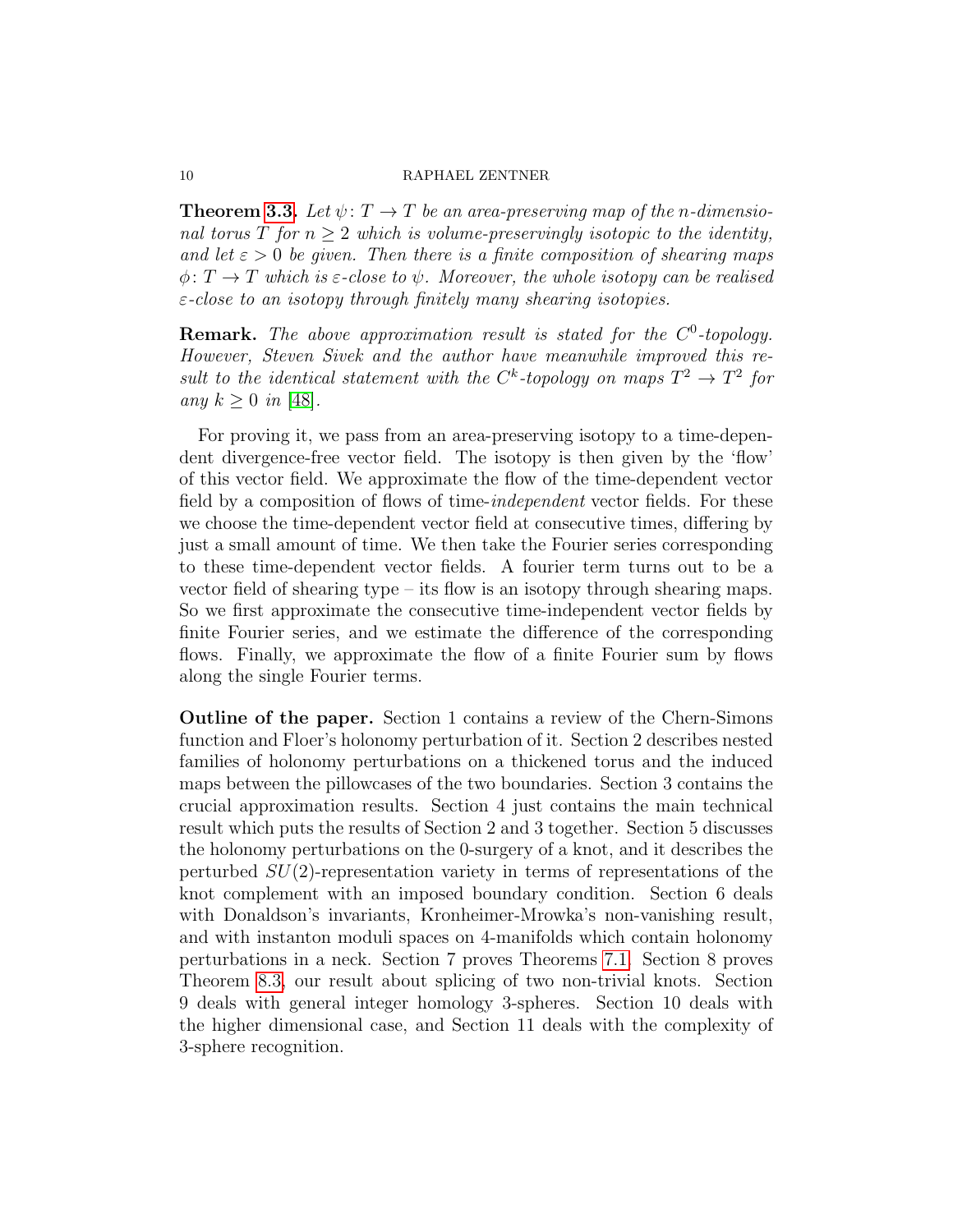## Acknowledgement

The author would like to thank John Baldwin, Michel Boileau, Martin Bridson, Marc Culler, Stefan Friedl, Michael Heusener, Paul Kirk, Frank Kutzschebauch, Tomasz Mrowka, Nikolai Saveliev, Steven Sivek and Thomas Vogel for help or inspiring discussions. The author is grateful for support by the SFB 'Higher Invariants' at the University of Regensburg, funded by the Deutsche Forschungsgesellschaft (DFG), and he is also grateful to the Mathematics Department of the Massachusetts Institute of Technology for hospitality during a recent stay.

He would also like to thank two anonymous referees for their detailed reports which helped improving the exposition significantly, and in particular helped eliminating a fair amount of typos, ambiguities, inaccuracies, and minor flaws.

# <span id="page-10-0"></span>1. A class of holonomy perturbations of the Chern-Simons **FUNCTION**

Let Y be a closed oriented Riemannian 3-manifold, and let  $E \rightarrow Y$ be a Hermitian bundle of rank 2 with determinant line bundle  $w \to Y$ . Let  $\theta$  be a connection in the line bundle w. We denote by  $\mathscr A$  the affine space of Hermitian connections in E which induce the connection  $\theta$  in the determinant line bundle. This space of connections is the same as the space of  $SO(3)$ -connections in the associated bundle  $\mathfrak{su}(E)$ . The group of automorphisms of  $E$  with determinant 1 is called the gauge group and is denoted by  $\mathscr{G}$ . It acts on  $\mathscr{A}$  in a natural way. A connection is called *reducible* if its stabiliser under the G-action is different from  $\mathbb{Z}/2 \cong \pm \{\text{id}\},\$ and irreducible otherwise.

We are interested in the critical points of the Chern-Simons function

CS: 
$$
\mathscr{A} \to \mathbb{R}
$$
  
\n
$$
A \mapsto \int_Y \text{tr}(2a \wedge (F_{A_0})_0 + a \wedge d_{A_0}a + \frac{1}{3}a \wedge [a \wedge a]),
$$

where  $A_0$  is some fixed reference connection in  $\mathscr A$  with respect to which we write  $A = A_0 + a$  with  $a \in \Omega^1(Y; \mathfrak{su}(E))$ ,  $F_A$  denotes the curvature of a connection A, and  $(F_A)_0$  denotes its trace-free part, and where  $d_{A_0}$  denotes the exterior derivative associated to the connection  $A_0$ . This trace-free part of the curvature is equal to the curvature of the connection, when viewed as the corresponding  $SO(3)$ -connection in the associated bundle  $\mathfrak{su}(E)$ , and tr denotes the trace on  $2 \times 2$  matrices. This function modulo  $8\pi^2 \mathbb{Z}$  is invariant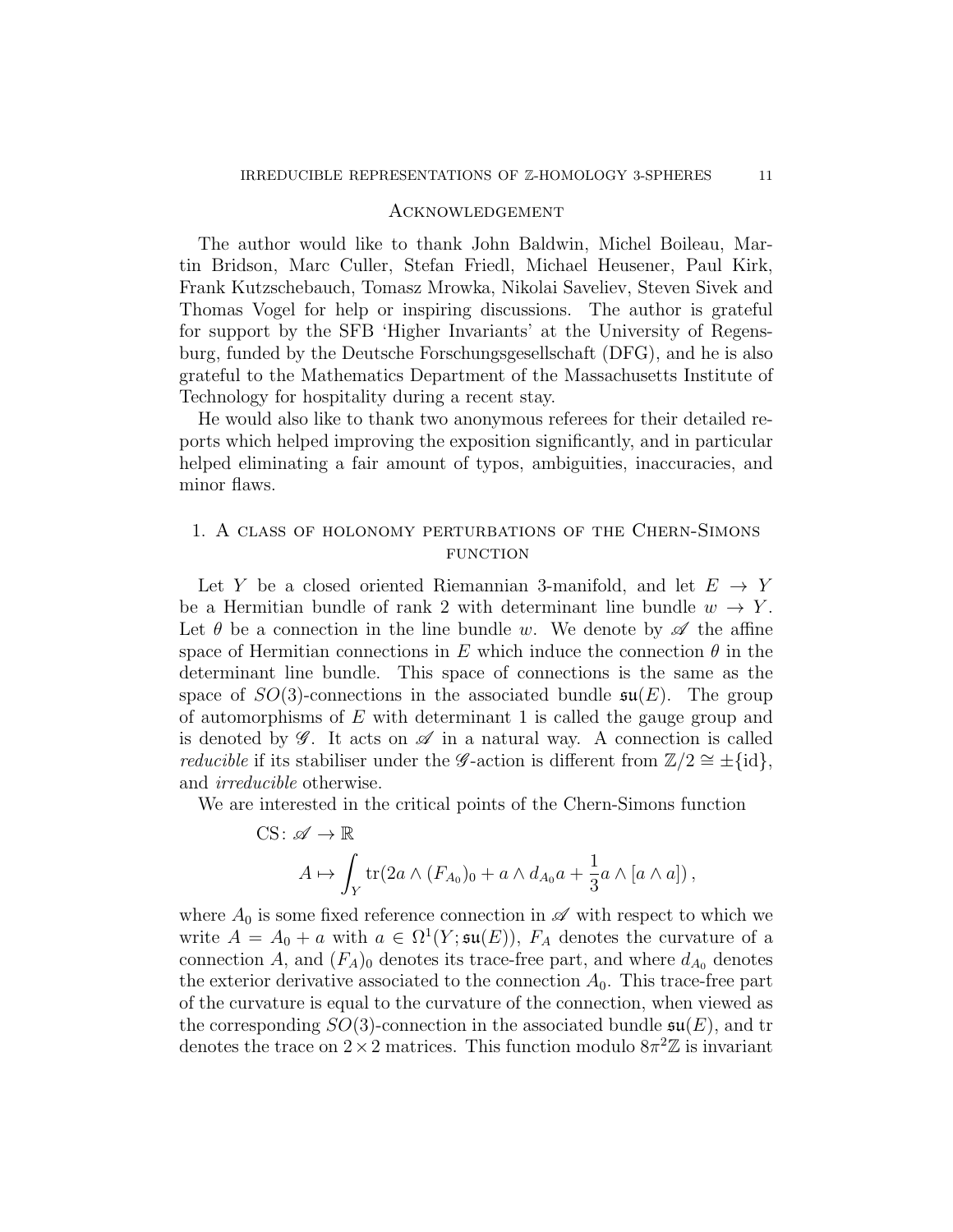under the action of the gauge group.

The critical points of the Chern-Simons function CS correspond to connections A satisfying the equation

$$
(F_A)_0=0.
$$

Definition 1.1. We denote by

$$
R^{w}(Y) = \{ [A] \in \mathcal{A}/\mathcal{G} \mid (F_A)_0 = 0 \}
$$
 (3)

the space of equivalence classes of critical points. Via the holonomy, this space corresponds to conjugacy classes of representations  $\rho: \pi_1(Y) \to SO(3)$ with second Stiefel-Whitney class  $w_2(\rho) \equiv c_1(w) \mod 2$ , see [\[34,](#page-69-1) Lemma 4. Therefore,  $R^{w}(Y)$  is also called the SO(3)-representation variety of Y associated to w.

<span id="page-11-0"></span>Remark 1.2. The correspondence in the preceding definition is not a bijective correspondence in general. In fact, the  $\mathscr G$ -equivalence classes of  $SO(3)$ connections in  $\mathfrak{su}(E)$  which we consider comprise orbits not of the full automorphism group, but of the automorphisms which lift to  $SU(2)$ -automorphisms of the bundle E. There is an exact sequence

$$
1 \to \mathscr{G}/(\mathbb{Z}/2) \to \overline{\mathscr{G}} \to H^1(Y; \mathbb{Z}/2) \to 0,
$$

where  $\overline{\mathscr{G}}$  is the full automorphism group of the bundle  $\mathfrak{su}(E)$ , and  $H^1(Y;\mathbb{Z}/2)$ is the obstruction group for lifting such automorphisms to  $\mathscr G$ . The finite abelian group  $H^1(Y;\mathbb{Z}/2)$  acts on  $R^w(Y)$  (in general not freely), and the quotient correspons bijectively, via the holonomy, to the space of conjugacy classes of representations of the fundamental group as indicated above. As this paper only makes statements about the existence of conjugacy classes of representations, we may safely call  $R^w(Y)$  a representation variety.

For what we have in mind, we will need a perturbed version of the Chern-Simons function, and hence for the flatness equations. The perturbation we will use have been introduced by Floer [\[22\]](#page-68-6) and are called holonomy perturbations.

Let  $\chi: SU(2) \to \mathbb{R}$  be a class function, that is, a smooth conjugation invariant function. Any element in  $SU(2)$  is conjugate to a diagonal element, and hence there is a  $2\pi$ -periodic even function  $g: \mathbb{R} \to \mathbb{R}$  such that

$$
\chi\left(\begin{bmatrix} e^{it} & 0 \\ 0 & e^{-it} \end{bmatrix}\right) = g(t)
$$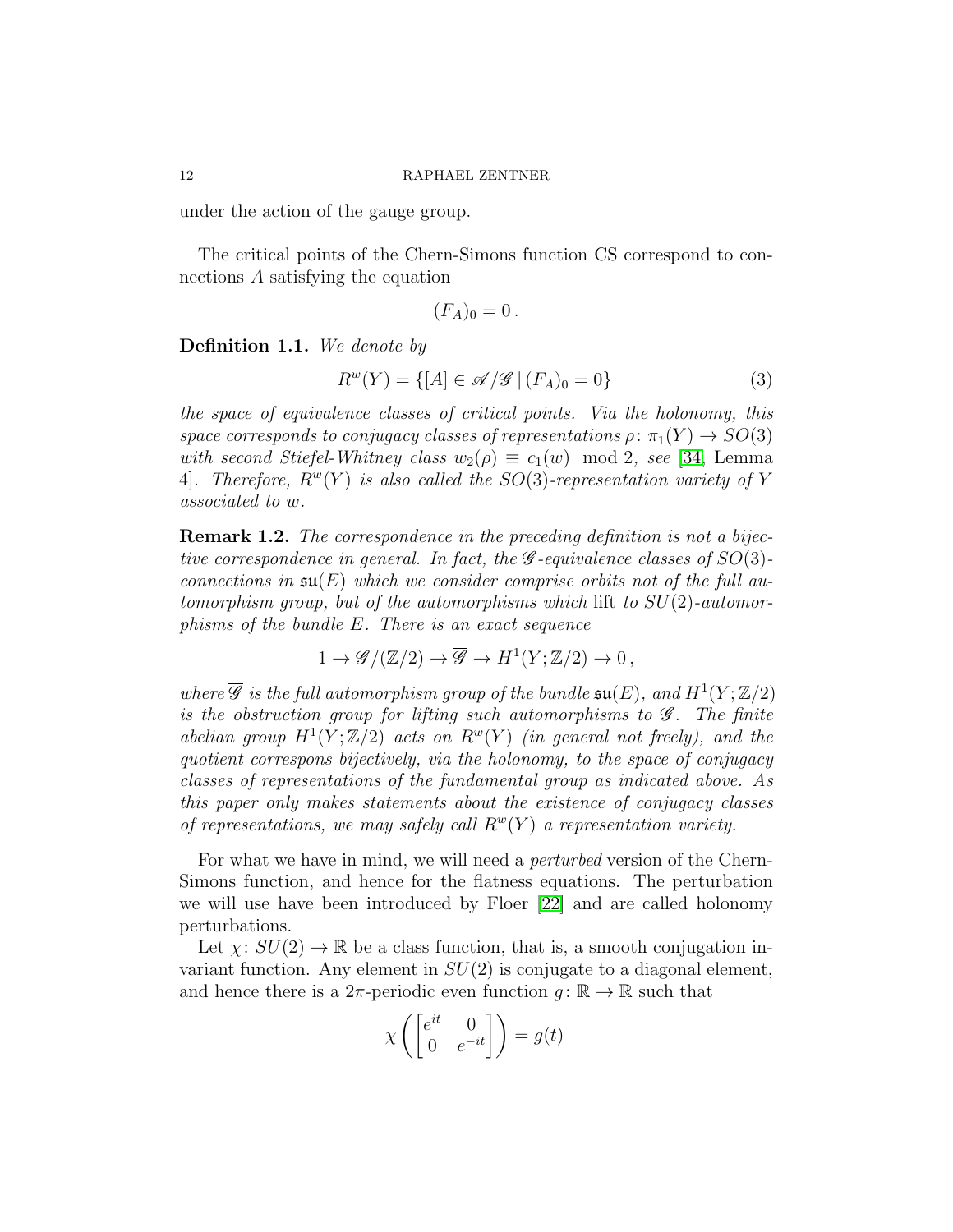for all  $t \in \mathbb{R}$ . Let furthermore  $\Sigma$  be a compact surface with boundary, and let  $\mu$  be a real-valued 2-form which has compact support in the interior of  $\Sigma$  and with  $\int_{\Sigma} \mu = 1$ . Let  $\iota : \Sigma \times S^1 \to Y$  be an embedding. Let  $N \subseteq Y$ be a codimension-0 submanifold containing the image of  $\iota$ , and such that the bundle E is trivialised over N in such a way that the connection  $\theta$  in  $det(E)$  induces the trivial product connection in the determinant line bundle of our trivialisation of E over N. This means that connections in  $\mathscr A$ can be understood as  $SU(2)$ -connections in E when restricted to N.

Associated to this data, we can define a function

$$
\Phi\colon \mathscr{A}\to \mathbb{R}
$$

which is invariant under the action of the gauge group  $\mathscr{G}$ . For  $z \in \Sigma$ , we denote by  $\iota_z \colon S^1 \to Y$  the circle  $t \mapsto \iota(z, t)$ . A connection  $A \in \mathscr{A}$ provides a  $SU(2)$ -connection over the image of  $\iota$ , the holonomy  $\text{Hol}_{\iota_z}(A)$ of A around the loop  $\iota_z$  (with variable starting point) is a section of the bundle of automorphism of E with determinant 1 over the loop. Since  $\chi$  is a class function,  $\chi(\text{Hol}_{\iota_z}(A))$  is well-defined. We can therefore define

<span id="page-12-0"></span>
$$
\Phi(A) = \int_{\Sigma} \chi(\text{Hol}_{\iota_z}(A)) \,\mu(z) \,. \tag{4}
$$

Later in this paper, we will consider a finite sequence of such embeddings, all supported in a submanifold  $M$  of codimension 0 over which the bundle  $E \to M$  is trivial. For some  $n \in \mathbb{N}$ , let  $\iota_k \colon S^1 \times \Sigma \to M \subseteq Y$  be a sequence of embeddings for  $k = 0, \ldots, n-1$  such that the interior of the image of  $\iota_k$ is disjoint from the interior of the image of  $\iota_l$  for  $k \neq l$ . (The surface  $\Sigma_k$ could also be taken to be dependent on  $k$ , but we will not need this in our situation.)

We also suppose class functions  $\chi_k: SU(2) \to \mathbb{R}$  corresponding to even,  $2\pi$ -periodic functions  $g_k: \mathbb{R} \to \mathbb{R}$  as above to be chosen, for  $k = 0, \ldots, n-1$ , and we continue to assume that  $\mu$  is a 2-form on  $\Sigma$  with support in the interior of  $\Sigma$  and integral 1. Just as what lead to [\(4\)](#page-12-0), we obtain a finite sequence of functions

$$
\Phi_k \colon \mathscr{A} \to \mathbb{R}, \qquad k = 0, \dots, n - 1.
$$

The following is essentially proved in [\[10\]](#page-68-8).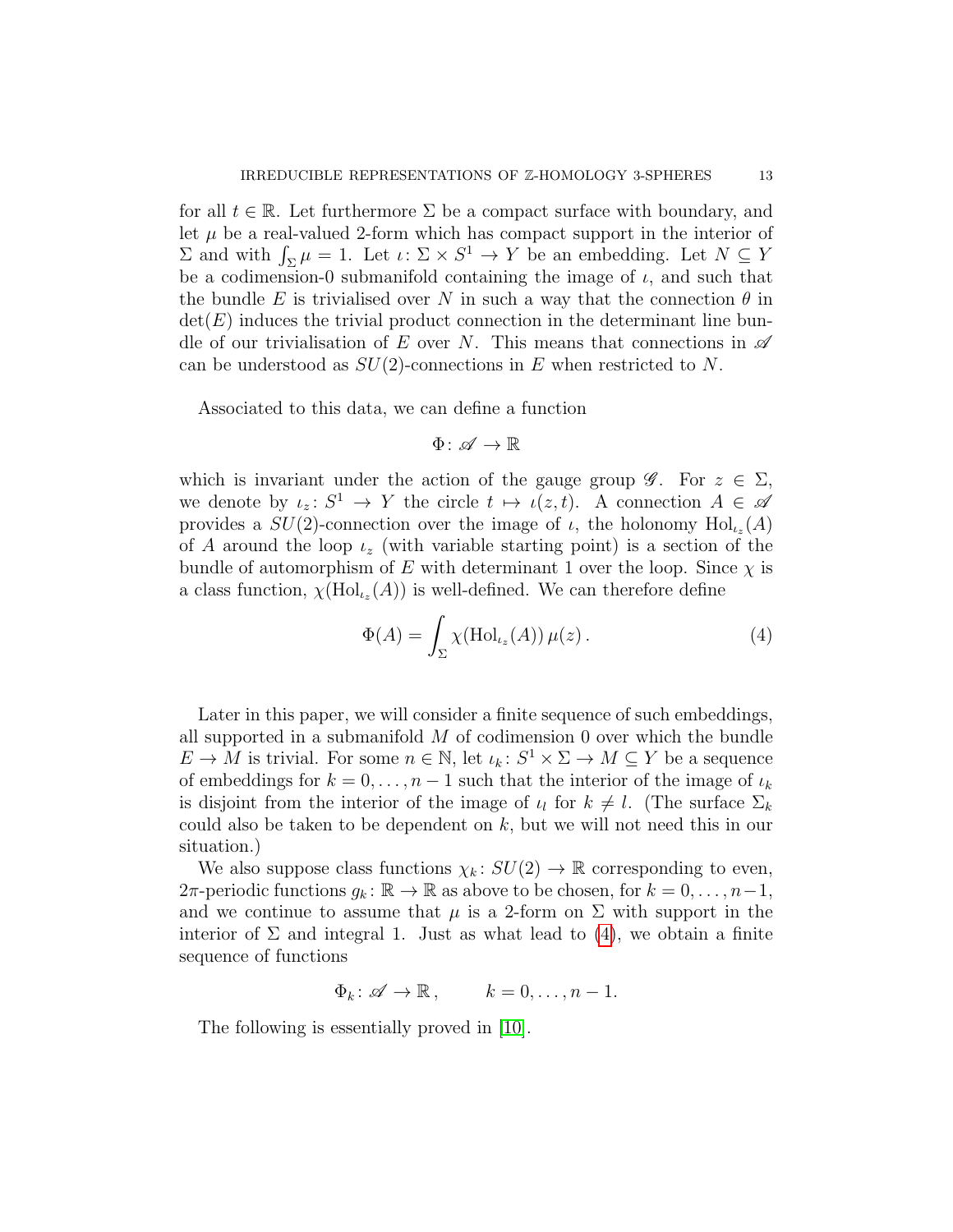<span id="page-13-1"></span>Proposition 1.3. The critical points of the perturbed Chern-Simons function

$$
CS + \sum_{k=0}^{n-1} \Phi_k \colon \mathscr{A} \to \mathbb{R}
$$

are the elements  $A \in \mathcal{A}$  which solve the equation

$$
(F_A)_0 = \sum_{k=0}^{n-1} \chi'_k(\text{Hol}_{\iota_k}(A)) \,\mu_k \,, \tag{5}
$$

where  $\chi'_k$  is an equivariant map  $SU(2) \rightarrow \mathfrak{su}(2)$  which is the dual to the derivative of  $\chi_k$  with respect to the Killing form on  $\mathfrak{su}(2)$ , and where the pull-back of  $\mu_k$  by  $\iota_k$  is the 2-form on  $S^1 \times \Sigma$  which is obtained by pulling back  $\mu$  from  $\Sigma$  to  $S^1 \times \Sigma$ .

Definition 1.4. For choices made as above, we denote

$$
R_{\{\iota_k,\chi_k\}}^w(Y) = \{ [A] \in \mathscr{A}/\mathscr{G} \mid (F_A)_0 = \sum_{k=0}^{n-1} \chi'_k(\text{Hol}_{\iota_k}(A)) \mu_k \},
$$

and we call this the perturbed  $SO(3)$ -representation variety of Y associated to w and the holonomy perturbation data  $\{\iota_k, \chi_k\}.$ 

Remark 1.5. This definition depends also on the choice of a trivialisation of the bundle E over some codimension-0 submanifold which contains the images of the  $\iota_k$ .

Remark 1.6. A similar statement as in Remark [1.2](#page-11-0) above applies to the perturbed representation variety  $R^w_{\{\iota_k,\chi_k\}}(Y)$ .

## <span id="page-13-0"></span>2. Nested holonomy perturbations on a thickened torus

In this subsection we place ourselves in the situation of a particular 3 manifold, namely  $M = [0, 1] \times S^1 \times S^1$ , a thickened torus. We suppose  $E \to M$  is the trivial  $SU(2)$ -bundle. We will now study a family of holonomy perturbations with nested support in  $M$ . Such perturbations have also been studied recently by Herald and Kirk [\[28\]](#page-69-7), but in a different perspective.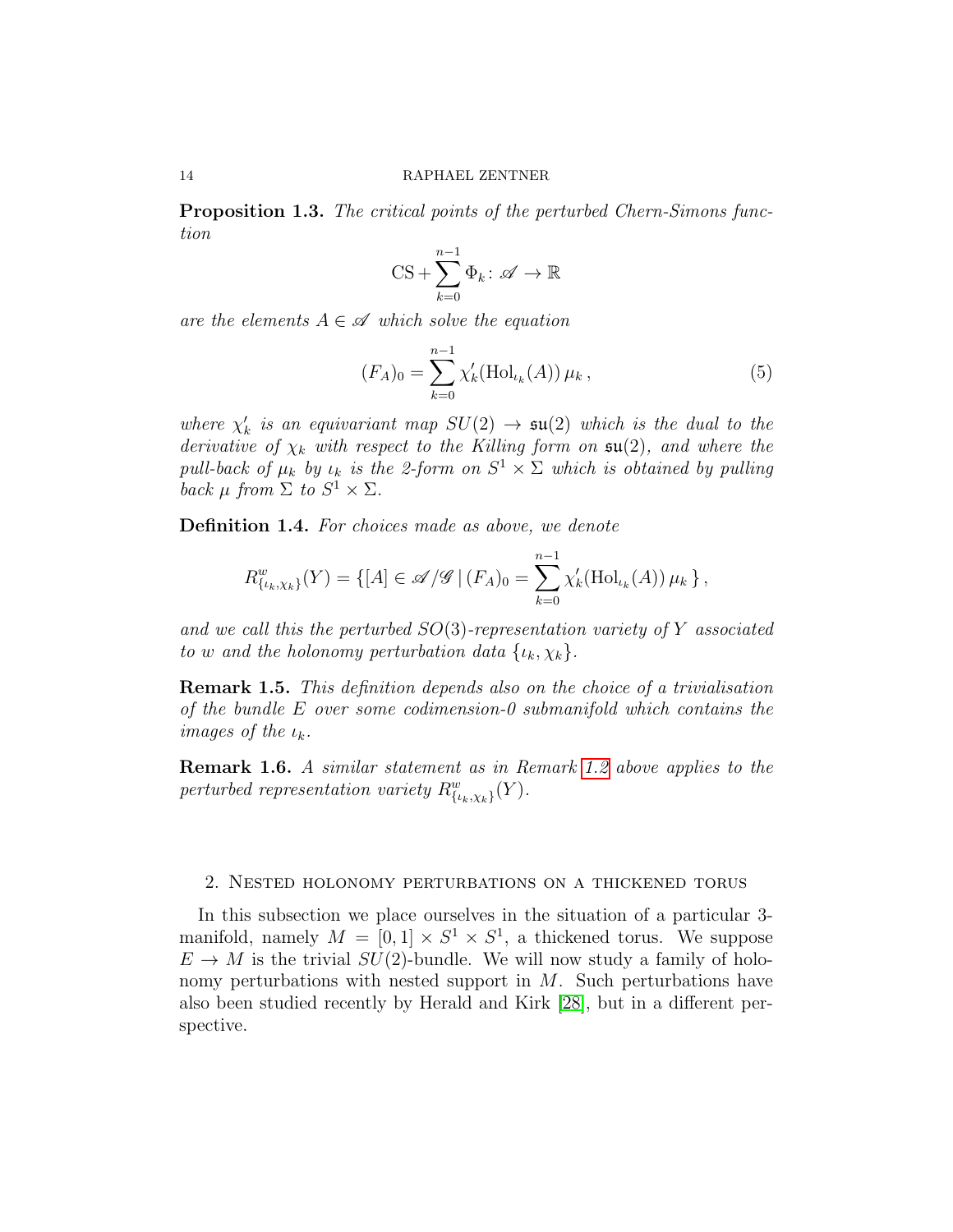Let  $\Sigma = [0,1] \times S^1$  be the 2-dimensional annulus. For  $k = 0, \ldots, n-1$ , let

$$
A_k = \begin{pmatrix} a_k & c_k \\ b_k & d_k \end{pmatrix} \in SL(2, \mathbb{Z}),
$$

be a sequence of matrices. We consider the sequence of embeddings  $\iota_k \colon \Sigma \times$  $S^1 \to M$  given by

$$
\iota_k \colon [0,1] \times S^1 \times S^1 \to M
$$

$$
\left(t, \begin{pmatrix} z \\ w \end{pmatrix}\right) \mapsto \left(\frac{k+t}{n}, \begin{pmatrix} a_k & c_k \\ b_k & d_k \end{pmatrix} \begin{pmatrix} z \\ w \end{pmatrix}\right),
$$
 $(6)$ 

<span id="page-14-0"></span>where we understand  $S^1 = \mathbb{R}/\mathbb{Z}$ , so that the matrix multiplication is understood in the usual sense.

For  $k = 0, \ldots, n-1$ , we also consider class functions  $\chi_k : SU(2) \to \mathbb{R}$ corresponding to even,  $2\pi$ -periodic functions  $g_k : \mathbb{R} \to \mathbb{R}$  determined by

<span id="page-14-1"></span>
$$
\chi_k\left(\begin{bmatrix} e^{it} & 0\\ 0 & e^{-it} \end{bmatrix}\right) = g_k(t),\tag{7}
$$

and we assume that  $\mu$  is a 2-form on  $\Sigma$  with support in the interior of  $\Sigma$ and integral 1. We denote by  $f_k := g'_k$  the derivative of  $g_k$ , so that  $f_k$  is a  $2\pi$ -periodic odd function.

Let  $z_0 = (x_0, y_0) \in S^1 \times S^1$  be some chosen base point. For  $k = 0, \ldots, n$ we will consider the closed curves

$$
m_k = \left\{ \frac{k}{n} \right\} \times S^1 \times \{y_0\} \quad \text{and}
$$

$$
l_k = \left\{ \frac{k}{n} \right\} \times \{x_0\} \times S^1.
$$
 (8)

<span id="page-14-3"></span>**Proposition 2.1.** Let A be an  $SU(2)$ -connection on the trivial bundle over the thickened torus  $M = [0, 1] \times S^1 \times S^1$  satisfying the perturbed flatness equation

<span id="page-14-2"></span>
$$
F_A = \sum_{k=0}^{n-1} \chi'_k(\text{Hol}_{\iota_k}(A)) \,\mu_k \,, \tag{9}
$$

associated to the holonomy perturbation data  $\{\iota_k, \chi_k\}$  determined by equations  $(6)$  and  $(7)$  above. Then A is reducible, and up to a gauge-transformation we may suppose that A respects the splitting  $E = M \times (\mathbb{C} \oplus \mathbb{C})$ . If we write the holonomies along the curves  $m_k, l_k$  as

$$
\text{Hol}_{m_k}(A) = \begin{bmatrix} e^{i\alpha_k} & 0\\ 0 & e^{-i\alpha_k} \end{bmatrix}, \text{ and } \text{Hol}_{l_k}(A) = \begin{bmatrix} e^{i\beta_k} & 0\\ 0 & e^{-i\beta_k} \end{bmatrix},
$$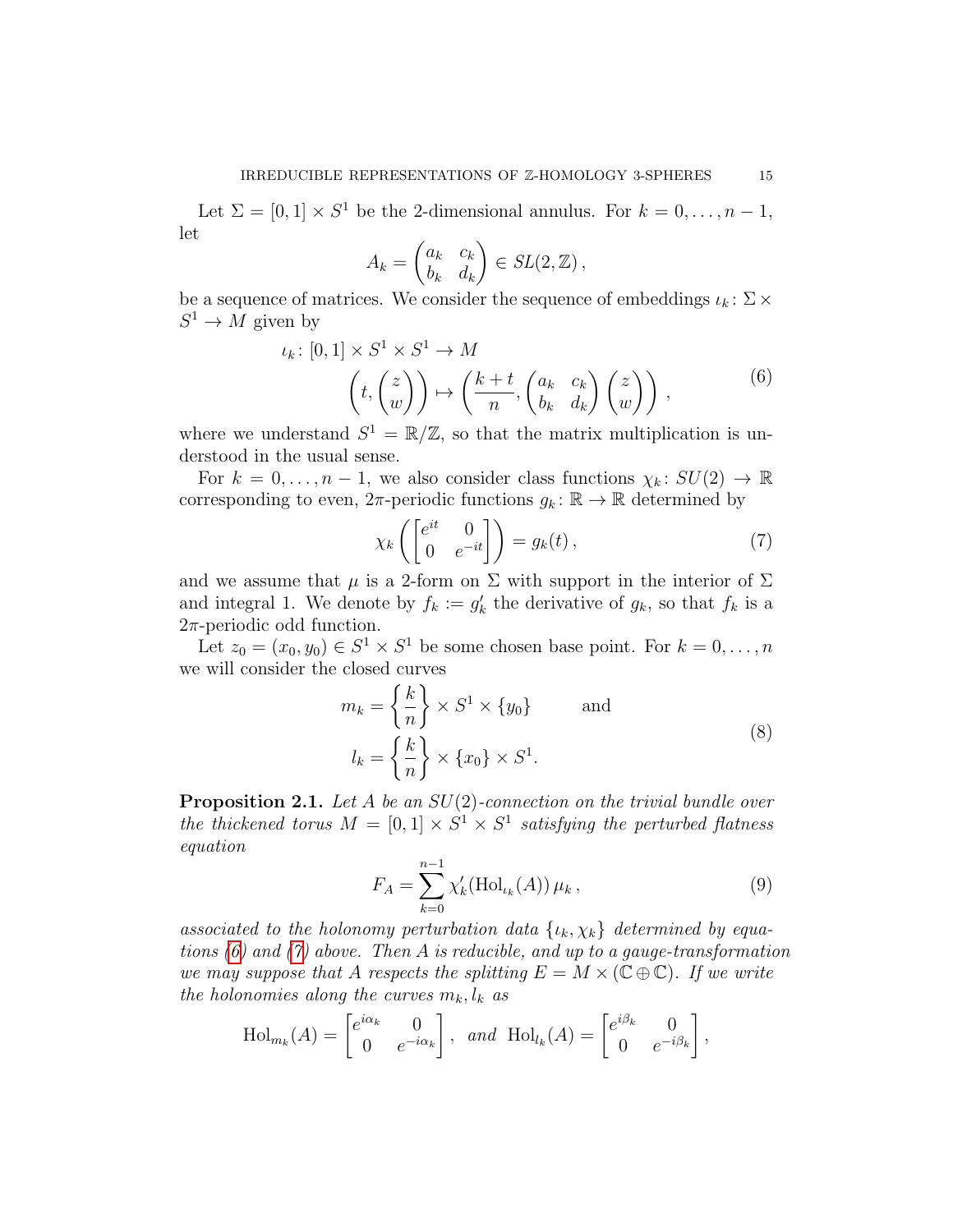for  $k = 0, \ldots, n$ , then we have the relationships

$$
\begin{pmatrix} \alpha_{k+1} \\ \beta_{k+1} \end{pmatrix} = \begin{pmatrix} \alpha_k \\ \beta_k \end{pmatrix} + f_k(-b_k \alpha_k + a_k \beta_k) \begin{pmatrix} a_k \\ b_k \end{pmatrix}
$$
 (10)

for  $k = 0, \ldots, n - 1$ . Here  $f_k$  is the  $2\pi$ -periodic odd function which is the derivative of the function  $g_k$  associated to the class function  $\chi_k$  by equation [\(7\)](#page-14-1) above.

*Proof.* The connection A satisfying equation [\(9\)](#page-14-2) must be reducible. This is proved in [\[10,](#page-68-8) Lemma 4]. For the sake of self-containedness, we will give a slightly different, although not essentially different proof here, and we provide more details than the mentioned reference. For simplicity, we assume that  $n = 1$  for the moment.

We pull back A via the map  $\iota_1$  to obtain the connection  $\tilde{A} := \iota_1^* A$  on  $\Sigma \times S^1 = [0,1] \times S^1 \times S^1$ . We claim that the section  $T(\tilde{A}) : (p, z) \mapsto$  $\text{Hol}_{p\times S^1}(\tilde{A})$  – the holonomy of  $\tilde{A}$  along the path  $p\times S^1$ , starting at  $(p, z)$ – is a covariant constant section of the endomorphism bundle over  $\Sigma \times S^1$ , with respect to  $A$ . In fact, by the definition of parallel transport, this section  $T(A)$  is covariant constant with respect to A in the directions parallel to the paths  $p \times S^1$ , for any  $p \in \Sigma$ .

To see that it is covariant constant in the directions parallel to  $\Sigma$ , we fix some arbitrary point  $p_0 \in \Sigma$ , and we choose an *embedded* path  $\gamma$ :  $[0, 1] \rightarrow \Sigma$  from  $\gamma(0) = p_0$  to  $\gamma(1) = p_1$ . The covariant derivative of  $T(A)$ in the direction  $\dot{\gamma}(0)$  only depends on the restriction of  $\ddot{A}$  to the annulus  $\gamma([0,1])\times S^1 \subseteq \Sigma \times S^1$ . We denote by  $i : \gamma([0,1]) \times S^1 \to \Sigma \times S^1$  the inclusion map. Now the crucial point is that the restriction  $i^*\tilde{A}$  of the connection A to this annulus has vanishing curvature. This follows from equation  $(9)$ , because the curvature behaves functorially under pull-back, and the pullback of the form  $\mu_1$  by the map i vanishes since  $\mu_1$  is constructed from the 2-form  $\mu$  on  $\Sigma$  by first pulling back to the product  $\Sigma \times S^1$  and then pushing forward via  $\iota_1$ .

As the curvature of  $i^*\tilde{A}$  vanishes, it follows from standard facts that the parallel transports in  $E \to \Sigma \times S^1$  first via the path  $\gamma$  from  $p_0 = \gamma(0)$  to  $p_1 = \gamma(1)$ , and then via the loop  $l_{p_1} = p_1 \times S^1$ , has the same effect as the parallel transport first via the loop  $l_{p_0} = p_0 \times S^1$ , and then via the path  $\gamma$ from  $p_0$  to  $p_1$ . From the definition of the holonomy map  $(p, z) \to Hol_{p \times S^1}(\tilde{A})$ as the effect of parallel transport, it follows that it is covariant constant in the directions of  $\Sigma$ , at any point  $(p, z) \in \Sigma \times S^1$ . Therefore the section  $T(\tilde{A})$  is covariant constant on  $\Sigma \times S^1$ .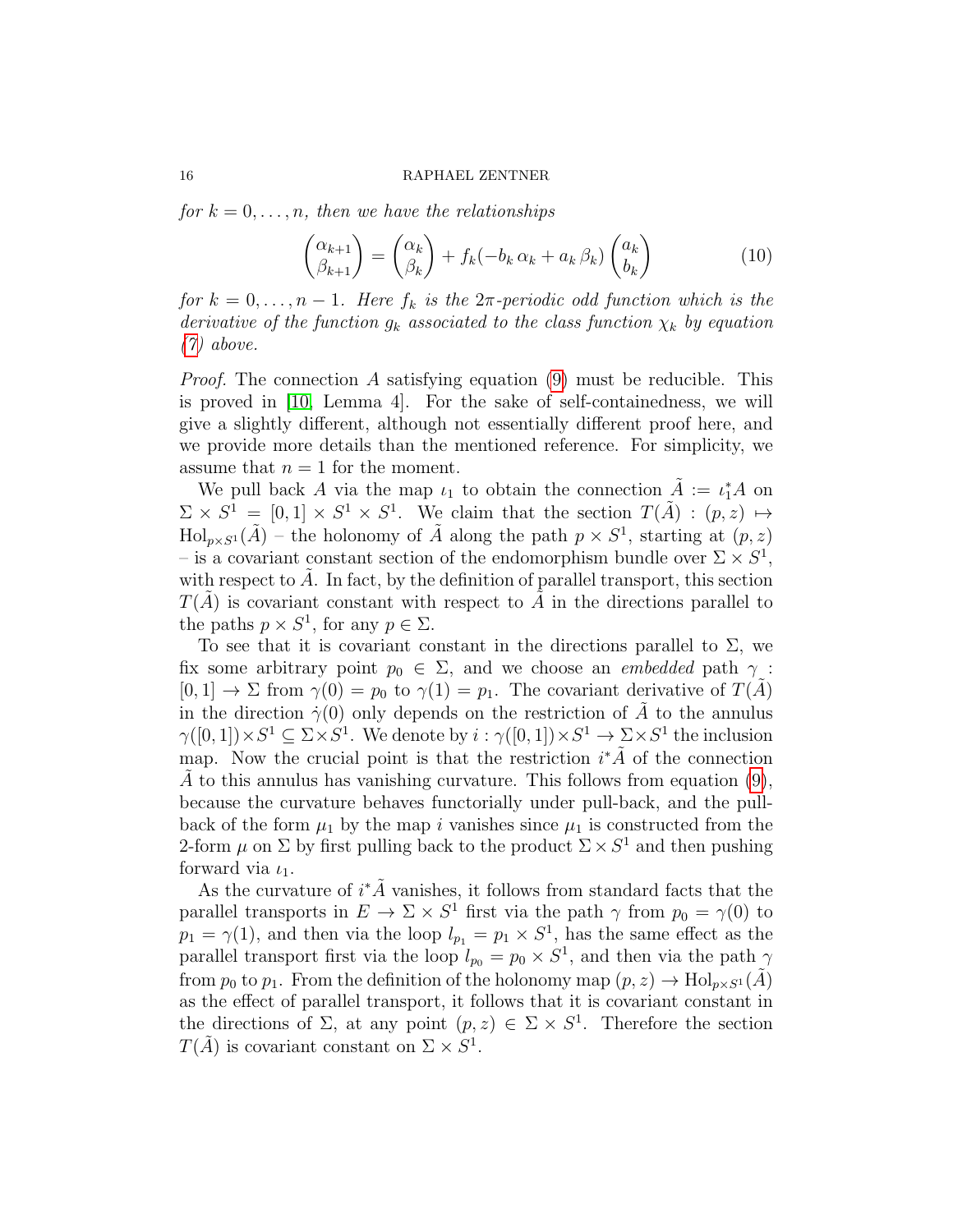If  $T(\tilde{A})$  were  $\pm$ id at some point, it would be  $\pm$ id everywhere, and then  $\chi'_1(T(\tilde{A})) \equiv 0$  since  $\chi_1$  is a class function, and so  $\chi'_1(\text{Hol}_{\iota_1}(A)) \equiv 0$ . Equa-tion [\(9\)](#page-14-2) then implies that the curvature  $F_A$  vanishes, and as the fundamental group of  $\Sigma \times S^1$  is abelian, it implies that the connection A is reducible.

If  $T(\tilde{A})$  is not the ±id at some point, it isn't so anywhere.  $T(\tilde{A})$  is a special unitary automorphism in each fibre, so if it isn't  $\pm id$ , it has two distinct eigenvalues  $\lambda$ ,  $\lambda$ . It is then standard to check that the  $\lambda$ -eigenspaces form a line bundle which is invariant under  $A$ . Hence  $A$  and  $A$  is reducible in this case also.

The proof of reducibility for arbitrary  $n$  now just follows along the same lines as above.

Up to a gauge transformation, we may therefore suppose that

$$
\text{Hol}_{m_k}(A) = \begin{bmatrix} e^{i\alpha_k} & 0\\ 0 & e^{-i\alpha_k} \end{bmatrix},
$$

$$
\text{Hol}_{l_k}(A) = \begin{bmatrix} e^{i\beta_k} & 0\\ 0 & e^{-i\beta_k} \end{bmatrix}
$$
(11)

in the trivial bundle E over M, for  $k = 0, \ldots, n$ . The pairs  $(\alpha_k, \beta_k)$  $(\alpha_k(A), \beta_k(A))$  are determined by A up to sign, and up to addition of some pair  $(n, m) \in 2\pi\mathbb{Z} \times 2\pi\mathbb{Z}$ , as other such choices correspond to equal or conjugate holonomies.

The annulus  $\Sigma$  has oriented boundary given by the two embedded circles  $m_{\pm} : S^1 \to \partial \Sigma$ , where  $m_{-}$  runs around  $\{0\} \times S^1$  in the orientation opposite to the boundary orientation, and  $m_+$  runs around  $\{1\}\times S^1$  in the sense of the boundary orientation. Similarly, we denote by  $l_+$  the curve  $\{1\} \times \{x_0\} \times S^1$ , and by  $l_{-}$  the curve  $\{0\} \times \{x_0\} \times S^1$ . For the connection  $\tilde{A} = \iota_k^* A$  (for some fixed  $k$  which we suppress from notation for the moment) we denote by

$$
\text{Hol}_{m_{\pm}}(\tilde{A}) = \begin{bmatrix} e^{i\alpha_{\pm}} & 0\\ 0 & e^{-i\alpha_{\pm}} \end{bmatrix}
$$

the holonomy along the curves  $m_{\pm}$ . For any curve  $l = \{p_0\} \times S^1$  we denote by

$$
\text{Hol}_{l}(\tilde{A}) = \begin{bmatrix} e^{i\beta} & 0\\ 0 & e^{-i\beta} \end{bmatrix}
$$

its holonomy. In fact, as A satisfies equation [\(9\)](#page-14-2), we have seen in the proof of reducibility of  $A$  that the holonomy of  $A$  does not depend on the choice of  $p_0$ .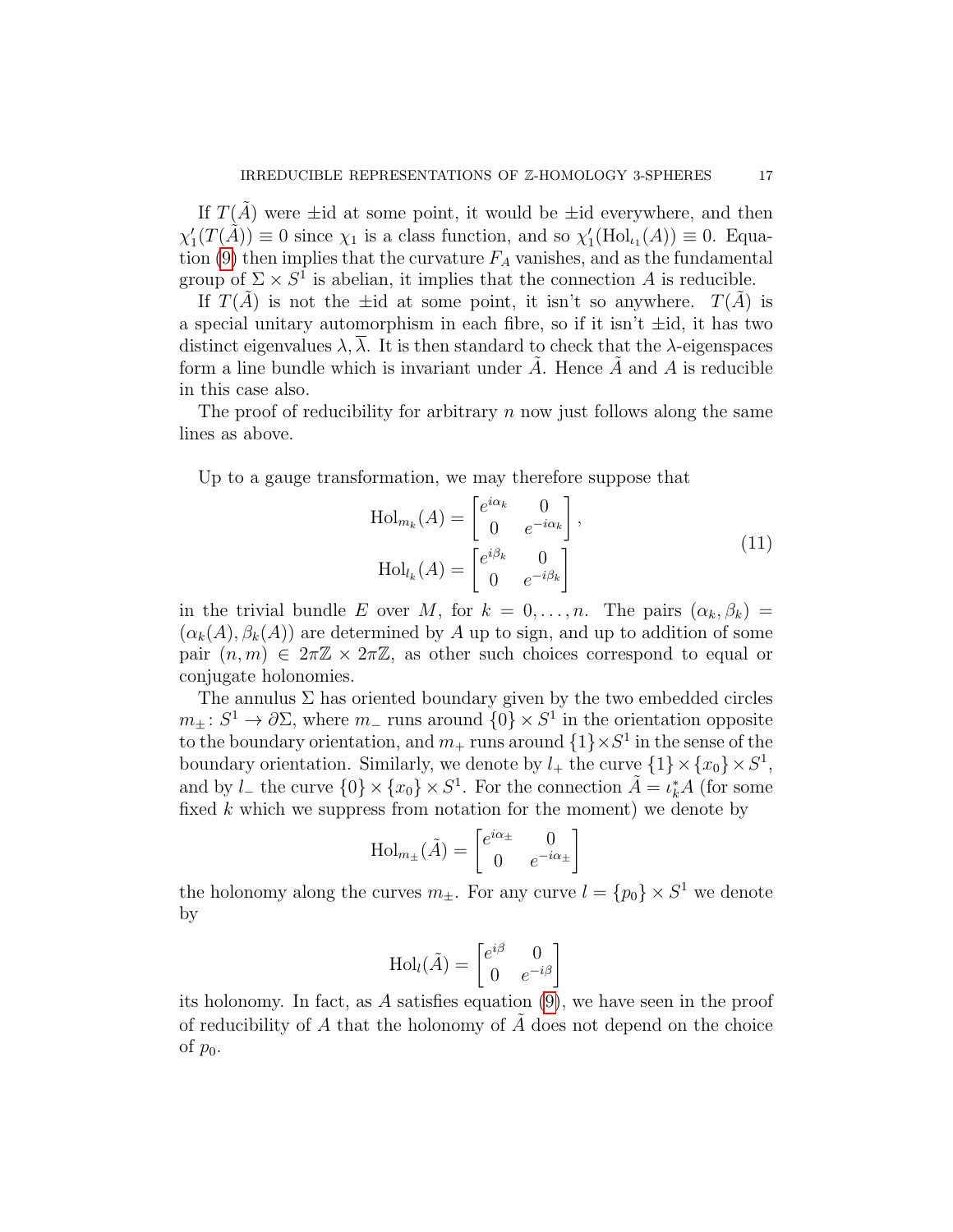By [\[10,](#page-68-8) Lemma 4], we must have

<span id="page-17-1"></span>
$$
\alpha_+ - \alpha_- = f_k(\beta). \tag{12}
$$

Again, for the sake of completeness, we provide a proof of this fact. In the above trivialisation the connection  $A$  may be written as

$$
\tilde{A} = d + \begin{bmatrix} a & 0 \\ 0 & -a \end{bmatrix},
$$

with some imaginary valued one-form a on  $\Sigma \times S^1$ . Here d denotes the connection which in the trivial bundle is given by the exterior derivative. The curvature of  $A$  is given by

$$
F_{\tilde{A}} = \begin{bmatrix} da & 0 \\ 0 & -da \end{bmatrix}.
$$

The  $\mathfrak{su}(2)$ -valued function  $\chi'_k$  is the trace dual to  $d\chi_k$ , and this implies that we have

<span id="page-17-0"></span>
$$
\chi'_{k}(\text{Hol}_{l}(\tilde{A})) = \chi'_{k}\left(\begin{bmatrix} e^{i\beta} & 0\\ 0 & e^{-i\beta} \end{bmatrix}\right) = \begin{bmatrix} ig'_{k}(\beta) & 0\\ 0 & -ig'_{k}(\beta) \end{bmatrix}.
$$
 (13)

On the other hand it is easy to check from the definition of parallel transport that we have

$$
\text{Hol}_{m_{\pm}}(\tilde{A}) = \begin{bmatrix} \exp(\int_{m_{\pm}} a) & 0 \\ 0 & \exp(-\int_{m_{\pm}} a) \end{bmatrix}.
$$

Now Stokes' theorem implies that

$$
\int_{m_+} a - \int_{m_-} a = \int_{\Sigma} da = \int_{\Sigma} i g'_k(\beta) \mu = i g'_k(\beta),
$$

where in the second equation we have used equation [\(9\)](#page-14-2) together with the expression in [\(13\)](#page-17-0) above. As  $\int_{m_\pm} a = i\alpha_\pm$ , the expression [\(12\)](#page-17-1) follows.

Denoting  $\beta_{\pm} := \beta$ , we can write the relationship [\(12\)](#page-17-1) also in the form

<span id="page-17-2"></span>
$$
\chi_{f_k} \colon \begin{pmatrix} \alpha_- \\ \beta_- \end{pmatrix} \mapsto \begin{pmatrix} \alpha_+ \\ \beta_+ \end{pmatrix} = \begin{pmatrix} \alpha_- + f_k(\beta_-) \\ \beta_- \end{pmatrix} . \tag{14}
$$

As the connection A is flat on the tori  $\{k\} \times S^1 \times S^1$ , its holonomy around loops in these tori only depends on the homology class of the loops. In particular, the holonomy of a loop homologous to  $p m_k + q l_k$  is given by  $\mathrm{Hol}_{m_k}(A)^p \circ \mathrm{Hol}_{l_k}(A)^q.$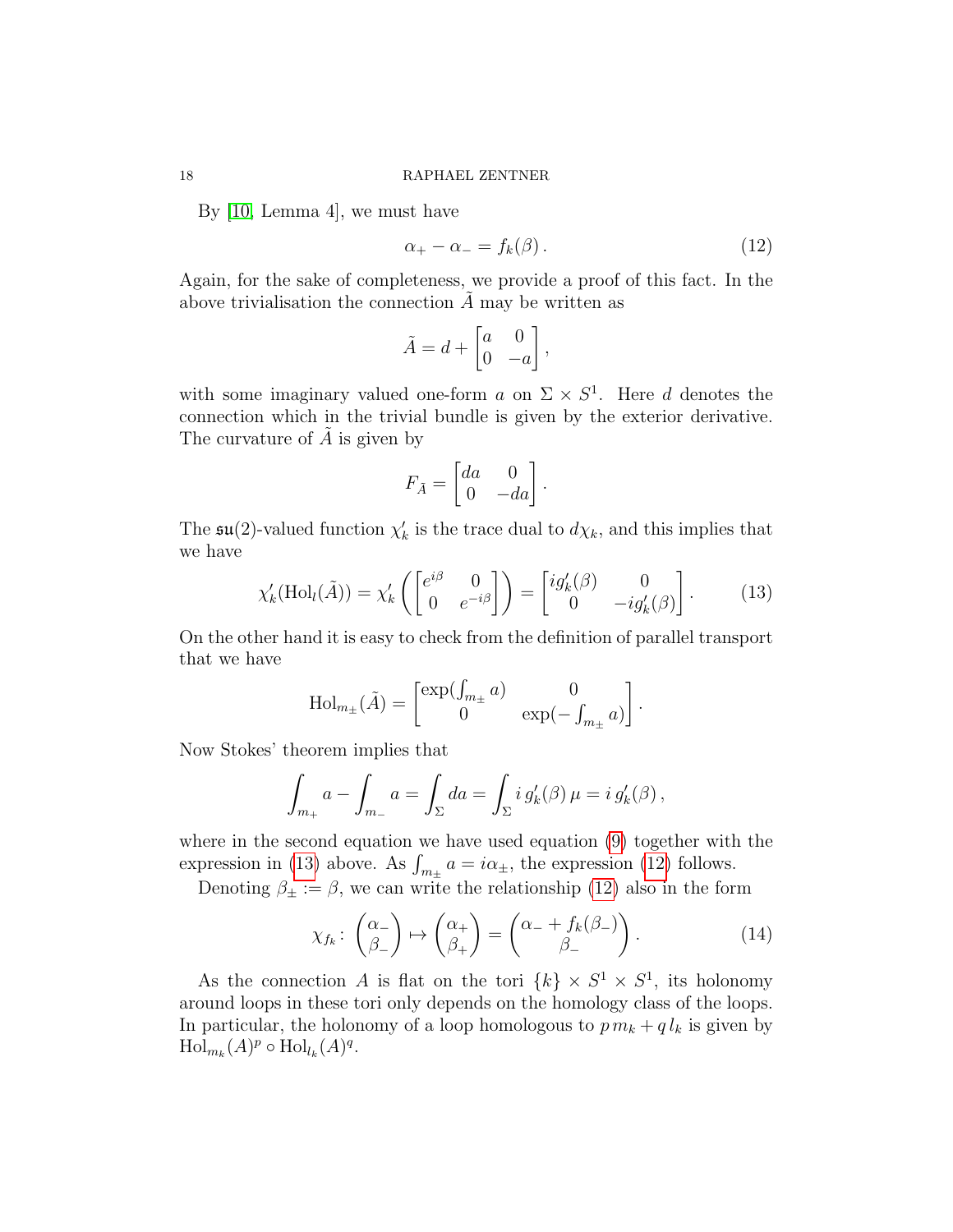Combining the map [\(14\)](#page-17-2) together with the relationship of the curves on the tori  $\{\frac{k}{n}\}$  $\frac{k}{n}$   $\times S^1 \times S^1$ ,  $\{\frac{k+1}{n}$  $\frac{+1}{n}$   $\times S^1 \times S^1$  with the curves  $m_{\pm}$  and  $l_{\pm}$  induced by  $\iota_k$ , we obtain

<span id="page-18-0"></span>
$$
\begin{pmatrix} \alpha_{k+1} \\ \beta_{k+1} \end{pmatrix} = (A_k \circ \chi_{f_k} \circ A_k^{-1}) \begin{pmatrix} \alpha_k \\ \beta_k \end{pmatrix} . \tag{15}
$$

A straightforward computation now yields

$$
\begin{pmatrix} \alpha_{k+1} \\ \beta_{k+1} \end{pmatrix} = \begin{pmatrix} \alpha_k \\ \beta_k \end{pmatrix} + f_k(-b_k \alpha_k + a_k \beta_k) \begin{pmatrix} a_k \\ b_k \end{pmatrix}.
$$
 (16)

The maps  $\chi_{f_k}$  defined in [\(14\)](#page-17-2) and the associated maps

<span id="page-18-1"></span>
$$
\zeta_k \colon = A_k \circ \chi_{f_k} \circ A_k^{-1} \tag{17}
$$

appearing in equation [\(15\)](#page-18-0) are maps known as shearings.

Remark 2.2. In this article, there are many two-dimensional tori appearing: Those that come as boundaries or splitting hypersurfaces of various 3-manifolds, and those which appear as  $\mathbb{R}^2/2\pi\mathbb{Z}^2$  for the "holonomy coordiantes". As a hint to avoid confusion, all approximation results through shearing maps later on take place in the "holonomy coordinate torus".

**Definition and Proposition 2.3** (Shearing maps of the torus). Let  $f: \mathbb{R} \to$  $\mathbb R$  be a  $2\pi$ -periodic smooth function, and let  $v \in \mathbb R^2$  be given. Let

$$
l\colon \mathbb{R}^2\to \mathbb{R}
$$

be a linear form which maps the lattice  $2\pi\mathbb{Z}^2$  to  $2\pi\mathbb{Z}$  and which contains the vector v in its kernel. Then the map

$$
\phi: \mathbb{R}^2 \to \mathbb{R}^2
$$
  
\n
$$
(\alpha, \beta) \mapsto (\alpha, \beta) + f(l((\alpha, \beta))) \cdot v
$$
\n(18)

descends to a well-defined diffeomorphism  $T^2 \to T^2$  that we also denote by  $\phi$ , and that we call a shearing in direction  $v \in \mathbb{R}^2$  associated to the function f and the linear function l.

**Example 2.4.** The map  $\zeta_k$  defined by equation [\(17\)](#page-18-1) above is a shearing in direction  $v = (a_k, b_k) \in \mathbb{Z}^2$  associated to the  $2\pi$ -periodic function  $f_k$  and

 $\Box$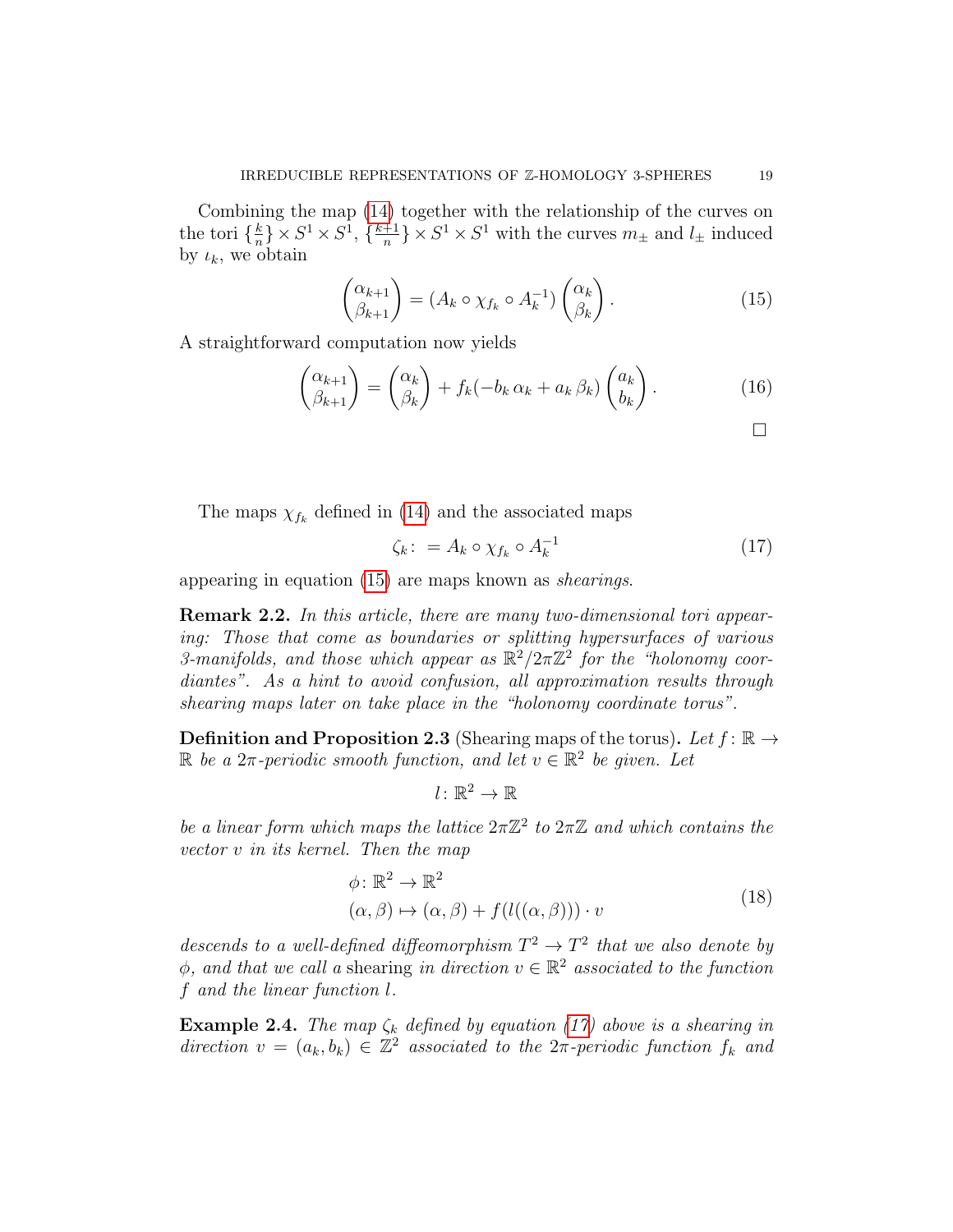the linear form l given by taking the standard inner product with the vector  $w_k = (-b_k, a_k) \in \mathbb{Z}^2$  which is orthogonal to v,

$$
l: u \mapsto \langle u, w \rangle .
$$

Remark 2.5. We notice that shearing maps are non-local, and therefore come with a certain rigidity: If a point  $(\alpha, \beta) \in T^2$  is mapped by a shearing in direction  $v \in \mathbb{R}^2$  to  $(\alpha, \beta) + c \cdot v$  then any point  $(\alpha, \beta) + d \cdot v$  is mapped to  $(\alpha, \beta) + (d+c) \cdot v$ . In other words, any point on the circle or line  $(\alpha, \beta) + \mathbb{R} \cdot v$ is moved by the same amount c in direction v along that line. For instance, an isotopy with support in a small ball in  $T^2$  can never be realised by a shearing.

Proposition [2.1](#page-14-3) can be restated by saying that solutions  $A$  to equation [\(9\)](#page-14-2) have holonomies at the boundaries which are related by the finite sequence of shearings  $\zeta_k$  defined in [\(17\)](#page-18-1), up to a gauge transformation. There is a straightforward converse of Proposition [2.1.](#page-14-3)

<span id="page-19-0"></span>**Proposition 2.6.** Given shearing maps  $\phi_k \colon T^2 \to T^2$  in directions

$$
v_k = \begin{pmatrix} a_k \\ b_k \end{pmatrix} \in \mathbb{Z}^2
$$

and associated to  $2\pi$ -periodic odd functions  $f_k: \mathbb{R} \to \mathbb{R}$  and linear forms  $l_k(u) = \langle u, w_k \rangle$  with  $w_k = (-b_k, a_k)$  for  $k = 0, \ldots, n - 1$ , there is some holonomy perturbation data  $\{u_k, \chi_k\}_{k=0}^{n-1}$  such that the class functions  $\chi_k$ associated to even  $2\pi$ -periodic functions  $g_k$  according to equation [\(7\)](#page-14-1) satisfy

$$
g'_k = f_k \,,
$$

and such that the embeddings  $\iota_k$  are related to matrices  $A_k$  as in [\(6\)](#page-14-0) above, with the following significance: If  $[A]$  solves the perturbed flatness equa-tion [\(9\)](#page-14-2), then the resulting shearing maps  $\zeta_k$ , relating the holonomies as in equation [\(17\)](#page-18-1), coincide with  $\phi_k$ , for  $k = 0, \ldots, n - 1$ .

 $\Box$ 

Remark 2.7. We also notice that shearing maps are area-preserving for the area form associated to the standard Euclidean structure on  $\mathbb{R}^2$  respectively  $T^2 = \mathbb{R}^2 / 2\pi \mathbb{Z}^2$ .

In the next section we will show that compositions of shearing maps are  $C<sup>0</sup>$ -dense in the space of area-preserving maps of the 2-dimensional torus.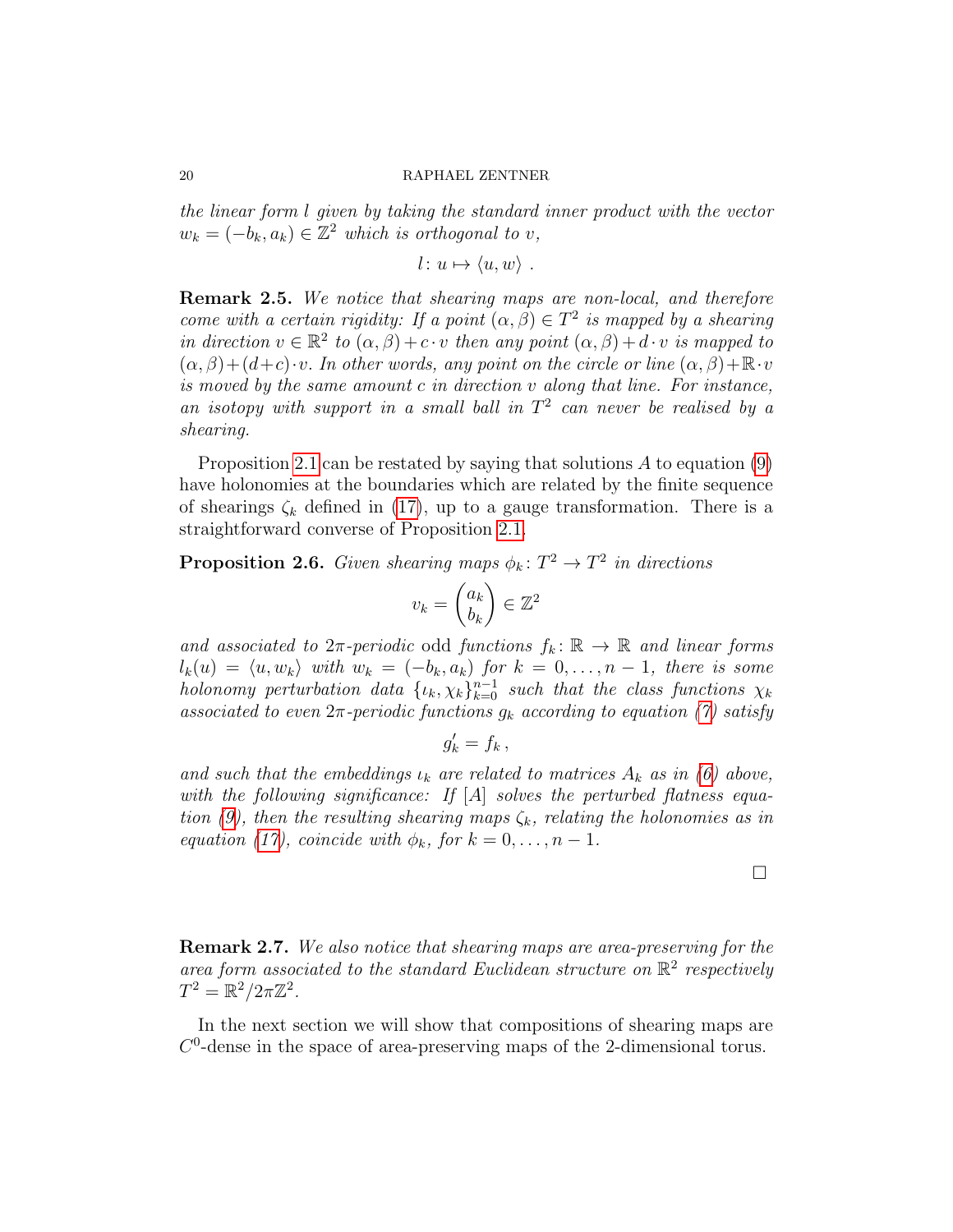# <span id="page-20-1"></span>3. Approximation of area-preserving isotopies by shearing **ISOTOPIES**

On the two-dimensional torus  $T^2 = \mathbb{R}^2/\mathbb{Z}^2$  we have the hyperelliptic involution given by  $\tau(x, y) = (-x, -y)$ . It has four fixed points, and its quotient is the pillowcase, a topological 2-sphere with four distinguished points, the fixed points of the involution. When we speak of the  $\mathbb{Z}/2$ -action on  $T^2$ , we shall mean this involution.

**Definition 3.1.** Let X be a smooth vector field on  $T^2$  that we naturally identify with a map  $X\colon T^2\to \mathbb{R}^2$ . We shall say that X is a vector field of shearing type if there is a direction  $v \in \mathbb{R}^2$ , a linear map  $l: \mathbb{R}^2 \to \mathbb{R}$ containing v in its kernel, and which takes the lattice  $2\pi\mathbb{Z}^2$  to  $2\pi\mathbb{Z}$ , and a smooth  $2\pi$ -periodic function  $f: \mathbb{R} \to \mathbb{R}$  such that we have

$$
X(x, y) = f(l((x, y))) \cdot v
$$

for all  $(x, y)$ .

**Remark 3.2.** If X is a shearing vector field, then the associated map  $(x, y) \mapsto (x, y) + X(x, y)$  is a shearing map, and conversely, every shearing map is of such type.

<span id="page-20-0"></span>Theorem 3.3. Let

$$
\psi: [0,1] \times T^2 \to T^2
$$

$$
(t,(x,y)) \mapsto \psi^t(x,y)
$$

be a  $\mathbb{Z}/2$ -equivariant smooth isotopy through area-preserving maps (which necessarily fixes the four fixed points of the hyperelliptic involution.) Then for any  $\varepsilon > 0$ , there is a  $\mathbb{Z}/2$ -equivariant map

$$
\phi \colon [0,1] \times T^2 \to T^2
$$

$$
(t,(x,y)) \mapsto \phi_t(x,y)
$$

which is continuous in t, and smooth in  $(x, y)$ , such that we have

(i)

$$
d(\psi^t(x, y), \phi_t(x, y)) < \varepsilon
$$

for all  $t \in [0,1]$  and all  $(x,y) \in T^2$ . Here d denotes the metric on  $T^2$  coming from the natural Euclidean structure.

(ii) For each  $t \in [0,1]$ , the map  $\phi_t$  is a finite composition of  $\mathbb{Z}/2$ equivariant shearing maps, and there is a sequence  $t_0, \ldots, t_{n+1} \in$  $[0, 1]$  with  $0 = t_0 < t_1 < \cdots < t_n < t_{n+1} = 1$  such that for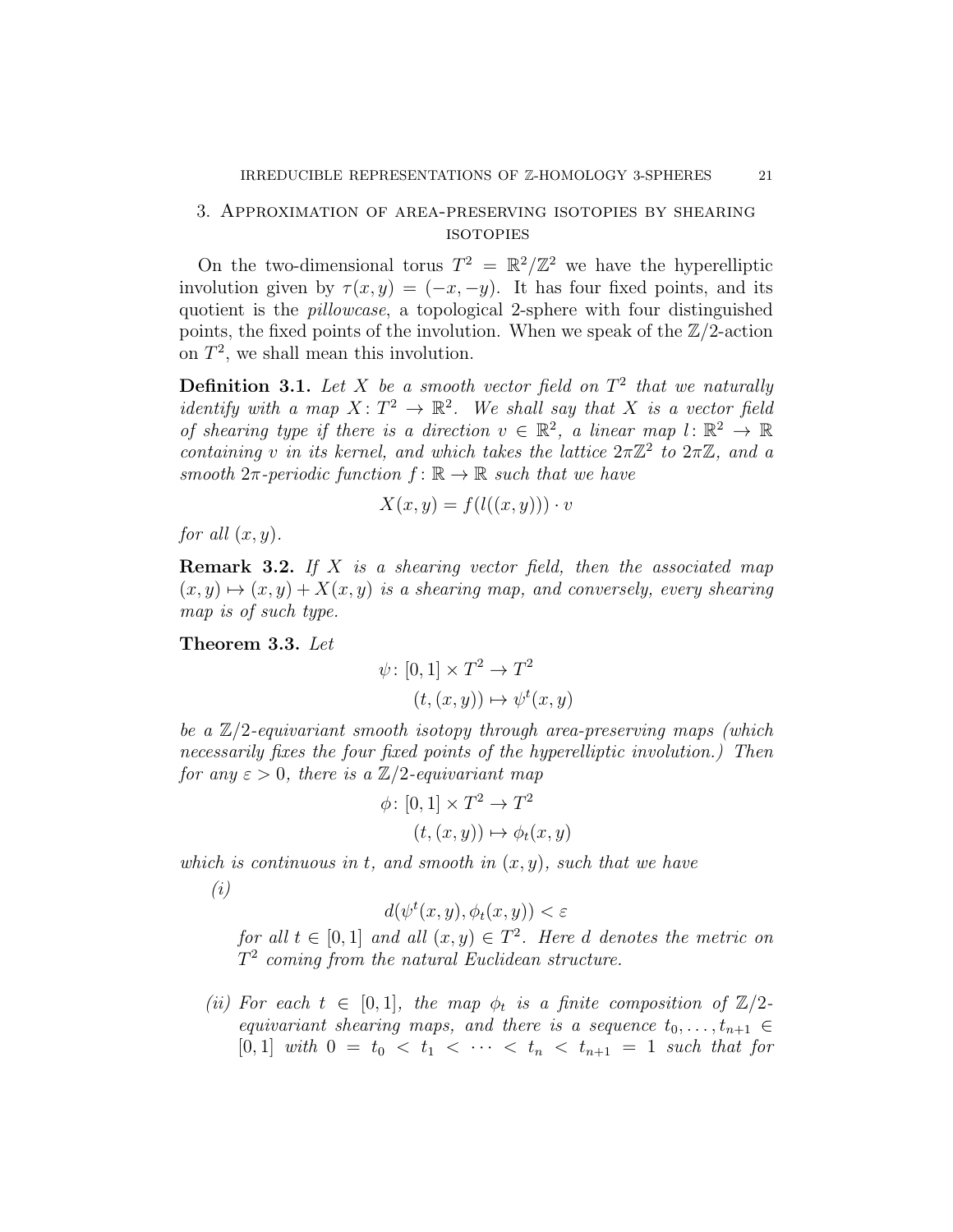all  $i = 0, \ldots, n$  there is a  $\mathbb{Z}/2$ -equivariant shearing vector field  $W_i: T^2 \to \mathbb{R}^2$  with direction  $v \in \mathbb{Z}^2$ , and we have

$$
\phi_t(x, y) = \phi_{t_i}(x, y) + (t - t_i) \cdot W_i(x, y)
$$

for  $t_i \le t \le t_{i+1}$ , and for all  $(x, y) \in T^2$ .

In other words, the smooth isotopy  $(\psi^t)$  can be  $C^0$ -approximated by isotopies  $(\phi_t)$  which are (in the coordinate t) piecewise isotopies through shearing isotopies composed with the composition of shearing maps of previous times.

**Remark 3.4.** The above approximation result is stated for the  $C^0$ -topology. However, Steven Sivek and the author have meanwhile improved this result to the identical statement with the C<sup>k</sup>-topology on maps  $T^2 \to T^2$  for any  $k \geq 0$  in [\[48\]](#page-70-1).

The remainder of this section is devoted to the Proof of this theorem. The essential ingredient is the following Lemma.

<span id="page-21-0"></span>**Lemma 3.5.** Let  $X: T^2 \to \mathbb{R}^2$  be a divergence-free vector field,

$$
div(X) = \frac{\partial X^1}{\partial x} + \frac{\partial X^2}{\partial y} \equiv 0.
$$

Then for any  $\varepsilon > 0$  there is a finite sequence of shearing vector fields  $(X_i)_{i=0,\dots,m}$  with directions  $v_i \in \mathbb{Z}^2$  such that we have

$$
||X - \sum_{i=0}^m X_i||_{L^\infty(T^2)} < \varepsilon \, .
$$

If X is  $\mathbb{Z}/2$ -equivariant, then the vector fields  $X_i$  can be chosen to be  $\mathbb{Z}/2$ equivariant as well.

Proof. We start by denoting

$$
X(x,y) = X^{1}(x,y)\frac{\partial}{\partial x} + X^{2}(x,y) \cdot \frac{\partial}{\partial y}
$$

Every smooth function  $h: T^2 \to \mathbb{R}$  has a Fourier series

$$
\mathscr{F}[h](x,y) = \sum_{\mathbf{k}\in\mathbb{Z}^2} u_{\mathbf{k}} \sin(\mathbf{k} \cdot (x,y)) + \sum_{\mathbf{k}\in\mathbb{Z}^2} v_{\mathbf{k}} \cos(\mathbf{k} \cdot (x,y)),
$$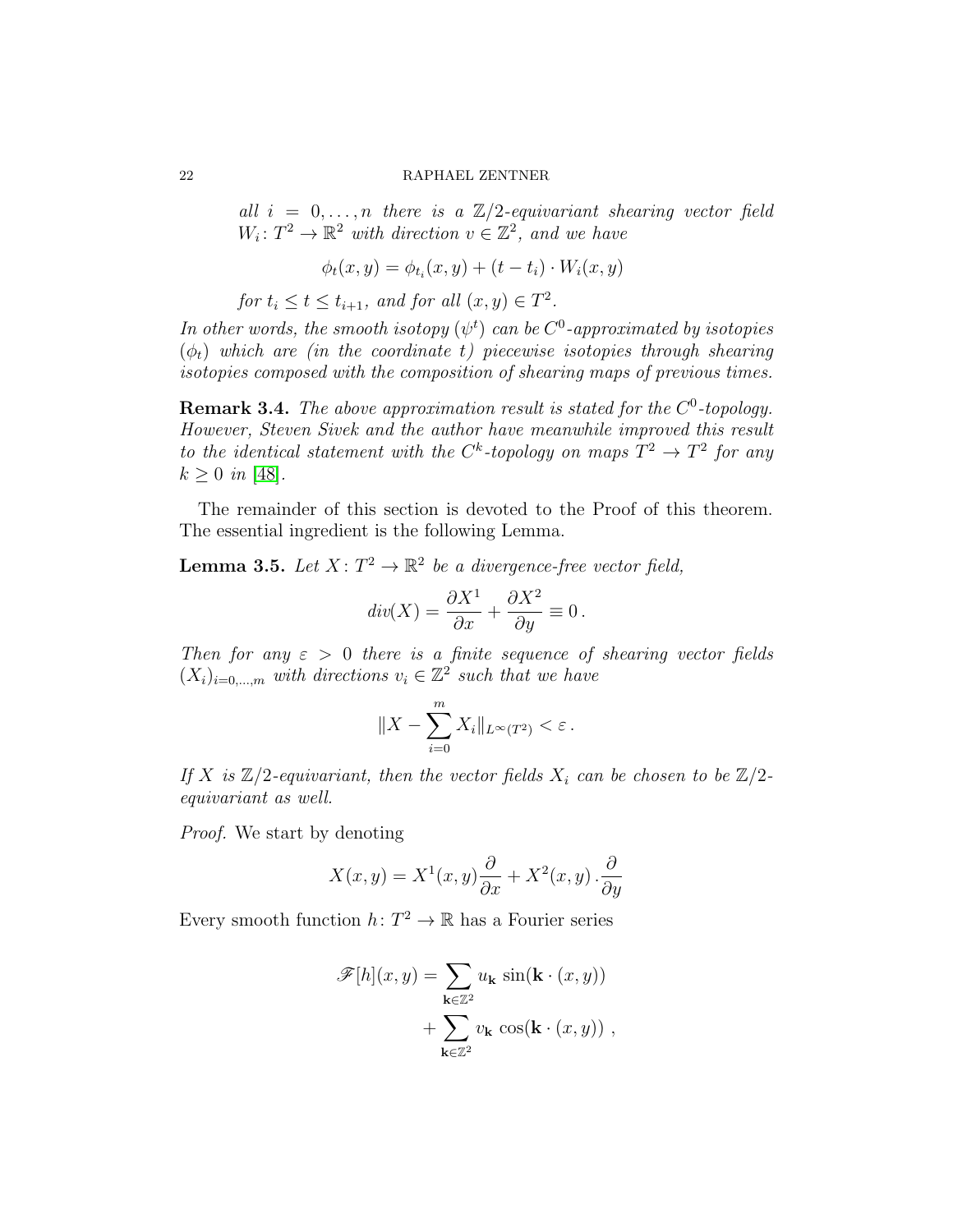where the (real) coefficients  $u_{\mathbf{k}}$ ,  $v_{\mathbf{k}}$  are given by

$$
u_{\mathbf{k}} = \frac{1}{2\pi^2} \int_{T^2} h(x, y) \sin(\mathbf{k} \cdot (x, y)) d(x, y) ,
$$
  

$$
v_{\mathbf{k}} = \frac{1}{2\pi^2} \int_{T^2} h(x, y) \cos(\mathbf{k} \cdot (x, y)) d(x, y) ,
$$

if  $\mathbf{k} \neq (0, 0)$ , and

$$
v_0 = \frac{1}{4\pi^2} \int_{T^2} h(x, y) d(x, y).
$$

It is well known that if h is a smooth  $(C^{\infty})$  function, then the Fourier series  $\mathscr{F}[h]$  converges to h in any  $C<sup>n</sup>$ -norm. (The corresponding statement is less neat if h is just a  $C^N$  function for some sufficiently big N.)

If h is an odd function, meaning that we have  $h(-(x, y)) = -h(x, y)$  for all  $(x, y) \in T^2$ , then all the coefficients  $v_{\mathbf{k}}$  are zero.

In what follows, we only suppose that X is a  $\mathbb{Z}/2$ -equivariant vector field, since this is the case that is relevant to us here. The proof without this restriction is completely analogous.

So suppose the coefficients  $X^1(x, y)$  and  $X^2(x, y)$  of X have Fourier series

$$
X^{i}(x, y) = \sum_{\mathbf{k} \in \mathbb{Z}^{2}} u_{\mathbf{k}}^{i} \sin(\mathbf{k} \cdot (x, y)), i = 1, 2.
$$

We will write  $\mathbf{k} = (k_1, k_2)$ . By assumption, we have

$$
0 \equiv \operatorname{div}(X) = \sum_{\mathbf{k}\in\mathbb{Z}^2} (k_1 u_{\mathbf{k}}^1 + k_2 u_{\mathbf{k}}^2) \cos(\mathbf{k} \cdot (x, y)).
$$

As  $u_{-\mathbf{k}}^i = -u_{\mathbf{k}}^i$ , we must therefore have

$$
\begin{pmatrix} u_{\mathbf{k}}^1 \\ u_{\mathbf{k}}^2 \end{pmatrix} \cdot \mathbf{k} = 0
$$

for all  $\mathbf{k} \in \mathbb{Z}^2$ . Every Fourier term  $W_{\mathbf{k}}$  of the Fourier expansion  $X = \sum_{\mathbf{k}} W_{\mathbf{k}}$ of the divergence-free vector field  $X$  is therefore of the form

<span id="page-22-0"></span>
$$
W_{\mathbf{k}}(x,y) = \sin(\mathbf{k} \cdot (x,y)) \begin{pmatrix} u_{\mathbf{k}}^1 \\ u_{\mathbf{k}}^2 \end{pmatrix},\tag{19}
$$

where the vector  $\begin{pmatrix} u_{\mathbf{k}}^1 \\ u_{\mathbf{k}}^2 \end{pmatrix}$  $\setminus$ is *orthogonal* to  $k$ , and hence a scalar multiple of  $\mathbf{\overline{k}} := (-k_2, k_1) \in \mathbb{Z}^2$ , which is a rotation by angle  $\pi/2$  applied to **k**.

In other words,  $W_{\mathbf{k}}$  is a  $\mathbb{Z}/2$ -equivariant vector field of shearing type with integer shearing direction  $\mathbf{\overline{k}} := (-k_2, k_1) \in \mathbb{Z}^2$ .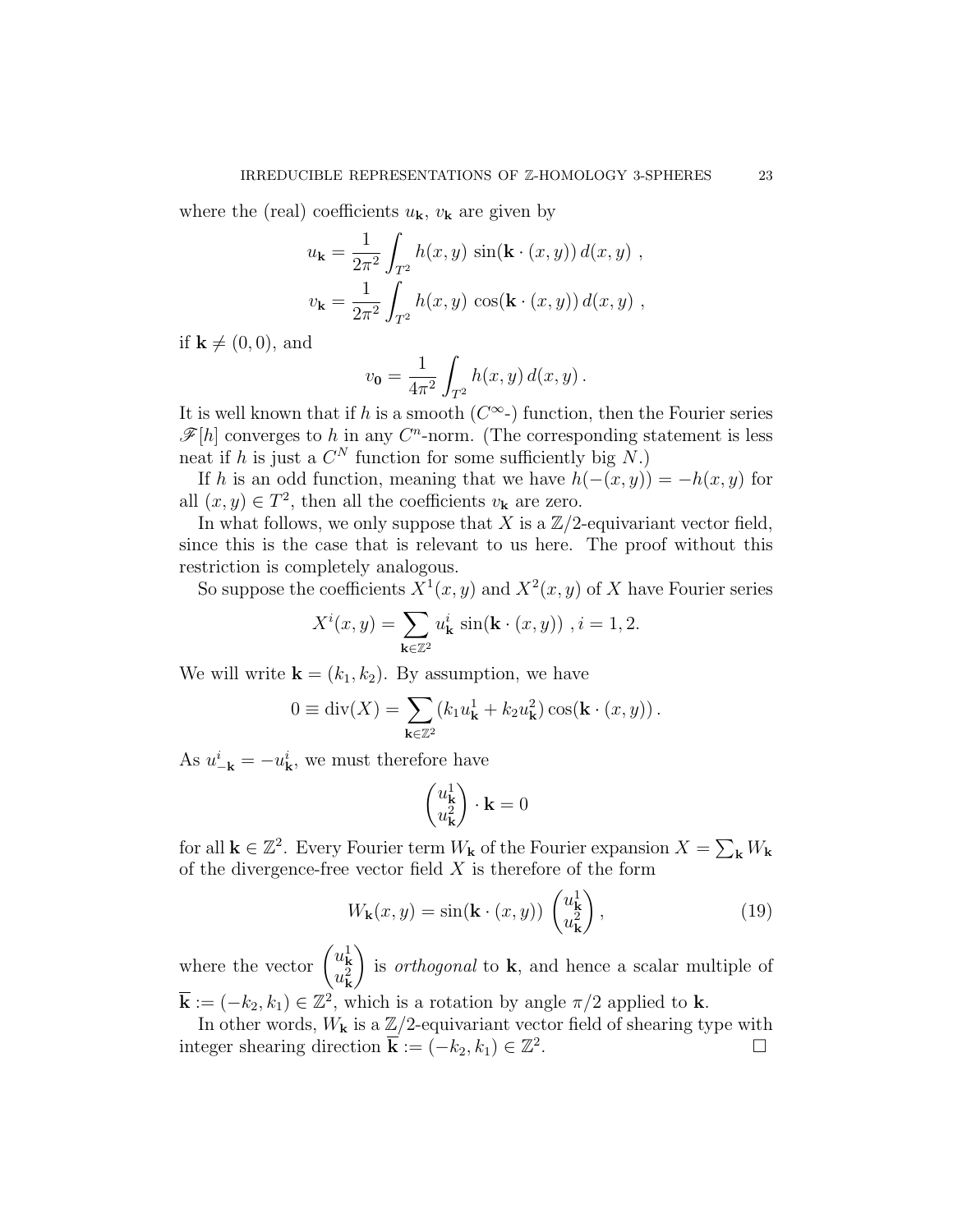If  $X: T^2 \to \mathbb{R}^2$  is a smooth vector field, it must be Lipschitz-continuous. In other words, there is a constant  $L > 0$  such that

$$
||X(x,y) - X(x',y')|| \le L d((x,y),(x',y')),
$$

for all  $(x, y), (x', y') \in T^2$ , where  $d(-, -)$  is the Euclidean metric on  $T^2$ , and where  $\|.\|$  denotes the Euclidean norm. We will find it convenient to denote by  $(x, y) \in \mathbb{R}^2$  also some lift of the point on the torus. With this convention, the last inequality also implies

$$
||X(x,y) - X(x',y')|| \le L ||(x,y) - (x',y')||.
$$

The proof of Theorem [3.3](#page-20-0) above will essentially rely on the preceding Lemma, as well as on some classical results:

**Lemma 3.6** (Gronwall's inequality). Let  $f, g : [a, b] \to \mathbb{R}$  be two continuous non-negative functions, and suppose that one has

$$
f(t) \le A(t) + \int_a^t f(s)g(s) \, ds
$$

for all t, for some non-negative increasing function  $A: [a, b] \to \mathbb{R}$ . Then one has

$$
f(t) \le A(t) \, \exp\left(\int_a^t g(s) \, ds\right)
$$

for all  $t \in [a, b]$ .

This is Lemma 2 after Theorem 2.1.2 in [\[1\]](#page-67-3), to which we refer for a proof. In fact, in this reference the proof is given for the corresponding statement with a constant C rather than a non-negative increasing function  $A(t)$ . To adopt this to a non-negative increasing function, we see that the original proof gives the conclusion for any fixed  $t \in [a, b]$  if we choose as constant  $C = \sup\{A(s) | s \in [a, t]\}\$  which is smaller than or equal to  $A(t)$ .

<span id="page-23-0"></span>**Lemma 3.7.** Let  $X: T^2 \to \mathbb{R}^2$  be a vector field on  $T^2$  with Lipschitz constant L. We denote by  $\phi_X^t: T^2 \to T^2$  its flow, satisfying

$$
\frac{d\phi_X^t}{dt}(p) = X(\phi_X^t(p)),
$$

for all  $p \in T^2$  and all  $t \in \mathbb{R}$ . Then we have

$$
\|\phi_X^t(p) - \phi_X^t(q)\| \le e^{Lt} \|p - q\| \tag{20}
$$

for all  $p, q \in T^2$ , and for all  $t \geq 0$ .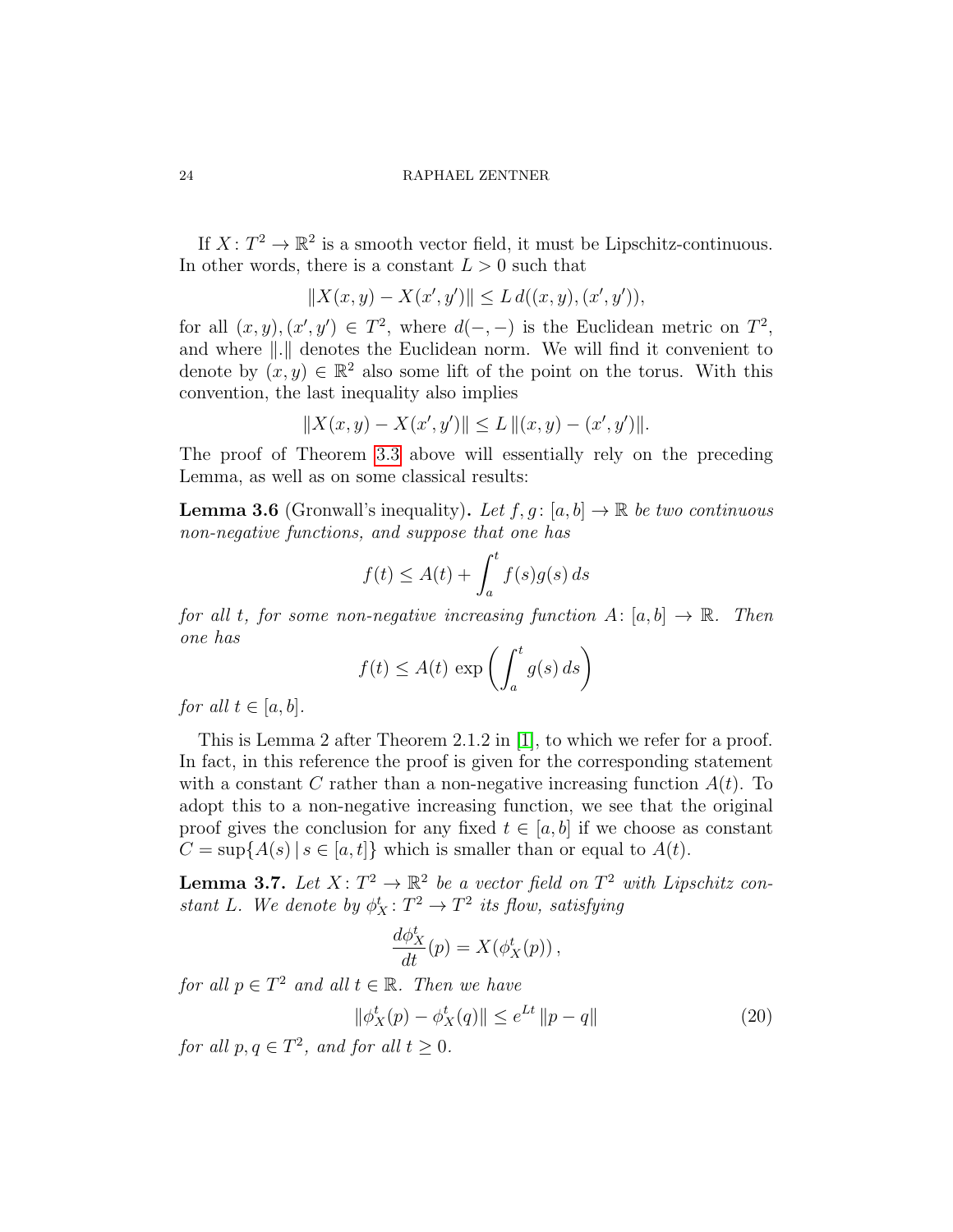For the proof we refer to [\[1,](#page-67-3) Lemma 3 after Theorem 2.1.2].

<span id="page-24-0"></span>**Lemma 3.8.** If X and Y are two vector fields on  $T^2$  with flows  $\phi_X^t$  and  $\phi_Y^t$ . Then we have

$$
\|\phi_X^t(p) - \phi_Y^t(p)\| \le t \|X - Y\|_{L^\infty(T^2)} e^{Lt} \quad , \tag{21}
$$

for all  $p \in T^2$ , and all  $t \geq 0$ . Here L is a Lipschitz constant for either the vector field X or Y, and  $||X||_{L^{\infty}(T^2)} = \max_{p \in T^2} ||X(p)||$  denotes the supremum norm, or equivalently the maximum norm as we are dealing with smooth, so in particular with continuous vector fields.

*Proof.* Integrating the flow  $\phi_X^t$  of the vector field X, we obtain the integral equation

$$
\phi^t_X(p) = p + \int_0^t X(\phi^s_X(p)) ds.
$$

This yields

$$
\|\phi^t_X(p) - \phi^t_Y(p)\| \le \|\int_0^t (X(\phi^s_X(p)) - Y(\phi^s_X(p)) + Y(\phi^s_X(p)) - Y(\phi^s_Y(p)))ds\|
$$
  

$$
\le t \|X - Y\|_{L^\infty(T^2)} + L \int_0^t \|\phi^s_X(p) - \phi^s_Y(p)\| ds,
$$

where in the second inequality we have used the Lipschitz property of the vector field Y, with Lipschitz constant L. Hence the function  $f(t) :=$  $\|\phi_X^t(p) - \phi_Y^t(p)\|$  satisfies the integral inequality

$$
f(t) \le t \|X - Y\|_{L^{\infty}(T^2)} + L \int_0^t f(s) \, ds \,. \tag{22}
$$

This implies  $f(t) \leq t \|X - Y\|_{L^{\infty}(T^2)} \exp(Lt)$  for all  $t \geq 0$  by Gronwall's inequality. The role of  $X$  and  $Y$  can be interchanged in the proof, so  $L$  can be a Lipschitz constant for either X or Y.  $\Box$ 

We also state an immediate combination of the preceding two Lemmas, using the triangle inequality.

**Lemma 3.9.** Let X, Y be two vector fields on the torus, and let  $p, q \in T^2$ . Let  $L$  be a Lipschitz constant either for  $X$  or for  $Y$ , as above. Then we have

$$
\|\phi_X^t(p) - \phi_Y^t(q)\| \le \|p - q\|e^{Lt} + t\|X - Y\|_{L^\infty(T^2)} e^{Lt}
$$

for all  $p, q \in T^2$ , and for all  $t \geq 0$ .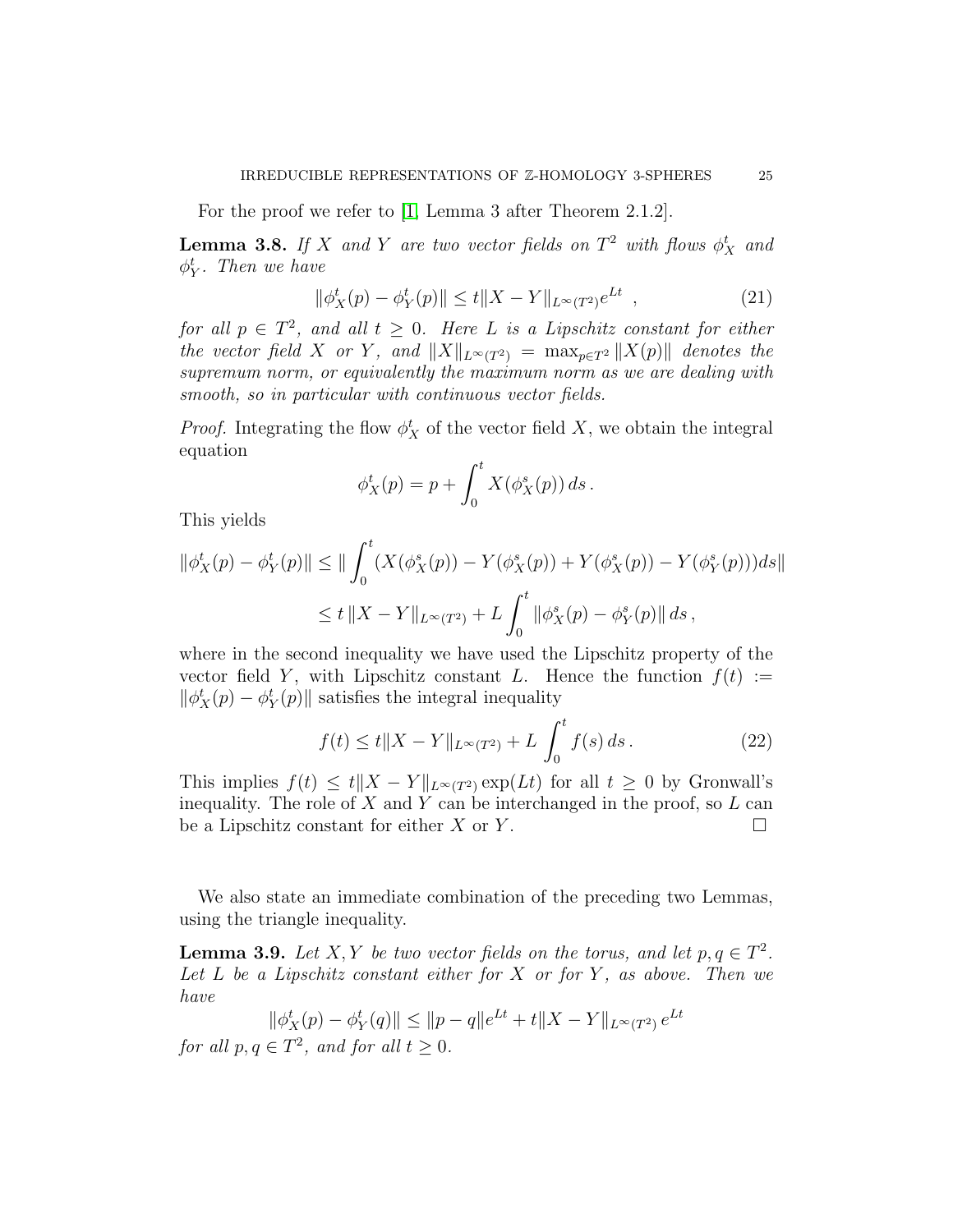Notice that an isotopy  $(\psi^t)_{t\in[0,1]}$  as in the statement of Theorem [3.3](#page-20-0) gives rise to a time-dependent vector field  $X_t$  which satisfies the differential equation

$$
\frac{d\psi^t(p)}{dt} = X_t(\psi^t(p))\tag{23}
$$

for any  $p \in T^2$ , and any  $t \in [0,1]$ . The end point we reach from  $p \in T^2$ when integrating the time-dependent vector field from time  $t_0$  to time t is given by  $\psi^t((\psi^{t_0})^{-1}(p)).$ 

*Proof of Theorem [3.3.](#page-20-0)* Let  $\varepsilon > 0$  be given. The proof of Theorem [3.3](#page-20-0) is an approximation in three steps.

(1) (First step) We approximate the 'flow'  $\psi^t$  of the time-dependent vector field  $X_t$  by a composition of flows of the finitely many timeindependent vector fields given by  $X_t$  taken at times  $\frac{i}{n}$ ,

$$
X_i := X_{i/n}
$$
, for  $i = 0, ..., n - 1$ .

More precisely, we define a continuous family of isotopies  $(\Theta^t)$ 

$$
\Theta^t_{(X_j)} \colon T^2 \to T^2
$$

in the following way: For  $\frac{i}{n} \leq t \leq \frac{i+1}{n}$  $\frac{+1}{n}$ , we denote

<span id="page-25-0"></span>
$$
\Theta_{(X_j)}^t := \phi_{X_i}^{t-i/n} \circ \phi_{X_{i-1}}^{1/n} \circ \cdots \circ \phi_{X_0}^{1/n} \,. \tag{24}
$$

In other words, we first flow along the vector field  $X_0$  over a period of time  $\frac{1}{n}$ , then we flow along  $X_1$  over a period of time  $\frac{1}{n}$ , and finally we flow along  $X_i$  over a period of time  $t-\frac{i}{n}$  $\frac{i}{n}$ . By keeping track of the accumulated error in each time interval of length  $\frac{1}{n}$ , we will show that

$$
\|\Theta_{(X_j)}^t - \psi^t\|_{L^\infty(T^2)} < \frac{\varepsilon}{3}
$$

for all  $t \in [0, 1]$  if we choose n large enough.

(2) (Second step) Each of the divergence free vector fields  $X_i$  can be  $C^0$ approximated by a vector field  $Z_i$  which is a finite Fourier series, by Lemma [3.5](#page-21-0) above. We define  $\Theta_{(Z_j)}^t$  to be the map defined completely analogously to the one defined in [\(24\)](#page-25-0) above, but with the vector fields  $Z_i$  instead of the  $X_i$ .

Again, by keeping track of the accumulated error, we will find that

$$
\|\Theta_{(X_j)}^t-\Theta_{(Z_j)}^t\|_{L^\infty(T^2)}<\frac{\varepsilon}{3}
$$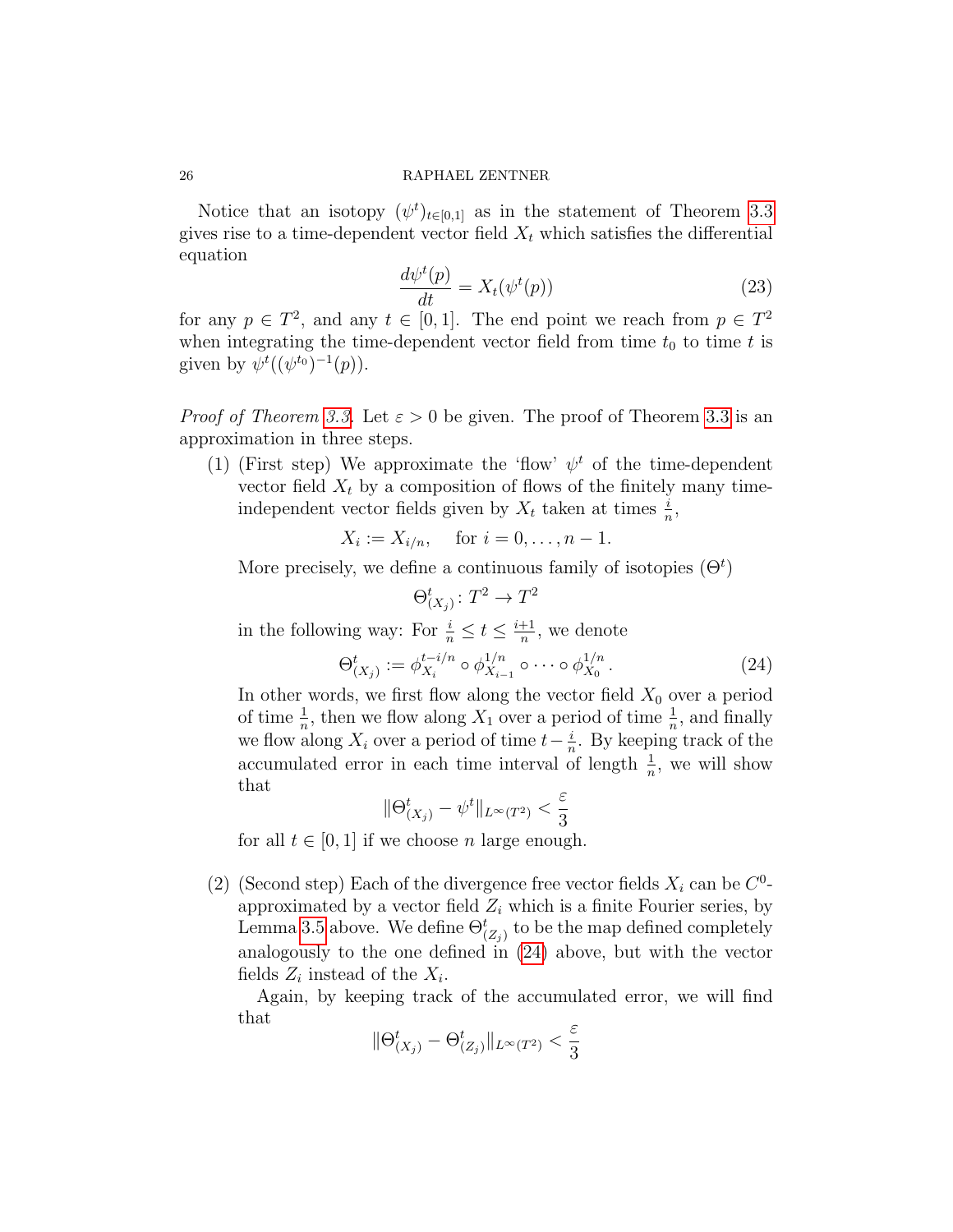for all  $t \in [0,1]$ , if we choose each  $Z_j$  sufficiently close to  $X_j$ .

(3) (Third step)

Each of the vector fields  $Z_j$  is a finite Fourier series

$$
Z_j = \sum_{r=0}^{m_j - 1} W_r^{(j)}
$$

where each  $W_r^{(j)}$  is a Fourier term, and hence a shearing vector field in a direction in  $\mathbb{Z}^2$  by Lemma [3.5](#page-21-0) above. The map  $\Theta_{(Z_j)}^t$  of the second step is made out of a composition of flows  $\phi_{Z_j}^t$  for some short period of time t smaller than  $\frac{1}{n}$ . We finally will approximate the flow along  $Z_j$  by successive flows along the summands  $W_r^{(j)}$  in the following way.

For simplicity we omit the index  $j$  from the notation in the vector field  $Z_j$  and  $W_r^{(j)}$  for a moment. We fix some  $k \in \mathbb{N}$  (that also depends on  $j = 0, \ldots, n - 1$ . Suppose we have

$$
\frac{1}{n}\left(\frac{i}{k} + \frac{r}{km}\right) \le t \le \frac{1}{n}\left(\frac{i}{k} + \frac{r+1}{km}\right),\,
$$

for some  $i = 0, \ldots, k-1$ , and some  $r = 0, \ldots, m-1$ , and in particular  $0\leq t\leq \frac{1}{n}$  $\frac{1}{n}$ , where *n* was fixed in the first step. Then we define

$$
\Xi_{(W_r)}^t: = \phi_{W_r}^{m(t-\frac{im+r}{kmn})} \circ \phi_{W_{r-1}}^{\frac{1}{kn}} \circ \cdots \circ \phi_{W_0}^{\frac{1}{kn}}
$$
\n
$$
\circ (\phi_{W_{m-1}}^{\frac{1}{kn}} \circ \cdots \circ \phi_{W_0}^{\frac{1}{kn}})^i.
$$
\n(25)

<span id="page-26-0"></span>In other words, we first flow along  $W_0$  during a period of time  $\frac{1}{kmn}$ , but with speed m, then along  $W_1$  during a period of time  $\frac{1}{kmn}$  with speed m, and so on. After we have flown along  $W_{m-1}$ , we repeat this process, flowing again along  $W_0$  during a period of time  $\frac{1}{kmn}$  with speed m, then along  $W_1$  etc. In other words,  $\Xi_{(W_r)}$  is a repeated iteration of flows along the vector fields  $W_0, \ldots, W_{m-1}$ .

We will finally compare  $\Theta_{(Z_j)}^t$  to the map  $\Omega_{(Z_j)}^t$  which we define as follows. For  $\frac{i}{n} \leq t \leq \frac{i+1}{n}$  $\frac{+1}{n}$ , we denote with slight abuse of notation by

$$
\Omega_{(Z_j)}^t := \Xi_{(W_r^{(i)})}^{t-i/n} \circ \Xi_{(W_r^{(i-1)})}^{1/n} \circ \cdots \circ \Xi_{(W_r^{(0)})}^{1/n}, \qquad (26)
$$

for  $i = 0, \ldots, n - 1$ . We will show that if for each sum  $Z_i =$  $\sum_{r=0}^{m_i-1} W_r^{(i)}$  we choose the 'fineness'  $k_i$  in the definition of  $\Xi_{(W_r^{(i)})}$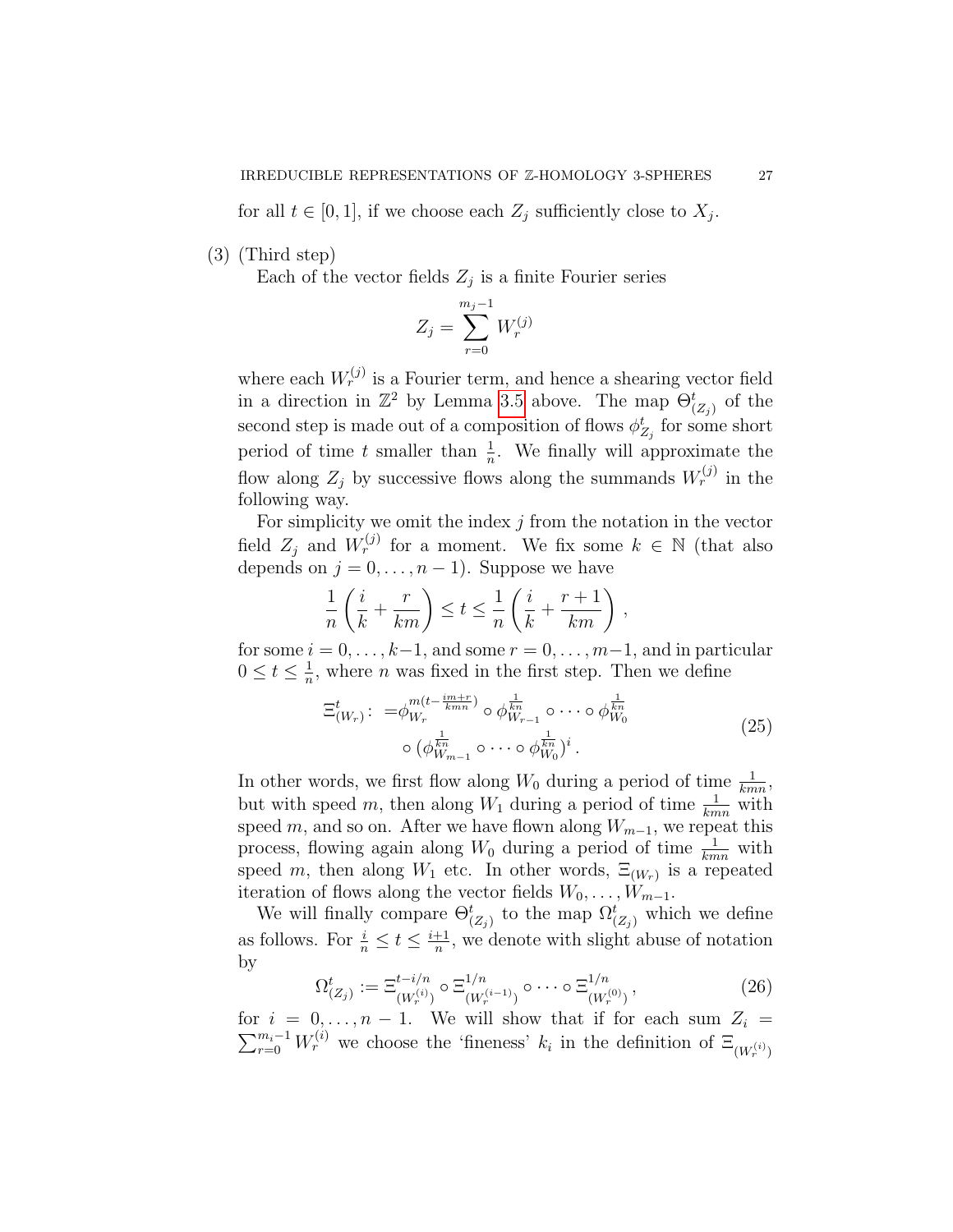large enough, we will have

$$
\|\Theta_{(Z_j)}^t-\Omega_{(Z_j)}^t\|_{L^\infty(T^2)}<\frac{\varepsilon}{3}
$$

for all  $t \in [0, 1]$ .

3.1. First step. Let  $L > 0$  be a Lipschitz constant for the time dependent vector fields  $X_t$ ,  $t \in [0, 1]$ . In other words, we assume that

$$
||X_t(p) - X_t(q)|| \le L||p - q||
$$

for all  $p, q \in T$ , and all  $t \in [0, 1]$ . The existence of such an L follows from a standard compactness argument when we consider the time-dependent vector field  $X_t$  as a map  $T^2 \times [0,1] \to \mathbb{R}^2$ . It fact, it turns out useful to consider the time-*independent* vector fields  $X_i$  as maps  $T^2 \times [0,1] \to \mathbb{R}^2$ which are constant in the second factor.

As in the proof of Lemma [3.8,](#page-24-0) we integrate the vector fields  $X_0$  as well as the time-dependent vector field  $X_t$  to obtain

$$
\begin{aligned} \|\psi^t(p) - \phi^t_{X_0}(p)\| &\leq \int_0^t \|(X_s(\psi^s(p)) - X_0(\phi^s_{X_0}(p))\| \, ds \\ &\leq \int_0^t (L\|\psi^s(p) - \phi^s_{X_0}(p)\| + \|X_s - X_0\|_{L^\infty(T^2 \times [0, t])}) \, ds \,. \end{aligned}
$$

Gronwall's inequality now implies

<span id="page-27-1"></span>
$$
\|\psi^t(p) - \phi^t_{X_0}(p)\| \le t \|X_s - X_0\|_{L^\infty(T^2 \times [0,t])} e^{Lt} \tag{27}
$$

for all  $t \geq 0$ , and all  $p \in T^2$ .

Similarly, for some integer  $i \geq 0$ , we can integrate both the time-dependent vector field  $X_t$  and  $X_i = X_{i/n}$  starting at time  $\frac{i}{n}$ , and the same argument gives

<span id="page-27-0"></span>
$$
\|\psi^t((\psi^{\frac{i}{n}})^{-1}(p)) - \phi^{t-\frac{i}{n}}_{X_i}(p)\| \le (t - \frac{i}{n}) \|X_s - X_i\|_{L^\infty(T^2 \times [\frac{i}{n}, t])} e^{L(t - \frac{i}{n})} \tag{28}
$$

for all  $t \geq \frac{i}{n}$  $\frac{i}{n}$ , and all  $p \in T^2$ .

However, at time  $\frac{i}{n}$  we will in general already have taken up an error between flowing along the time-dependent vector field, and between flowing first along  $X_0$  during time  $\frac{1}{n}$ , then along  $X_1$  during time  $\frac{1}{n}$ , and so on. What we therefore need is the following inequality that we simply obtain from [\(28\)](#page-27-0) and Lemma [3.7,](#page-23-0) using the triangle inequality: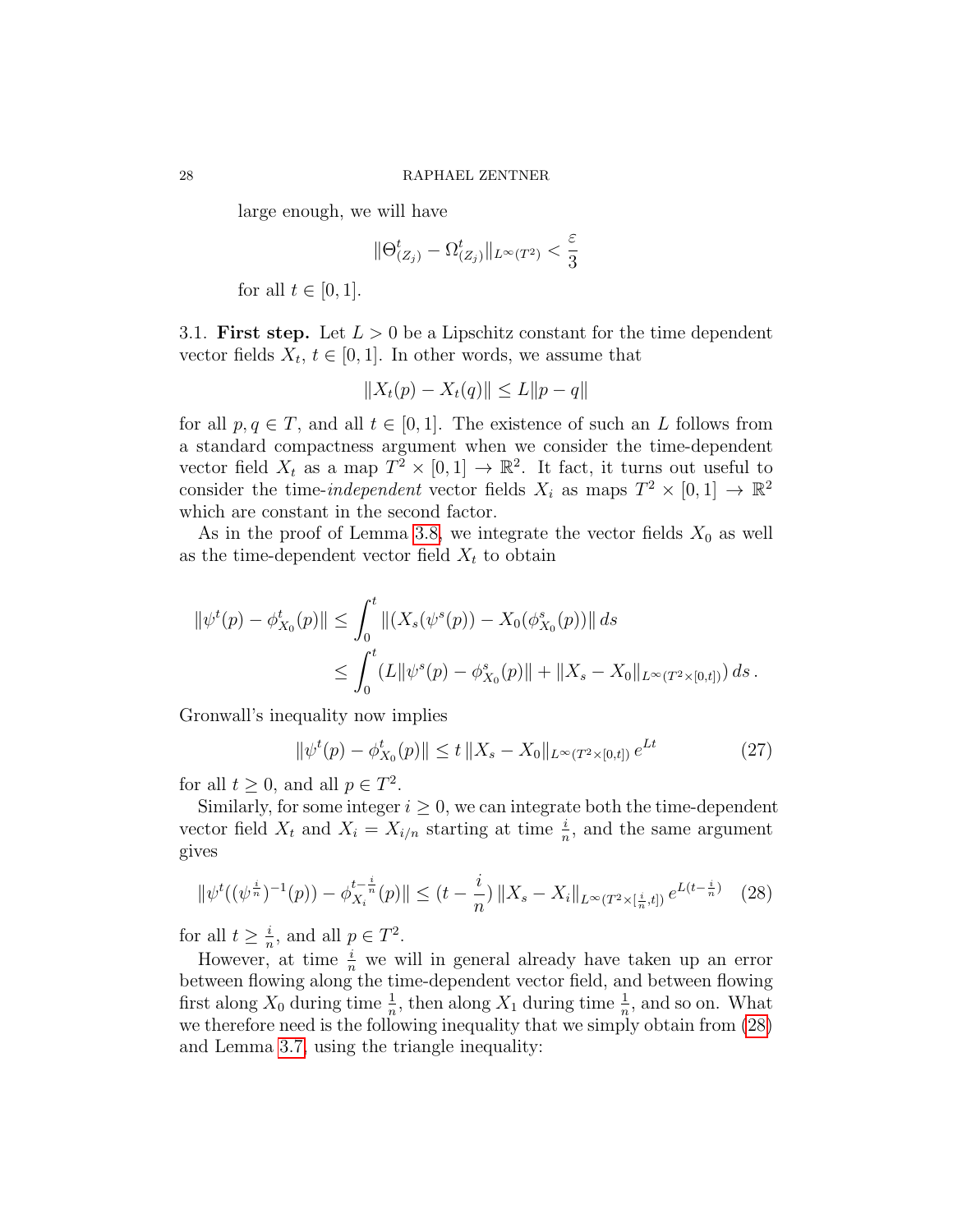<span id="page-28-0"></span>
$$
\|\psi^t((\psi^{\frac{i}{n}})^{-1}(p)) - \phi^{t-\frac{i}{n}}_{X_i}(q)\| \le (t - \frac{i}{n}) \|X_s - X_i\|_{L^\infty(T^2 \times [\frac{i}{n}, t])} e^{L(t - \frac{i}{n})} + \|p - q\| e^{L(t - \frac{i}{n})}, \tag{29}
$$

for all  $t \geq \frac{i}{n}$  $\frac{i}{n}$ , and all  $p, q \in T^2$ . We are now able to estimate the accumulated error.

<span id="page-28-1"></span>**Lemma 3.10.** For  $\Theta_{(X_j)}^t$  as above, and for any  $k = 0, \ldots, n-1$ , we have

$$
\|\psi^t(p) - \Theta^t_{(X_j)}(p)\| \le \frac{1}{n} \sum_{i=0}^{k-1} \|X_s - X_i\|_{L^\infty(T^2 \times [\frac{i}{n}, \frac{i+1}{n}])} e^{L(t - \frac{i}{n})} + (t - \frac{k}{n}) \|X_s - X_k\|_{L^\infty(T^2 \times [\frac{k}{n}, t])} e^{L(t - \frac{k}{n})}
$$
(30)

for all  $t \geq \frac{k}{n}$  $\frac{k}{n}$  and all  $p \in T^2$ . In particular, we have

$$
\|\psi^t(p) - \Theta^t_{(X_j)}(p)\| \le \frac{1}{n} \sum_{i=0}^{n-1} \|X_s - X_i\|_{L^\infty(T^2 \times [\frac{i}{n}, \frac{i+1}{n}]} e^L
$$

for all  $t \in [0,1]$  and all  $p \in T^2$ .

*Proof.* We proof the claim by induction on k. For  $k = 0$  the claim follows from what we have established in [\(27\)](#page-27-1) above.

Suppose it is true for some  $k \leq n-1$ , and assume we have  $t \geq \frac{k+1}{n}$  $\frac{+1}{n}$ . By inequality [\(29\)](#page-28-0) we have

$$
\|\psi^t(p) - \Theta^t(x_j)(p)\| \le \|\psi^t((\psi^{\frac{k+1}{n}})^{-1}(\psi^{\frac{k+1}{n}}(p))) - \phi^t_{X_{k+1}} \Theta^{\frac{k+1}{n}}_{(X_j)}(p))\|
$$
  

$$
\le (t - \frac{k+1}{n}) \|X_s - X_{k+1}\|_{L^\infty(T^2 \times [\frac{k+1}{n}, t])} e^{L(t - \frac{k+1}{n})}
$$
  

$$
+ \|\psi^{\frac{k+1}{n}}(p) - \Theta^{\frac{k+1}{n}}_{(X_j)}(p)\| e^{L(t - \frac{k+1}{n})}.
$$

We can now use our induction hypothesis for the last term, which yields

$$
\|\psi^t(p) - \Theta^t_{(X_j)}(p)\| \le (t - \frac{k+1}{n}) \|X_s - X_{k+1}\|_{L^\infty(T^2 \times [\frac{k+1}{n}, t])} e^{L(t - \frac{k+1}{n})}
$$

$$
+ \left(\frac{1}{n} \left(\sum_{i=0}^k \|X_s - X_i\|_{L^\infty(T^2 \times [\frac{i}{n}, \frac{i+1}{n}])} e^{L(\frac{k+1}{n} - \frac{i}{n})}\right) e^{L(t - \frac{k+1}{n})}.
$$

This simplifies to the statement we wished to show for  $k + 1$ .

 $\Box$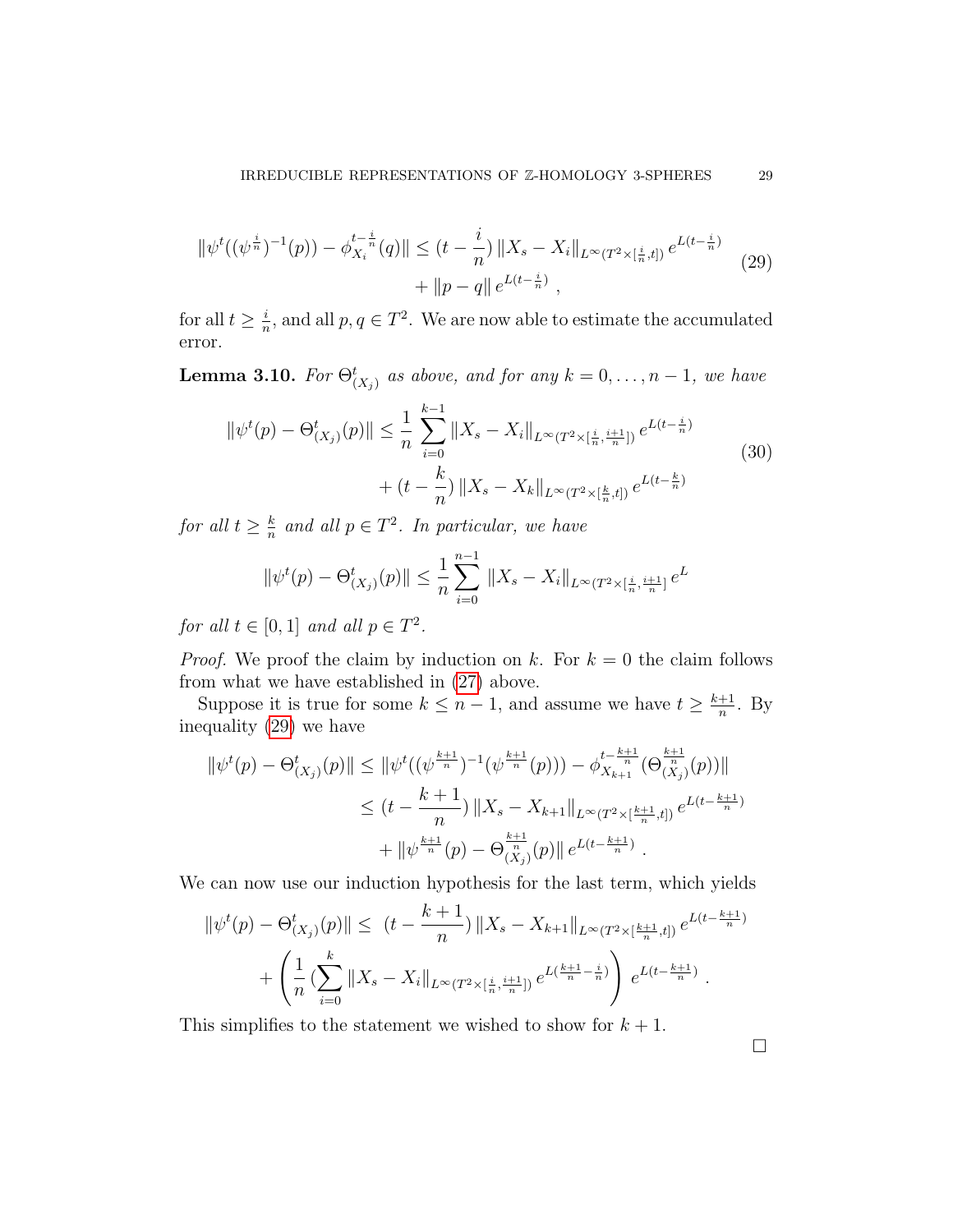Finally, notice that the time-dependent vector field  $X_t$ , when seen as a map  $T^2 \times [0,1] \to \mathbb{R}^2$ , is equicontinuous. In particular, there exists some  $\delta > 0$  such that whenever  $|s - t| < \delta$ , we have

$$
||X_s(p) - X_t(p)|| \le \frac{\frac{\varepsilon}{3}}{e^L}
$$
\n(31)

for all  $p \in T^2$ .

The desired first estimate now follows quickly. We choose the integer  $n$ so large that  $\frac{1}{n} < \delta$ . Then we will have

$$
||X_s - X_i||_{L^{\infty}(T^2 \times [\frac{i}{n}, \frac{i+1}{n}])} \le \frac{\frac{\varepsilon}{3}}{e^L}
$$

for  $i = 0, \ldots, n - 1$ , and hence by the Lemma [3.10](#page-28-1) we see that

$$
\|\psi^t - \Theta_{(X_j)}^t\|_{L^\infty(T^2)} < \frac{\varepsilon}{3}
$$

for all  $t \in [0, 1]$ .

## 3.2. Second step.

<span id="page-29-0"></span>**Lemma 3.11.** For  $\Theta_{(X_j)}^t$  and  $\Theta_{(Z_j)}^t$  as above, and for any  $k = 0, \ldots, n-1$ , we have

$$
\|\Theta_{(X_j)}^t(p) - \Theta_{(Z_j)}^t(p)\| \le \frac{1}{n} \sum_{i=0}^{k-1} \|X_i - Z_i\|_{L^\infty(T^2)} e^{L(t - \frac{i}{n})} + (t - \frac{k}{n}) \|X_k - Z_k\|_{L^\infty(T^2)} e^{L(t - \frac{k}{n})}
$$

for all  $t \geq \frac{k}{n}$  $\frac{k}{n}$  and all  $p \in T^2$ . In particular, we have

$$
\|\Theta_{(X_j)}^t(p) - \Theta_{(Z_j)}^t(p)\| \le \frac{1}{n} \sum_{i=0}^{n-1} \|X_i - Z_i\|_{L^\infty(T^2)} e^L
$$

for all  $t \in [0,1]$  and all  $p \in T^2$ . Here L is the same Lipschitz constant that worked for the time-dependent vector field  $X_t$ , as above.

Proof. This is a consequence of Lemma [3.8](#page-24-0) above, together with an induc-tion argument analogous to the one of the Proof of Lemma [3.10.](#page-28-1)  $\Box$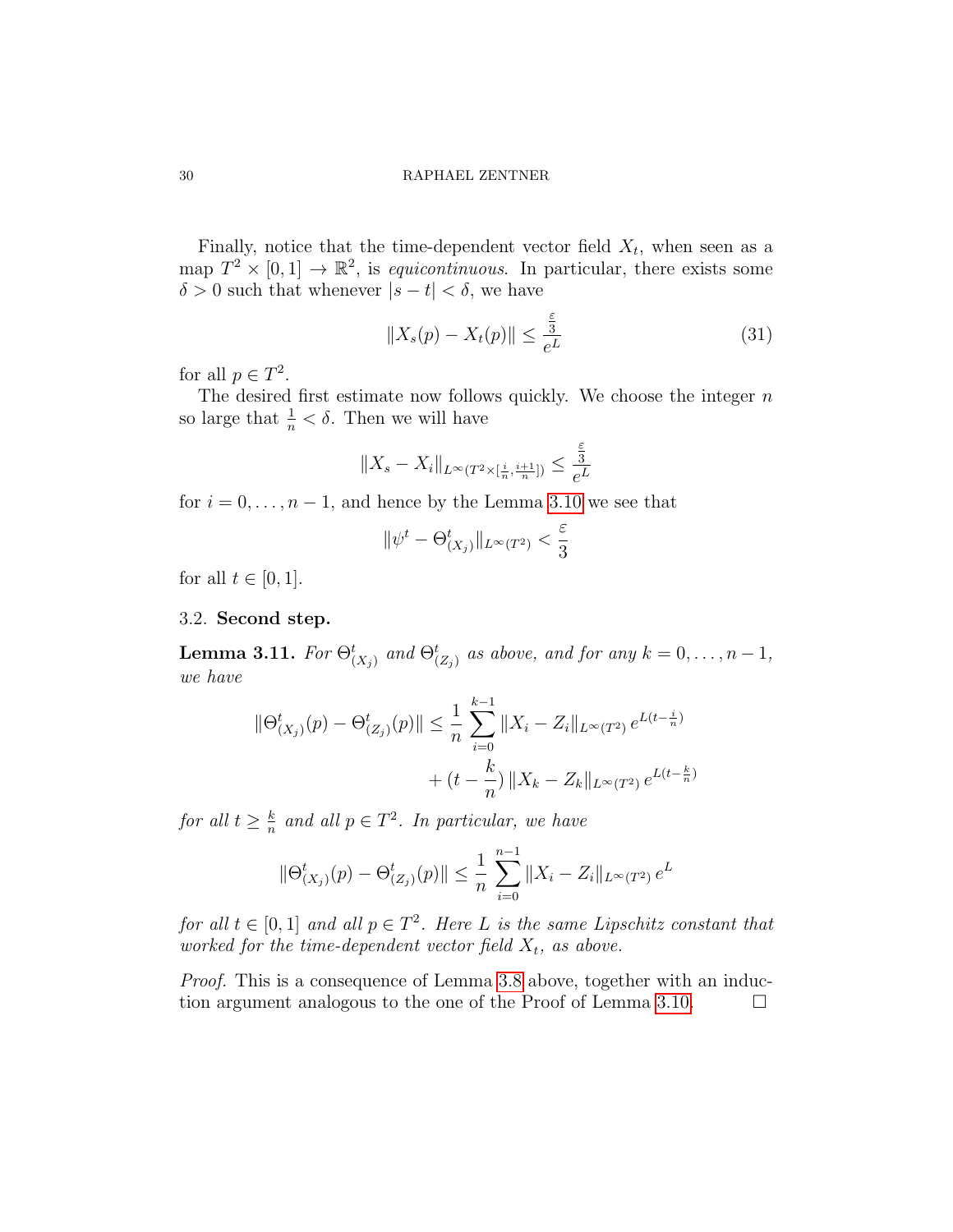In order to establish the second step approximation, we choose  $Z_i$  so that

$$
||X_i - Z_i||_{L^{\infty}(T^2)} \le \frac{\frac{\varepsilon}{3}}{e^L}
$$

for each  $i = 0, \ldots, n - 1$ . Lemma [3.11](#page-29-0) now implies that we have

$$
\|\Theta_{(X_j)}^t-\Theta_{(Z_j)}^t\|_{L^\infty(T^2)}<\frac{\varepsilon}{3}
$$

for all  $t \in [0, 1]$ .

3.3. Third step. We will need the following Lemma, which at least in weaker formulations seems to be a classical result.

<span id="page-30-1"></span>**Lemma 3.12.** Suppose we have a finite sum of vector fields  $Z = W_1 + \cdots + W_n$  $W_m$  on  $T^2$ . Then there is a constant C, depending only on the vector fields  $W_1, \ldots, W_m$ , such that we have

$$
\|\phi_Z^t - \phi_{W_m}^t \circ \cdots \circ \phi_{W_1}^t\|_{L^\infty(T^2)} \leq \frac{t^2}{2} C e^{Lt},
$$

for all  $0 \leq t \leq 1$ , and where L is a Lipschitz constant for the vector field Z.

*Proof.* For simplicity, we will give a proof of this result in the case  $m = 2$ . It will be clear that the more general result is completely analogous.

We recall the definition (or one of various equivalent ones) of the Liebracket of two vector fields  $X$  and  $Y$ ,

$$
[X,Y](p) = \lim_{h \to 0} \frac{(\phi_Y^h)_* X(\phi_Y^{-h}(p)) - X(p)}{h} = \frac{d}{dt} [(\phi_Y^t)_* (X)](p)|_{t=0},
$$

where  $(\phi_Y^t)_*$  denotes the derivative of the map  $\phi_Y^t$ . Stated slightly differently, we can say that

<span id="page-30-0"></span>
$$
(\phi_Y^t)_* X(p) = X(\phi_Y^t(p)) + t[X, Y](\phi_Y^t(p)) + R_{X,Y}(\phi_Y^t(p), t), \qquad (32)
$$

where the 'error'  $R_{X,Y}$  satisfies

$$
\lim_{t \to 0} \frac{R_{X,Y}(p,t)}{t} = 0
$$

and this convergence is uniform in  $p$ , as we are on a compact manifold.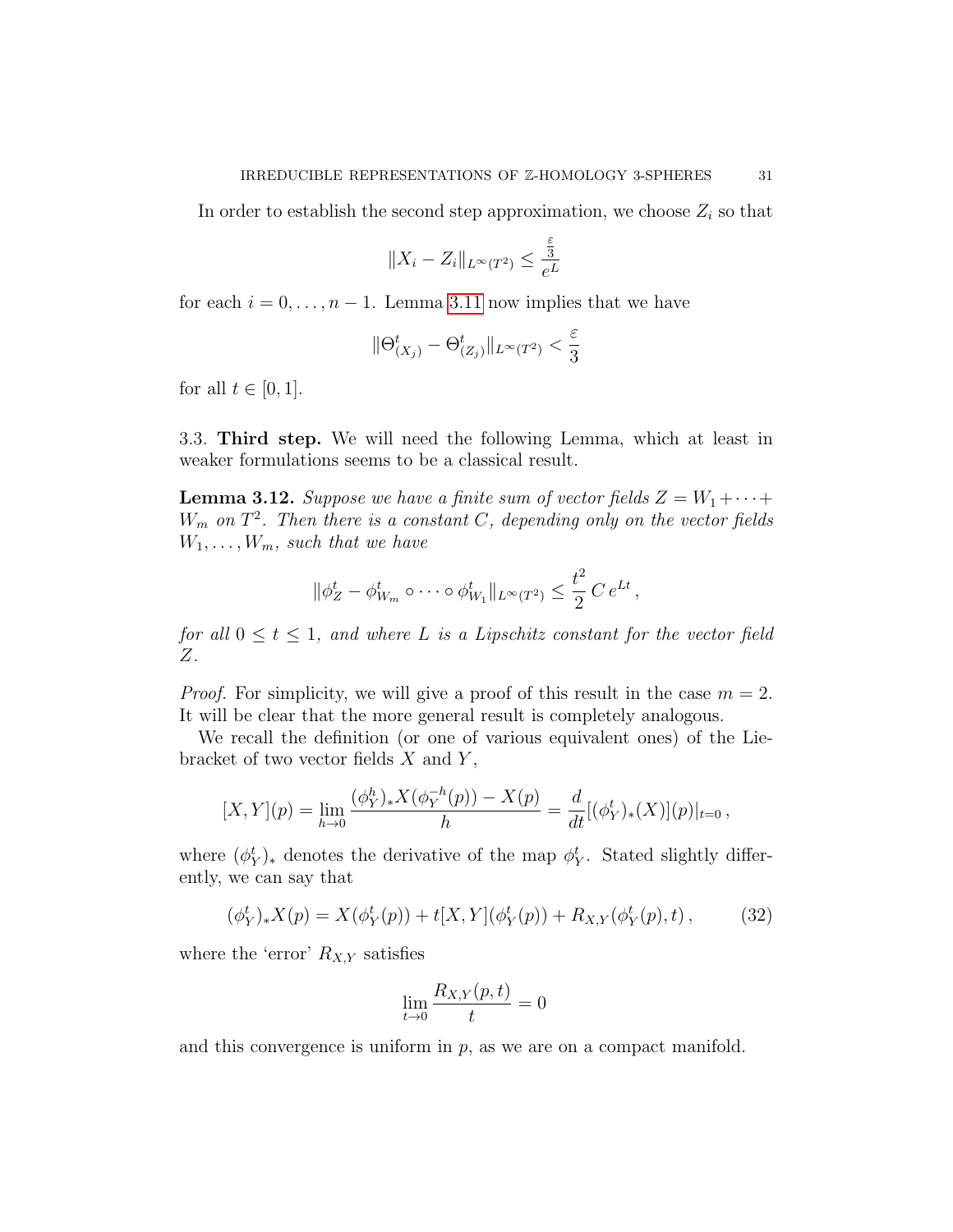Using this, we start by differentiating the composite of the flows along  $W_1$  and  $W_2$  and obtain

$$
\frac{d}{dt}\phi_{W_2}^t(\phi_{W_1}^t(p)) = \frac{d\phi_{W_2}^t}{dt}(\phi_{W_1}^t(p)) + (\phi_{W_2}^t)_*(\frac{d\phi_{W_1}^t(p)}{dt})
$$
\n
$$
= W_2(\phi_{W_2}^t(\phi_{W_1}^t(p))) + (\phi_{W_2}^t)_*W_1(\phi_{W_1}^t(p))
$$
\n
$$
= W_2(\phi_{W_2}^t(\phi_{W_1}^t(p))) + W_1(\phi_{W_2}^t(\phi_{W_1}^t(p)))
$$
\n
$$
+ t[W_1, W_2](\phi_{W_2}^t(\phi_{W_1}^t(p))) + R_{W_1, W_2}(\phi_{W_2}^t(\phi_{W_1}^t(p)), t),
$$
\n(33)

where we have made use of [\(32\)](#page-30-0). We can integrate this equation and compare this to the flow  $\phi_{W_1+W_2}^t$  of the vector field  $W_1+W_2$ , obtaining

$$
\|\phi_{W_1+W_2}^t(p) - \phi_{W_2}^t(\phi_{W_1}^t(p))\|
$$
  
\n
$$
\leq \int_0^t \|(W_1 + W_2)(\phi_{W_1+W_2}^s(p)) - (W_1 + W_2)\phi_{W_2}^s(\phi_{W_1}^s(p))\| ds
$$
  
\n
$$
+ \int_0^t s(\|[W_1, W_2](\phi_{W_2}^s(\phi_{W_1}^s(p))) + \frac{1}{s} R_{W_1,W_2}(\phi_{W_2}^s(\phi_{W_1}^s(p)), s)\|) ds
$$
  
\n
$$
\leq L \int_0^t \|\phi_{W_1+W_2}^s(p) - \phi_{W_2}^s(\phi_{W_1}^s(p))\| ds + \frac{t^2}{2} C_{W_1,W_2} ,
$$

where L is a Lipschitz constant for the vector field  $W_1 + W_2$ , and where  $C_{W_1,W_2}$  is a constant that can be taken to be

$$
C_{W_1,W_2} = ||[W_1,W_2]||_{L^{\infty}(T^2)} + ||R_{W_1,W_2}/s||_{L^{\infty}(T^2 \times [0,1])}.
$$

Using Gronwall's inequality, this yields

$$
\|\phi_{W_1+W_2}^t - \phi_{W_2}^t \circ \phi_{W_1}^t\|_{L^\infty(T^2)} \le \frac{t^2}{2} C_{W_1,W_2} e^{Lt} \tag{34}
$$

for all  $0 \leq t \leq 1$ . The general case follows similarly, only the constant  $C_{W_1,\dots,W_m}$  will contain a more complicated expression in terms of commutators, and commutators of commutators etc.  $\Box$ 

Using the triangle inequality and Lemma [3.12,](#page-30-1) we obtain

<span id="page-31-0"></span>
$$
\|\phi_Z^t(p) - \phi_{W_{m-1}}^t \circ \cdots \circ \phi_{W_0}^t(q)\| \le \|p - q\|e^{Lt} + \frac{t^2}{2} C e^{Lt} ,\qquad (35)
$$

for all  $p, q \in T^2$ , where L and Z are as in the preceding Lemma.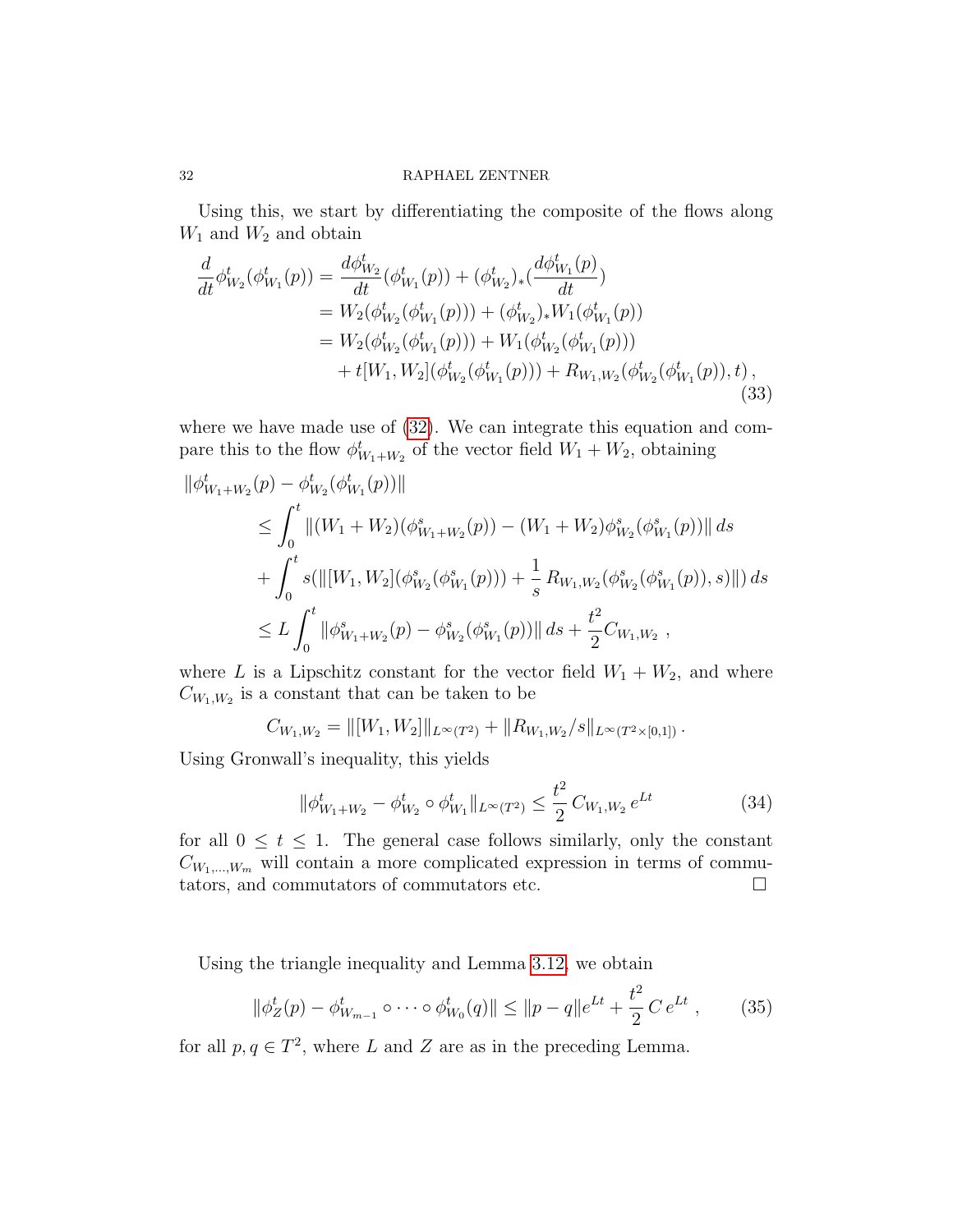We now have to compare the flows of the vector fields  $Z_j$  to the repeated iteration of flows along the vector fields  $W_0^{(j)}$  $W_{m_j-1}^{(j)}$  occurring in the definition of  $\Xi^t$  defined in [\(25\)](#page-26-0) above. This is easier at the time intervals which are multiples of  $\frac{1}{nk_j}$ , and we need a more coarse estimate at the times in between.

<span id="page-32-0"></span>**Lemma 3.13.** Suppose we have a finite sum of vector fields  $Z = W_0 + \cdots +$  $W_{m-1}$  on  $T^2$ , and we assume L is a Lipschitz constant for the vector field Z. Let C be a constant assuring the conclusion of Lemma [3.12](#page-30-1) above.

(i) For  $i = 0, \ldots, k - 1$ , we have the estimate

$$
\|\phi_{Z}^{\frac{i}{kn}}(p) - \Xi_{(W_r)}^{\frac{i}{kn}}(q)\| \le \|p - q\| \, e^{L\frac{i}{kn}} + i \frac{(\frac{1}{kn})^2}{2} \, C \, e^{L\frac{1}{kn}} \,,
$$

for any  $p, q \in T^2$ .

(*ii*) For  $\frac{i}{kn} \leq t \leq \frac{i+1}{kn}$  we have

$$
\|\phi_Z^t(p) - \Xi_{(W_r)}^t(q)\| \le \|p - q\| e^{L\frac{i}{kn}} + i \frac{\left(\frac{1}{kn}\right)^2}{2} C e^{L\frac{1}{kn}}
$$
  
 
$$
+ (t - \frac{i}{kn})(\|Z\|_{L^\infty(T^2)} + \|W_{m-1}\|_{L^\infty(T^2)} + \cdots + \|W_0\|_{L^\infty(T^2)}).
$$
 (36)

*Proof.* The first part is easily shown by induction on  $i$ , using the estimate [\(35\)](#page-31-0) after the preceding Lemma.

To obtain the second part, for  $\frac{i}{kn} \leq t \leq \frac{i+1}{kn}$ , we compare this to the nearby situation at time  $\frac{i}{kn}$ , and we obtain

$$
\|\phi_Z^t(p) - \Xi_{(W_r)}^t(q)\| \le \|\phi_Z^t(p) - \phi_{Z}^{\frac{i}{kn}}(p)\| + \|\phi_{Z}^{\frac{i}{kn}}(p) - \Xi_{(W_r)}^{\frac{i}{kn}}(q)\| + \|\Xi_{(W_r)}^{\frac{i}{kn}}(q) - \Xi_{(W_r)}^t(q)\|
$$

with the triangle inequality. The first and the third term of the right hand side are easily estimated by the inequality

$$
\|\phi_X^t(p) - p\| \le t \|X\|_{L^\infty(T^2)}
$$

that holds for the flow of any vector field X, for  $t \geq 0$ . The second term is estimated using the first part of the Lemma. All three estimates together yield the desired result.  $\Box$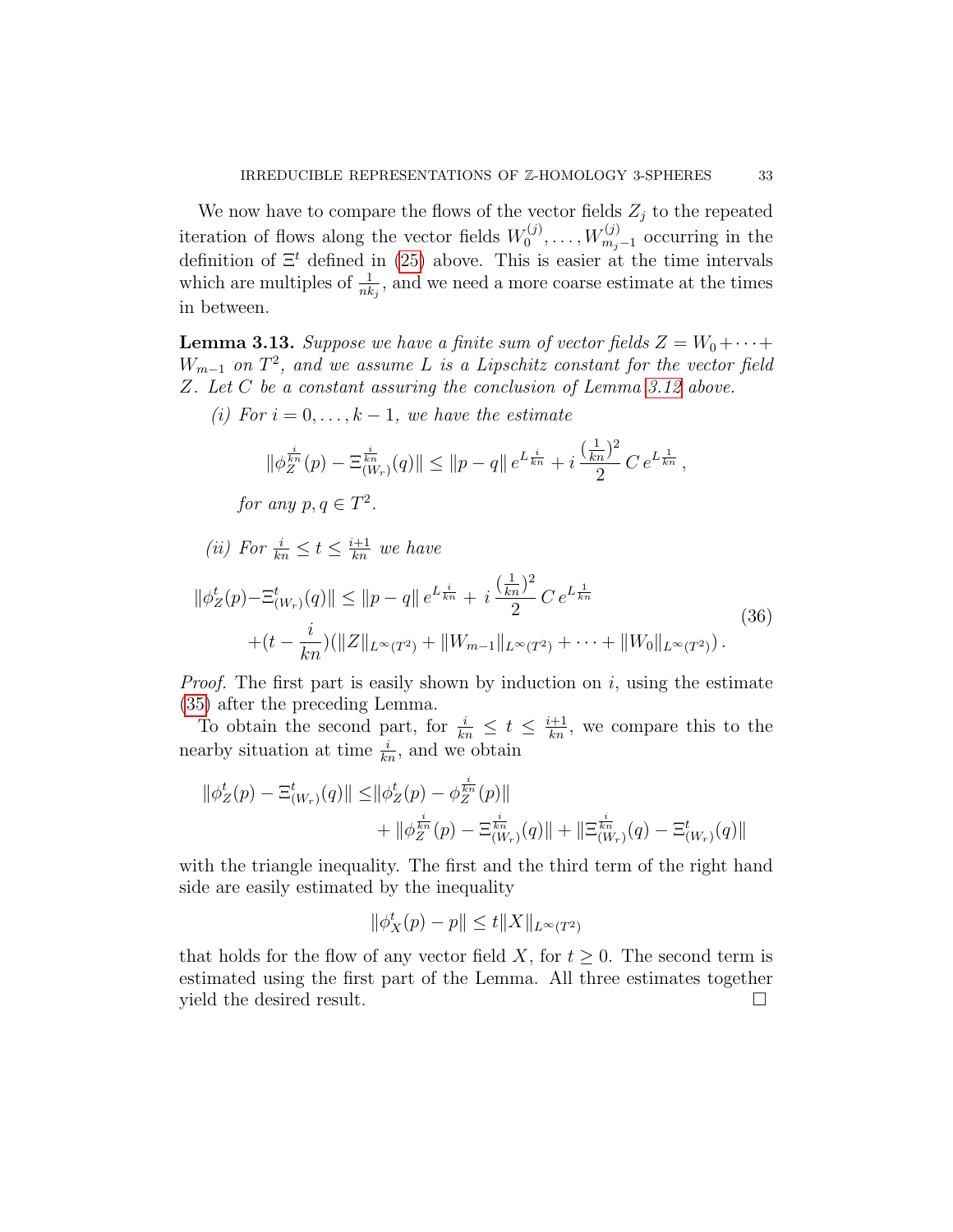We can now establish our final estimate. We recall that we have a decomposition  $Z_j = W_0^{(j)} + \cdots + W_{m_j}^{(j)}$  $\sum_{m_j-1}^{(j)}$  for any  $j=0,\ldots,n-1$ . The constant k chosen in the decomposition of the time interval  $[0, 1/n]$  into intervals of length  $1/kn$  also depends on j, hence we denote these numbers by  $k_j$  and so we do with the constants  $C_j$  of Lemma [3.12](#page-30-1) above. Notice that since  $Z_j$ is taken to be a finite sum in the Fourier series of Lemma [3.5](#page-21-0) above, and as this series converges in any  $C<sup>n</sup>$ -topology, we may assume that the Lipschitz constant L for  $X_j$  also works for the  $Z_j$ .

<span id="page-33-0"></span>**Lemma 3.14.** For  $\Theta_{(Z_j)}^t$  and  $\Omega_{(Z_j)}^t$  as above, and for any  $l = 0, \ldots, n-1$ , we have

$$
\|\Theta_{(Z_j)}^t(p) - \Omega_{(Z_j)}^t(p)\| \le \sum_{j=0}^l \left(\frac{1}{k_j n} (\|Z_j\|_{L^\infty(T^2)} + \|W_{m_j-1}^{(j)}\|_{L^\infty(T^2)} + \cdots + \|W_0^{(j)}\|_{L^\infty(T^2)})\frac{1}{k_j n^2} C_j e^{L\frac{1}{k_j n}}\right) e^{L(t-\frac{j}{n})}
$$

for all  $\frac{l}{n} \leq t \leq \frac{l+1}{n}$  $\frac{+1}{n}$ , and for all  $p \in T^2$ . In particular, we have

$$
\|\Theta_{(Z_j)}^t(p) - \Omega_{(Z_j)}^t(p)\| \le \sum_{j=0}^{n-1} \left( \frac{1}{k_j n} (\|Z_j\|_{L^\infty(T^2)} + \|W_{m_j-1}^{(j)}\|_{L^\infty(T^2)} + \cdots + \|W_0^{(j)}\|_{L^\infty(T^2)}) \frac{1}{k_j n^2} C_j e^{L\frac{1}{k_j n}} \right) e^L
$$
\n(37)

for all  $t \in [0,1]$  and all  $p \in T^2$ . Here L may be assumed to be the same Lipschitz constant that worked for the time-dependent vector field  $X_t$ , as above.

*Proof.* This is a consequence of Lemma [3.13](#page-32-0) above, together with an induc-tion argument analogous to the one of the Proof of Lemma [3.10.](#page-28-1)  $\Box$ 

We can now finish the proof of the third step. We simply choose the  $k_i$ which give the number of equidistant subdivisions of  $[0, \frac{1}{n}]$  $\frac{1}{n}$  to be so large that

$$
\frac{1}{k_j}(\|Z_j\|_{L^\infty(T^2)} + \|W_{m_j-1}^{(j)}\|_{L^\infty(T^2)} + \cdots + \|W_0^{(j)}\|_{L^\infty(T^2)} + \frac{1}{n}C_j e^L e^L \le \frac{\varepsilon}{3}
$$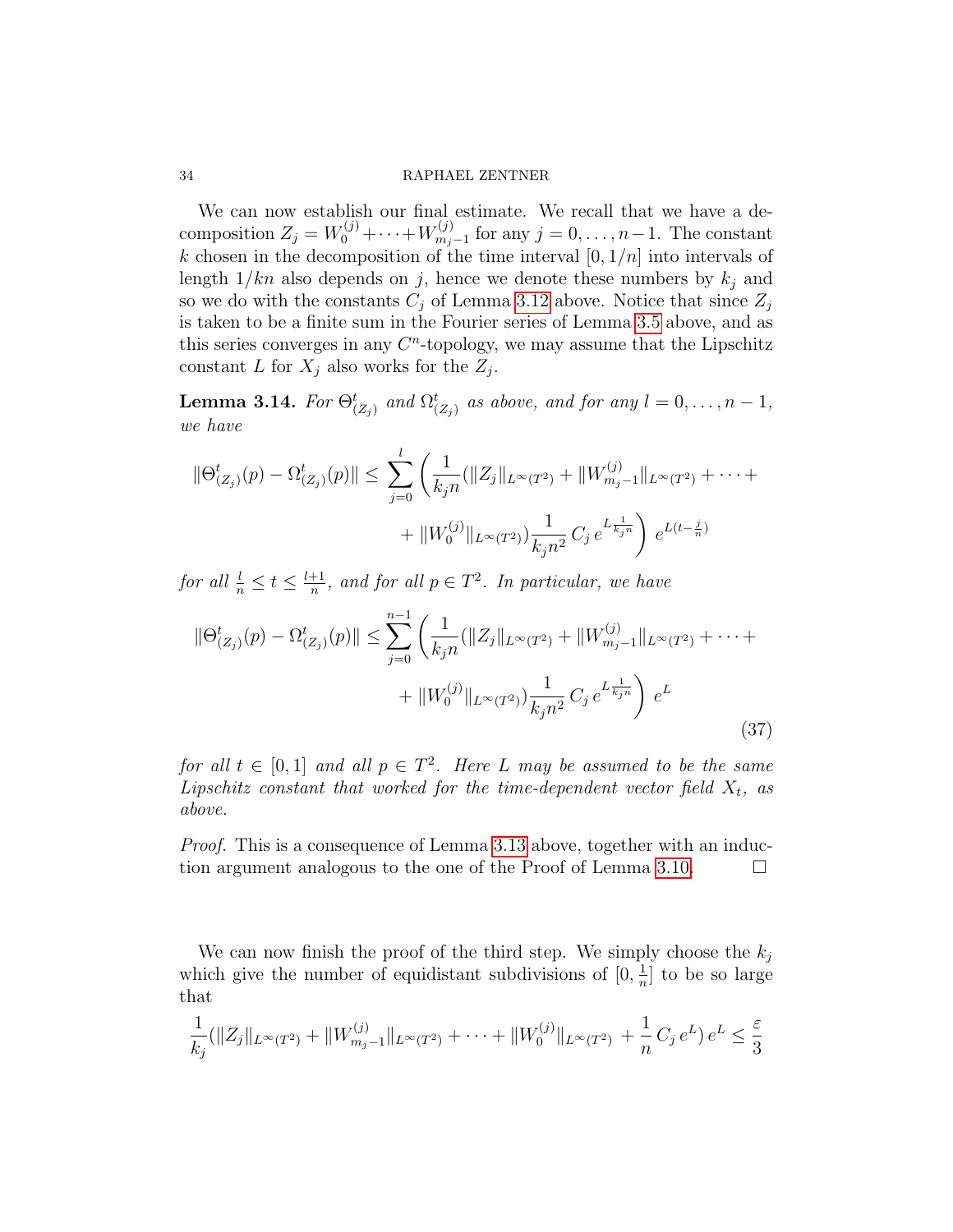for each  $j = 0, \ldots, n - 1$ . Lemma [3.14](#page-33-0) now implies that we have

$$
\|\Theta_{(Z_j)}^t-\Omega_{(Z_j)}^t\|_{L^\infty(T^2)}<\frac{\varepsilon}{3}
$$

for all  $t \in [0, 1]$ .

We finally notice that  $(\Omega^t)$  is a finite composition of shearing maps for any  $t \in [0, 1]$ . In fact, a vector field which is a Fourier term in Lemma [3.5](#page-21-0) above has the form

$$
W_{\mathbf{k}}(x,y) = \sin(\mathbf{k} \cdot (x,y)) \begin{pmatrix} u_{\mathbf{k}}^1 \\ u_{\mathbf{k}}^2 \end{pmatrix},
$$

where  $\mathbf{k} = (k_1, k_2) \in \mathbb{Z}^2$ , and  $(u_{\mathbf{k}}^1, u_{\mathbf{k}}^2) \in \mathbb{R}^2$  is a multiple of  $\overline{\mathbf{k}} = (-k_2, k_1) \in$  $\mathbb{Z}^2$ , which is orthogonal to **k**, see [\(19\)](#page-22-0) above. The flow  $\phi_{W_{\mathbf{k}}}^t$  takes the form

$$
\phi_{W_{\mathbf{k}}}^{t}(x,y)=(x,y)+t W_{\mathbf{k}}(x,y).
$$

This is a shearing map in a direction of  $\mathbb{Z}^2$ .

Therefore, for any  $t \in [0,1]$ , the maps  $\Xi_{(Z_j)}^t$ , and hence also the maps  $\Omega_{(Z_j)}^t$ , are compositions of finitely many shearing maps by construction.

As for the  $\mathbb{Z}/2$ -equivariance, we simply notice that all maps and vector fields in the construction are  $\mathbb{Z}/2$ -equivariant, and hence so is  $\Omega_{(Z_j)}^t$ . This terminates the proof of Theorem [3.3](#page-20-0) if we define the desired map  $\phi^t$  by  $\phi^t:=\Omega_{(Z_j)}^t$ . В последните последните последните последните последните последните последните последните последните последн<br>В 1990 година от селото на селото на селото на селото на селото на селото на селото на селото на селото на сел

Remark 3.15. There is a straightforward generalisation of the preceding theorem and its proof to isotopies of the n-dimensional torus  $T^n$  which preserve the n-dimensional Euclidean volume form, and to isotopies through symplectomorphisms in even dimensions. However, as we do not need this more general statement, we are content with the 2-dimensional case.

# 4. Isotopies of the pillowcase approximated by holonomy perturbations, main technical result

The results of Proposition [2.1](#page-14-3) and Theorem [3.3](#page-20-0) will now yield our main technical result.

Recall that the representation variety of the 2-dimensional torus  $R(T^2)$  is a 2-dimensional sphere. Let us denote by  $\hat{R}(T^2)$  the double cover branched over the four singular points of  $R(T^2)$ . Working with diffeomorphisms,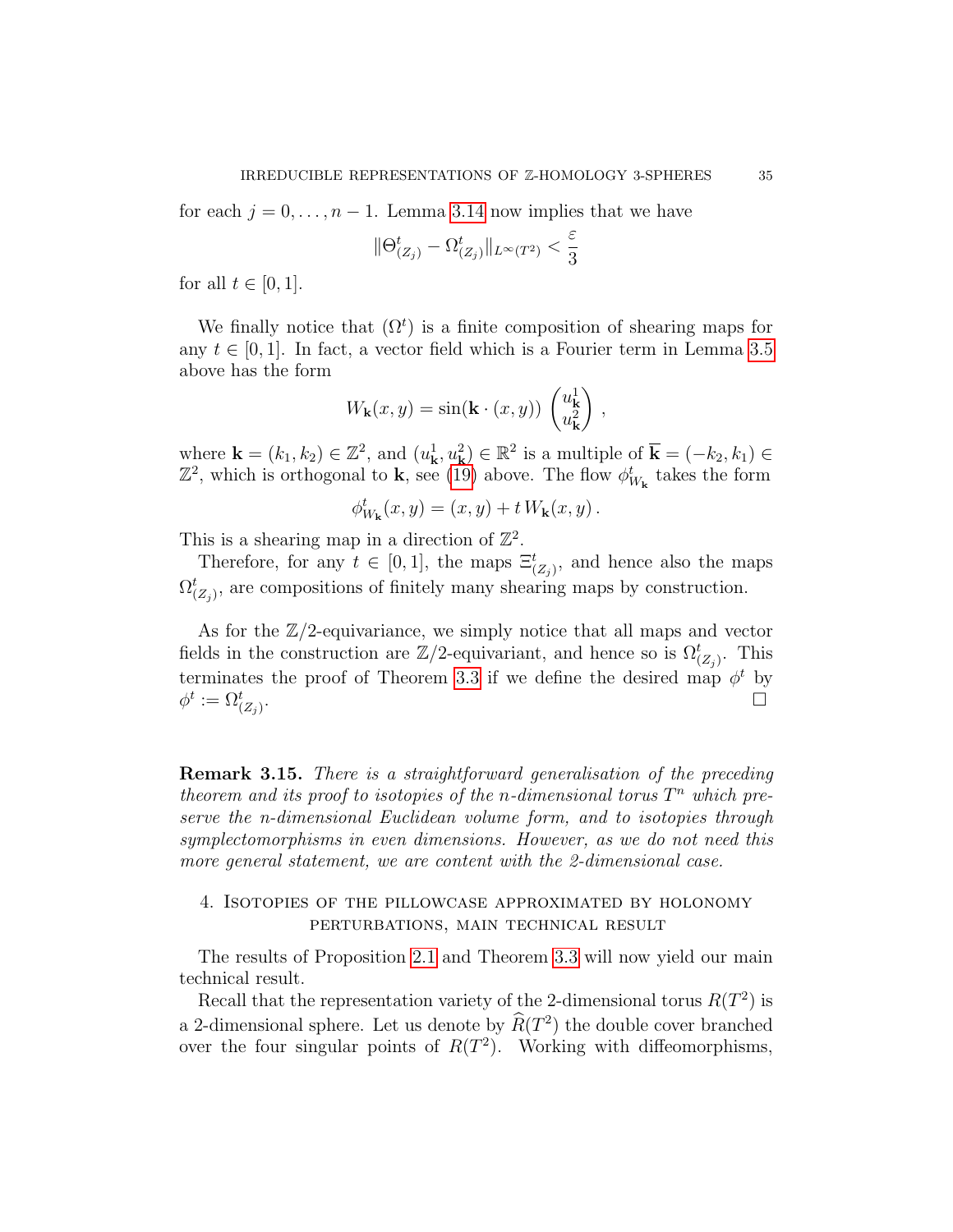isotopies etc. of  $R(T^2)$ , which fix the four singular points, is equivalent to working with diffeomorphisms, isotopies etc. of  $\widehat{R}(T^2)$ , which are  $\mathbb{Z}/2$ equivariant and fix the four fixed points there. There is an identification

$$
\mathbb{R}^2/2\pi\mathbb{Z}^2 \to \widehat{R}(T^2) \subseteq \text{Hom}(\mathbb{Z}^2, SU(2))
$$
  

$$
(\alpha, \beta) \mapsto \rho \text{ with } \rho(m) = \begin{bmatrix} e^{i\alpha} & 0 \\ 0 & e^{-i\alpha} \end{bmatrix} \text{ and } \rho(l) = \begin{bmatrix} e^{i\beta} & 0 \\ 0 & e^{-i\beta} \end{bmatrix}.
$$

We will think of a geometry on  $\widehat{R}(T^2)$  which is the one induced from the canonical Euclidean structure on  $\mathbb{R}^2/2\pi\mathbb{Z}^2$  via this identification.

In the following theorem, we will consider the 3-manifold  $M = [0, 1] \times$  $S^1 \times S^1$ , a thickened torus. Let  $\mu$  denote a 2-form on  $[0, 1] \times S^1$  with integral 1 and with compact support in the interior. If  $\iota_k: [0,1] \times S^1 \times S^1 \to M$  is an embedding, then we denote by  $\mu_k$  the 2-form on M which when pulled back by  $\iota_k$  is the 2-form on  $[0,1] \times S^1 \times S^1$  which is obtained by pulling back  $\mu$  from  $[0,1] \times S^1$  to  $[0,1] \times S^1 \times S^1$  via the projection.

Let  $z_0 = (x_0, y_0) \in S^1 \times S^1$  be some chosen base point. For  $i = 0, 1$  we will consider the closed curves

$$
m_i = \{i\} \times S^1 \times \{y_0\} \quad \text{and}
$$
  

$$
l_i = \{i\} \times \{x_0\} \times S^1.
$$
 (38)

on the boundary of M.

<span id="page-35-1"></span>**Definition 4.1.** Let the function  $\theta^t$ :  $\mathscr{A} \to \Omega^2(Y; \mathfrak{su}(E))$  be defined in the following way. For  $\frac{k}{n} \leq t \leq \frac{k+1}{n}$  $\frac{+1}{n}$  and some  $k = 0, \ldots, n - 1$ ,

$$
\theta^t_{\{\iota_k,\chi_k\}}(A) := n(t - \frac{k}{n}) \cdot \chi'_k(\text{Hol}_{\iota_k}(A)) \mu_k + \sum_{l=0}^{k-1} \chi'_l(\text{Hol}_{\iota_l}(A)) \mu_l.
$$

For any t, this corresponds to some holonomy perturbation of the flatness equation by some holonomy perturbation data. The function interpolates between  $\theta^0 = 0$  and the full holonomy perturbation determined by  $\{ \iota_k, \chi_k \}_{k=0}^{n-1}$  $_{k=0}$ for  $t=1$ .

For any  $t \in [0,1]$ , we denote by  $R(M; \theta_{\{\iota_k,\chi_k\}}^t)$  the equivalence classes of connections  $A \in \mathcal{A}$  which solve the equation

<span id="page-35-0"></span>
$$
F_A = \theta^t_{\{\iota_k, \chi_k\}}(A) \,, \tag{39}
$$

and we call this the one-parameter family of perturbed flat connections determined by the holonomy perturbation data  $\{\iota_k, \chi_k\}.$ 

The following Theorem summarises the results of Sections [2](#page-13-0) and [3.](#page-20-1)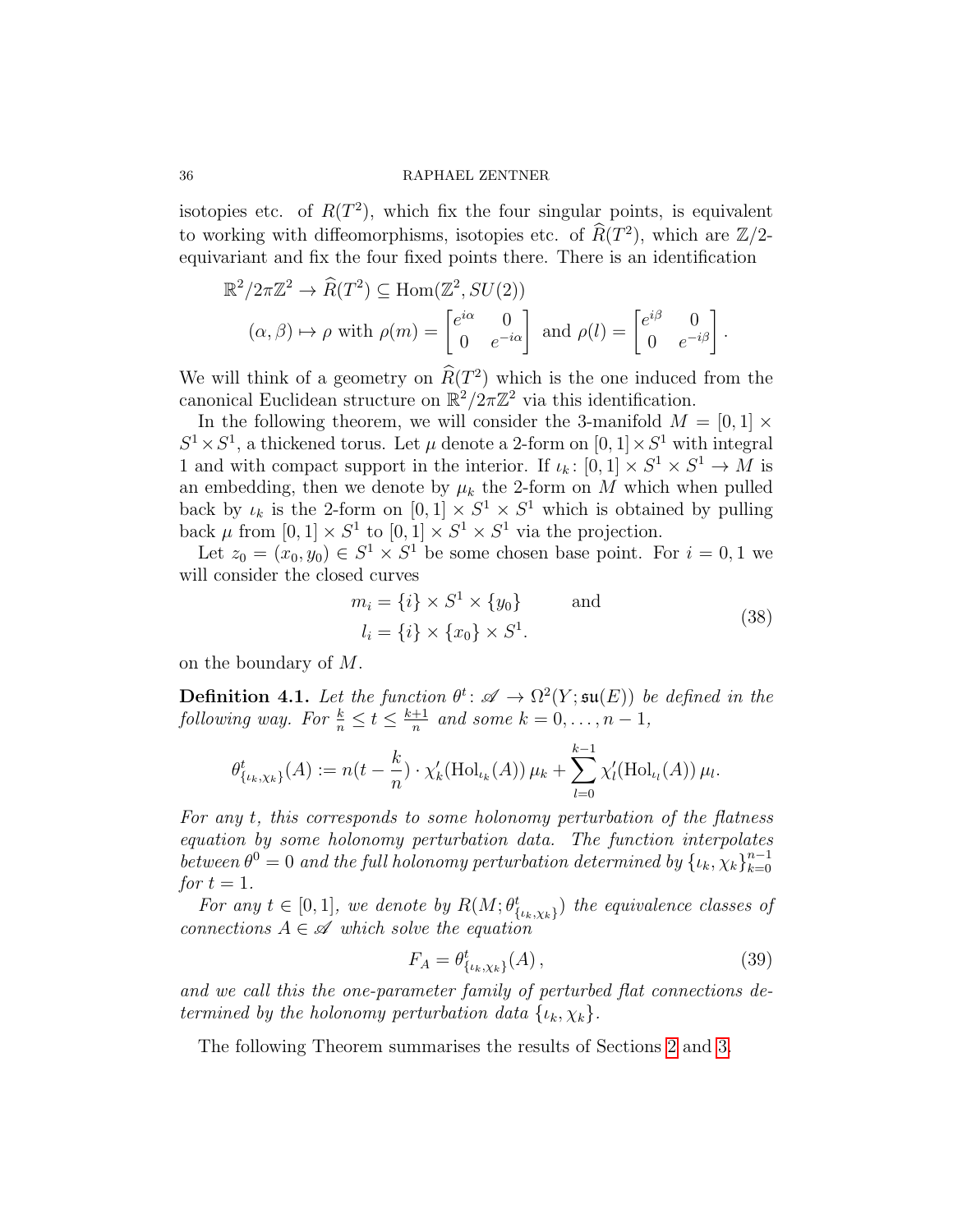<span id="page-36-0"></span>**Theorem 4.2.** Let  $M = [0,1] \times S^1 \times S^1$  be a thickened torus, and let  $E \to M$  be the trivial  $SU(2)$ -bundle over M. Let

$$
\psi: [0,1] \times \widehat{R}(T^2) \to \widehat{R}(T^2)
$$

$$
(t, (\alpha, \beta)) \mapsto \psi^t(\alpha, \beta)
$$

be a smooth map which is a  $\mathbb{Z}/2$ -equivariant isotopy through area-preserving maps with  $\psi^0 = id$ .

Then for any  $\varepsilon > 0$ , there is a  $\mathbb{Z}/2$ -equivariant isotopy through areapreserving maps

$$
\phi \colon [0,1] \times \widehat{R}(T^2) \to \widehat{R}(T^2)
$$

$$
(t, (\alpha, \beta)) \mapsto \phi_t(\alpha, \beta)
$$

 $\mathbb{R}^2$ 

which is continuous in t, smooth in  $(\alpha, \beta)$ , such that  $\phi_0 = id$ , and such that the following holds:

(1) 
$$
\phi_t
$$
 is  $\varepsilon$ -close to  $\psi^t$  for all  $t \in [0, 1]$ ,  
 $d(\psi^t(\alpha, \beta), \phi_t(\alpha, \beta)) < \varepsilon$ 

for all  $t \in [0,1]$  and all  $(\alpha, \beta) \in R(T^2)$ , where d denotes the metric induced by the Euclidean structure.

(2) There is some  $n \in \mathbb{N}$ , and for  $k = 0, \ldots, n-1$  there are class functions  $\chi_k$ :  $SU(2) \to \mathbb{R}$  corresponding to smooth even,  $2\pi$ -periodic functions  $g_k: \mathbb{R} \to \mathbb{R}$  determined by

$$
\chi_k\left(\begin{bmatrix} e^{it} & 0\\ 0 & e^{-it} \end{bmatrix}\right) = g_k(t),
$$

and there are matrices

$$
A_k = \begin{pmatrix} a_k & c_k \\ b_k & d_k \end{pmatrix} \in SL(2, \mathbb{Z}),
$$

such that for  $\frac{k}{n} \leq t \leq \frac{k+1}{n}$  $\frac{+1}{n}$  we have

$$
\phi_t = \zeta_k^{n(t-\frac{k}{n})} \circ \zeta_{k-1}^1 \circ \cdots \circ \zeta_0^1
$$

for any  $k = 0, \ldots, n-1$ .

Here the maps  $\zeta_k^s$  are defined for  $s \in [0,1]$ , and for  $k = 0, \ldots, n-1$  by the equation

$$
\zeta_k^s = A_k \circ \chi_{f_k}^s \circ A_k^{-1},
$$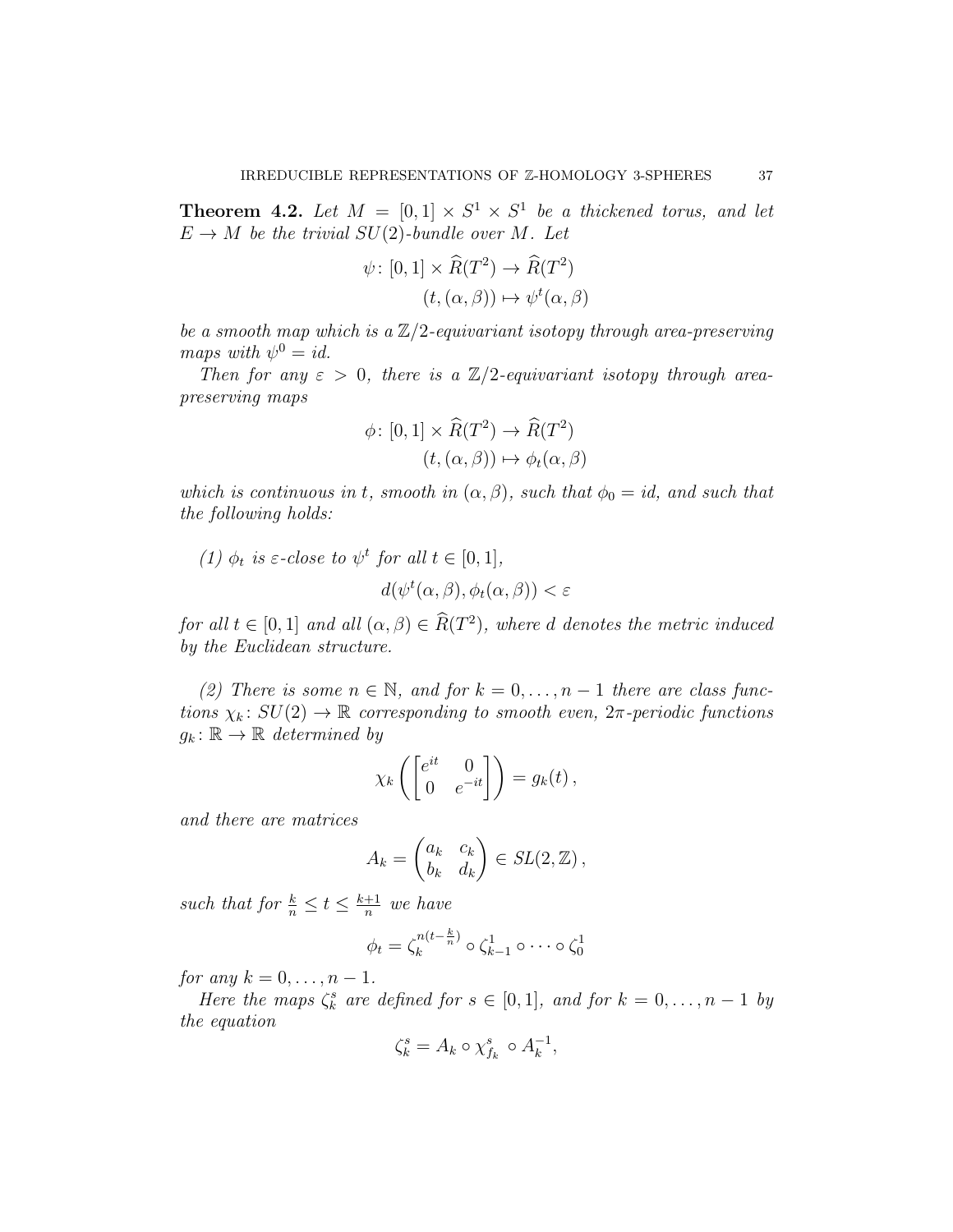where

$$
\chi_{f_k}^s \colon \begin{pmatrix} \alpha \\ \beta \end{pmatrix} \mapsto \begin{pmatrix} \alpha + s \cdot f_k(\beta) \\ \beta \end{pmatrix},
$$

and where  $f_k$  is the derivative of  $g_k$ .

(3) The nested sequence of embeddings

$$
\iota_k \colon [0,1] \times S^1 \times S^1 \to M
$$

$$
\left(s, \begin{pmatrix} z \\ w \end{pmatrix}\right) \mapsto \left(\frac{k+s}{n}, \begin{pmatrix} a_k & c_k \\ b_k & d_k \end{pmatrix} \begin{pmatrix} z \\ w \end{pmatrix}\right)
$$

for  $k = 0, \ldots, n-1$  define holonomy perturbation data  $\{\iota_k, \chi_k\}$  with the following significance.

Suppose A solves the perturbed flatness equation [\(39\)](#page-35-0) for some  $t \in [0, 1]$ . Then A is reducible, and up to a gauge-transformation we may suppose that A respects the splitting  $E = M \times (C \oplus C)$ . If we write the holonomies along the curves  $m_r, l_r$  for  $r = 0, 1$  at the boundary as

$$
\text{Hol}_{m_r}(A) = \begin{bmatrix} e^{i\alpha_r} & 0 \\ 0 & e^{-i\alpha_r} \end{bmatrix}, \text{ and } \text{Hol}_{l_r}(A) = \begin{bmatrix} e^{i\beta_r} & 0 \\ 0 & e^{-i\beta_r} \end{bmatrix},
$$

then we have

$$
\begin{pmatrix} \alpha_1 \\ \beta_1 \end{pmatrix} = \phi_t \left( \begin{pmatrix} \alpha_0 \\ \beta_0 \end{pmatrix} \right) \quad \text{or} \quad \begin{pmatrix} \alpha_1 \\ \beta_1 \end{pmatrix} = \phi_t \left( \begin{pmatrix} -\alpha_0 \\ -\beta_0 \end{pmatrix} \right),
$$

up to a composition in the t-variable with an increasing piecewise-linear homeomorphism  $[0, 1] \rightarrow [0, 1]$ .

A slightly more conceptual reformulation of the last statement is the following: For equivalence classes of connections in the one-parameter family of holonomy-perturbed representation varieties  $R(M; \theta_{\{\iota_k,\chi_k\}}^t)$  defined in [4.1](#page-35-1) above we can take the holonomy at either boundary side of  $M$  to obtain restriction maps

$$
r_{\pm} \colon R(M; \theta^t_{\{\iota_k,\chi_k\}}) \to R(T^2) ,
$$

where  $r_-\;$  is the restriction to  $\{0\} \times S^1 \times S^1$ , and  $r_+\;$  is the restriction to  $\{1\} \times S^1 \times S^1$ . Then the following diagram commutes:

$$
R(M; \theta_{\{\iota_k, \chi_k\}}^t) \longrightarrow r_+ \longrightarrow R(T^2),
$$
\n
$$
R(T^2) \longrightarrow R(T^2),
$$
\n(40)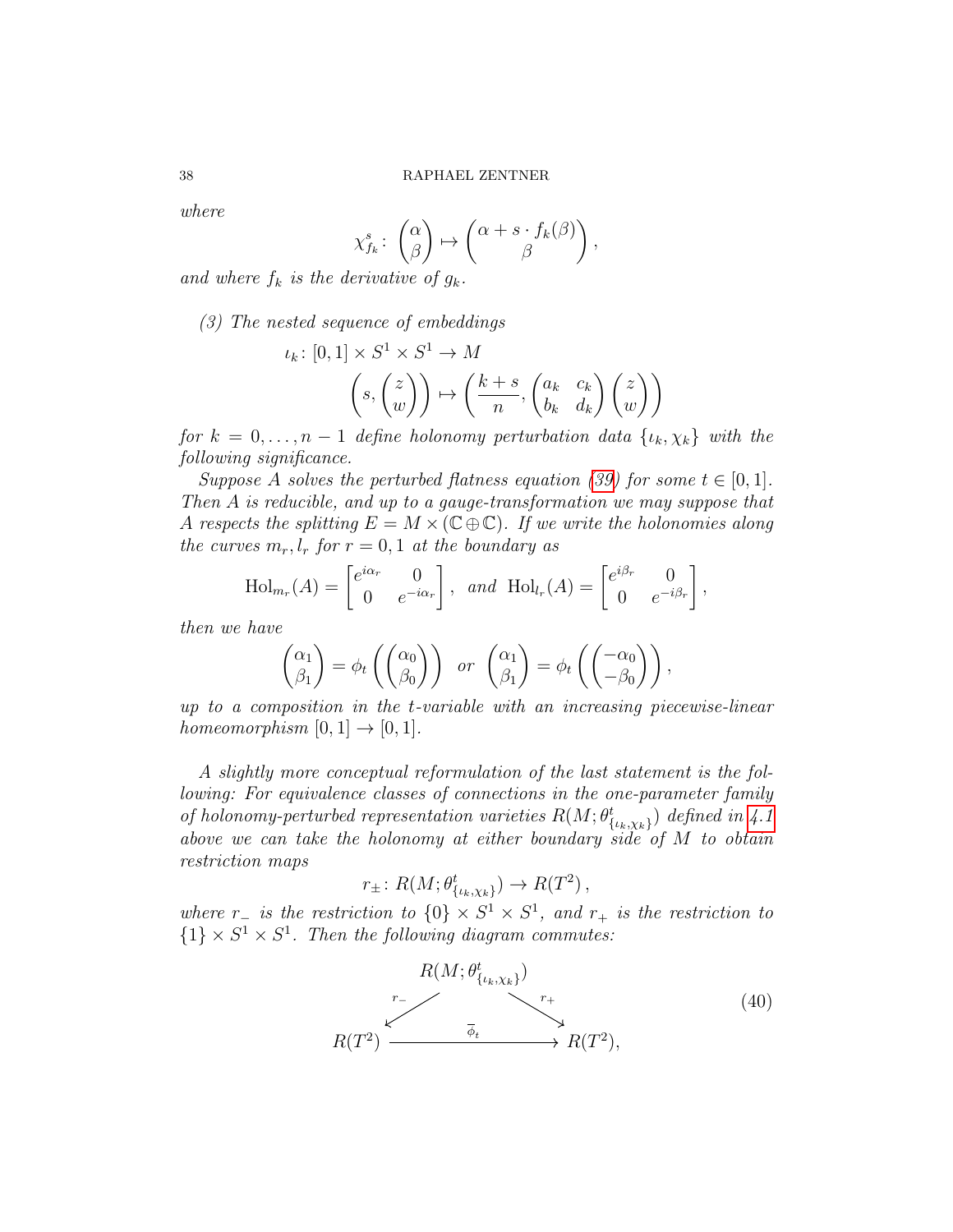where here  $\phi_t$  denotes the map between the pillowcase induced by  $\phi_t$ . *Proof.* This follows at once from Proposition [2.6](#page-19-0) and Theorem [3.3.](#page-20-0)  $\Box$ 

## <span id="page-38-1"></span>5. Holonomy perturbations on the 0-surgery of a knot

We will now turn to the more concrete situation we have in mind. The 3-manifold we will consider is  $Y = Y_0(K)$ , obtained by 0-framed surgery on a knot K in  $S^3$ . To set up our notation, we denote by  $N(K)$  a tubular neighbourhood of the knot  $K$  diffeomorphic to a solid torus. Then  $Y$  is obtained by glueing to  $Y(K) = S^3 \setminus N(K)^\circ$  the solid torus  $S^1 \times D^2$  in such a way that longitudes of K are mapped to circles  $\{pt\} \times \partial D^2$ .

The bundle  $E \to Y$  is chosen in such a way that its first Chern-class  $c_1(E)$  has odd evaluation on a Seifert surface of K in  $Y(K)$  capped off to a closed surface with a disc of the solid torus glued to  $Y(K)$ . Equivalently, we require  $c_1(E)$  to be the Poincaré dual to an odd multiple of a meridian of K inside  $Y(K)$ . Such a meridian generates  $H_1(Y;\mathbb{Z}) \cong \mathbb{Z}$ .

The manifold  $Y(K)$  has boundary a 2-torus, and it has the homology of a circle. Hence the restriction  $E \to Y(K)$  is necessarily trivial, and we suppose we have a trivialization chosen under which  $\theta$  corresponds to the trivial connection in the determinant line. In particular, the curvature  $F_{\theta}$ of  $\theta$  is trivial over  $Y(K)$ .

The unperturbed representation variety  $R^w(Y_0(K))$  for the 0-framed surgery on  $K$  in our situation is closely related to the representation variety

$$
R(K) = \text{Hom}(\pi_1(S^3 \setminus K), SU(2))/SU(2),
$$

of homomorphisms of the knot group into  $SU(2)$ , up to conjugation. Equivalently, we can understand  $R(K)$  as a space of flat  $SU(2)$ -connections in the trivial bundle over  $S^3 \setminus K$ , up to gauge transformations.

The following is a classical fact, relating  $R^w(Y)$  to representations of  $R(K)$  to which some *boundary conditions* are imposed.

<span id="page-38-0"></span>**Proposition 5.1.** There is a homeomorphism induced by the holonomy

$$
R^{w}(Y_0(K)) \cong {\rho \in R(K) | \rho(l) = (-1)^k id },
$$

where  $l$  is a longitude of the knot  $K$ , and where k is equal to the evaluation  $\langle c_1(E), \hat{\Sigma}_{Seif} \rangle$  on a Seifert surface of the knot capped off with a disc from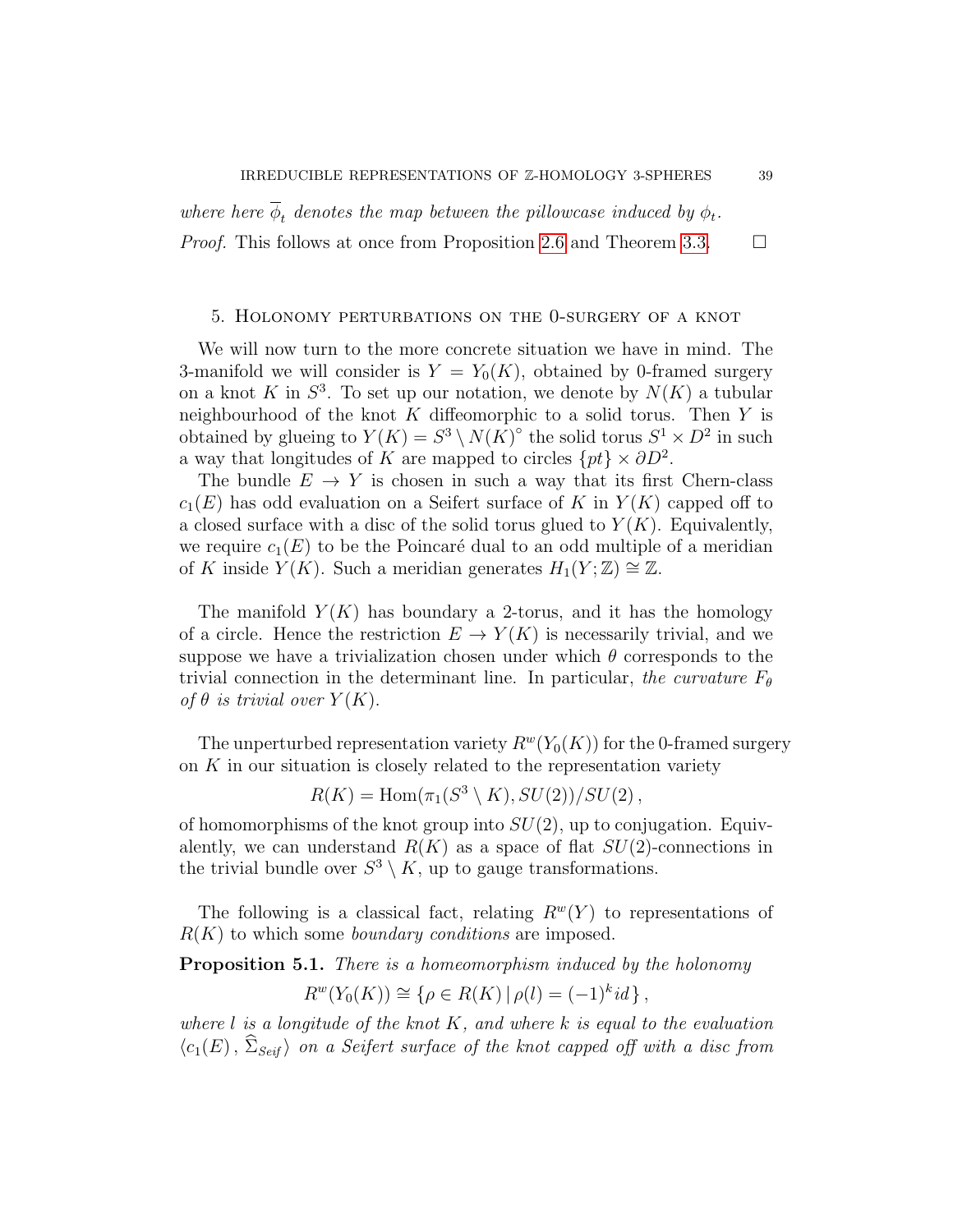the solid torus which is glued in to produce the 0-surgery. If k is odd, then the representations in  $R(K)$  extend as  $SO(3)$ -representations of  $\pi_1(Y_0(K))$ which do not lift to  $SU(2)$ -representations, and if k is even they do extend as  $SU(2)$ -representations.

Proof. This follows from the Proof of Proposition [5.3](#page-40-0) below if we take only class functions which are zero in our choice of holonomy perturbations.  $\Box$ 

There is a collar neighbourhood of  $\partial Y(K)$  that we may identify with  $M =$  $[0,1] \times S^1 \times S^1$ , such that the boundary  $\partial Y(K)$  corresponds to  $\{0\} \times S^1 \times S^1$ . Let  $z_0 = (x_0, y_0) \in S^1 \times S^1$  be some chosen base point. We suppose also that the identification is chosen so that of the closed curves

$$
m_r = \{r\} \times S^1 \times \{y_0\} \quad \text{and}
$$

$$
l_r = \{r\} \times \{x_0\} \times S^1.
$$

on the boundary of M the curves  $m_r$  correspond to meridians of the knot K, and such that the curves  $l_r$  correspond to longitudes of K, for  $r = 0, 1$ .

By assumption, our bundle E is trivialised over  $Y(K)$ , and so in particular over the thickened torus  $M$ . Just as in Theorem [4.2](#page-36-0) or equivalently in Section [2,](#page-13-0) we choose a family of nested holonomy perturbations  $\{\iota_k, \chi_k\}$  in  $M$ .

There is a similar description for the perturbed representation variety in terms of the representation variety  $R(K)$  with some given boundary condition, analogous to Proposition [5.1,](#page-38-0) as we shall describe next. Notice first that the 3-manifold  $Y_0(K)$  is given as a union of three pieces,

$$
Y_0(K) = (S^3 \setminus (N(K) \cup M)^\circ) \cup M \cup S^1 \times D^2.
$$

The first piece is diffeomorphic to  $S^3 \setminus N(K)$  and homotopy equivalent to the knot complement, the second is the thickened torus, and the last one is a solid torus. The holonomy perturbations only have support in M, and our bundle is set up in such a way that any solution  $A \in \mathscr{A}$  of the perturbed flatness equations

$$
(F_A)_0 = \sum_{k=0}^{n-1} \chi'_k(\text{Hol}_{\iota_k}(A)) \,\mu_k\,,
$$

is flat over the piece  $S^3 \setminus (N(K) \cup M)^\circ$ , and such that its curvature over  $S^1 \times D^2$  is equal to  $\frac{1}{2}F_{\theta}$  id, where  $\theta$  is the fixed connection in the determinant line bundle w of the Hermitian bundle  $E \to Y_0(K)$ .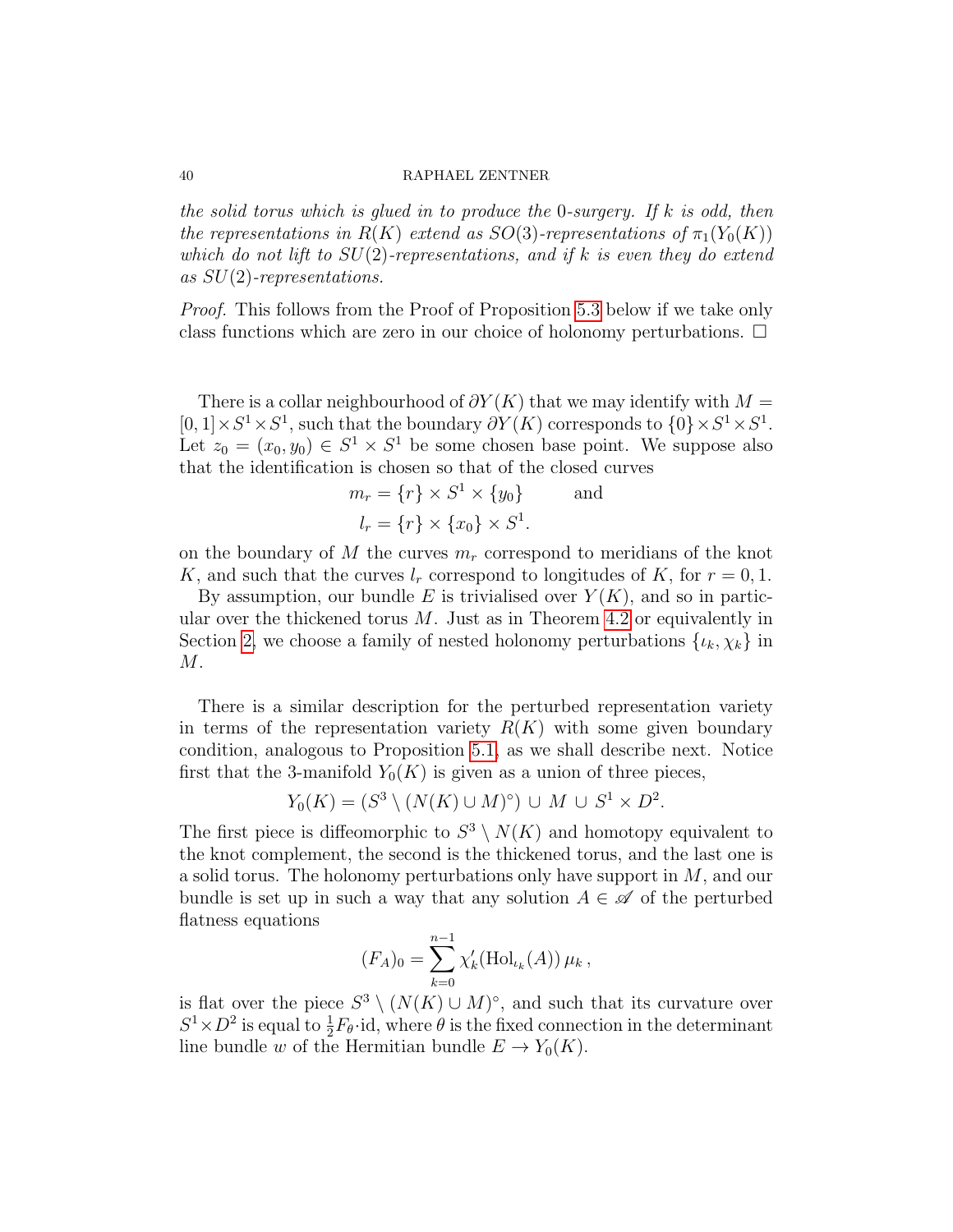<span id="page-40-1"></span>In particular, we obtain a restriction map

$$
r: R^{w}_{\{\iota_k, \chi_k\}}(Y_0(K)) \to R(K)
$$
  

$$
[A] \mapsto [A|_{S^3 \setminus (N(K) \cup M)^\circ}]
$$
 (41)

We introduce some notation, following Kronheimer and Mrowka [\[34\]](#page-69-1).

**Definition 5.2.** For a flat connection  $[A] \in R(K)$ , the holonomy around a meridian m and a longitude l of K define elements  $\pm(\alpha(A), \beta(A)) \in R(T^2)$ if we assume that A is chosen in its conjugacy class such that

$$
\text{Hol}_m(A) = \begin{bmatrix} e^{i\alpha(A)} & 0 \\ 0 & e^{-i\alpha(A)} \end{bmatrix}, \text{ and } \text{Hol}_l(A) = \begin{bmatrix} e^{i\beta(A)} & 0 \\ 0 & e^{-i\beta(A)} \end{bmatrix}.
$$

If  $S \subseteq R(T^2)$  is some subset of the pillowcase with preimage  $\widetilde{S}$  in its branched double cover, the 2-torus, then we define

$$
R(K|S) := \{ [A] \in R(K) \mid \pm (\alpha(A), \beta(A)) \in \widetilde{S} \}.
$$

In other words, elements in  $R(K|S)$  are conjugacy classes of flat connections on  $S^3 \setminus N(K)^\circ$  such that the restriction to the boundary torus has holonomy in  $R(T^2)$  required to lie in the set S.

<span id="page-40-0"></span>**Proposition 5.3.** For the bundle  $E \to Y_0(K)$  with determinant line bundle w and fixed reference connection  $\theta$  as chosen above, the restriction map  $r: R^w_{\{\iota_k,\chi_k\}}(Y_0(K)) \to R(K)$  defined in [\(41\)](#page-40-1) above yields a homeomorphism

$$
R^w_{\{\iota_k,\chi_k\}}(Y) \cong R(K|\overline{\phi}_1(C)),
$$

where  $C = \{(\alpha, \beta)| \beta = \pi\} \subseteq R(T^2)$ , and where  $\overline{\phi}_1 : R(T^2) \to R(T^2)$  is the map of the pillowcase induced by the holonomy perturbation data  $\{i_k, \chi_k\}$ according to Theorem [4.2](#page-36-0) above.

*Proof.* Any connection  $[A] \in R_{\{\iota_k,\chi_k\}}^w(Y)$  has curvature  $F_A = \frac{1}{2}$  $\frac{1}{2}F_{\theta} \cdot id$  over  $S^1 \times D^2$ . By Chern-Weil theory we have

$$
\int_{\widehat{\Sigma}_{\text{Seif}}}\frac{1}{2\pi i}F_{\theta}=\langle c_1(w),[\widehat{\Sigma}_{\text{Seif}}]\rangle=:k,
$$

and we were supposing k to be an odd integer. Here again,  $\hat{\Sigma}_{\text{Seif}}$  denotes a capped off Seifert surface. The connection  $\theta$  has been chosen such that the curvature  $F_{\theta}$  has compact support inside  $S^1 \times D^2$ , hence

$$
\int_{\widehat{\Sigma}_{\mathrm{Seif}}}\frac{1}{2}F_{\theta}=\int_{\{u\}\times D^2}\frac{1}{2}F_{\theta}
$$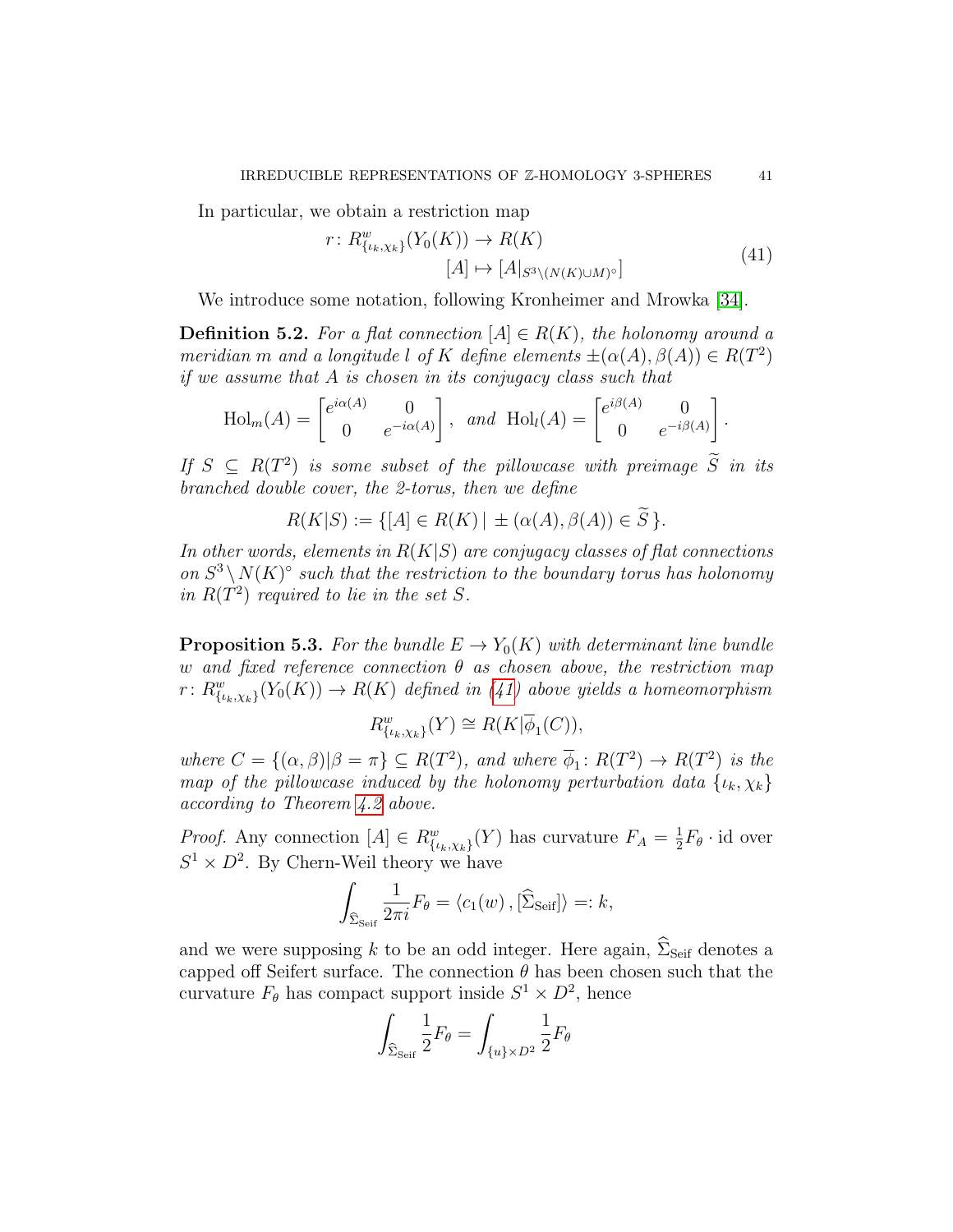for any  $u \in S^1$ . On the other hand, if we denote by  $\beta$  the integral on the right hand side, then the holonomy  $Hol<sub>l</sub>(A)$  around a longitude  $l =$  $\{u\}\times \partial D^2 \subseteq \partial (S^1 \times D^2)$  of K is therefore equal to

$$
\text{Hol}_l(A) = \begin{bmatrix} e^{i\beta} & 0\\ 0 & e^{-i\beta} \end{bmatrix} = \begin{bmatrix} e^{i\pi k} & 0\\ 0 & e^{-i\pi k} \end{bmatrix}
$$

up to conjugation. Here the first equality is a standard computation of the holonomy of an abelian connection, and the second equation follows from the computations just before. Thus the holonomy of A around the two boundary curves lies on the line  $C \subseteq R(T^2)$ . The claim now follows from Proposition [2.1,](#page-14-3) with the notation taken from Theorem [4.2.](#page-36-0)

 $\Box$ 

# 6. Donaldson's invariants for instanton moduli spaces with large holonomy perturbations

The proof of our main theorem will rely essentially on a non-vanishing theorem of Kronheimer-Mrowka [\[33\]](#page-69-0) about Donaldson's polynomial invariants of a symplectic 4-manifold X which admits the 0-surgery  $Y_0(K)$  of a non-trivial knot  $K$  as a separating hypersurface. We start by recalling Donaldson's invariant derived from moduli spaces of instantons. We then use a variant of the instanton equations which use holonomy perturbations on a neck  $[-L, L] \times Y_0(K)$  which are compatible with the holonomy perturbations that we have studied on  $Y_0(K)$  before. We show that Donaldson's invariant can be computed with these large perturbations, essentially by showing that, under certain assumptions on the perturbed representation varieties over  $Y_0(K)$ , the moduli spaces of instantons contain no reducibles over 1-parameter family of holonomy perturbations, provided one chooses L large enough. Finally, we derive a vanishing result of Donaldson's invariants of X for possible counter examples of our main theorem.

6.1. Review of instanton gauge theory and Donaldson's invariants. For the material in this subsection the books of Donaldson and Kronheimer [\[17\]](#page-68-9), and of Freed and Uhlenbeck [\[23\]](#page-68-10) can be taken as general references. We assume we are given a Hermitian rank-2 bundle  $E_X \to X$  on a Riemannian 4-manifold X, with determinant line bundle  $v \to X$ . We assume a  $U(1)$ connection  $\theta_X$  in v is fixed. We consider the space  $\mathscr{A}_X(E)$  of Hermitian connections on  $E_X$  which induce the fixed connection  $\theta_X$  on v. This is an affine space modelled on  $\Omega^1(X; \mathfrak{su}(E))$ . To avoid confusion with connections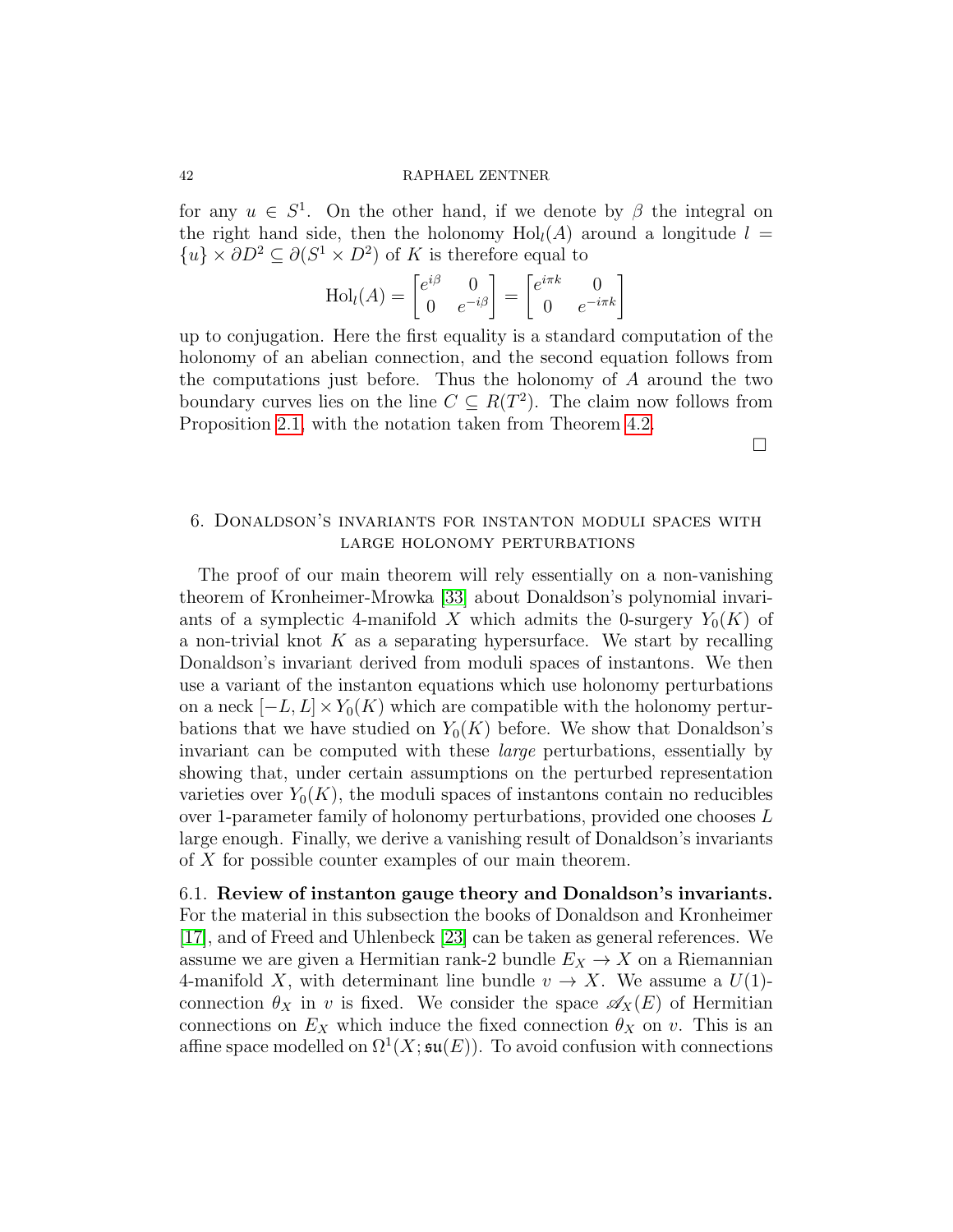on bundles on 3-manifolds, we write connections on 4-manifolds with bold face letters, so A denotes a connection in  $\mathscr{A}_X$ , and A denotes a connection on a 3-manifold.

We denote the group of determinant-1 automorphisms of the bundle  $E_X \to X$  by  $\mathscr{G}_X$ . This group  $\mathscr{G}_X$  acts on  $\mathscr{A}_X$  in an obvious way on the left. A connection **A** is called *reducible* if the stabiliser  $\Gamma_{\mathbf{A}} \subseteq \mathscr{G}_X$  of **A** is strictly bigger than  $Z = \{\pm id\}$ , and *irreducible* otherwise.

The Riemannian metric defines the Hodge-star operator \*:  $\Lambda^{i}(T^*X) \to$  $\Lambda^{4-i}(T^*X)$  on the cotangent bundle, inducing a decomposition into eigenspaces  $\Lambda^2(T^*X) = \Lambda^2_+(T^*X) \oplus \Lambda^2_-(T^*X)$  associated to the two eigenvalues  $\pm 1$ . For a 2-form we denote by  $\omega^{\pm}$  the corresponding orthogonal projection.

The anti-selfduality equation for a connection  $\mathbf{A} \in \mathscr{A}_X$  is

<span id="page-42-0"></span>
$$
F_{\mathbf{A}}^{+} = 0. \tag{42}
$$

**Definition 6.1.** The solutions of  $(42)$  are called instantons, and the space

$$
M^v_E(X) = \{ [\mathbf{A}] \in \mathscr{A}_X / \mathscr{G}_X \, | \, F_\mathbf{A}^+ = 0 \, \}
$$

is called moduli space of instantons.

This moduli space of instantons depends on the Riemannian metric and contains reducible connections in general. We denote by  $M_E^v(X)^* \subseteq M_E^v(X)$ the subspace of instantons which are irreducible. If  $b_2^+(\bar{X}) > 0$ , one can achieve that  $M_E^v(X)$  does not contain reducibles for generic metrics. If  $b_2^+(X) > 1$ , one can achieve that any two metrics with only irreducible instantons can be joined by a path of metrics along which all moduli spaces have only irreducible instantons. Furthermore, the moduli spaces  $M_E^v(X)^*$  are cut out transversally for generic metrics, and in this generic case  $M_E^v(X)^*$  has the structure of a smooth manifold of the *expected dimen*sion

<span id="page-42-1"></span>
$$
d = -2\langle p_1(\mathfrak{su}(E)), [X] \rangle + 3(b_1(X) - b_2^+(X) - 1) , \qquad (43)
$$

where  $p_1(\mathfrak{su}(E)) \in H^4(X;\mathbb{Z})$  denotes the first Pontryagin class of the  $SO(3)$ -bundle  $\mathfrak{su}(E)$ .

The moduli spaces  $M_E^v(X)$  are in general not compact, but there is a natural compactification due to Uhlenbeck [\[23,](#page-68-10) [17\]](#page-68-9).

With 2-dimensional homology classes  $a \in H_2(X;\mathbb{Z})$ , one can associate codimension-2 submanifolds  $\mathscr{V}(a)$  of  $\mathscr{A}_X^*/\mathscr{G}_X$ , and these intersect  $M_E^v(X)$ in codimension 2 submanifolds generically. Similarly, with a 0-dimensional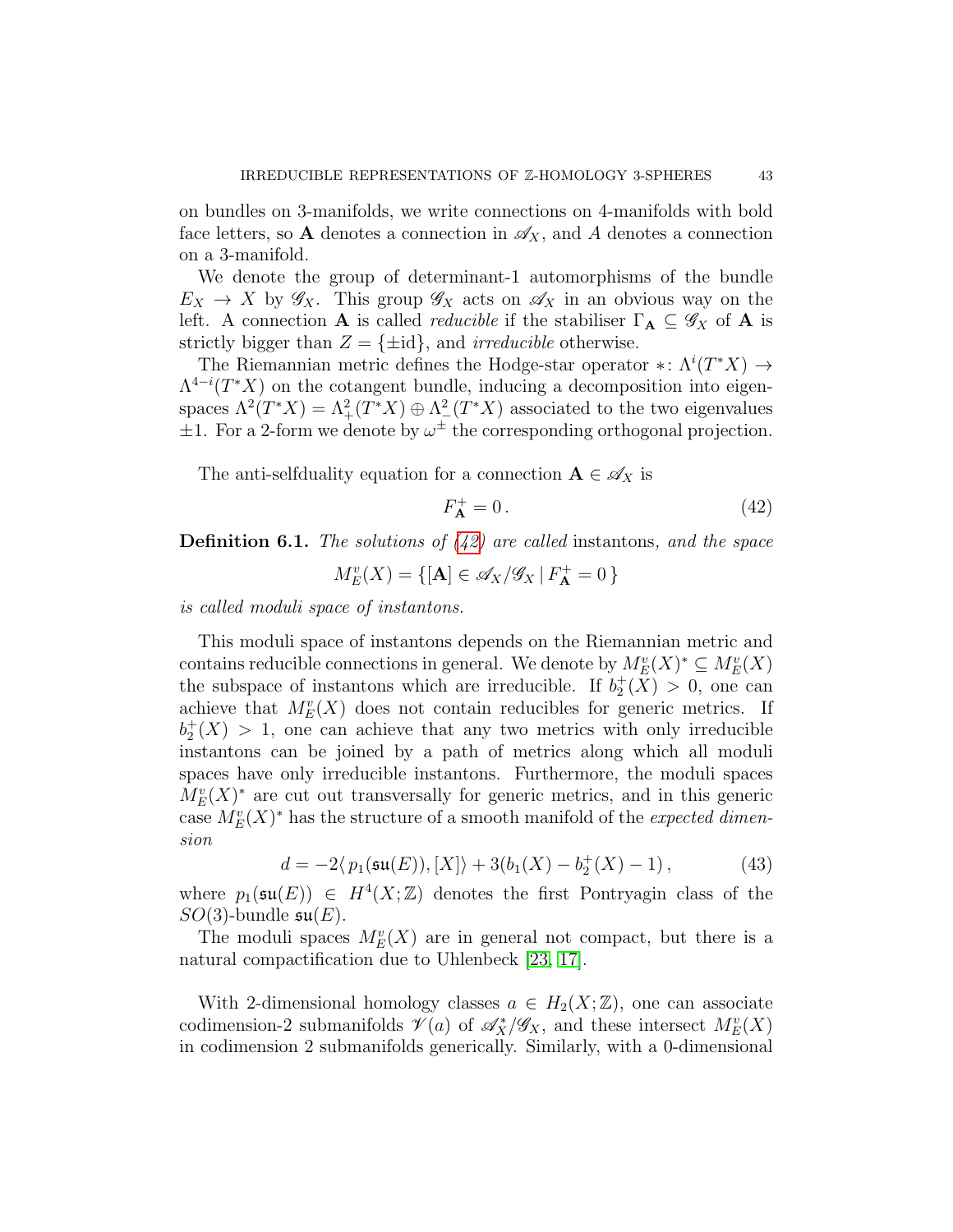homology class  $x \in H_0(X;\mathbb{Z})$  one can associate a codimension-4 submanifolds  $\mathscr{V}(x)$ . Finally, we mention that the moduli spaces  $M_E^v(X)$  are naturally oriented if one fixes an orientation on the real vector space  $H^1(X;\mathbb{R})\oplus$  $H^2_+(X;\mathbb{R})$ . With this at hand, the polynomial invariant of Donaldson's [\[15\]](#page-68-11) is a map

$$
D^v \colon \mathbb{A}(X) \to \mathbb{Q},
$$

where  $\mathbb{A}(X)$  is the symmetric graded algebra generated by  $H_0(X;\mathbb{Z})\oplus$  $H_2(X;\mathbb{Z})$ , graded such the grading of  $a \in H_i(X;\mathbb{Z})$  is  $4-i$ . It is defined for 4-manifolds with  $b_2^+(X) > 1$  as follows. If an element  $a_1 \otimes \ldots \otimes a_k \otimes$  $x_1 \otimes \ldots \otimes x_m \in A(X)$  has grading d which is the non-negative expected dimension in equation [\(43\)](#page-42-1) of  $M_E^v(X)$  for some bundle  $E_X \to X$ , then

<span id="page-43-1"></span>
$$
D^{\nu}(a_1 \otimes \ldots \otimes a_k \otimes x_1 \otimes \ldots \otimes x_m)
$$
  
= 
$$
\# M_E^{\nu}(X)^* \cap \mathscr{V}(a_1) \cap \cdots \cap \mathscr{V}(a_k) \cap \mathscr{V}(x_1) \cap \cdots \cap \mathscr{V}(x_m)
$$
 (44)

for a generic intersection resulting in a compact 0-dimensional manifold, and where the count is taken with the natural orientation. For elements of  $\mathbb{A}(X)$  which do not have grading d, the Donaldson invariant is defined to be zero.

6.2. Kronheimer-Mrowka's non-vanishing theorem. In [\[33\]](#page-69-0), Kronheimer and Mrowka have established a non-vanishing result for quite general symplectic 4-manifolds which contain 3-manifolds admitting a taut foliation as a separating hypersurface, building on work of Feehan-Leness [\[20\]](#page-68-12), Eliashberg [\[18\]](#page-68-13) and Eliashberg-Thurston [\[19\]](#page-68-14). By work of Gabai [\[24\]](#page-68-15) any 0-surgery on a non-trivial knot in  $S<sup>3</sup>$  admits a taut foliation. We state their theorem only in the special situation that we will need here.

<span id="page-43-0"></span>**Theorem 6.2.** Let  $K$  be a non-trivial knot in  $S^3$ . Then the 3-manifold  $Y_0(K)$  embeds as a separating hypersurface in a symplectic 4-manifold X with  $b_2^+(X) > 1$  for which the following holds:

- (1) The first homology group  $H_1(X;\mathbb{Z})$  is zero.
- (2) The restriction map  $H^2(X;\mathbb{Z}) \to H^2(Y_0(K);\mathbb{Z}) \cong \mathbb{Z}$  is onto.
- (3) For any complex line bundle  $v \to X$ , Donaldson's polynomial invariants

$$
D_X^v\colon \mathbb{A}(X)\to \mathbb{Q}
$$

are non-zero.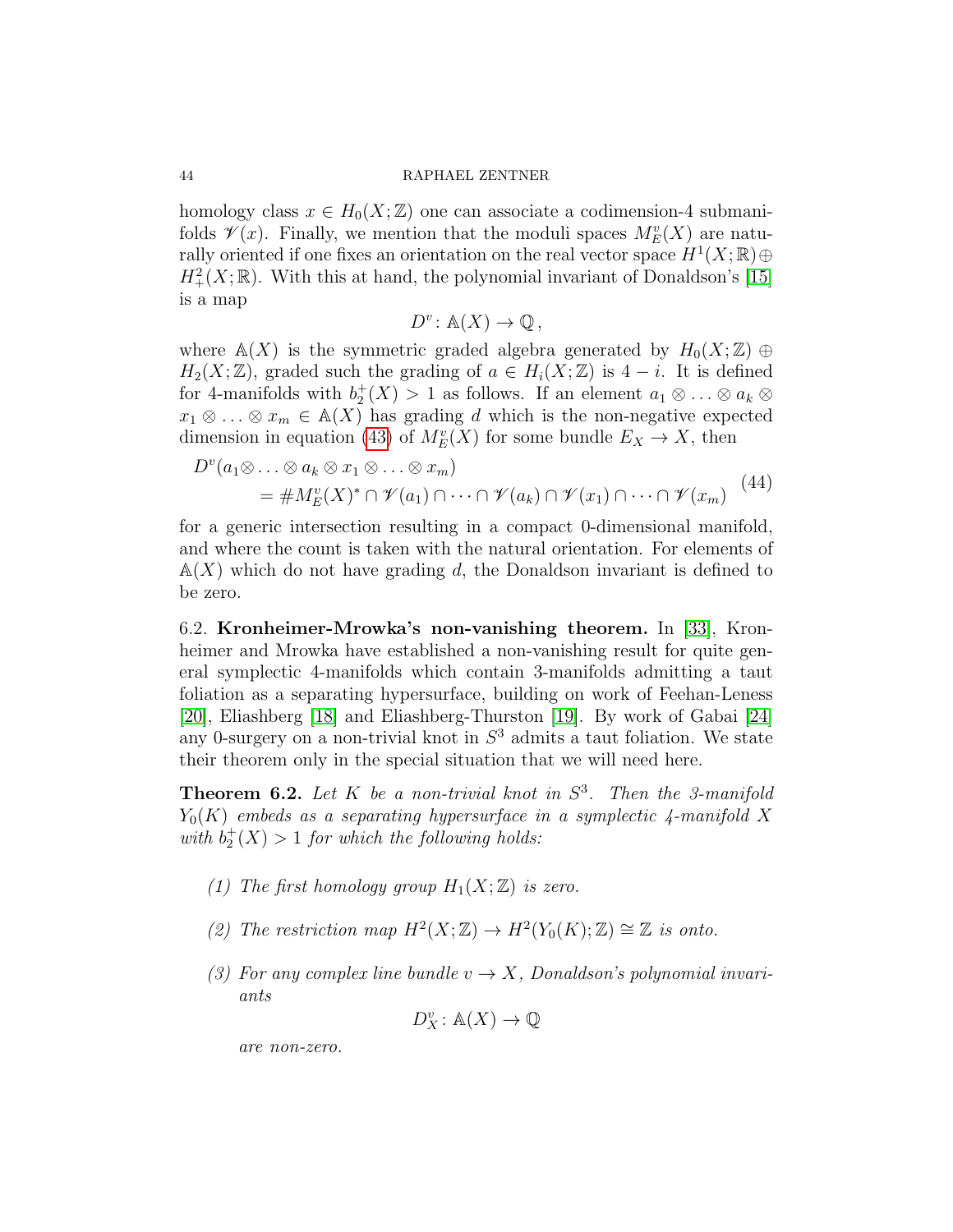6.3. Moduli spaces with holonomy perturbations, neck-stretching arguments. We now study a particular family of metrics on a symplectic 4-manifold  $X$  as in Theorem [6.2.](#page-43-0) We start by choosing a Riemannian metric on the 3-manifold Y (which later will be chosen to be  $Y_0(K)$ ), and we choose a Riemannian metric on  $X$  which is a product metric on a tubular neighbourhood of Y. For some  $L > 0$ , we can cut open X along Y, and insert a cylinder  $[-L-1, L+1] \times Y$  with its canonical Riemannian metric into X, resulting in a Riemannian manifold that we denote by  $X(L)$ ,

$$
X(L) \supseteq [-L-1, L+1] \times Y.
$$

We will now choose a smooth cutoff function  $h: X(L) \to [0, 1]$  which is constant 1 on the neck  $[-L, L] \times Y$ , and which has compact support inside  $[-L - 1, L + 1] \times Y$ .

We will continue to assume that  $E \to Y$  is a Hermitian bundle on the 3-manifold Y, and we assume that the bundle  $E_X \to X$ , when restricted to the neck, is isomorphic to the bundle  $E \to Y$  pulled back to the neck via the projection  $[-L-1, L+1] \times Y_0(K) \to Y_0(K)$ , and we assume we have fixed such an identification in what follows. We also assume that the connections in  $\mathscr{A}_X$  are such that the induced connection  $\theta_X$  in the determinant line bundle v coincides with the pull-back of the fixed connection  $\theta$  in the determinant line bundle  $w \to Y$  on the neck.

Any connection **A** on  $E_X \to X$  then yields a family of connection

$$
A(t) := \mathbf{A}|_{\{t\} \times Y}
$$

on  $E \to Y$  by restriction to the slices  $\{t\} \times Y$ . A connection **A** is said to be in temporal gauge on the neck if the connection coincides with the trivial product connection if restricted to the lines  $\mathbb{R} \times \{y\}.$ 

Let  $\{\iota_k, \chi_k\}_{k=0,\dots,n-1}$  be holonomy perturbation data on Y as before. For a connection  $A \in \mathscr{A}_X$  we shall consider the *perturbed anti-selfduality equation* 

<span id="page-44-0"></span>
$$
F_{\mathbf{A}}^{+} = h \cdot \sum_{k=0}^{n-1} \chi_{k}'(\mathrm{Hol}_{\iota_{k}}(\mathbf{A})) \mu_{k}^{+},
$$
\n(45)

where the self-dual part  $\mu^+$  of a 2-form  $\mu$  on Y is given by  $\mu + dt \wedge *_3\mu$ , with  $*_3$  the Hodge-star on the 3-manifold Y. The notation is also meant to indicate that at the slice  $\{t\} \times Y$  the expression  $\text{Hol}_{\iota_k}(\mathbf{A})$  is meant to be  $\mathrm{Hol}_{\iota_k}(A(t)).$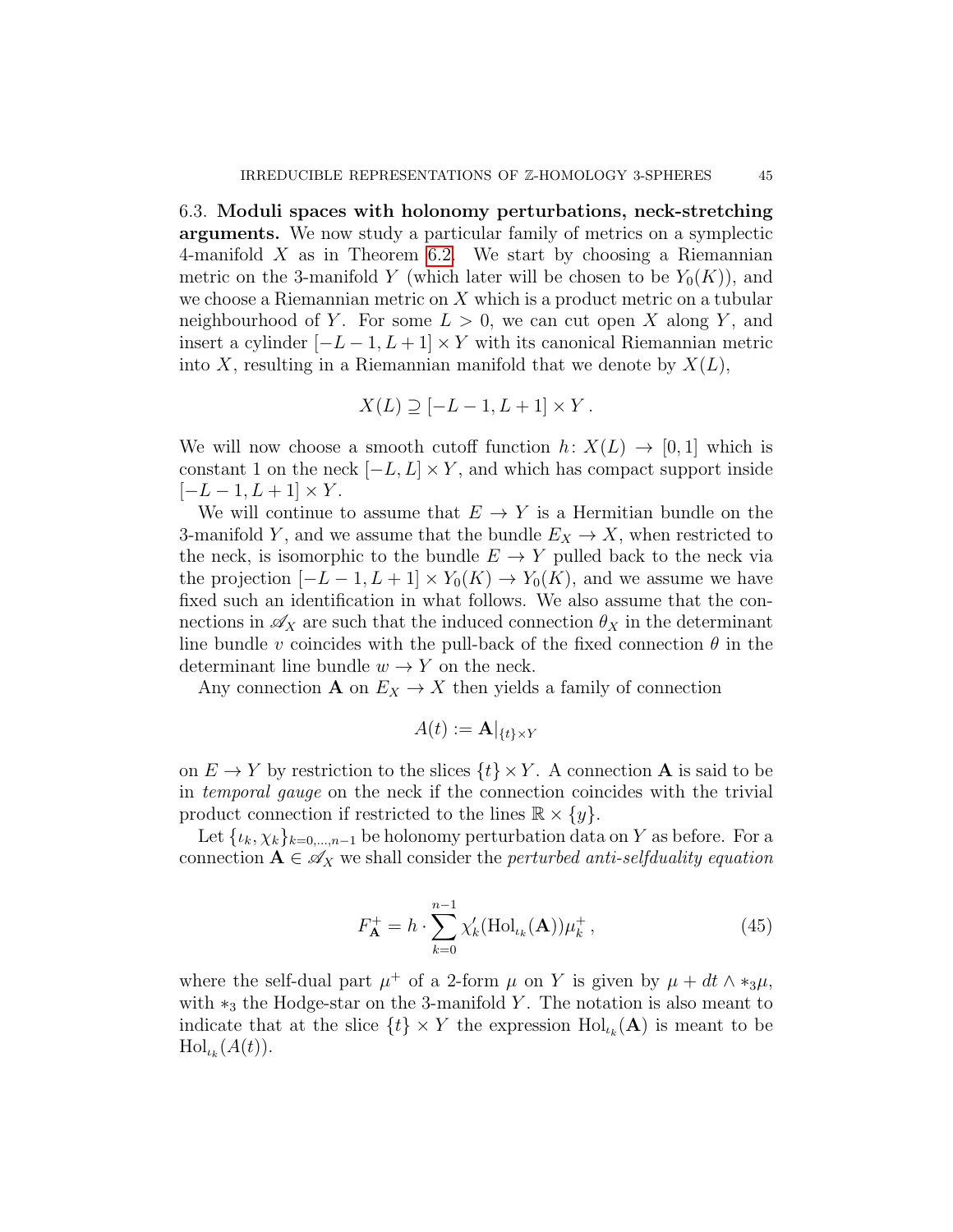**Definition 6.3.** The solutions of  $(45)$  are called holonomy perturbed instantons, and the space

$$
M_E^v(X(L); \{\iota_k, \chi_k\}) = \{ [\mathbf{A}] \in \mathscr{A}_X/\mathscr{G}_X \mid \mathbf{A} \text{ satisfies (45)} \}
$$

is called moduli space of perturbed instantons associated to the holonomy perturbation data  $\{u_k, \chi_k\}$  and the cutoff function h.

We will also need to consider a 1-dimensional family of holonomy perturbations  $\theta_{\{\iota_k,\chi_k\}}^s \colon \mathscr{A}_Y \to \Omega^2(Y;\mathfrak{su}(E)),$  parametrised by  $s \in [0,1],$  that interpolates between 0 and the full perturbation  $\sum \chi'_k(\text{Hol}_{\iota_k}(A)\mu_k)$ .

**Definition 6.4.** Given holonomy perturbation data  $\{\iota_k, \chi_k\}_{k=0}^{n-1}$  on Y as before, we consider, for  $s \in [0,1]$ , the 1-parameter family of perturbations

 $\Phi(s) : \mathscr{A} \to \mathbb{R}$ 

of the Chern-Simons function CS:  $\mathscr{A} \to \mathbb{R}$ , which for  $\frac{k}{n} \leq s \leq \frac{k+1}{n}$  $\frac{+1}{n}$  and some  $k = 0, \ldots, n - 1$  is given by the formula

$$
\Phi(s) = n(s - \frac{k}{n})\Phi_k + \sum_{l=0}^{k-1} \Phi_l.
$$

(In particular,  $\Phi(0) = 0$ , and  $\Phi(1) = \sum \Phi_k$ .) Here  $\Phi_l: \mathscr{A} \to \mathbb{R}$  denotes the function corresponding to the holonomy perturbation  $(\iota_l, \chi_l)$ , as in Section [1](#page-10-0) above.

Proposition 6.5. The critical points of the perturbed Chern-Simons function

$$
CS + \Phi(s) \colon \mathscr{A} \to \mathbb{R}
$$

are the elements  $A \in \mathscr{A}$  which solve the equation

<span id="page-45-0"></span>
$$
(F_A)_0 = \theta^s_{\{\iota_k, \chi_k\}}(A) \,, \tag{46}
$$

where the function  $\theta^s \colon \mathscr{A} \to \Omega^2(Y; \mathfrak{su}(E))$  is defined as follows. For  $\frac{k}{n} \leq$  $s \leq \frac{k+1}{n}$  $\frac{+1}{n}$  and some  $k = 0, \ldots, n - 1$ ,

$$
\theta_{\{\iota_k,\chi_k\}}^s(A) := n(s - \frac{k}{n}) \cdot \chi'_k(\text{Hol}_{\iota_k}(A)) \mu_k + \sum_{l=0}^{k-1} \chi'_l(\text{Hol}_{\iota_l}(A)) \mu_l.
$$

*Proof.* This is an immediate consequence of Proposition [1.3.](#page-13-1)  $\Box$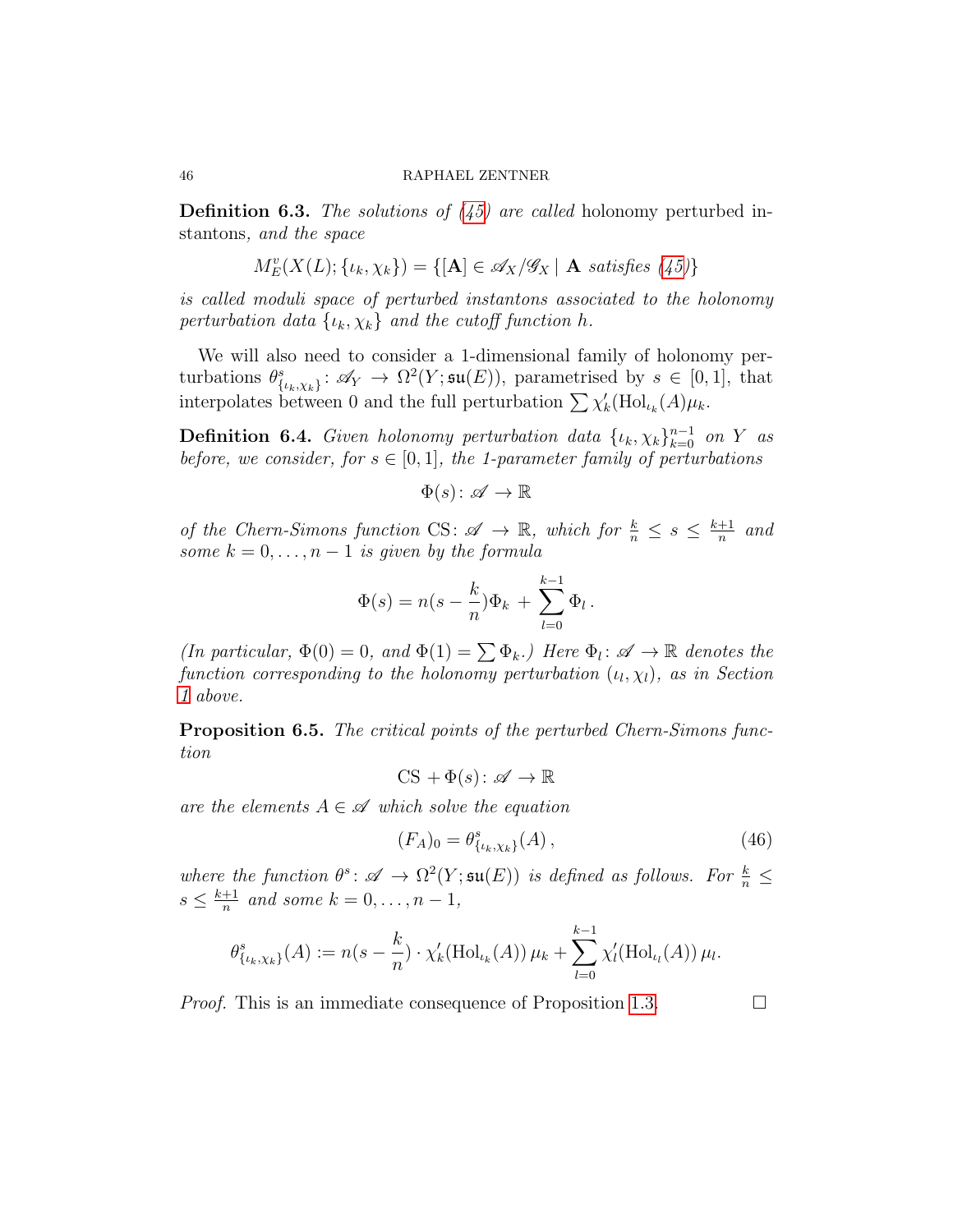Definition 6.6. For choices as above, we denote the s-parametrised family of spaces

$$
R^{w}(Y; \theta_{\{\iota_k,\chi_k\}}^{s}) = \{ [A] \in \mathscr{A}/\mathscr{G} \mid A \text{ solves equation (46)} \},
$$

and we call this the one-parameter perturbed  $SO(3)$ -representation variety of Y associated to w and the holonomy perturbation data  $\{i_k, \chi_k\}.$ 

Definition 6.7. Extending the s-parametrised family of functions

$$
\theta^s_{\{\iota_k,\chi_k\}}\colon \mathscr{A}\to \Omega^2(Y;\mathfrak{su}(E))
$$

to the neck as before, we consider the perturbed anti-selfduality equation

<span id="page-46-0"></span>
$$
F_{\mathbf{A}}^{+} = h \cdot \theta_{\{\iota_k, \chi_k\}}^{\mathrm{s}}(\mathbf{A})^{+},\tag{47}
$$

and we call

$$
M_E^v(X(L); \theta^s_{\{\iota_k,\chi_k\}}) := \{ [\mathbf{A}] \in \mathscr{A}_X/\mathscr{G}_X \mid \mathbf{A} \text{ satisfies } (47) \},
$$

the moduli space of instantons associated to the 1-parameter family of holonomy perturbation data  $\theta_{\{\iota_k,\chi_k\}}^s$ , with  $s \in [0,1]$ .

If  $b_2^+(X) > 0$  the moduli space of instantons  $M^v_E(X)$  contains no reducible connections for a generic Riemannian metric. Furthermore, if  $b_2^+(X) > 1$ the moduli spaces  $M_E^v(X)(g_s)$  associated to a generic 1-parameter family of Riemannian metrics  $g_s$  contain no reducible connections along the family for a generic 1-parameter family of Riemannian metrics. Presumably, the proof of this fact carries over to the case where we consider only small perturbations along the neck in  $X(L)$ . However, this is not the case in our situation of large perturbations, where the standard approach in this situation, see (the proof of) [\[17,](#page-68-9) Proposition 4.3.14 and Corollary 4.3.15], clearly cannot be adopted in a straight-forward way. We assume that a result of the following kind is implicit in the corresponding situation in [\[34\]](#page-69-1).

<span id="page-46-1"></span>**Proposition 6.8** (Avoidance of Reducibles). Suppose that for any  $s \in [0,1]$ the perturbed representation variety  $R^w(Y; \theta^s_{\{\iota_k,\chi_k\}})$  contains no reducible connections. Then the following holds: There is some  $L_0 > 0$ , such that for any  $L \geq L_0$  and for any  $s \in [0,1]$  the moduli space

$$
M^v_E(X(L); \theta^s_{\{\iota_k, \chi_k\}})
$$

contains no reducible connection.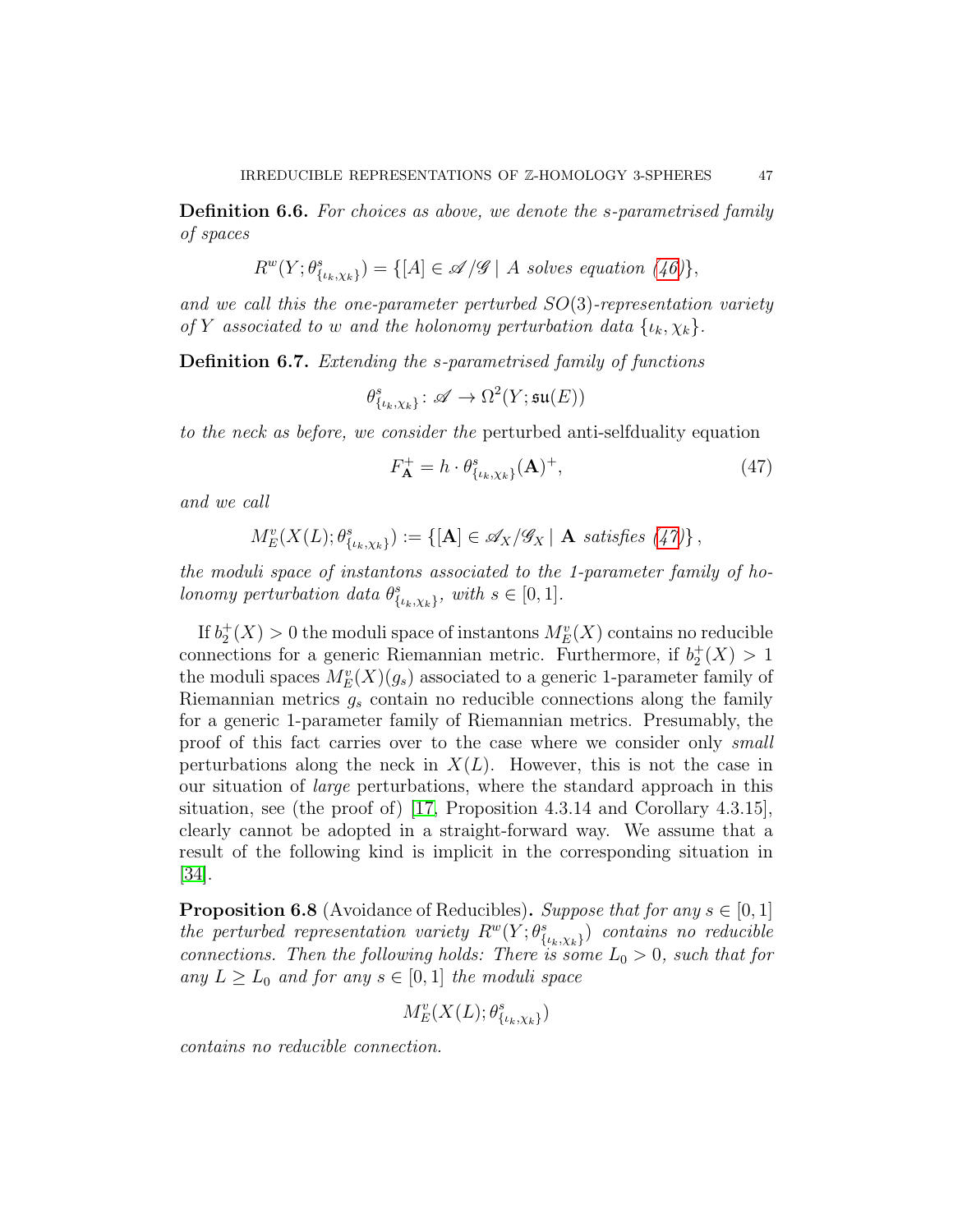Proof. We follow a strategy similar to the proof of [\[34,](#page-69-1) Proposition 15], using the 1-parameter family of the perturbed Chern-Simons function in a compactness argument. It uses the relation of the Chern-Simons function to characteristic classes.

Suppose the claim were not true. Then there is a sequence of real numbers  $(L_i)_{i\in\mathbb{N}}$  which tends to infinity, some sequence of numbers  $(s_i)_{i\in\mathbb{N}}$  in [0, 1] such that the moduli space

$$
M^v_E(X(L_i), \theta^{s_i}_{\{\iota_k, \chi_k\}})
$$

contains an equivalence class of a reducible connection represented by  $A_i$ .

The expression

$$
e(\mathbf{A}_{i}) = \int_{X(L_{i})} \text{tr}((F_{\mathbf{A}_{i}})_{0} \wedge (F_{\mathbf{A}_{i}})_{0}) = ||(F_{\mathbf{A}_{i}}^{-})_{0}||^{2} - ||(F_{\mathbf{A}_{i}}^{+})_{0}||^{2}
$$

represents  $(-8\pi^2)$  times the first Pontryagin class of the bundle  $\mathfrak{su}(E)$ , and is independent of *i*. As in [\[34\]](#page-69-1), we write  $e(\mathbf{A}_i|X')$  for the restriction of this integral to a codimension-0 submanifold X' of  $X(L_i)$ .

Next we realise that the holonomy perturbation expression on the right hand side of equation [\(47\)](#page-46-0) is uniformly  $L^{\infty}$ -bounded by some constant C which can be taken independent of s (it can be chosen equal to the  $L^{\infty}$ -norm of the 2-form  $\mu$  involved in the construction of the holonomy perturbation). Hence one has a uniform lower bound

$$
e(\mathbf{A}_i | [-L_i - 1, -L_i] \times Y \cup [L_i, L_i + 1] \times Y) \ge -C^2 \operatorname{vol}(Y)^2.
$$

As the holonomy perturbations have support in the cylinder  $[-L_i - 1, L_i +$  $1 \times Y$ , one also has the lower bound

$$
e(\mathbf{A}_i|X(L_i)\setminus[-L_i-1,L_i+1]\times Y)\geq 0
$$

for all i, as  $(F_{\mathbf{A}}^+)$  $A_{\mathbf{A}_{i}}^{+}$ )<sub>0</sub> = 0 over this piece. Hence, as in [\[34,](#page-69-1) Proposition 15] one obtains an uniform upper bound on the neck,

$$
e(\mathbf{A}_i | [-L_i, L_i] \times Y) \le K
$$

for some constant  $K$  which is independent of both  $s$  and  $i$ .

A fundamental fact of instanton Floer theory is that the equations [\(47\)](#page-46-0) for the perturbed instantons  $\mathbf{A}_i$ , restricted to the neck  $[-L_i, L_i] \times Y$ , put in temporal gauge, take the shape of a downward flow equation

$$
\frac{dA_i(t)}{dt} = -\operatorname{grad}(CS + \Phi(s_i))(A_i(t)),\tag{48}
$$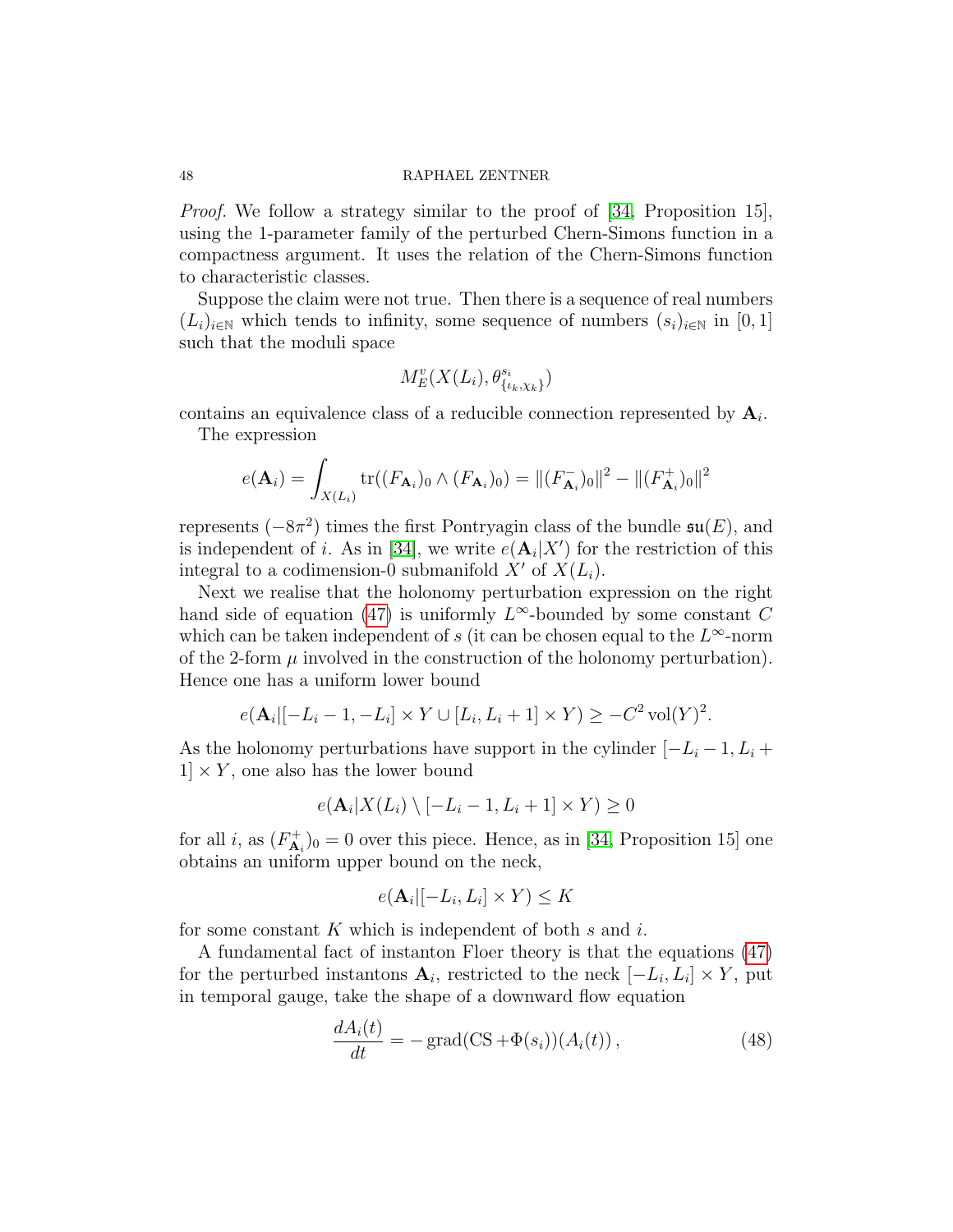where here again  $A_i(t)$  denotes the restriction of  $A_i$  to the slice  $\{t\} \times Y$ . Therefore,  $CS + \Phi(s_i)$  is (not necessarily strictly) monotone decreasing along the path  $t \mapsto A_i(t)$ .

On the other hand, it is a well-known fact that the the difference of the Chern-Simons function is related to the relative Pontryagin class, and so we have

$$
CS(A_i(-L_i)) - CS(A_i(L_i)) = e(\mathbf{A}_i | [-L_i, L_i] \times Y) \leq K.
$$

The function  $\Phi(s)$  has a uniform bound

$$
|\Phi(s)| \le K'
$$

for all  $s \in [0, 1]$  on  $\mathscr A$  which only depends on the class functions  $\chi_k$  involved in the holonomy perturbation data  $\{\iota_k, \chi_k\}$ . Hence one obtains a uniform bound on the total drop on the neck as in loc. cit.

$$
(CS + \Phi(s_i))(A_i(-L_i)) - (CS + \Phi(s_i))(A_i(L_i)) \le K + 2K'.
$$

Given any  $\delta > 0$ , there is a sequence of intervals

$$
(a_i, b_i) \subseteq [-L_i, L_i]
$$

of length  $\delta$  so that the drop of  $CS + \Phi(s_i)$  from  $\{a_i\} \times Y$  to  $\{b_i\} \times Y$  converges to 0 as i goes to infinity.

Up to passing to a subsequence, we may suppose that the sequence  $(s_i)$ converges to a limit  $s_0$ . By making  $\delta$  small enough so that the  $L^2$ -norm of the curvature is small enough on the smaller necks  $(a_i, b_i) \times Y$  (this can be done uniformly and independent of  $s$ ), one can apply Uhlenbeck's compactness theorem (by working, after a translation, on the fixed strip  $(0, \delta) \times Y$ , first on balls, but then by the usual patching process on the entire strip), with the following conclusion. There is a subsequence such that the sequence of connections  $A_i$  converges in  $C^{\infty}$  to a limit connection **A** on  $(0, \delta) \times Y$ . By continuity, this limit connection is a critical point of the Chern-Simons function  $CS + \Phi(s_0)$ . Hence the constant path  $(0, \delta) \rightarrow$  $\mathscr A$  given by  $t \mapsto A(t) = \mathbf{A}|_{\{t\}\times Y}$  represents an element in the perturbed representation variety,

$$
[A(t)] \in R^w(Y; \theta^{s_0}_{\{\iota_k, \chi_k\}}).
$$

By assumption, this is an irreducible connection. However, this implies that for i large enough the nearby connections  $A_i(t)$  also are irreducible, as irreducibility is an open condition (even in the weaker  $L^{\infty}$ -norm on  $\mathscr{A}$ .) Hence we have obtained a contradiction.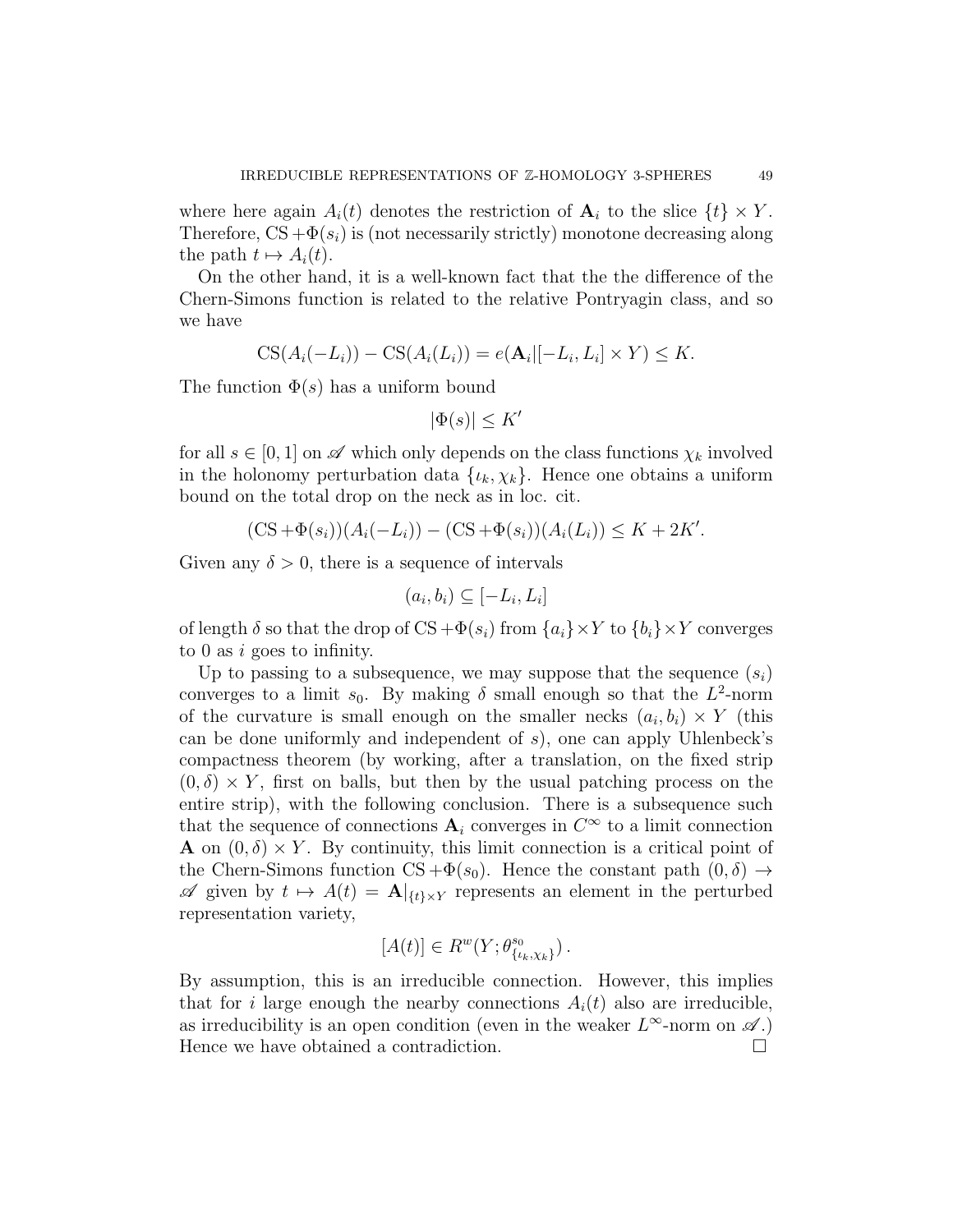Remark 6.9 (Uhlenbeck compactification). The Uhlenbeck compactification of moduli spaces carries over to moduli spaces with holonomy perturbations of the kind considered here. This means that the moduli spaces with holonomy perturbations admit natural Uhlenbeck-compactifications analogously to the classical situation. For a discussion, we refer to Donaldson's book on instanton Floer homology [\[14,](#page-68-16) Section 5.5]. Therefore, invariants can be defined as in the standard situation, provided one can deal with the reducibles. In particular, one can define the number in  $(44)$  with the moduli space  $M_E^v(X(L);\theta_{\{\iota_k,\chi_k\}}^s)$  instead of  $M_E^v(X(L))$ .

<span id="page-49-0"></span>Proposition 6.10. Suppose that the holonomy-perturbed representation variety  $R_{\{\iota_k,\chi_k\}}^w(Y)$  is empty. Then there is some  $L_0 > 0$ , such that for any  $L \geq L_0$  the moduli space

$$
M_E^v(X(L); \{\iota_k, \chi_k\})
$$

is empty.

Proof. This works completely analogously to the proof of Proposition [6.8.](#page-46-1)  $\Box$ 

<span id="page-49-1"></span>**Proposition 6.11** (Vanishing result). Let  $b_1(X) = 0$  and  $b_2^+(X) > 1$ . Assume in addition that the 1-parameter family of holonomy perturbation data  $\theta_{\{\iota_k,\chi_k\}}^s$  is such that for any  $s \in [0,1]$  the perturbed representation variety  $\hat{R}^w(Y;\theta^s_{\{\iota_k,\chi_k\}})$  contains no reducible connections. Then there is some  $L_0 > 0$  such that the numbers [\(44\)](#page-43-1) defining Donaldson's polynomial invariants can be computed with the moduli space  $M^v_E(X(L);\theta^1_{\{\iota_k,\chi_k\}})$ , possibly after some further small holonomy perturbations for the sake of transversality.

In particular, if the perturbed representation variety  $R_{\{\iota_k,\chi_k\}}^w(Y)$  is empty, then Donaldson's polynomial invariant

$$
D^v \colon \mathbb{A}(X) \to \mathbb{Q},
$$

is identically zero.

Proof. We start by showing that under the given assumptions, we can compute Donaldson's invariants with a moduli space of anti-selfdual connections (without holonomy perturbations) that has a metric which is a product metric  $[-L, L] \times Y$  in a neighbourhood of Y, for some previously fixed metric on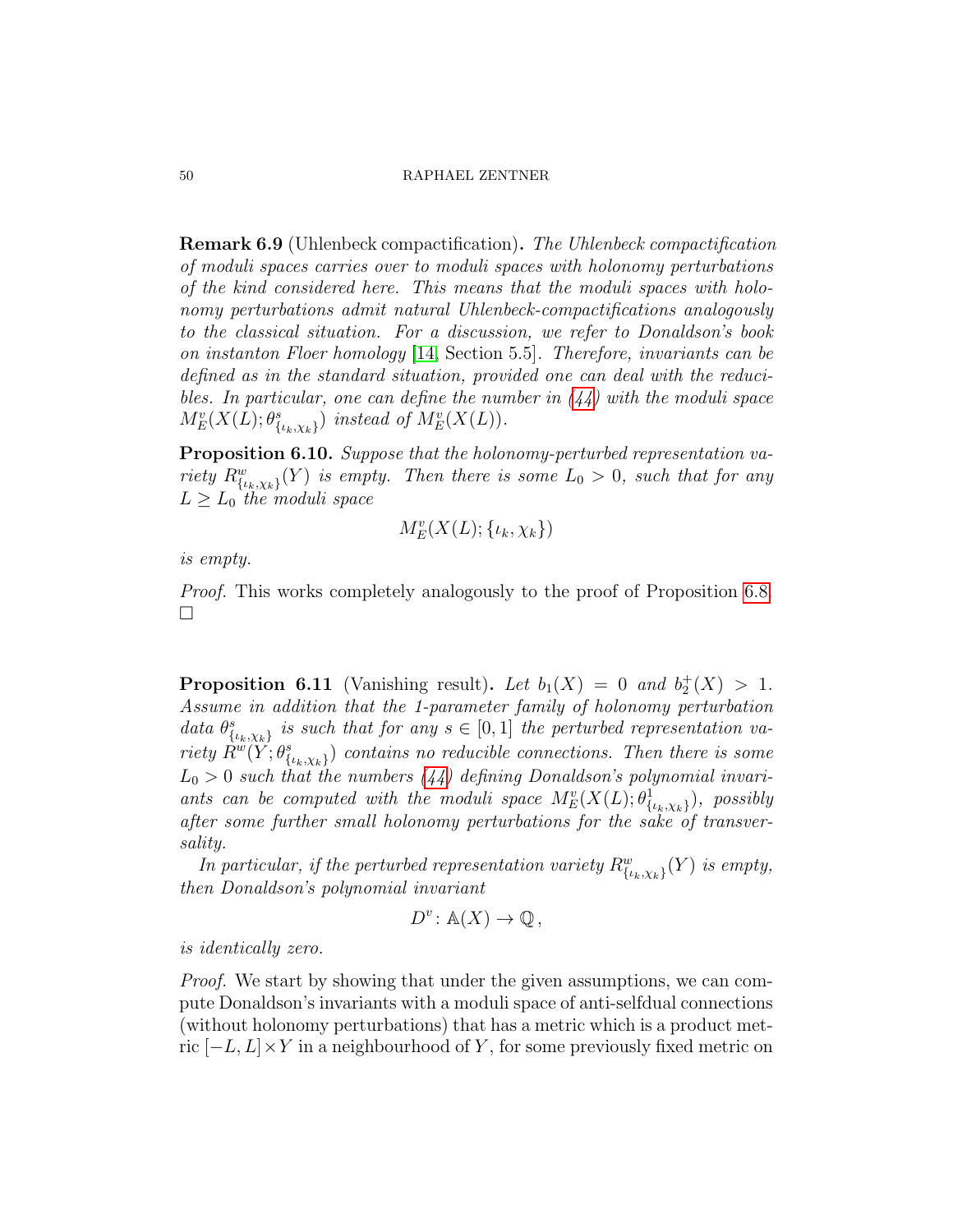Y. Under the assumption on  $b_1(X)$  and  $b_2^+(X)$ , Donaldson's invariants are computed with instanton moduli spaces of non-zero energy. For such moduli spaces, Freed and Uhlenbeck's theorem that one can obtain transversality of the moduli space by metric perturbations extends to non-simply connected 4-manifolds if one can avoid twisted reducible connections, see [\[36\]](#page-69-10). By definition, twisted reducible connections are those which give rise to a parallel splitting  $\mathfrak{su}(E) = \lambda \oplus \xi$  into a non-orientable real line bundle  $\lambda$  and some 2-plane bundle  $\xi$ . More precisely, it is enough to perturb the metric in some open 4-ball in  $X$ , and we can assume this 4-ball to lie outside the product region  $[-L, L] \times Y$ . A failure of transversality would give rise to a connection which is reducible over the ball over which we perturb just as in [\[17,](#page-68-9) Lemma 4.3.25], and hence a locally reducible connection by unique continuation, see [\[50\]](#page-70-2). In the non-simply connected case, this doesn't necessarily yield a globally reducible connection by unique continuation as in [\[17\]](#page-68-9). However, the only way this can fail is in giving rise to a twisted reducible connection. But again, by our assumptions, twisted reducible connections can be avoided by perturbing the metric inside a ball. This is the statement of [\[36,](#page-69-10) Lemma 2.4 and Corollary 2.5].

Next, we want to show that Donaldson's invariants can be computed with the moduli space  $M^v_E(X(L); \theta^1_{\{\iota_k,\chi_k\}}) = M^v_E(X(L); \{\iota_k,\chi_k\})$ , once L is large enough. First we choose  $L_0$  large enough such that the conclusion of Propo-sition [6.8](#page-46-1) holds, and we fix some  $L \geq L_0$ . By the previous discussion, we may assume that  $M_E^v(X(L))$  consists only of irreducible connections which are cut out transversally. We will follow the standard strategy of defining a parametrised moduli space, parametrised by some auxiliary perturbation space, and the standard argument as in [\[17,](#page-68-9) Section 4.3, Corollary 4.3.19] will give rise to a cobordism between the moduli space  $M_E^v(X(L))$  and the perturbed moduli space  $M_E^v(X(L); \{\iota_k, \chi_k\})$  inside the space  $\mathscr{A}_X^*/\mathscr{G}_X \times [0,1].$ (From now on we will continue to denote  $X$  for the Riemannian 4-manifold X(L), for the sake of simplicity of notation.)

The linearisation of the perturbed anti-selfduality equation [\(47\)](#page-46-0), at the point A,

$$
L_s(\mathbf{A}) := d_{\mathbf{A}}^+ + h \cdot \frac{\partial \theta_{\{\iota_k, \chi_k\}}^s(\mathbf{A})^+}{\partial \mathbf{A}}
$$

is a map  $\Omega^1(X; \mathfrak{su}(E)) \to \Omega^2_+(X; \mathfrak{su}(E))$  which has finite dimensional cokernel for any  $s \in [0, 1]$ .

Just as in [\[16,](#page-68-7) Section 2(b)] one can find finitely many maps  $\tau_i : \mathscr{A}_X \to$  $\Omega^2_+(X; \mathfrak{su}(E))$  where  $i = 1, \ldots, N$ , for some large enough number N, such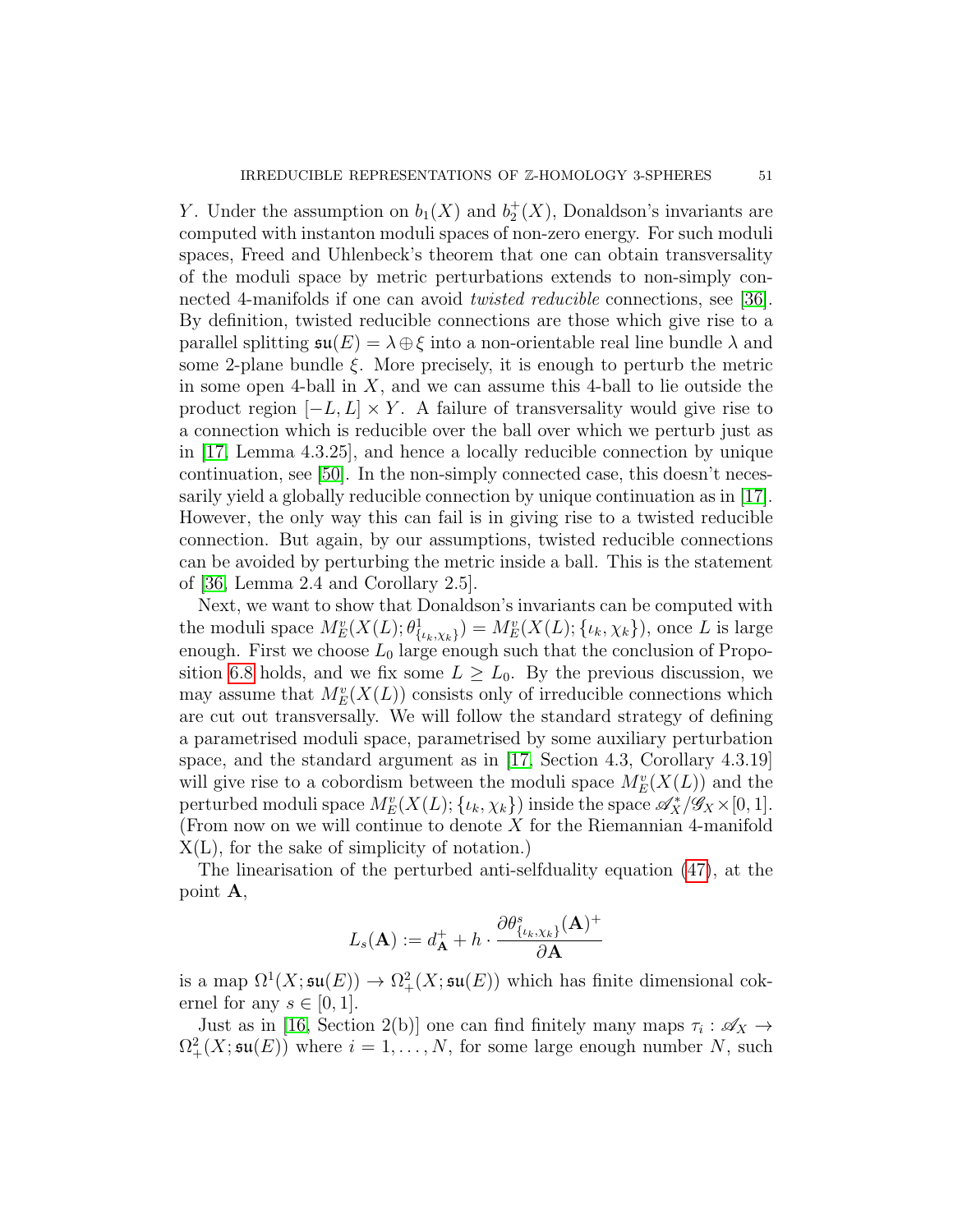that  $\tau_i(\mathbf{A})$  surjects onto the cokernel of  $L_s(\mathbf{A})$  for any  $s \in [0,1]$ , and for any compact family K of irreducible connections on X. The maps  $\tau_i$  are constructed by taking holonomy along sufficiently many thickened loops  $\gamma_i: S^1 \times B_i \to X$ , applying class functions, and taking the tensor product with a self-dual 2-form  $\nu_i$  with support in the balls  $B_i \subseteq X$ , similarly to our construction of holonomy perturbations in this article. The loops and the balls  $B_i$  may be supposed to have support away from codimension-2 submanifolds, and in particular away from the support of  $\theta_{l}^{+}$  ${}^+_{\{\iota_k,\chi_k\}}(\mathbf A), \text{ see}$ [\[16,](#page-68-7) Lemma 2.5] for the claims made. The fact that one has surjection onto the cokernel of  $L_s(A)$  follows just as in the cited Lemma 2.5 because the formal adjoint of  $L_s(A)$  will have finite-dimensional kernel. In fact, the term  $\frac{\partial}{\partial \mathbf{A}} \theta_{\{\iota_k,\chi_k\}}^s(\mathbf{A})^+$  we add to the linearisation  $d^+_{\mathbf{A}}$  of  $F^+_{\mathbf{A}}$  will only be a compact operator in the suitable Sobolev completions we implicitly work in.

For a vector  $(\eta_i) \in \mathbb{R}^N$  (which is denoted by  $(\varepsilon_i)$  in [\[16\]](#page-68-7)), we consider the equation

$$
F_{\mathbf{A}}^{+} - h \cdot \theta_{\{\iota_k, \chi_k\}}^{s}(\mathbf{A})^{+} - \sum_{i=1}^{N} \eta_i \tau_i(\mathbf{A}) = 0.
$$
 (49)

We consider the solutions of this equation in terms of the variables  $(A, s, (\eta_i))$ as the zero-set of the map defined by the left hand side of this equation which we denote by

$$
H\colon \mathscr{A}_X\times [0,1]\times \mathbb{R}^N\to \Omega^2_+(X;\mathfrak{su}(E))\,.
$$

By the above claims, the derivative of this map restricted to  $U = \mathscr{A}_X^* \times$  $[0, 1] \times \{0\}$  is onto because the derivatives with respect to  $(\eta_i)$  at  $(\eta_i) = 0$ generate the cokernels of  $L_s(A) = \frac{\partial}{\partial A} H|_{(A,s,0)}$ , and hence it is onto in some open neighbourhood V of U inside  $\mathscr{A}_X^* \times [0,1] \times \mathbb{R}^N$ . In fact, because of the Uhlenbeck compactification of the moduli space  $M_E^v(X(L); \theta_{\{\iota_k, \chi_k\}}^s)$  the surjectivity onto the kernel will continue to hold on the full moduli space, despite the fact that it may not be compact, if we have chosen a sufficiently large finite collection of maps  $\tau_i$ .

We denote by  $\overline{M}_E^v(X)$  the space  $(H^{-1}(0) \cap V)/\mathscr{G}_X$ , which we call the parametrised moduli space. By our assumption on  $L \ge L_0$ , the parametrised moduli space contains no reducible connections by Proposition [6.8.](#page-46-1) Hence, by the above, it is cut out transversally by  $H$ . It comes with a projection  $\pi : \widetilde{M}_{E}^{v}(X) \to [0,1] \times B_{0}(r)$ , for some ball  $B_{0}(r)$  inside  $\mathbb{R}^{N}$  centered at 0. The preimage of  $(0,0)$  is the moduli space  $M_{E}^{v}(X(L))$  which is regular by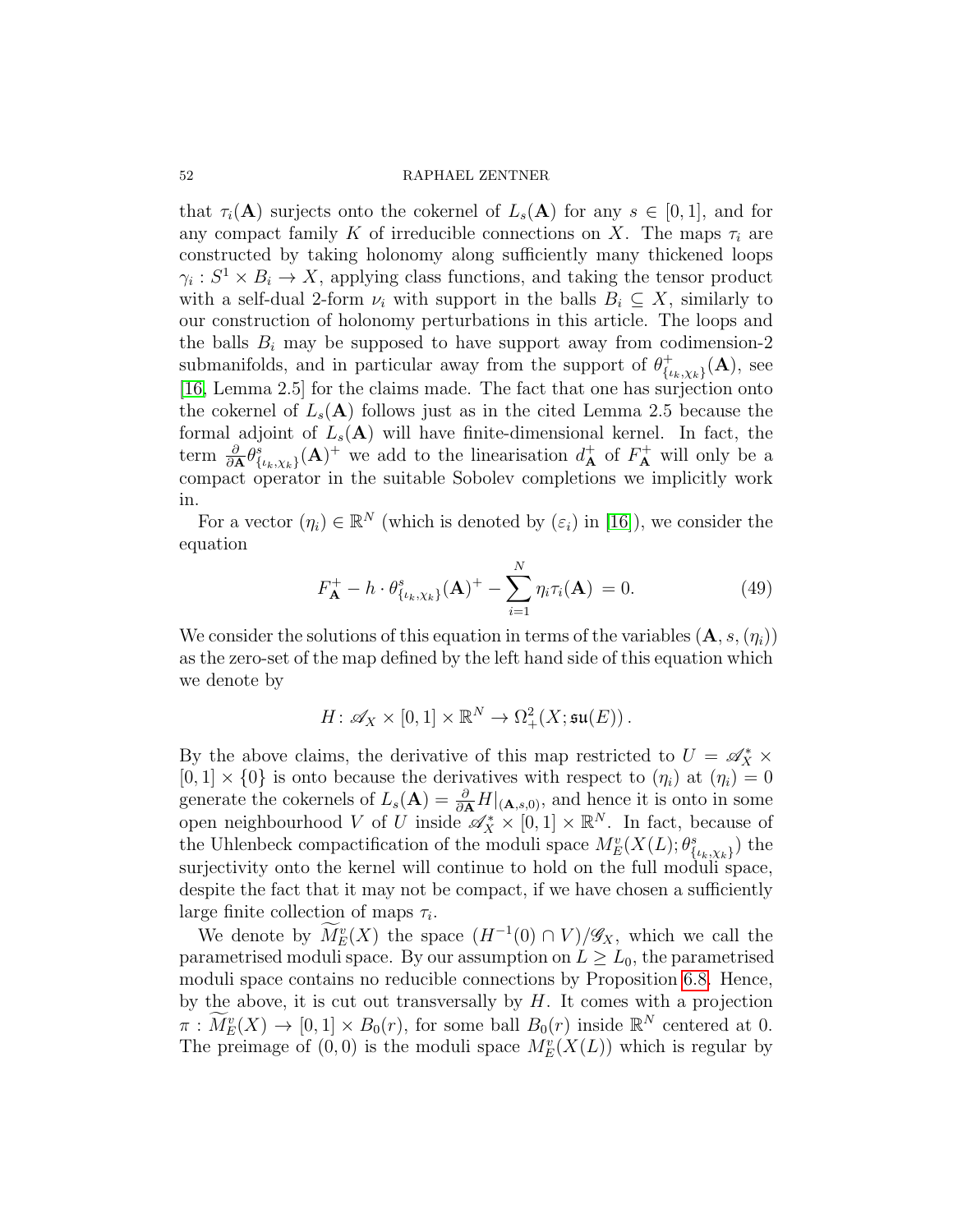assumption. As in fact the derivative of  $H$  on  $U$  is already onto if we do not vary  $s \in [0, 1]$ , there are points of the form  $(1, (\eta_i))$  in the image of  $\pi$ which are regular values for  $\pi$ . We denote the preimages of these points by  $M_{E}^{v}(X(L);\theta_{\{\iota_k,\chi_k\}}^1;(\eta_i)).$ 

Now preimages under  $\pi$  of paths  $m : [0, 1] \to [0, 1] \times B_0(r)$  which map 0 to  $(0, 0)$  and 1 to a regular value  $(1, (\eta_i))$  of  $\pi$ , and which are transversal to π give rise to a cobordism from  $M_E^v(X(L); \theta^1_{\{\iota_k,\chi_k\}}; (\eta_i))$  to  $M_E^v(X(L))$ . To be more precise, the cobordism is defined by

$$
W_m = \{ (t, A) | \pi(A, s, (\eta_i)) = m(t) \}.
$$

Hence the Donaldson invariant can be computed with the moduli space  $M_{E}^{v}(X(L);\theta_{\{\iota_k,\chi_k\}}^1;(\eta_i)).$ 

Now if the representation variety  $R_{\{\iota_k,\chi_k\}}^w(Y)$  is empty, then the moduli space  $M_E^v(X(L); \{\iota_k, \chi_k\}) = M_E^v(X(L); \theta_{\{\iota_k, \chi_k\}}^1)$  is empty by Proposition [6.10](#page-49-0) above. But this means that the point  $(1, 0)$  is a regular point of  $\pi$ , and therefore the invariant must vanish.

**Remark 6.12.** The assumption  $b_2^+(X) > 1$  is not necessary in the previous Proposition. It just makes the statement simpler, and sufficient for what we need. For  $b_2^+(X) = 1$  a similar statement holds for Donaldson's invariant of a metric in a particular chamber.

## 7. The main theorem

Our main result is the following

<span id="page-52-0"></span>**Theorem 7.1.** Let K be a non-trivial knot in  $S^3$ . Then the image  $i^*(R(K))$ in the cut-open pillowcase  $C = [0, \pi] \times (\mathbb{R}/2\pi\mathbb{Z})$  contains a topologically embedded curve which is homologically non-trivial in  $H_1(C;\mathbb{Z}) \cong \mathbb{Z}$ .

As stated in the introduction, this is a consequence of the following theorem

<span id="page-52-1"></span>**Theorem 7.2.** Let  $K$  be a non-trivial knot. Then any embedded path from  $P = (0, \pi)$  to  $Q = (\pi, \pi)$  in the pillowcase, missing the line  $\{\beta = 0\}$ mod  $2\pi\mathbb{Z}$ , has an intersection point with the image  $i^*(R(K))$  of  $R(K)$  in  $R(T^2)$ .

 $\Box$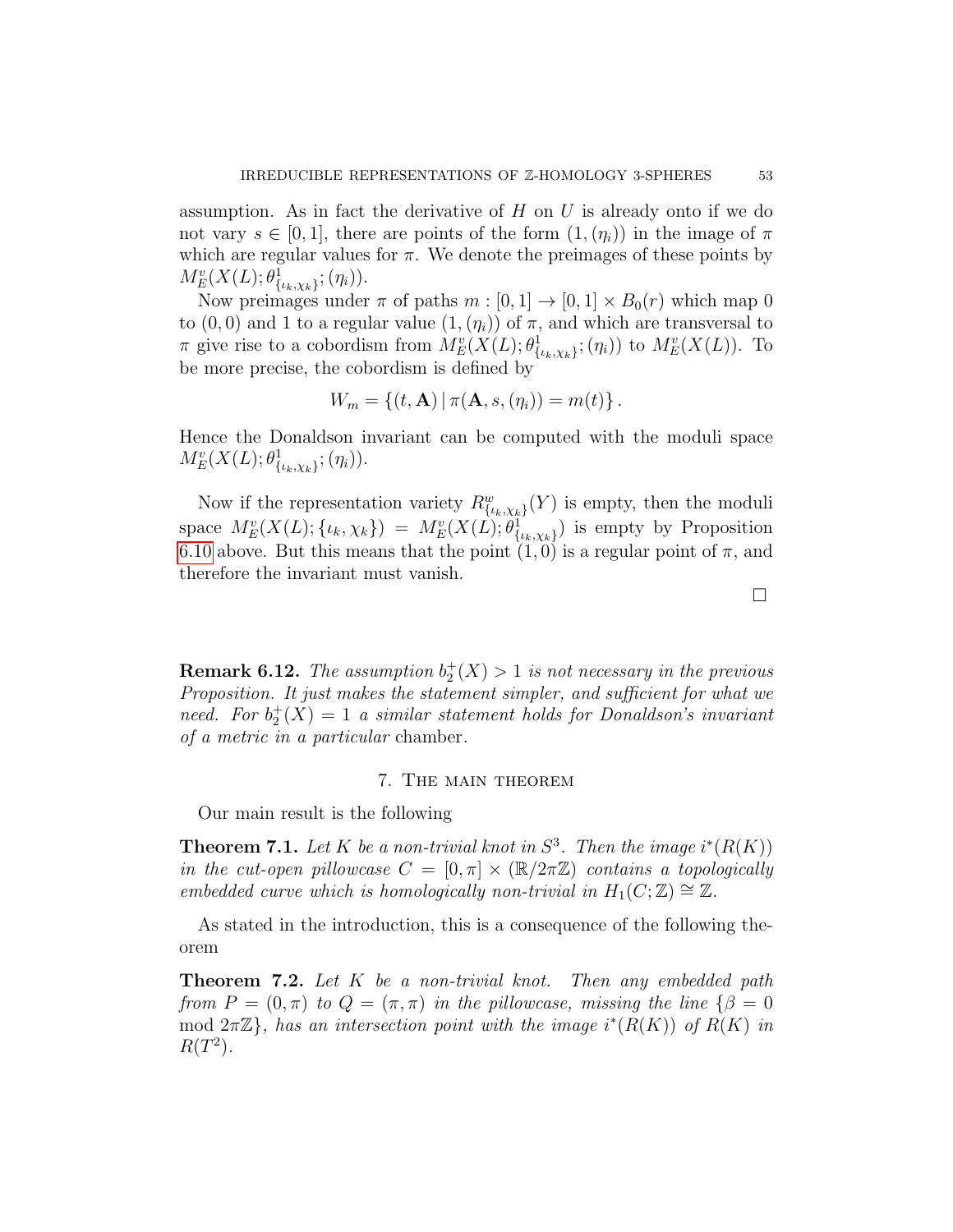*Proof of Theorem [7.1,](#page-52-0) assuming Theorem [7.2.](#page-52-1)* The image  $i^*(R(K))$  of  $R(K)$ in the pillowcase  $R(T^2)$  is a compact semi-algebraic variety of dimension  $\leq$  1. By a theorem of Whitney's, this is an embedded finite graph Γ, see [\[7\]](#page-68-17) for details about real algebraic geometry. By the properties of the image  $\Gamma$  of  $R(K)$  in  $R(T^2)$  listed in the introduction, the points P and Q lie in the complement of the compact subspace graph Γ. Theorem [7.2](#page-52-1) states that the points P and Q lie in different path components of the complement of  $\Gamma$  in the pillowcase  $R(T^2)$ . The statement now follows from the following Lemma if we cap off the cut-open pillowcase  $C = [0, \pi] \times (\mathbb{R}/2\pi\mathbb{Z})$  with two disks on the two boundary curves (or by reglueing the cut-open pillowcase.)

<span id="page-53-0"></span>**Lemma 7.3.** Let  $\Gamma \subseteq S^2$  be a finite topologically embedded graph in the 2-sphere, and let  $P$  and  $Q$  be two points in its complement. Suppose that  $P$ and Q do not lie in the same path component of  $S^2 \setminus \Gamma$ . Then  $\Gamma$  contains a topologically embedded closed curve  $\gamma$  which is homologically non-trivial in  $S^2 \setminus \{P,Q\} \simeq S^1$ .

*Proof.* We may assume that  $\Gamma$  is connected and still separates P and Q. We consider a surface with boundary  $F \subseteq S^2$  which we define to be the set of points which have distance  $\leq \varepsilon$  for some small  $\varepsilon$ , chosen so that F deformation-retracts onto Γ, and so that P and Q still lie in the complement of F. Its boundary is a disjoint union of circles in  $S<sup>2</sup>$  (which may have 'corners'.)

Any of these boundary circles bounds a disk in  $S^2 \setminus F^{\circ}$ . In fact, if there were a connected component  $\Sigma$  of  $S^2 \setminus F^{\circ}$  different from a disk, it would have at least two boundary components. This contradicts the assumed connectedness of  $\Gamma$  by the Jordan curve theorem.

We construct a new surface with boundary  $\overline{F}$  which we obtain by adding every disk of  $S^2 \setminus F^{\circ}$  to F which does not contain P or Q. By Alexander duality,

$$
\widetilde{H}_0(S^2 \setminus \overline{F}) \cong H_1(\overline{F}) \cong \mathbb{Z},
$$

where  $\widetilde{H}$  denotes reduced singular homology. Therefore,  $\overline{F}$  contains a homologically non-trivial embedded closed curve  $\gamma$  representing a generator of  $H_1(\overline{F})$ . Without loss of generality, we may assume that  $\gamma$  lies inside F, because we have only added disks to obtain  $\overline{F}$ , and we may go further and assume that  $\gamma$  lies inside Γ.

We claim that  $\gamma$  is homologically essential in  $S^2 \setminus \{P, Q\}$ . In fact,  $\gamma$  decomposes  $S^2$  into two (closed) disks with boundary  $\gamma$  by the Jordan curve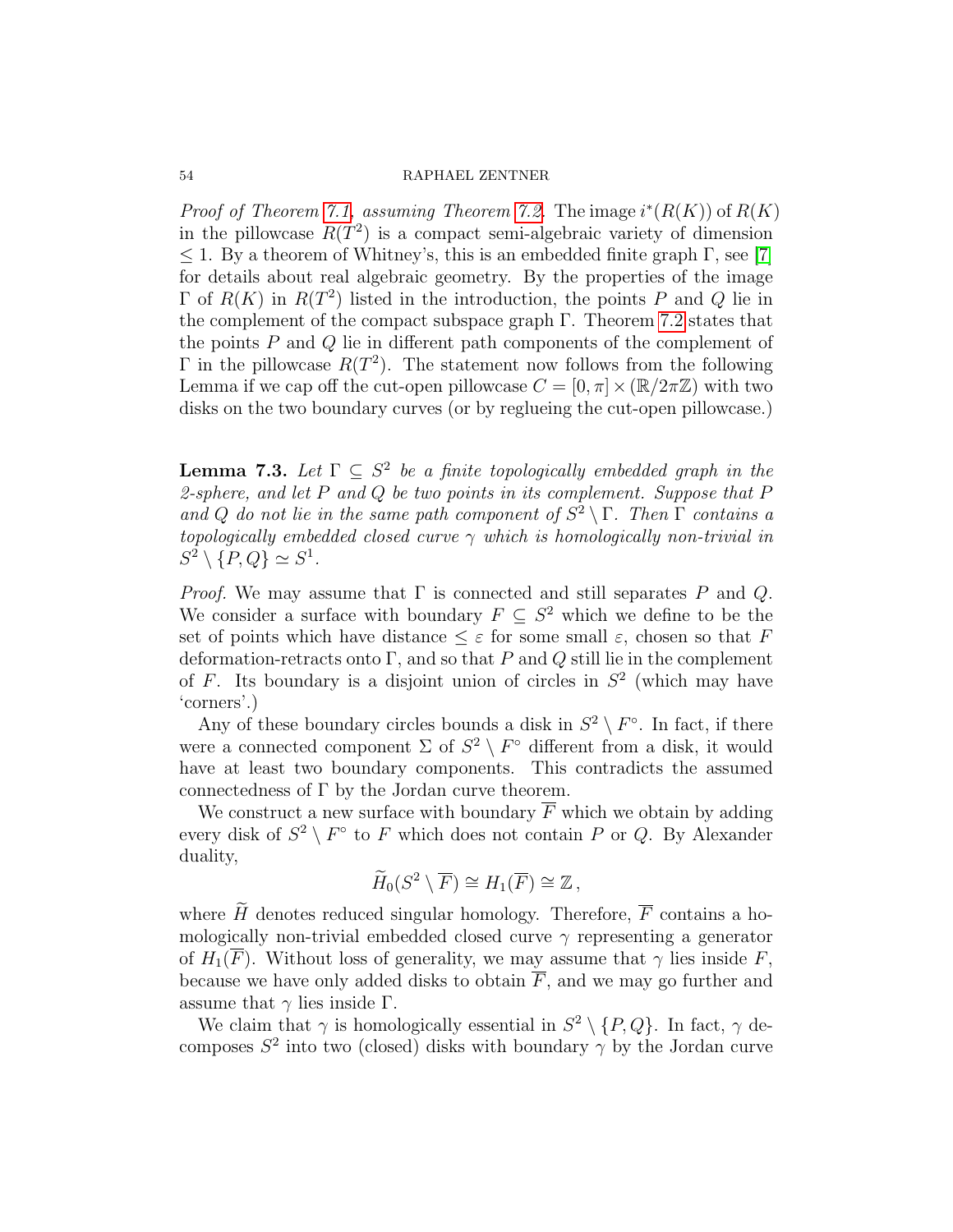theorem. Suppose that one of the two disks contained both  $P$  and  $Q$ . Then the other disk must lie entirely in  $\overline{F}$ , by construction. This contradicts the fact that  $\gamma$  is a generator of  $H_1(\overline{F})$ . Therefore, P and Q lie on different sides of  $\gamma$ . This clearly implies that  $\gamma$  is homologically essential in  $S^2 \setminus \{P, Q\}$ .

This finishes the proof of Theorem [7.1,](#page-52-0) assuming Theorem [7.2.](#page-52-1)  $\Box$ 

We denote by  $\omega$  the standard area form on the 2-torus  $T = \mathbb{R}^2 / 2\pi \mathbb{Z}^2$  (with Euclidean structure) given by  $\omega = dx \wedge dy$ , where x, y are the coordinates of  $\mathbb{R}^2$  in the standard basis. The area form  $\omega$  is also a symplectic form, and an area-preserving diffeomorphism of T is the same as a symplectomorphism of the symplectic manifold T. We also notice that  $\omega$  is invariant under the hyperelliptic involution  $\tau : (x, y) \mapsto (-x, -y)$  of the torus.

**Definition 7.4.** When we have a family  $(\phi^{(t)})_{t\in I}$  with  $I \subseteq \mathbb{R}$  of smooth self-maps of a smooth manifold  $M$ , then we shall say it is a smooth family if the induced map

$$
\phi \colon I \times M \to M
$$

$$
(t, p) \mapsto \phi^{(t)}(p)
$$

is smooth of class  $C^{\infty}$ .

The author is thankful to Thomas Vogel for providing a sketch of proof of the following Lemma which uses the 'Moser-trick'.

<span id="page-54-1"></span>**Lemma 7.5.** Let  $(\varphi^{(t)})_{t\in[0,1]}$  be a smooth isotopy of the 2-torus  $T$  such that  $\varphi^{(0)}= \emph{id},$  and let  $c \subseteq T$  be a homologically essential simple closed curve. Then there is a smooth family of symplectomorphisms  $(\psi^{(t)})_{t\in[0,1]}$  such that  $\psi^{(0)}=id,$  and such that we have

$$
\varphi^{(t)}(c) = \psi^{(t)}(c)
$$

for all  $t \in [0,1]$ . (The last equality is an equality of sets,  $\varphi^{(t)}$  and  $\psi^{(t)}$  do not have to coincide point-wise on c.) If the curve c is  $\mathbb{Z}/2$ -invariant and the family  $(\varphi^{(t)})$  is  $\mathbb{Z}/2$ -equivariant, then we can arrange that the family  $(\psi^{(t)})$ is  $\mathbb{Z}/2$ -equivariant as well.

*Proof.* Up to scaling  $\varphi^{(t)}$  in directions normal to c, we may suppose that

<span id="page-54-0"></span>
$$
(\varphi^{(t)})^* \omega \big|_c = \omega \big|_c \tag{50}
$$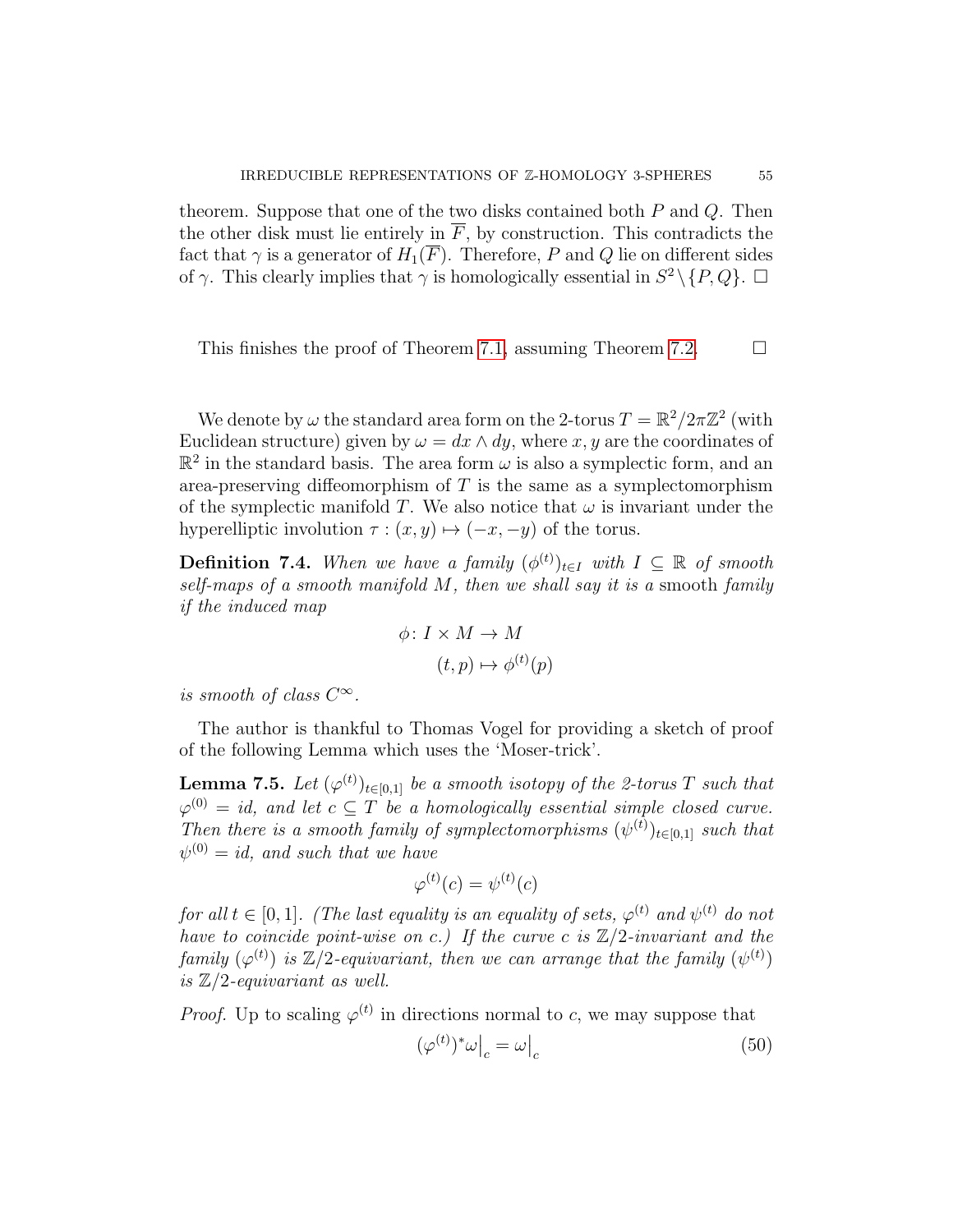for all  $t \in [0, 1]$ . To see this, let us first notice that this is an intrinsic property, and hence we may assume that the curve c is determined by the equation

<span id="page-55-2"></span>
$$
c = \{(x, y) \mid y = \pi\}.
$$
\n(51)

Clearly a general isotopy  $\varphi^{(t)}$  will satisfy  $(\varphi^{(t)})^* \omega = f(t, x, y) \cdot \omega$  for some smooth positive function  $f : [0,1] \times T \to \mathbb{R}$ . Let  $h_t : T \to T$  be an isotopy of the torus which in a neighbourhood of  $c$  is given by the formula

<span id="page-55-0"></span>
$$
h_t(x, y) = (x, a_t(x) \cdot (y - \pi) + \pi), \tag{52}
$$

for some positive function  $a_t : c \to \mathbb{R}$ . This is a dilatation in the y-direction which fixes the circle c. Then  $\chi^{(t)} := \varphi^{(t)} \circ h_t$  still is an isotopy of the torus which is equal to  $\varphi^{(t)}$  when restricted to c. We then compute the pull-back of  $\omega$  via  $\chi^{(t)}$  in a neighbourhood where  $h_t$  has the explicit form as in formula [\(52\)](#page-55-0) above,

$$
(\chi^{(t)})^* \omega = f(t, h_t(x, y)) h_t^* \omega = f(t, h_t(x, y)) a_t(x) \omega,
$$

and if we restrict this to  $c$ , we obtain

$$
(\chi^{(t)})^* \omega\big|_c = f(t, (x, \pi)) a_t(x) \omega\big|_c.
$$

Hence it is enough to define  $h_t$  by setting  $a_t(x) = \frac{1}{f(t,(x,\pi))}$ , and the isotopy  $\chi^{(t)}$  will have the desired property that  $(\chi^{(t)})^* \omega|_c = \omega|_c$ .

For any  $t$ , we define a 1-parameter family of area forms on  $T$ ,

$$
\omega_s^{(t)} := s \omega + (1 - s)(\varphi^{(t)})^* \omega,
$$

for  $s \in [0, 1]$ . We notice that this family is constant along c in the parameter s because of assumption [\(50\)](#page-54-0). Furthermore, the cohomology class  $[\omega_s^{(t)}]$  in the 2nd de Rham cohomology group is also constant in  $\widetilde{s}$ . Therefore, the derivative with respect to  $s$  is an exact 2-form. Hence there is a family of 1-forms  $(\alpha_s^{(t)})_{s\in[0,1]}$  such that we have

<span id="page-55-1"></span>
$$
\frac{d\omega_s^{(t)}}{ds} = -d\alpha_s^{(t)}\tag{53}
$$

for all  $s \in [0,1]$ . Furthermore, we may suppose that  $\alpha_s^{(t)}$  depends smoothly on  $s$  and  $t$ . To see this, recall that the Hodge decomposition theorem states that one has an  $L^2$ -orthogonal decomposition

$$
\Omega^2(T) = \Delta \Omega^2(T) \oplus \mathscr{H}^2(T) ,
$$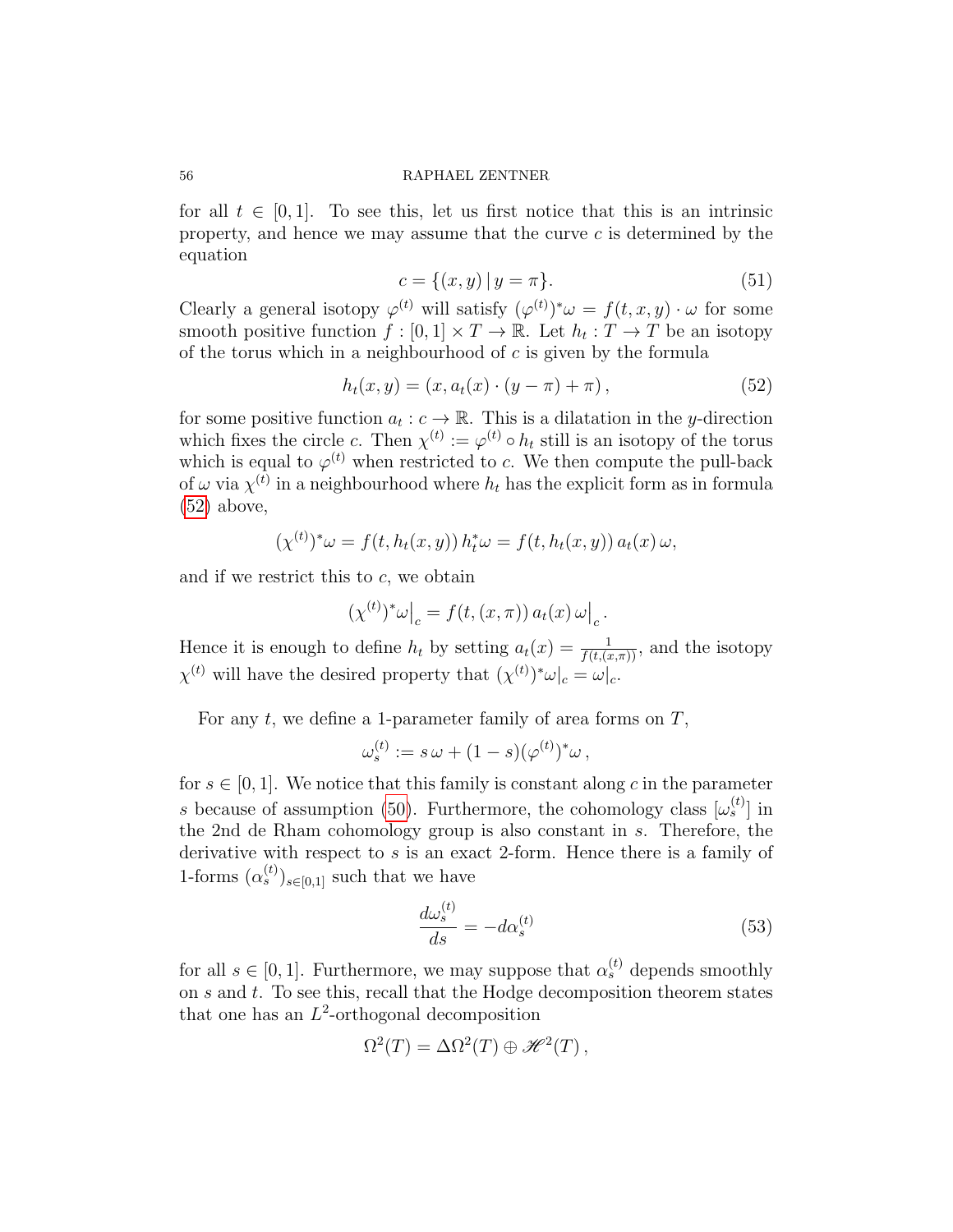where  $\Delta = dd^* \colon \Omega^2(T) \to \Omega^2(T)$  is the Laplace-Beltrami operator, and where  $\mathcal{H}^2(T)$  denotes the (one-dimensional) space of harmonic 2-forms, that is, the 2-forms which lie in the kernel of  $\Delta$ . The space of harmonic 2forms is isomorphic to the second de Rham cohomology group of T. Hence for an exact 2-form  $\beta$  we have a solution  $\gamma$  to the *Poisson equation* 

$$
\beta = \Delta \gamma.
$$

This solution  $\gamma$  is unique if we require that its harmonic part is trivial with respect to the Hodge decomposition, or equivalently, that the integral of  $\gamma$ over T is zero. This unique solution  $\gamma$  can be expressed as a convolution integral with the help of a fundamental solution (or Green's function)  $G$  as

$$
\gamma(x,y) = \int_T G(x,y,x',y')\beta(x',y')\,.
$$

It is clear from this expression that if  $\beta$  depends smoothly on certain parameters, then  $\gamma$  also does. In our situation we take  $\beta$  to be the exact 2-form on the left hand side of equation [\(53\)](#page-55-1) above, and we define

$$
\alpha_s^{(t)} := d^* \gamma_s^{(t)} \,,
$$

where  $\gamma_s^{(t)}$  solves  $\Delta \gamma_s^{(t)} = \frac{d\omega_s^{(t)}}{ds}$ , and is of integral 0.

Because the 2-forms  $\omega_s^{(t)}$  are non-degenerate, there is a unique smooth 1-parameter family of vector fields  $X_s^{(t)}$  on T satisfying

$$
\omega_s^{(t)}(X_s^{(t)}, -) = \alpha_s^{(t)}
$$

for all  $s \in [0,1]$ . We claim that we may, and from now on will, suppose that the vector field  $X_s^{(t)}$  is tangent to c for all s and all t. To see this, we will again assume that the simple closed curve  $c$  is defined by equation [\(51\)](#page-55-2) above. We may write the form  $\alpha_s^{(t)}$  as

$$
\alpha_s^{(t)} = a_s^{(t)}(x, y) dx + b_s^{(t)}(x, y) dy.
$$

Then the form

$$
\widetilde{\alpha}_s^{(t)} := \alpha_s^{(t)} - a_s^{(t)}(x, \pi) dx
$$

depends also smoothly on s and t, its differential is equal to  $-\frac{d\omega_s^{(t)}}{ds}$  as well, and  $\tilde{\alpha}_s^{(t)}$  has vanishing dx-component along c. But this means that the vec-<br>ter field  $Y^{(t)}$  has vanishing  $\theta$  component for all e and t along a tor field  $X_s^{(t)}$  has vanishing  $\frac{\partial}{\partial y}$ -component for all s and t along c.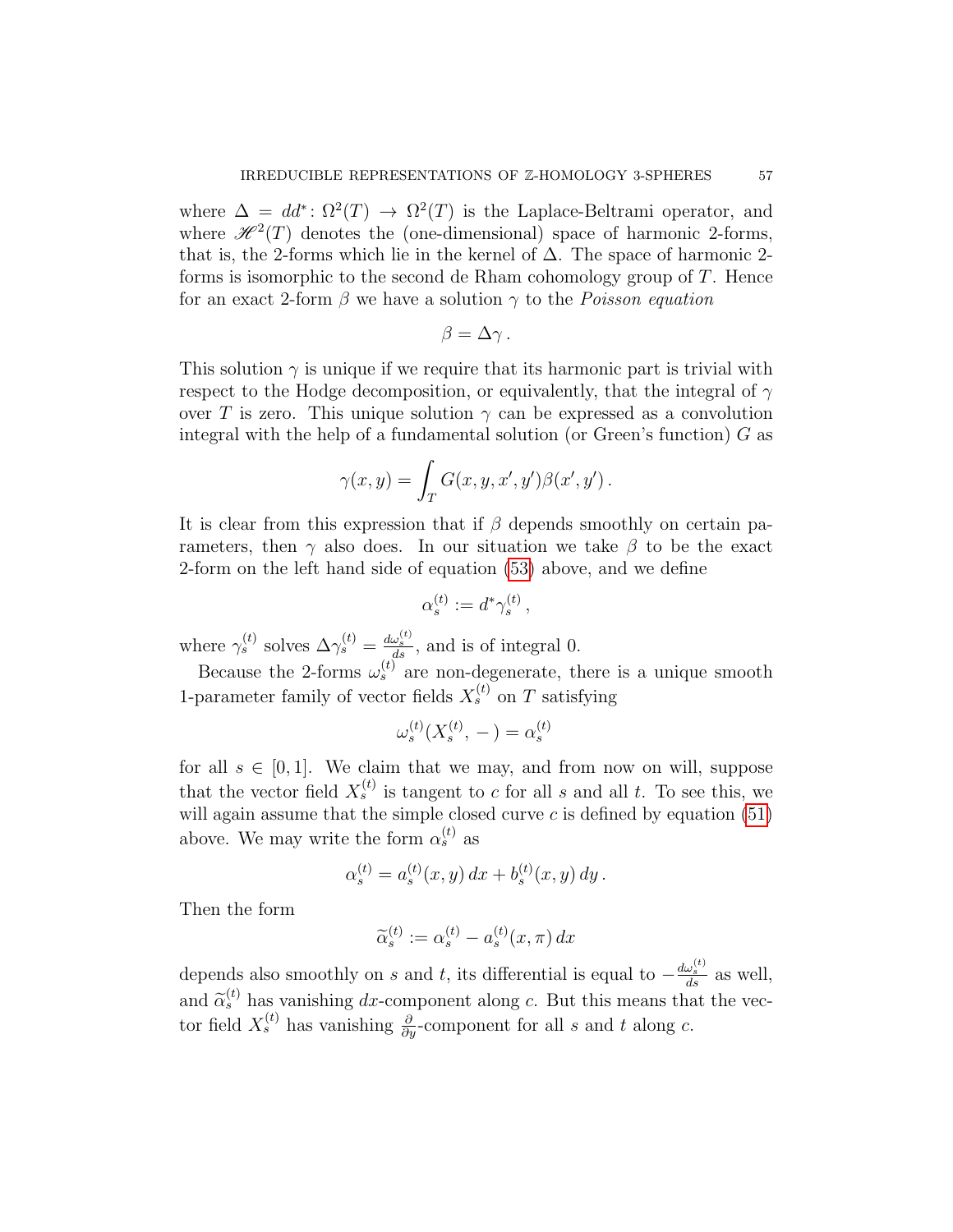As T is closed, the s-dependent vector field  $X_s^{(t)}$  may be integrated to an isotopy  $(\phi_s^{(t)})$  for all time s. More precisely, we have

$$
\frac{d\phi_s^{(t)}}{ds}((\phi_s^{(t)})^{-1}(p)) = X_s^{(t)}(p)
$$

for all point  $p \in T$ , and for all s and t. It is standard to verify that  $\phi_s^{(t)}$ depends smoothly on t, if  $\alpha_s^{(t)}$  does.

We claim that the family of 2-forms  $(\phi_s^{(t)})^* \omega_s^{(t)}$  is constant in s. In fact, if we denote by  $\mathcal L$  the Lie derivative along a vector field, we have, see [\[1\]](#page-67-3),

$$
\frac{d}{ds}(\phi_s^{(t)})^* \omega_s^{(t)} = (\phi_s^{(t)})^* (\mathcal{L}_{X_s^{(t)}} \omega_s^{(t)} + \frac{d\omega_s^{(t)}}{ds})
$$
\n
$$
= (\phi_s^{(t)})^* (i_{X_s^{(t)}} d\omega_s^{(t)} + d i_{X_s^{(t)}} \omega_s^{(t)} + \frac{d\omega_s^{(t)}}{ds})
$$
\n
$$
= (\phi_s^{(t)})^* (d\alpha_s^{(t)} + \frac{d\omega_s^{(t)}}{ds})
$$
\n
$$
= 0
$$

for all s and t, by Cartan's formula  $\mathcal{L}_X\beta = i_X(d\beta) + d(i_X\beta)$ . In particular, we have

$$
(\phi_1^{(t)})^* \omega_1^{(t)} = (\phi_0^{(t)})^* \omega_0^{(t)} = \omega_0^{(t)} = (\varphi^{(t)})^* \omega
$$

for all t. But as  $\omega_1^{(t)} = \omega$  for all t, this gives

$$
(\phi_1^{(t)})^*\omega = (\varphi^{(t)})^*\omega
$$

and hence

$$
(\varphi^{(t)} \circ (\phi_1^{(t)})^{-1})^* \omega = \omega
$$

for all  $t$ .

The smooth family of symplectomorphisms

$$
\psi^{(t)} \colon = \varphi^{(t)} \circ (\phi^{(t)}_1)^{-1}
$$

now has the desired property. In fact, as the vector field  $X_s^{(t)}$  restricted to c is tangent to c for all s and t, the map  $\phi_1^{(t)}$  maps c to itself for all t.

Finally, if  $\varphi^{(t)}$  is  $\mathbb{Z}/2$ -equivariant for all t and c is  $\mathbb{Z}/2$ -invariant, then the whole argument carries through in a  $\mathbb{Z}/2$ -equivariant way, because the symplectic form  $\omega$  and also the interpolations  $\omega_s^{(t)}$  defined in the proof are  $\mathbb{Z}/2$ -invariant. We also have  $\tau^*dx = -dx$  and  $\tau^*dy = -dy$ , hence the 1forms  $\alpha_s^{(t)}$  and  $\tilde{\alpha}_s^{(t)}$  are  $\mathbb{Z}/2$ -equivariant. Therefore, the vector fields  $X_s^{(t)}$  are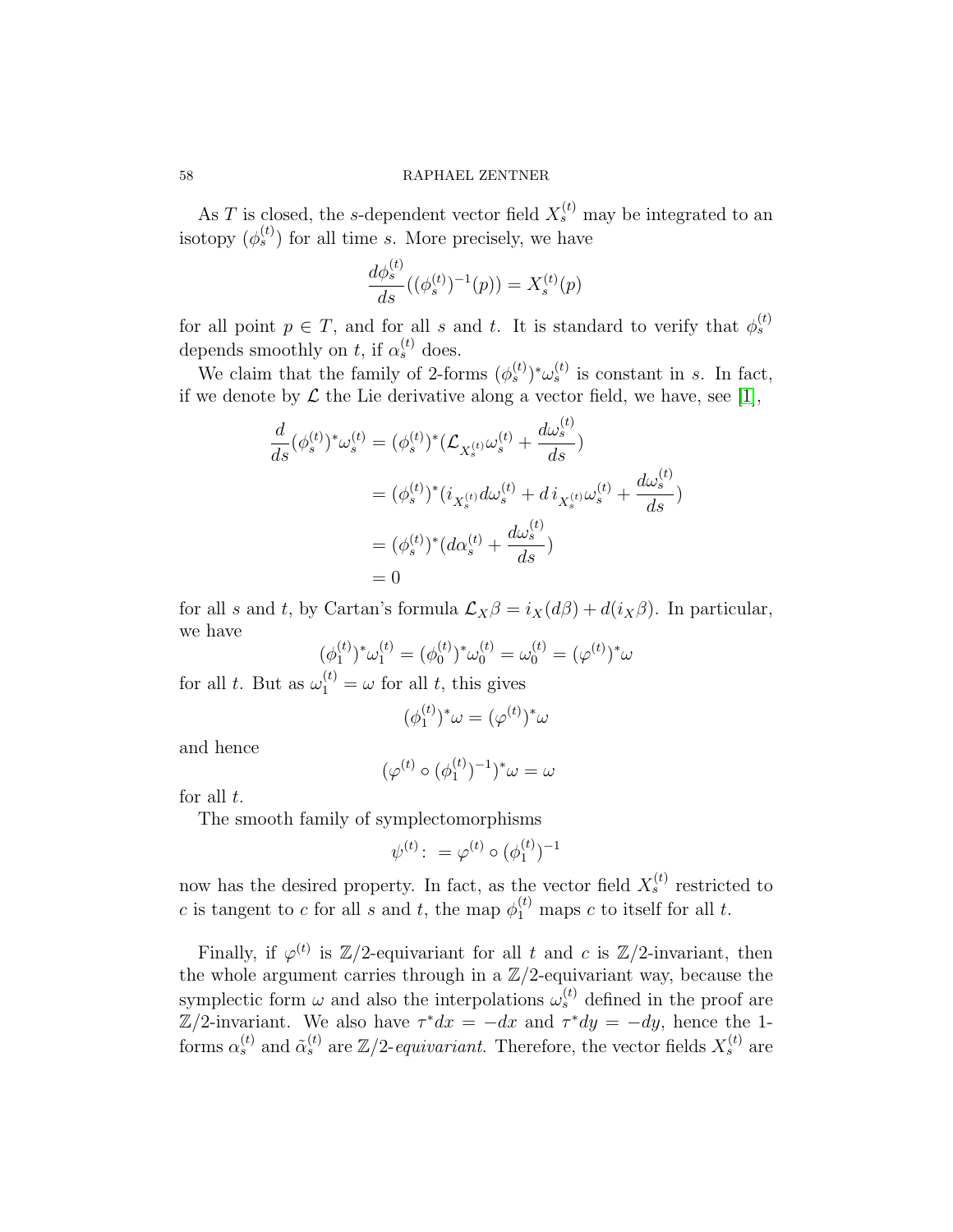equivariant, and hence the isotopy  $\psi_s^{(t)}$  which is obtained from integrating  $X_s^{(t)}$ , is  $\mathbb{Z}/2$ -equivariant.

Remark 7.6. The assumption that the curve c is homologically essential is essential. For homologically inessential curves, the area enclosed by the curves c is an obvious invariant under area preserving isotopies, and hence the corresponding statement cannot hold in general, as a smooth isotopy  $\varphi^{(t)}$  may change the area enclosed in the family of curves  $\varphi^{(t)}(c)$ . The assumption is slightly hidden in the proof. It is used in the statement that we may suppose that the curve c is defined by the equation  $y = \pi$ . Notice also that this curve is  $\mathbb{Z}/2$ -invariant.

We our now ready to prove Theorem [7.2.](#page-52-1)

*Proof of Theorem [7.2.](#page-52-1)* Suppose this were not the case. Then there is a topologically embedded path  $c_1$  from  $P = (0, \pi)$  to  $Q = (\pi, \pi)$  in  $R(T^2)$ which has empty intersection with  $R(K)$  (a path as the blue one in Figure [2](#page-5-0) above). Clearly, then there is also a smoothly embedded path with the same property, as continuous paths can be  $C^0$ -approximated by smooth ones.

Notice that this path avoids the line  $\beta \equiv 0 \mod 2\pi \mathbb{Z}$ , as this line belongs to  $i^*(R(K))$  (every point is image of a reducible representation of  $R(K)$ ). This is smoothly isotopic to the straight line  $c_0: [0,1] \to R(T^2)$ , given by  $t \mapsto (t \cdot \pi, \pi)$  through isotopies which keep the four singular points fixed, and we can assume that the isotopy misses the straight line  $d$  from  $(0, 0)$  to  $(\pi, 0)$  in  $R(T^2)$  for all times.

We lift the problem to the branched double cover  $R(T^2)$ . We obtain a  $\mathbb{Z}/2$ -equivariant isotopy  $\varphi_t \colon \widehat{R}(T^2) \to \widehat{R}(T^2)$  from  $\varphi_0 = \text{id}$  to  $\varphi_1$ , where  $\varphi_1$ maps the lift  $\hat{c}_0$  of the straight line  $c_0$  to the lift  $\hat{c}_1$  of the  $\mathbb{Z}/2$ -invariant closed curve which is the lift of  $c_1$ . Furthermore, for all  $t \in [0, 1]$  the image of  $\varphi_t(\hat{c})$  misses the lift of the curve d. By Lemma [7.5](#page-54-1) there is a smooth  $\mathbb{Z}/2$ -equivariant isotopy  $\psi^t$  through area-preserving maps for which we have  $\varphi_t(\hat{c}_0) = \psi^t(\hat{c}_0)$  for all  $t \in [0, 1]$ .

By assumption the lift  $i^*(\widehat{R}(K))$  does not intersect  $\widehat{c}_1$ . Also, this subset  $i^*(\widehat{R}(K)) \subseteq \widehat{R}(T^2)$  is compact. Hence there is some  $\varepsilon > 0$  such that the  $\varepsilon$ neighbourhood of the image of  $\hat{c}_1$  also has empty intersection with  $i^*(\hat{R}(K))$ . We may suppose that this  $\varepsilon$  is chosen small enough so that for all  $t \in [0,1]$ the image  $\psi^t(\hat{c}_0)$  has distance from the image of  $\hat{d}$  at least  $\varepsilon$ .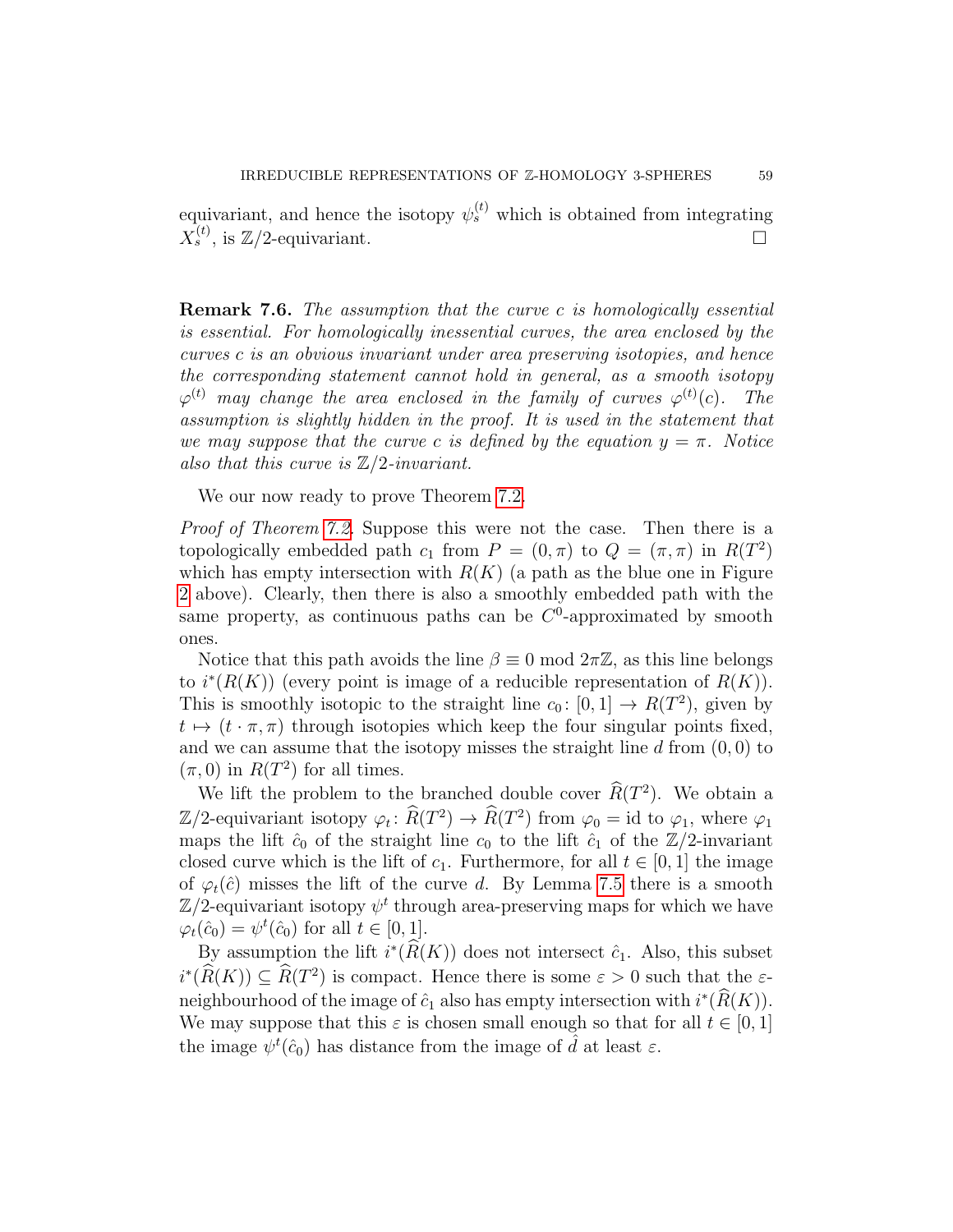By our technical main result Theorem [4.2](#page-36-0) we can find a  $\mathbb{Z}/2$ -equivariant isotopy  $\phi_t$  such that  $\phi_t$  is  $\varepsilon$ -close to  $\psi^t$  for all  $t \in [0,1]$ , and which we can realise through holonomy perturbations: There is some holonomy perturbation data  $\{\iota_k, \chi_k\}$  on the trivial  $SU(2)$ -bundle over the thickened torus  $M = [0, 1] \times S^1 \times S^1$  such that the restrictions  $r_{\pm}$  to the two boundary components

$$
r_{\pm} \colon R_{\{\iota_k,\chi_k\}}(M) \to R(T^2)
$$

satisfy  $r_{+} = \phi_{1} \circ r_{-}$ , where  $\phi_{1}$  is the map induced by  $\phi_{1}$ . The holonomy perturbation data  $\{\iota_k, \chi_k\}$  over the thickened torus M also determines holonomy perturbation data on the 0-surgery  $Y_0(K)$  of K, as in Section [5](#page-38-1) above.

By Proposition [5.3,](#page-40-0) the fact that

$$
\phi_1(\hat{c}_0) \cap \widehat{R}(K) = \emptyset
$$

implies that the perturbed representation variety is empty,

$$
R_{\{\iota_k,\chi_k\}}^w(Y_0(K)) = R(K|\overline{\phi}_1(c_0)) = \emptyset.
$$

This, however, contradicts Kronheimer-Mrowka's non-vanishing Theorem [6.2](#page-43-0) by the stretching argument in Proposition [6.11,](#page-49-1) because for all  $t \in [0,1]$ the curve  $\phi_t(\hat{c}_0)$  misses the line  $\hat{d}$ , and hence  $R^w(Y_0(K); \theta^t_{\{\iota_k, \chi_k\}})$  does not contain reducibles for all  $t \in [0, 1]$ .

 $\Box$ 

## 8.  $SU(2)$ -REPRESENTATIONS OF SPLICINGS OF KNOT COMPLEMENTS

For a knot K in  $S^3$  and an open tubular neighbourhood  $N(K)^\circ$ , we denote by  $Y(K)$  the complement  $S^3 \setminus N(K)^{\circ}$ .

We will need one more property about the image of  $R(K)$  in the pillowcase manifested as the representation variety of the boundary torus, with the choice of coordinates as before.

**Proposition 8.1.** (i) If  $\rho(t)$  is a path of irreducibles in  $R(K)^*$  which has an end point in a reducible connection  $\rho_0$ , then the image of  $\rho_0$  in the pillowcase can be represented by a point  $(\alpha,0)$  where  $\Delta_K(e^{i2\alpha})=$ 0, in other words,  $e^{i2\alpha}$  is a root of the Alexander polynomial of the knot K. As for any knot K one has  $\Delta_K(1) = \pm 1$ ,  $\rho_0$  cannot map to a point represented by  $(0,0)$  or  $(\pi,0)$ .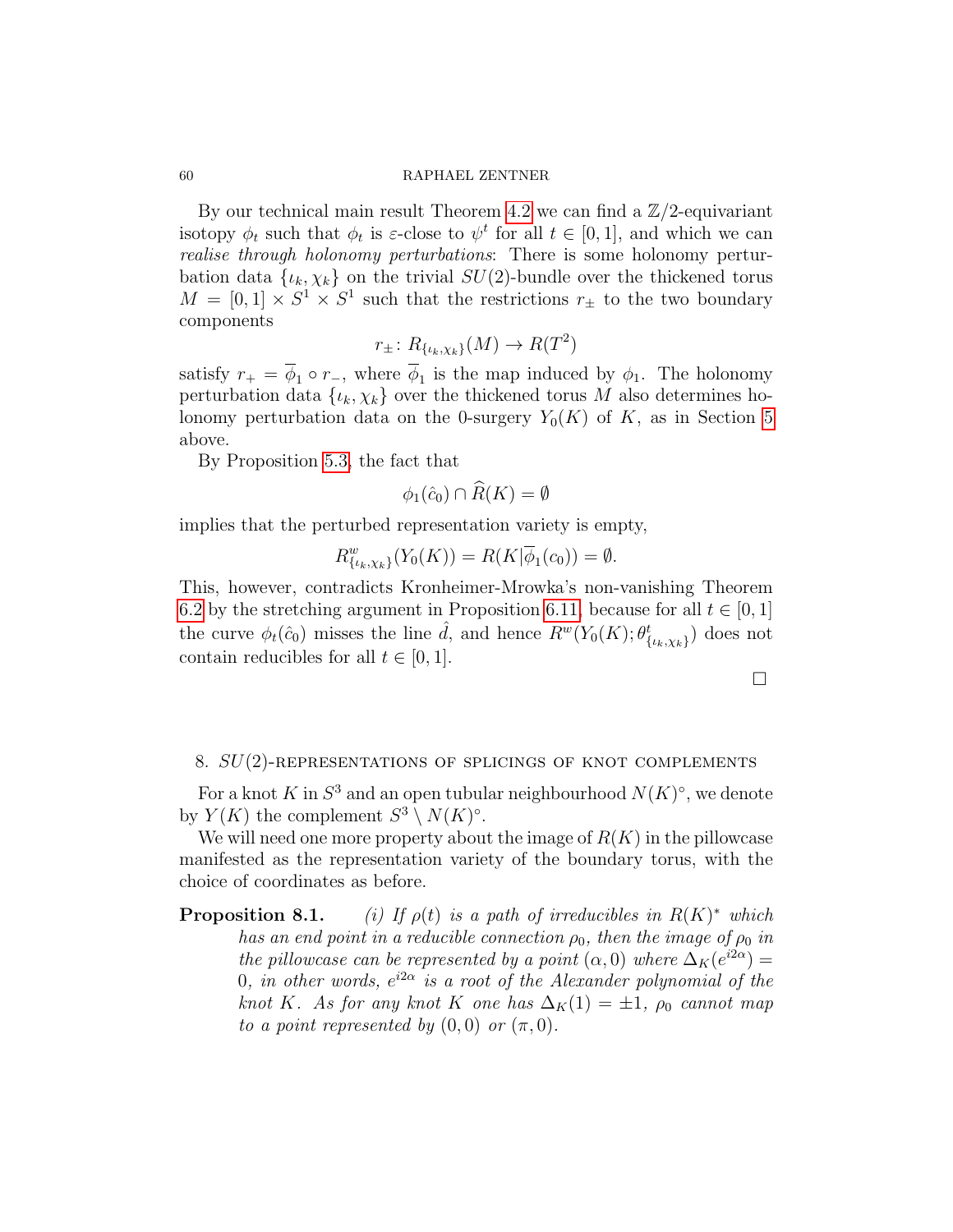(ii) The lines  $\{\alpha = 0 \mod 2\pi\mathbb{Z} \}$  and  $\{\alpha = \pi \mod 2\pi\mathbb{Z} \}$  only contain the two central representations, both with  $\{\beta = 0 \mod 2\pi \mathbb{Z}\}\$ . There is a neighbourhood of these two lines which do not contain images of irreducible connections.

*Proof.* The first property is due to Klassen [\[31,](#page-69-11) Theorem 19]. The two lines  $\{\alpha = 0 \mod 2\pi\mathbb{Z}\}\$ and  $\{\alpha = \pi \mod 2\pi\mathbb{Z}\}\$ cannot contain any non-central representations, as the meridian normally generates the knot group. The second property now follows from the first and the compactness of  $R(K)$ .

**Definition 8.2.** Let K, K' be two knots in  $S^3$ , and let  $m_K, l_K$  be meridian and longitude of K, and likewise  $m_{K'}$ ,  $l_{K'}$  be meridian and longitude of K'. These curves  $m_K, l_K$  form a basis of  $H_1(T;\mathbb{Z})$  of the boundary torus  $T =$  $\partial Y(K)$ , and analogously for the boundary torus  $T' = \partial Y(K')$ . Let  $\varphi \colon T \to$  $T'$  be homeomorphism such that in the above bases of  $H_1(T)$  respectively  $H_1(T')$ , one has

$$
\varphi_* = \begin{pmatrix} 0 & 1 \\ 1 & 0 \end{pmatrix}.
$$

Then the glued up 3-manifold  $Y_{K,K'} := Y(K) \cup_{\varphi} Y(K')$  is an integer homology 3-sphere that we call the (untwisted) splicing of  $K$  and  $K'$ .

If instead we have

$$
\varphi_* = \begin{pmatrix} 0 & 1 \\ 1 & k \end{pmatrix} \quad or \quad \varphi_* = \begin{pmatrix} k & 1 \\ 1 & 0 \end{pmatrix}
$$

for some non-zero integer  $k \in \mathbb{Z}$ , we call the 3-manifold  $Y_{K,K'} := Y(K) \cup_{\varphi}$  $Y(K')$  a twisted splicing of K and K'.

Our main result, Theorem [7.1](#page-52-0) yields the following

<span id="page-60-0"></span>**Theorem 8.3.** Let  $K, K'$  be two non-trivial knots in  $S^3$ . Then

- (i) there is an irreducible representation  $\rho: \pi_1(Y_{K,K'}) \to SU(2)$  from the fundamental group  $\pi_1(Y_{K,K'})$  of the untwisted splicing into  $SU(2)$ . It restricts to irreducible representations of the two knot groups  $\pi_1(Y(K))$ and  $\pi_1(Y(K'))$ .
- (ii) Any twisted splicing  $Y_{K,K'}$  of K and K' has an irreducible representation from  $\pi_1(Y_{K,K'})$  into  $SU(2)$ .

Proof. We only prove the first statement, as this is the only one we need later, leaving the second one as an exercise to the reader.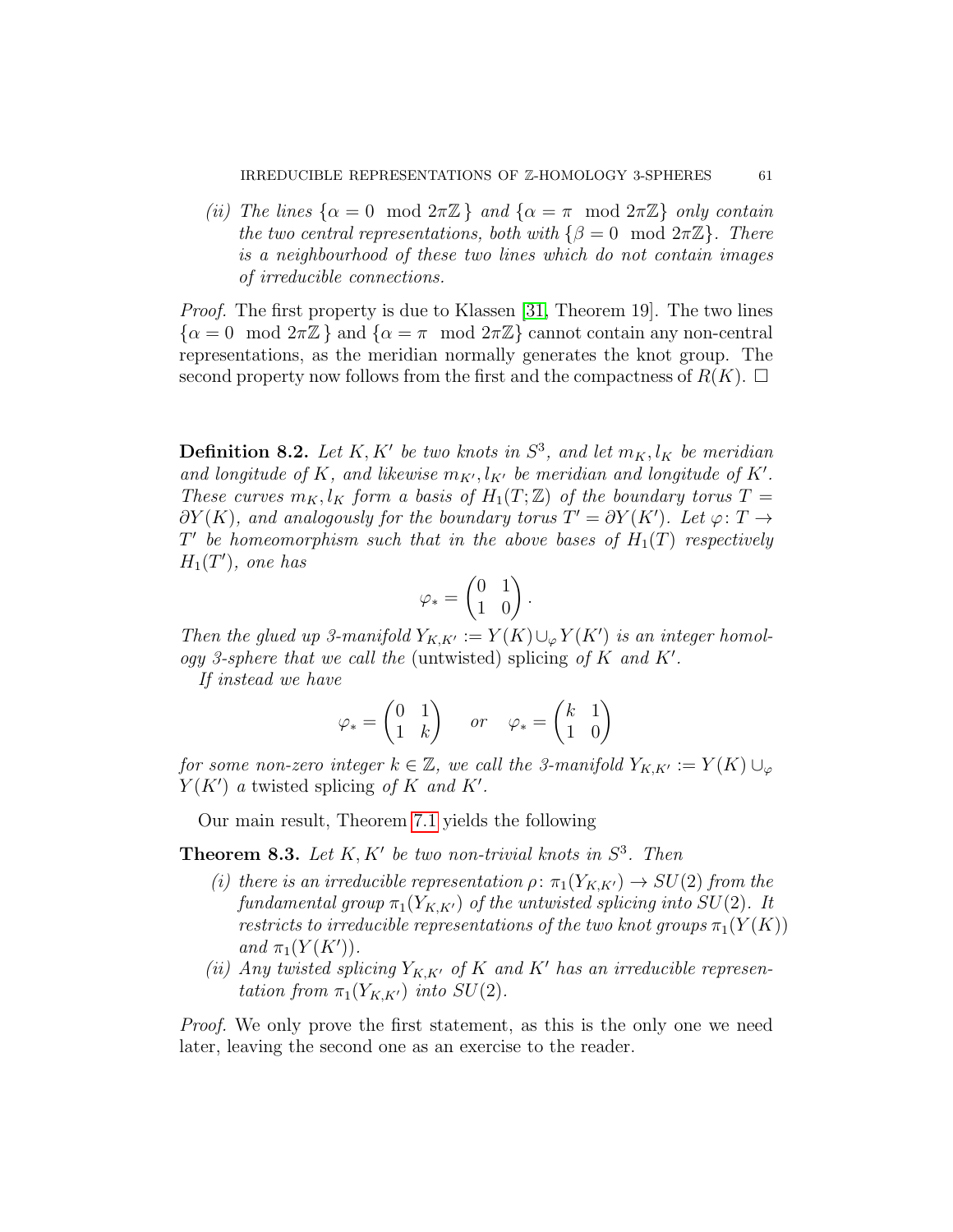With our conventions from above, Theorem [7.1](#page-52-0) implies that the image of the  $SU(2)$ -representation variety of  $R(K)$  in the representation variety of the boundary torus

$$
R(\partial Y(K)) = R(T^2) = (\mathbb{R}^2 / 2\pi \mathbb{Z}^2) / \tau,
$$

the pillowcase, contains an embedded curve  $\gamma_K$  which is homologically nontrivial in the cut-open pillowcase  $[0, \pi] \times \mathbb{R}/2\pi\mathbb{Z}$ . We consider a lift to the torus  $\mathbb{R}^2/2\pi\mathbb{Z}^2$ . In the fundamental domain  $[0, 2\pi] \times [0, 2\pi]$  a lift of the curve  $\gamma_K$  can be represented by a path from the line  $[0, 2\pi] \times \{0\}$  to the line  $[0, 2\pi] \times \{2\pi\}$ . Because of the second property of Proposition [8.1,](#page-0-0) there is some  $\delta(K) > 0$  such that  $\gamma_K$  can be represented by a curve which lies in  $[\delta(K), \pi - \delta(K)] \times [0, 2\pi]$ . A corresponding statement holds for a curve  $\gamma_{K'}$ in the pillowcase of the other boundary torus  $R(\partial Y(K'))$ .

By the Seifert-van-Kampen theorem, representations  $\rho_K \in R(K)$  and  $\rho_{K'} \in R(K')$  extend to a representation  $\rho: \pi_1(Y_{K,K'}) \to SU(2)$ , if they coincide on the boundary torus along which they are glued together with  $\varphi$ . We have the following restriction maps:

$$
R(K) \to R(\partial Y(K)) \stackrel{\varphi^*}{\longleftarrow} R(\partial Y(K')) \leftarrow R(K')
$$

In our identification of  $R(\partial Y(K))$  and  $R(\partial Y(K'))$  with  $R(T^2)$ , the first coordinate of  $R(T^2)$  corresponds to the meridian, and the second to the longitude. With these identifications,  $\varphi^*$  just swaps the two coordinates,

$$
\varphi^* \colon (\alpha, \beta) \mapsto (\beta, \alpha) \, .
$$

Hence, the curve  $\varphi^* \gamma_{K'}$  is represented by an embedded path from the line  $\{0\} \times [0, 2\pi]$  to the line  $\{2\pi\} \times [0, 2\pi]$ .

The two paths representing  $\gamma_K$  and  $\varphi^* \gamma_{K'}$  therefore necessarily intersect in a point of the pillowcase  $R(\partial Y(K))$  corresponding to irreducible representations of  $R(K)$  and  $R(K')$ , as an intersection point must have coordinates in one of the squares  $[\delta(K), \pi - \delta(K)] \times [\delta(K'), \pi - \delta(K')].$ 

## 9.  $SL(2,\mathbb{C})$ -REPRESENTATIONS OF HOMOLOGY 3-SPHERES

The author has learned the following result and its proof from Michel Boileau. It builds on strong results of Boileau, Rubinstein and Wang [\[8\]](#page-68-18) about the domination of 3-manifolds by maps of degree 1. This was a major motivation for establishing Theorem [7.1](#page-52-0) because of the application Theorem [9.4](#page-64-0) below.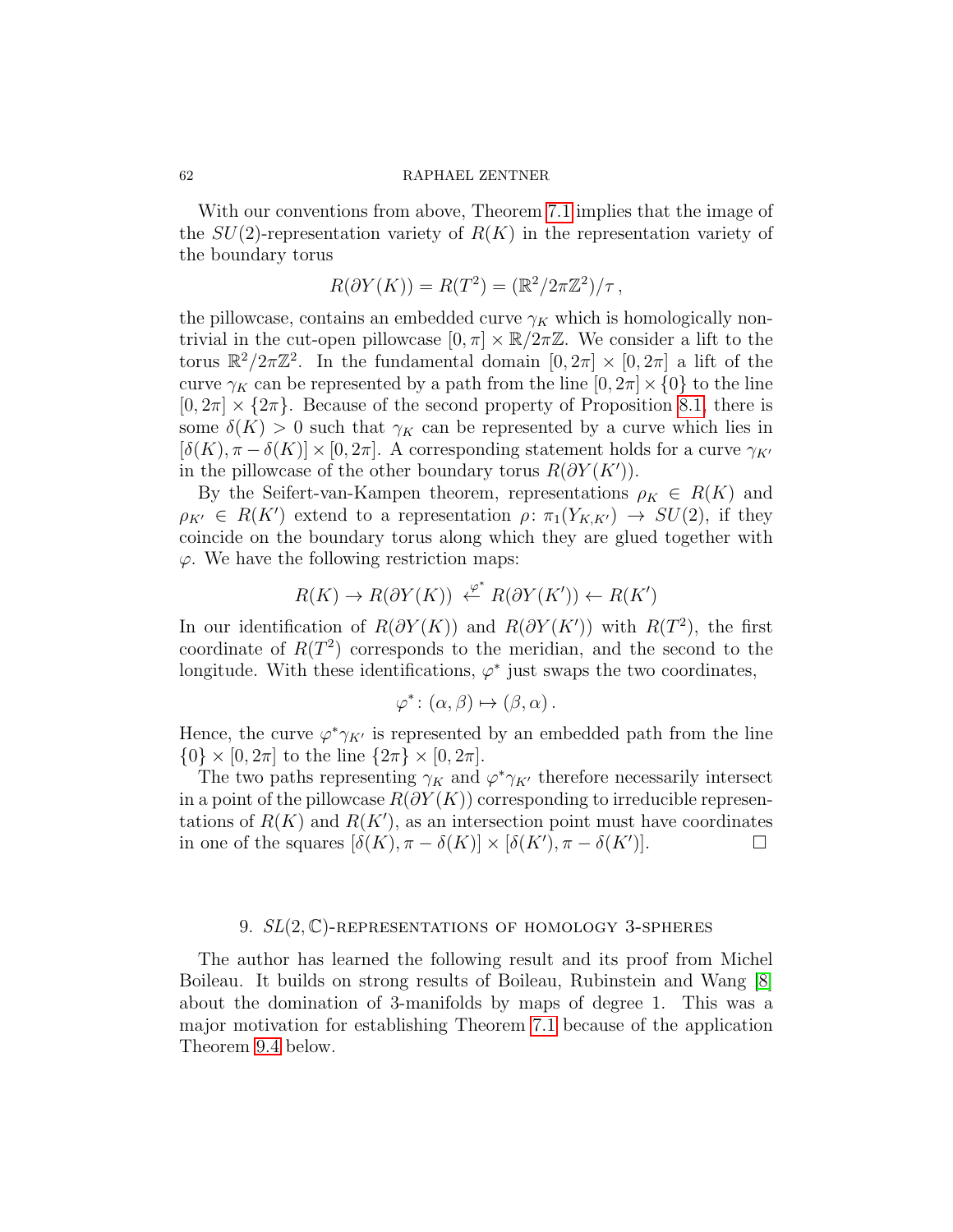<span id="page-62-0"></span>**Theorem 9.1.** Let  $Y'$  be an integer homology sphere different from the 3-sphere. Then there exists a map  $Y' \rightarrow Y$  of degree 1 onto an integer homology sphere Y which is either hyperbolic, Seifert-fibred or the untwisted splicing of two non-trivial knots in  $S^3$ .

Proof. We start by constructing a sequence of integer homology 3-spheres different from  $S^3$ 

$$
Y' = Y^{(0)} \to Y^{(1)} \to Y^{(2)} \to \dots,
$$

where the 3-manifolds  $Y^{(i)}$  and  $Y^{(i+1)}$  are not homeomorphic to each other for all  $i$ , and where each map is of degree 1. Suppose  $Y'$  only admits maps of degree 1 onto  $Y'$  or the 3-sphere. Then we make the sequence stop at  $Y' = Y^{(0)} =: Y$ . If not, then there is a map of degree 1 onto some homology 3-sphere  $Y^{(1)}$  which is neither  $Y'$  nor  $S^3$  (as degree-1-maps induce epimorphisms of the fundamental group, the target  $Y^{(1)}$  of a map of degree 1 must also be an integer homology 3-sphere). Inductively, having constructed the sequence up to  $Y^{(i)}$ , we make the sequence stop at  $Y^{(i)} =: Y$ if  $Y^{(i)}$  only admits maps of degree 1 onto  $Y^{(i)}$  or  $S^3$ , and otherwise there is a map of degree 1 onto some homology 3-sphere  $Y^{(i+1)}$ . A priori this sequence might be infinite.

By Corollary 1.3 of [\[8\]](#page-68-18), the so constructed sequence must be finite, that is to say, it eventually stops (notice that this also excludes periodicity in the above constructed sequence). Let  $Y$  denote the homology 3-sphere where the sequence stops, as before. Therefore, if there is a map of degree 1 from Y to another closed 3-manifold, then the other 3-manifold must be either Y itself or  $S^3$ .

Suppose  $Y$  is neither hyperbolic nor Seifert-fibred. Then by the Geometrization Theorem for 3-manifolds [\[32,](#page-69-12) [42,](#page-69-13) [43,](#page-69-14) [44\]](#page-69-15) there must be an incompressible torus  $T$  sitting inside  $Y$ , splitting  $Y$  into 3-manifolds with boundary  $Y_1$  and  $Y_2$ ,

$$
Y=Y_1\cup_T Y_2.
$$

Both  $Y_1$  and  $Y_2$  must be integer homology solid tori, and either injection map  $H_1(T) \to H_1(Y_i)$ ,  $i = 1, 2$ , must be surjective and have kernel of rank 1. Let  $l_i$  be a simple closed curves on T which generates the kernel of this injection map,  $i = 1, 2$ . It is easy to see that  $l_1$  and  $l_2$  must have intersection number  $\pm 1$ , hence they form a basis of  $H_1(T)$ .

The pinching construction of [\[8,](#page-68-18) Section 5] yields a degree 1 map of  $Y_1$ to an actual solid torus  $S^1 \times D^2$  that can be extended by the identity on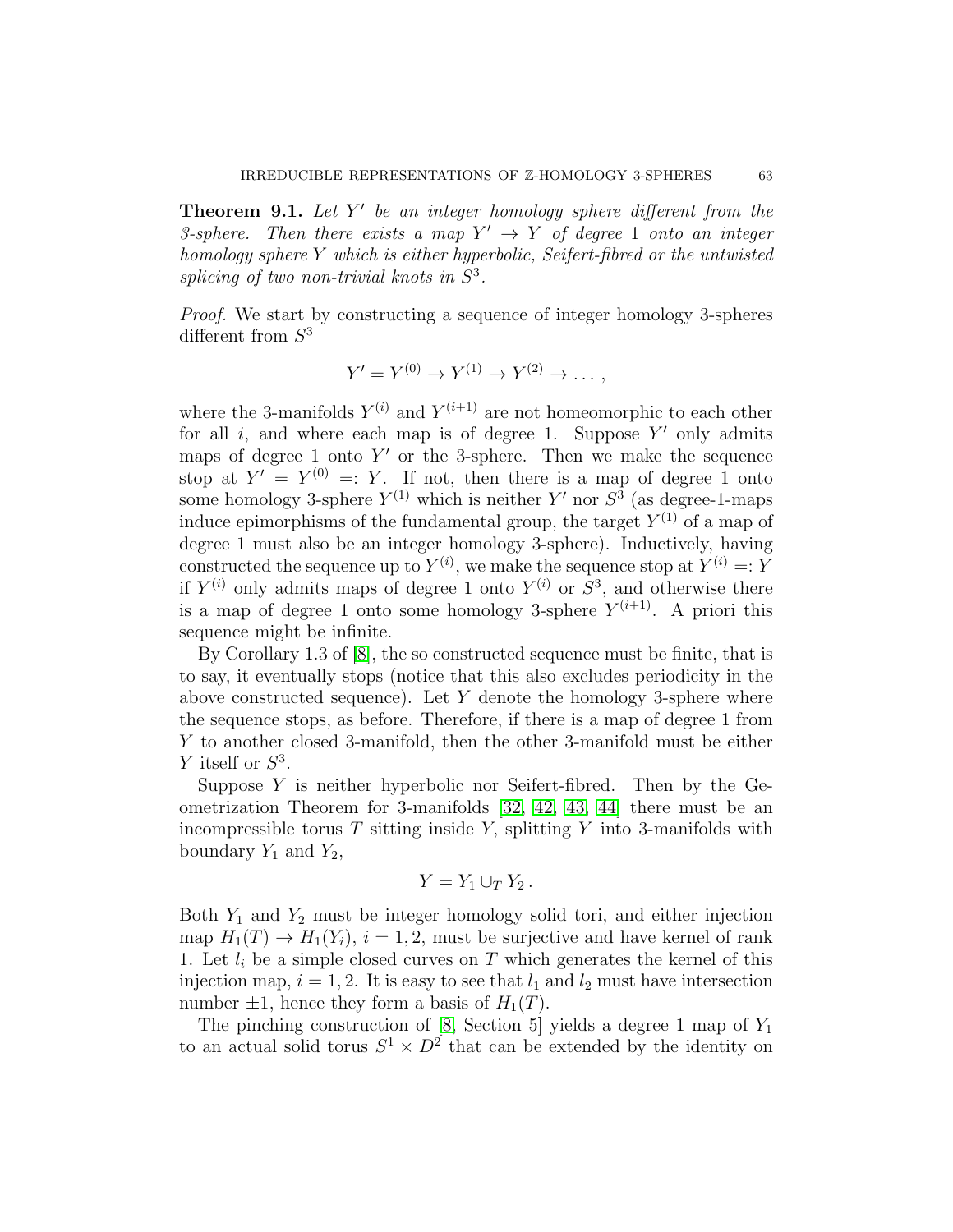$Y_2$  to a map of degree 1

$$
f: Y \to S_1 \times D^2 \cup_T Y_2 =: \overline{Y},
$$

where the solid torus is glued in so that the boundary of  $D^2$  is homologous to  $l_1$ .

We claim that the resulting 3-manifold  $\overline{Y}$  cannot be homeomorphic to Y. If  $\overline{Y}$  were homeomorphic to Y, we would have an epimorphism

$$
f_*\colon \pi_1(Y)\to \pi_1(\overline{Y})=\pi_1(Y)\,.
$$

However, fundamental groups of 3-manifolds are Hopfian (this is because 3-manifold groups are residually finite, see for instance [\[4\]](#page-67-4)), meaning that any self-epimorphism is an isomorphism, so that  $f_*$  would necessarily be an isomorphism. The fundamental group  $\mathbb{Z}^2$  of the torus  $T \subseteq Y$  injects into  $\pi_1(Y)$ , because it is incompressible. However, by the pinching construction of the map f, the image  $f_*(\pi_1(T))$  is not isomorphic to  $\mathbb{Z}^2$  since the torus  $f(T)$  bounds a solid torus in  $\overline{Y}$ , hence we obtain a contradiction. Therefore,  $\overline{Y}$  must be the 3-sphere.

This means that  $Y_2$  is the complement of a tubular neighbourhood of a non-trivial knot  $K_2$  in  $S^3$ . Arguing symmetrically, we see that  $Y_1$  is the complement of a tubular neighbourhood of a non-trivial knot  $K_1$  in  $S^3$ .

The curve  $l_1$  is a longitude to the knot  $K_1$ , and the curve  $l_2$  is a longitude for  $K_2$ . As glueing in the solid torus on either side resulted in the 3-sphere, we see that  $l_1$  is glued to a meridian of  $K_2$ , and  $l_2$  is glued to a meridian of  $K_1$ , using the Gordon-Luecke theorem [\[25\]](#page-69-16). Hence Y is an untwisted splicing of the knots  $K_1$  and  $K_2$ .

The SU(2)-representation varieties of Seifert fibred homology spheres have been described by Fintushel and Stern in terms of linkages, see [\[21\]](#page-68-0). Presumably from this description, one can prove the following, which certainly has been known to experts.

<span id="page-63-0"></span>Proposition 9.2. Let Y be a Seifert fibered integer homology 3-sphere. Then there is an irreducible representation  $\rho: \pi_1(Y) \to SU(2)$ .

Proof. We give a short proof which is independent of Fintushel and Stern's description. By Montesinos' results, every Seifert fibered integer homology 3-sphere Y is the branched double cover  $\Sigma_2(K)$  of a Montesinos' knot K of determinant 1, see [\[40\]](#page-69-17). By Kronheimer and Mrowka's non-vanishing result [\[35,](#page-69-18) Corollary 7.17], there is an irreducible representation  $\theta \colon \pi_1(S^3 \setminus K) \to$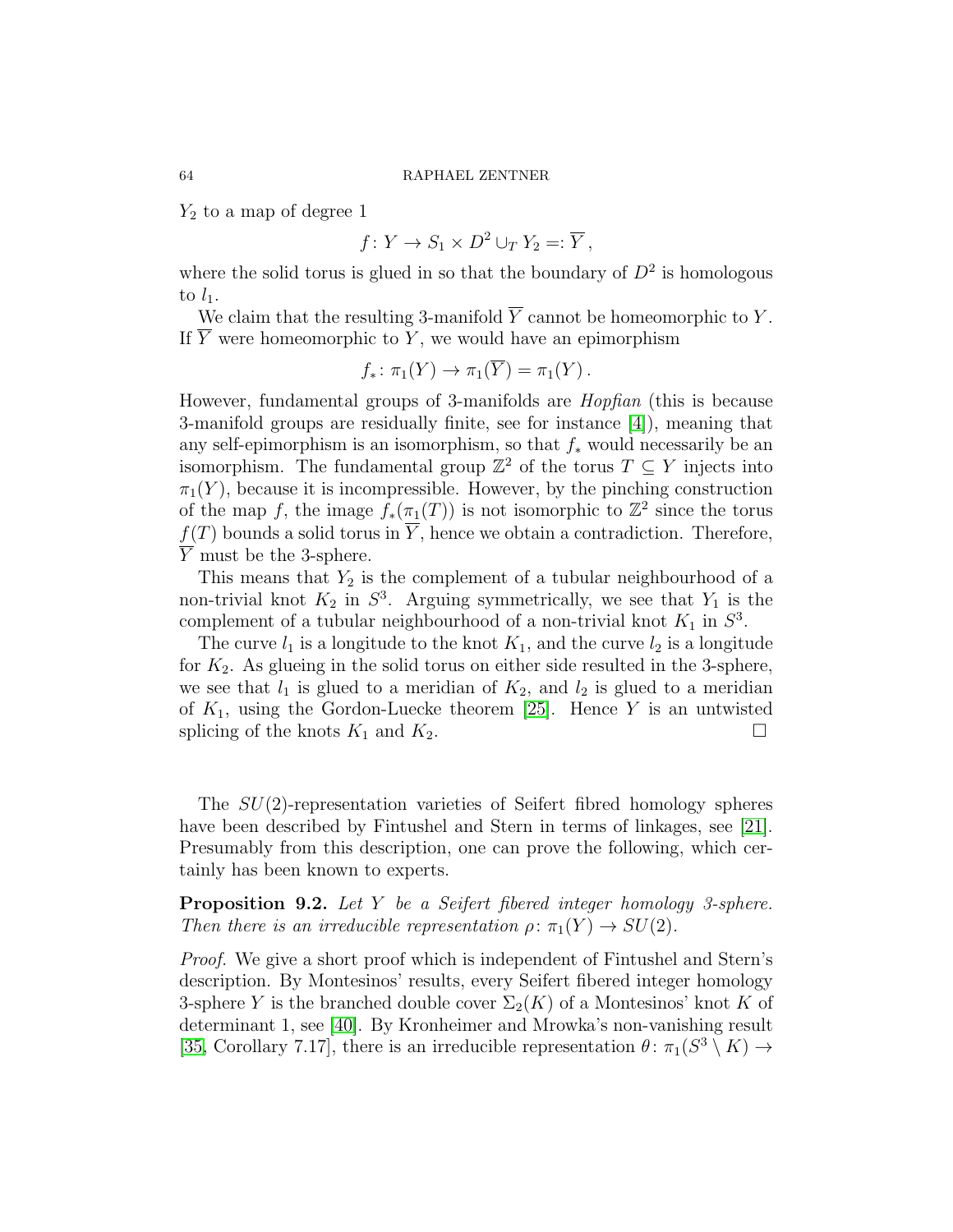$SU(2)$  which maps a meridian of the knot K to an element of trace zero in  $SU(2)$ . By rather elementary means (see for instance [\[52,](#page-70-3) Proposition 9.1]), this implies that  $Y = \Sigma_2(K)$  has an irreducible representation of its fundamental group in  $SU(2)$ .

<span id="page-64-2"></span>Proposition 9.3. Let Y be a hyperbolic integer homology 3-sphere. Then it admits an irreducible representation  $\rho: \pi_1(Y) \to SL(2, \mathbb{C})$ .

Proof. This follows immediately from the definition, and the fact that the group  $PSL(2,\mathbb{C}) = SL(2,\mathbb{C})/\{\pm id\}$  is the orientation preserving isometry group of hyperbolic 3-space. Because  $Y$  has no 2-dimensional cohomology with  $\mathbb{Z}/2$ -coefficients, there is no obstruction to lifting the metric representation to  $SL(2,\mathbb{C})$ .

We are now ready to prove our main application.

<span id="page-64-0"></span>**Theorem 9.4.** Let Y be an integer homology 3-sphere different from the 3-sphere. Then there is an irreducible representation  $\rho: \pi_1(Y) \to SL(2, \mathbb{C})$ .

Proof. By Theorem [9.1](#page-62-0) above, the three cases considered in Proposition [9.2,](#page-63-0) Proposition [9.3](#page-64-2) and Theorem [8.3](#page-60-0) imply the general case, since a degree one map induces an epimorphism of fundamental groups.

## 10. The higher dimensional case

As stated in the introduction, we have the following result, contrasting Theorem [9.4.](#page-64-0)

<span id="page-64-1"></span>**Theorem 10.1.** In any dimension  $m \geq 4$  there is an integer homology sphere  $W^m$  different from the m-sphere  $S^m$  such that the fundamental group  $\pi_1(W)$  has only the trivial representation in  $SL(2,\mathbb{C})$ .

*Proof.* Kervaire's main theorem in [\[30\]](#page-69-19) states that any perfect group  $\pi$  which has trivial second homology group  $H_2(\pi)$  (such groups are also called superperfect) is the fundamental group of an integer homology sphere  $W<sup>n</sup>$  of dimension  $n \geq 5$ . Hence we are left with the problem of finding such a group  $\pi$  which does not admit irreducible representations in  $SL(2,\mathbb{C})$ . By the following Proposition, the Schur cover of any finite non-abelian simple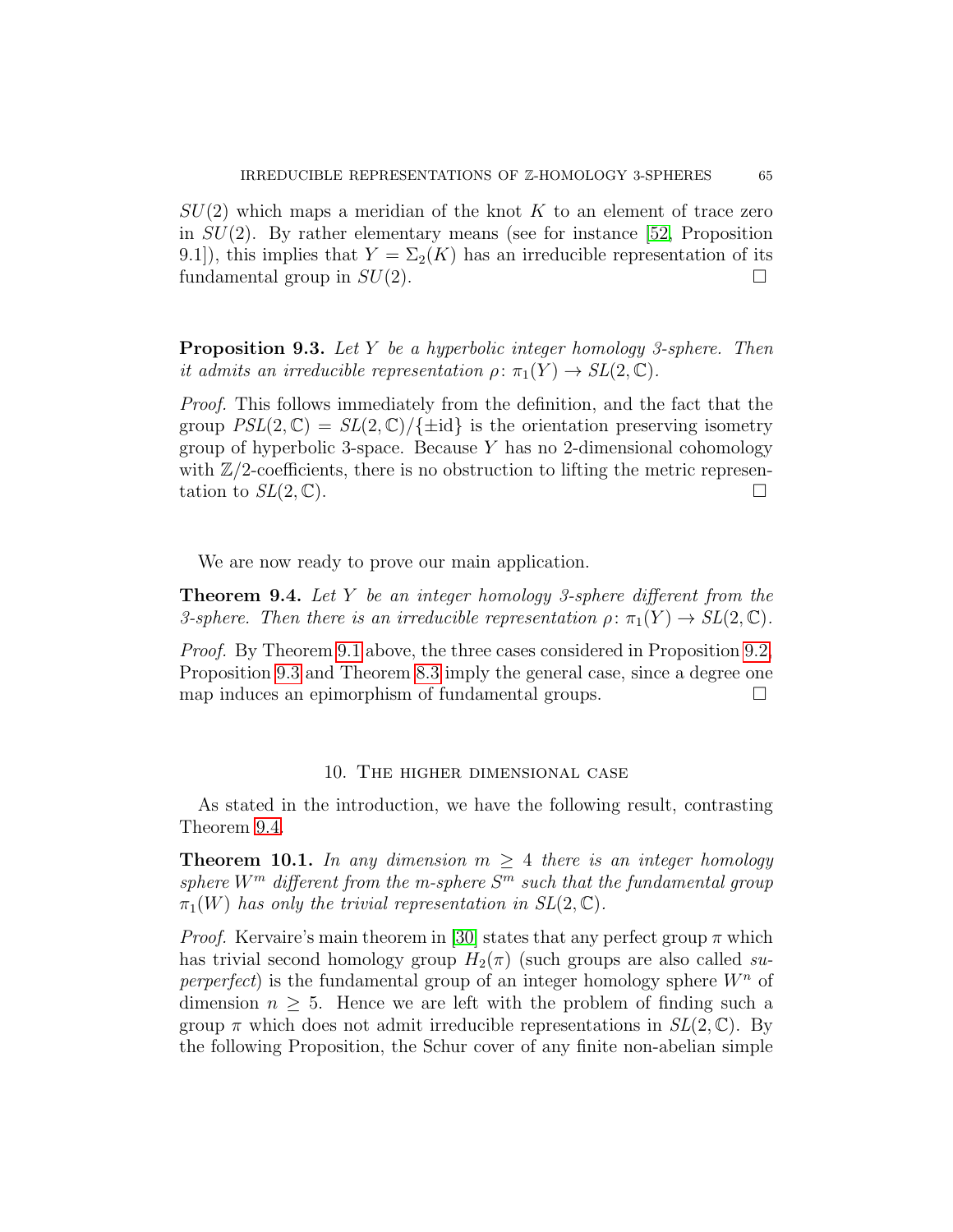group except of  $A_5$  is such an example. In fact, non-abelian simple groups are perfect, and their Schur covers are superperfect.

The case of dimension 4 requires a more detailed look at Kervaire's argument, which we outline for any dimension  $m \geq 4$ : Suppose a presentation of a superperfect group  $\pi$  is given to us. One first constructs an m-dimensional manifold with boundary  $V$  which has one 0-handle, a 1-handle for each generator of the presentation, and a 2-handle for each relation. The Euler characteristic  $\chi(V)$  is equal to 1 minus the deficiency of the presentation. The doubling of V is the m-manifold  $Z := V \cup \overline{V}$ , where  $\overline{V}$  carries the opposite orientation of  $V$ , and where the glueing map along the boundary is taken to be the identity. Then Z has fundamental group  $\pi$ , see [\[30\]](#page-69-19). In the higher-dimensional case  $m \geq 5$  one can perform surgery on Z in order to obtain  $W$ , where  $W$  has no more non-trivial homology except in dimension 0 and m.

If  $m = 4$ , however, Z is already an integer homology sphere if the deficiency of the chosen presentation of  $\pi$  is 0. In fact,  $\chi(V) = 1$  implies that  $\chi(Z) = 2$ . As  $b_1(Z) = 0$ , we must therefore have  $b_2(Z) = 0$  also. Furthermore, there is no torsion in the second homology because of the universal coefficient theorem, and because  $H_1(Z; \mathbb{Z}) = 0$ .

The claim for  $m = 4$  now follows also from the following Proposition because there are many Schur covers of finite non-abelian simple groups which are known to have a presentation of deficiency 0, see for instance the table in [\[11\]](#page-68-19). Examples in this table include the infinite families  $SL(2, \mathbb{Z}/p)$ for p an odd prime, as well as the Schur covers of the groups  $A_6$ ,  $A_7$ ,  $Sz(8)$ , or the superperfect groups  $PSL(3,3)$ ,  $PSU(3,3)$ ,  $M_{11}$ .

<span id="page-65-0"></span>Proposition 10.2. The Schur covers of all finite non-abelian simple groups with the exception of the alternating group  $A_5$  (the rotation preserving symmetry group of the icosahedron) have only trivial representations in  $SL(2, \mathbb{C})$ .

*Proof.* Let G be a finite simple group, and let C be its Schur cover [\[47\]](#page-70-4). (Schur covers of perfect groups are unique, and it may be that  $C = G$ .) We then have a short exact sequence

$$
1 \to H_2(G; \mathbb{Z}) \to C \to G \to 1,
$$

where  $H_2(G; \mathbb{Z})$  is central in C.

Suppose we are given an irreducible representation  $\rho: C \to SL(2, \mathbb{C})$ . This has to map  $H_2(A_n)$  to the centre  $\{\pm id\}$  of  $SL(2,\mathbb{C})$ . Hence it induces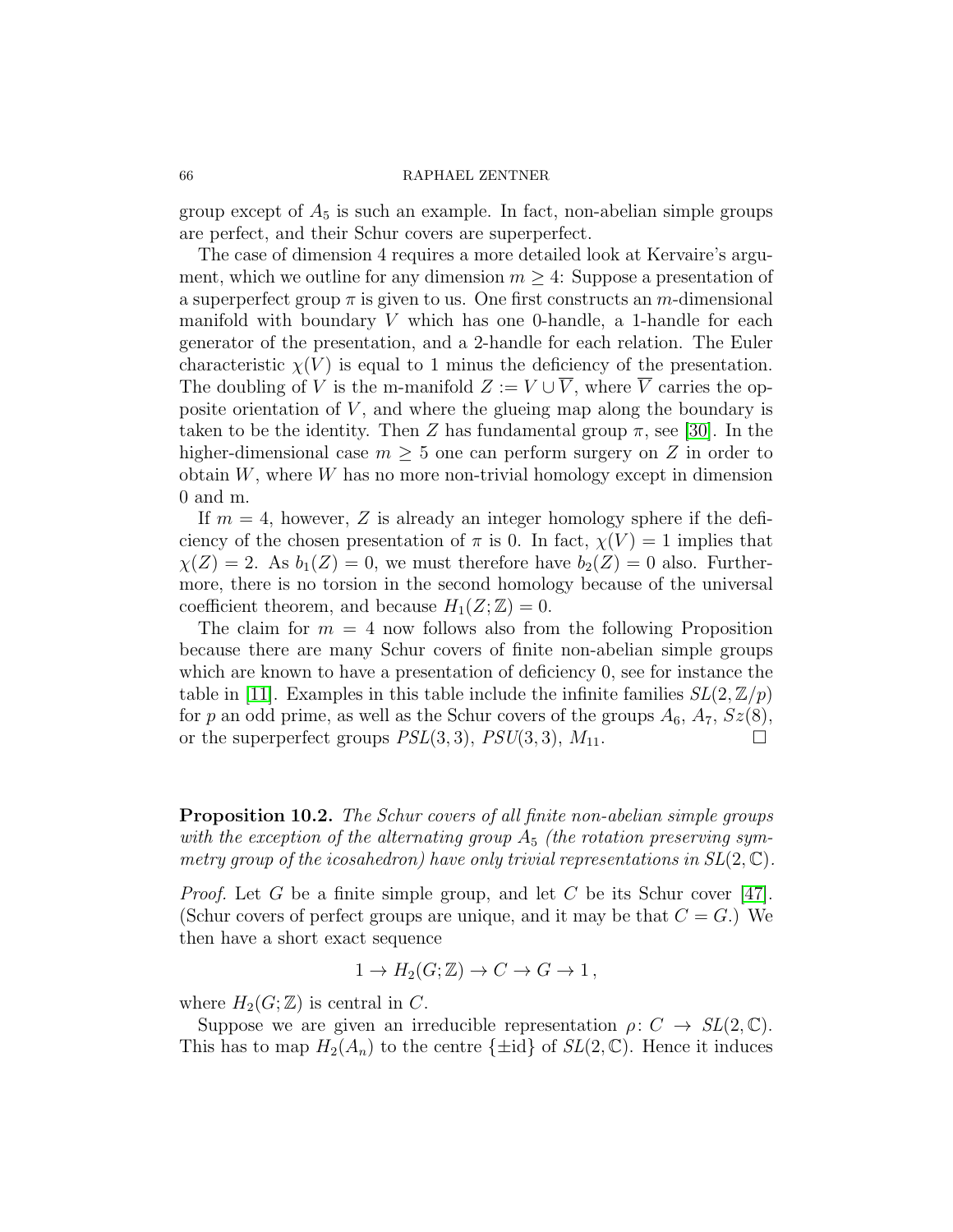a projective representation

# $\overline{\rho}$ :  $G \to PSL(2,\mathbb{C}) = SL(2,\mathbb{C})/\{\pm id\}.$

The image  $\overline{\rho}(G)$  is a finite subgroup, and hence it must lie in the subgroup  $SO(3) = PSU(2) \subseteq PSL(2, \mathbb{C})$ . As G is simple, the homomorphism  $\bar{\rho}$  maps G to either the trivial subgroup of  $SO(3)$ , or it maps G isomorphically to a subgroup. The latter case cannot happen since the only simple non-abelian finite subgroup of  $SO(3)$  is  $A_5$ , which we have excluded by assumption. We conclude that  $\bar{\rho}$  must be the trivial representation. Hence  $\rho$  must be a central representation, and hence the trivial one, as the Schur cover C is a  $\Box$ 

# 11. 3-sphere recognition is in coNP, modulo the generalized Riemann hypothesis

Rubinstein has established an algorithm recognizing the 3-sphere from a triangulation of a given 3-manifold [\[45\]](#page-69-20) which was subsequently simplified by Thompson [\[51\]](#page-70-5). Schleimer has shown that the 3-sphere recognition problem lies in the complexity class NP, if one takes as input data a triangulation description of the 3-manifold to start with.

The complexity class NP consists of the problems that have polynomial time algorithms on non-deterministic Turing machines. Equivalently, there exists a verifier for the problem who can decide whether a proposed solution to the problem indeed is a solution within polynomial time in terms of the size of the input data.

Kuperberg [\[37\]](#page-69-3) has shown that the assertion that a knot  $K \subseteq S^3$  is not the unknot lies in the complexity class NP, provided the generalized Riemann hypothesis (GRH) holds. His result builds on Kronheimer and Mrowka's results in [\[34\]](#page-69-1) and Theorem [\[37,](#page-69-3) Theorem 3.4] that he establishes:

<span id="page-66-0"></span>**Theorem 11.1** (Kuperberg). Let G be an affine algebraic group over  $\mathbb{Z}$  and assume that GRH holds. Then there is a polynomial P with the following significance: Let  $\Gamma$  be a discrete group with a finite presentation of length l. If there is a homomorphism

$$
\rho_{\mathbb{C}} : \Gamma \to G(\mathbb{C})
$$

with non-commutative image, then there is also a homomorphism

$$
\rho_p : \Gamma \to G(\mathbb{Z}/p)
$$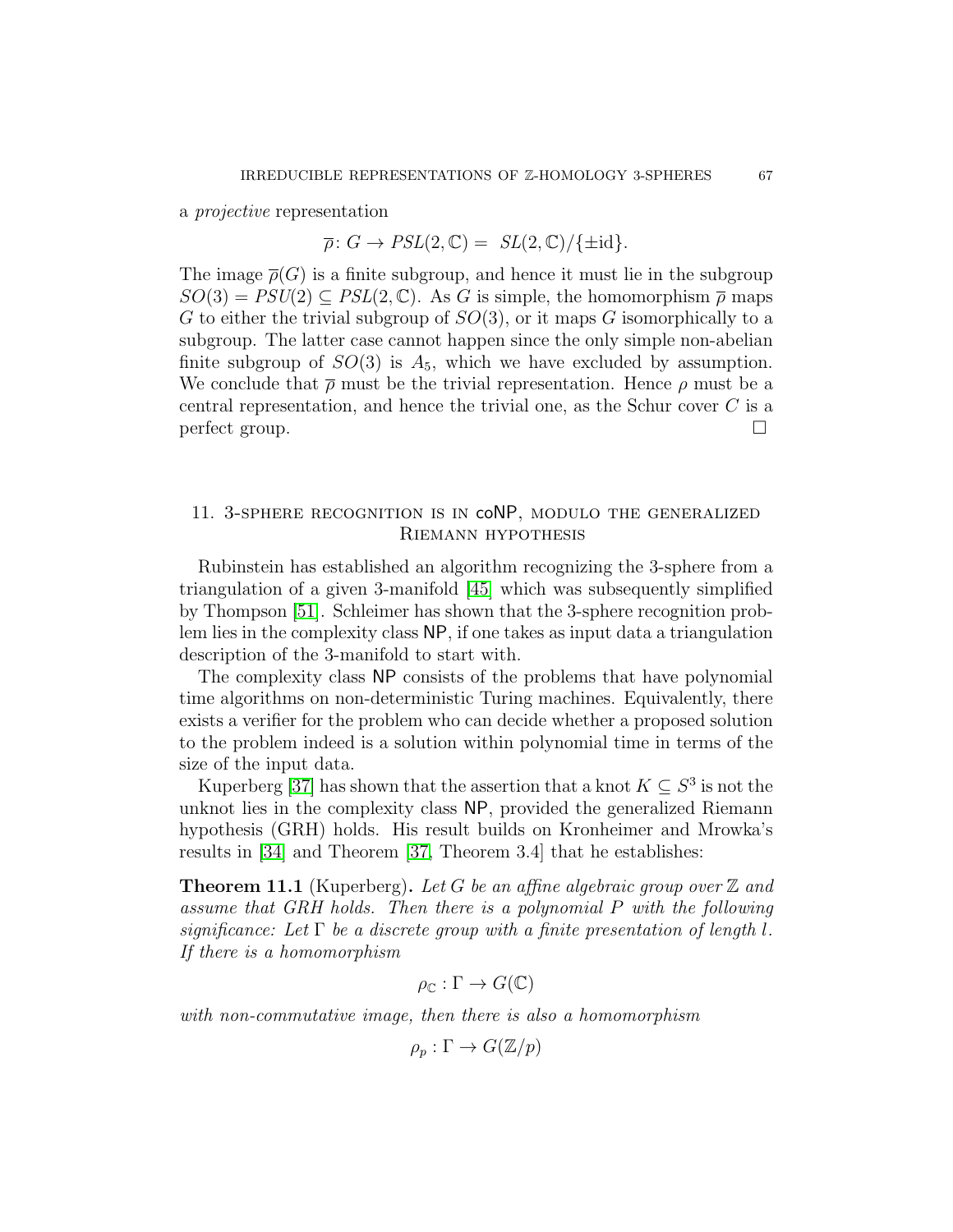with non-commutative image, for a prime p such that  $log(p) = P(l)$ .

We think of our integer homology sphere  $Y$  as being given by a Heegaard diagram. From this we can read off a presentation of the fundamental group. If g is the genus of the Heegaard diagram, and if k is the number of intersections in the Heegaard diagram (counted absolutely, and not up to sign), we obtain a presentation of the fundamental group  $\pi_1(Y)$  of length  $q + k$ .

The following result has also been announced by Hass and Kuperberg in [\[26\]](#page-69-4), but their announced proof relies on different methods.

<span id="page-67-0"></span>**Theorem 11.2.** Let Y be an integer homology 3-sphere, described by a Heegaard diagram. Then the assertion that  $Y$  is not the 3-sphere lies in the complexity class NP, provided GRH holds.

Proof. As noted above, we obtain a presentation of the fundamental group  $\pi_1(Y)$  of length l which depends polynomially on the size of the input data in terms of the Heegaard diagram. By Theorem [9.4,](#page-64-0) there exists a representation  $\rho_{\mathbb{C}} : \pi_1(Y) \to SL(2, \mathbb{C})$  with non-abelian image. If GRH holds, then by Theorem [11.1](#page-66-0) there exists a prime number p such that  $log(p)$ depends polynomially on the length l of the presentation, for some universal polynomial, and there is a homomorphism

$$
\rho_p : \pi_1(Y) \to SL(2, \mathbb{Z}/p)
$$

with non-abelian image. A *certificate* (or *proof* or *witness*) for the problem consists of such a prime p and such a representation  $\rho_p$ .

The verifier checks that  $\rho_p$  indeed is a homomorphism by checking that the relations hold. Next, the verifier checks that the commutator of at least two different generators is non-trivial. The effort for both of these steps is polynomial in terms of the input data.

#### **REFERENCES**

- <span id="page-67-3"></span>[1] R. Abraham, J. Marsden, Foundations of Mechanics, Addison-Wesley Publishing, 1978.
- <span id="page-67-1"></span>[2] E. Andersén, Volume-preserving automorphisms of  $\mathbb{C}^n$ , Complex Variables Theory Appl. 14 (1990), no. 1-4, 223–235.
- <span id="page-67-2"></span>[3] E. Andersén, L. Lempert, On the group of holomorphic automorphisms of  $\mathbb{C}^n$ , Invent. Math. 110 (1992), no. 2, 371–388.
- <span id="page-67-4"></span>[4] M. Aschenbrenner, S. Friedl, and H. Wilton, 3-Manifold Groups, EMS Series of Lectures in Mathematics. European Mathematical Society (EMS), Zürich, 2015.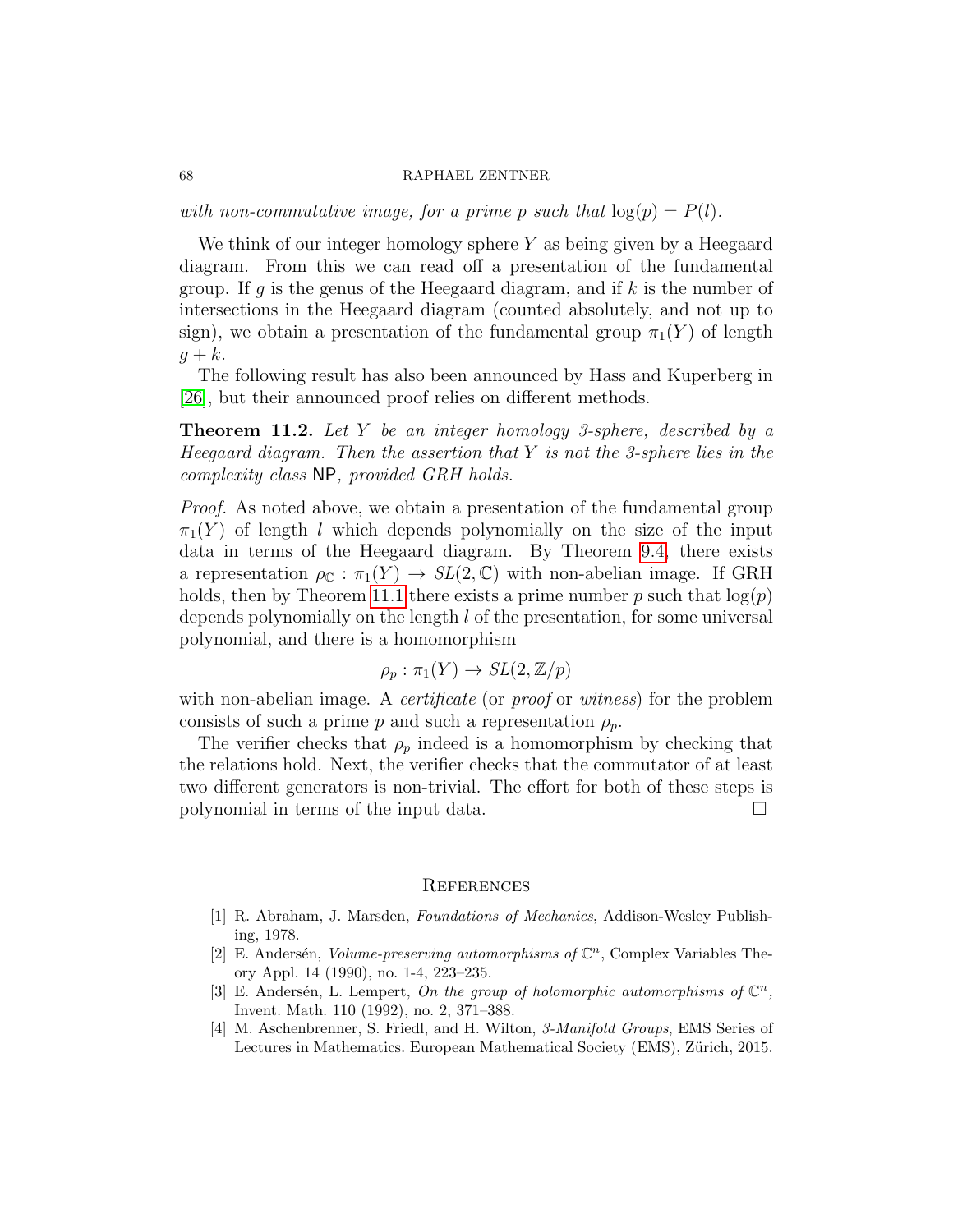- <span id="page-68-1"></span>[5] J. Baldwin, S. Sivek, Stein fillings and SU(2) representations, in preparation (2016)
- <span id="page-68-2"></span>[6] J. Baldwin, S. Sivek, Instanton Floer homology and contact structures, Selecta Math. 22 (2016), no. 2, 939–978.
- <span id="page-68-17"></span>[7] J. Bochnak, M. Coste, M.-F. Roy, *Géométrie Algébrique Réelle*, Ergebnisse der Mathematik und ihrer Grenzgebiete, Springer-Verlag, Berlin, 1987.
- <span id="page-68-18"></span>[8] M. Boileau, J. Rubinstein, and S. Wang, Finiteness of 3-manifolds associated with non-zero degree mappings, Comment. Math. Helv. 89 (2014), no. 1, 33–68.
- <span id="page-68-4"></span>[9] F. Bonahon, L. Siebenmann, New Geometric Splittings of Classical Knots and the Classification and Symmetries of Arborescent Knots, to appear in Geometry & Topology Monographs
- <span id="page-68-8"></span>[10] P. Braam, S. Donaldson, Floer's work on instanton homology, knots and surgery, The Floer memorial volume, Progr. Math., vol. 133, Birkhäuser, Basel, 1995, 196–256.
- <span id="page-68-19"></span>[11] C. Campbell, E. Robertson, and P. Williams, Efficient presentations for finite simple groups and related groups, Groups–Korea 1988 (Pusan, 1988), 65–72, Lecture Notes in Math., 1398, Springer, Berlin, 1989.
- <span id="page-68-3"></span>[12] C. Cornwell, Character varieties of knot complements and branched double-covers via the cord ring, preprint (2015), arXiv:1509.04962
- <span id="page-68-5"></span>[13] M. Culler, Talk given at the 10th W. R. Hamilton Workshop at Trinity College, Dublin, 2014.
- <span id="page-68-16"></span>[14] S. Donaldson, Floer homology groups in Yang-Mills theory. With the assistance of M. Furuta and D. Kotschick. Cambridge Tracts in Mathematics, 147. Cambridge University Press 2002.
- <span id="page-68-11"></span>[15] S. Donaldson, Polynomial invariants for smooth four-manifolds, Topology 29 (1990), no. 3, 257–315.
- <span id="page-68-7"></span>[16] S. Donaldson, The orientation of Yang-Mills moduli spaces and 4-manifold topology, J. Differential Geom. 26 (1987), no. 3, 397–428.
- <span id="page-68-9"></span>[17] S. Donaldson, P. Kronheimer, The Geometry of four-manifolds, Oxford Mathematical Monographs. Oxford University Press 1990.
- <span id="page-68-13"></span>[18] Y. Eliashberg, A few remarks about symplectic filling, Geom. Topol. 8 (2004), 277–293.
- <span id="page-68-14"></span>[19] Y. Eliashberg, W. Thurston, Confoliations. University Lecture Series, 13. American Mathematical Society, Providence, RI, 1998.
- <span id="page-68-12"></span>[20] P. Feehan, T. Leness, On Donaldson and Seiberg-Witten invariants, Topology and geometry of manifolds (Athens, GA, 2001), 237–248, Proc. Sympos. Pure Math., 71, Amer. Math. Soc., Providence, RI, 2003.
- <span id="page-68-0"></span>[21] R. Fintushel, R. Stern, Instanton homology of Seifert fibred homology three spheres, Proc. London Math. Soc. (3) 61 (1990), no. 1, 109–137.
- <span id="page-68-6"></span>[22] A. Floer, An instanton-invariant for 3-manifolds, Comm. Math. Phys. 118 (1988), no. 2, 215–240.
- <span id="page-68-10"></span>[23] D. Freed, K. Uhlenbeck, Instantons and four-manifolds, Mathematical Sciences Research Institute Publications, (1984).
- <span id="page-68-15"></span>[24] D. Gabai, Foliations and the topology of 3-manifolds. III, J. Differential Geom. 26 (1987), 479–536.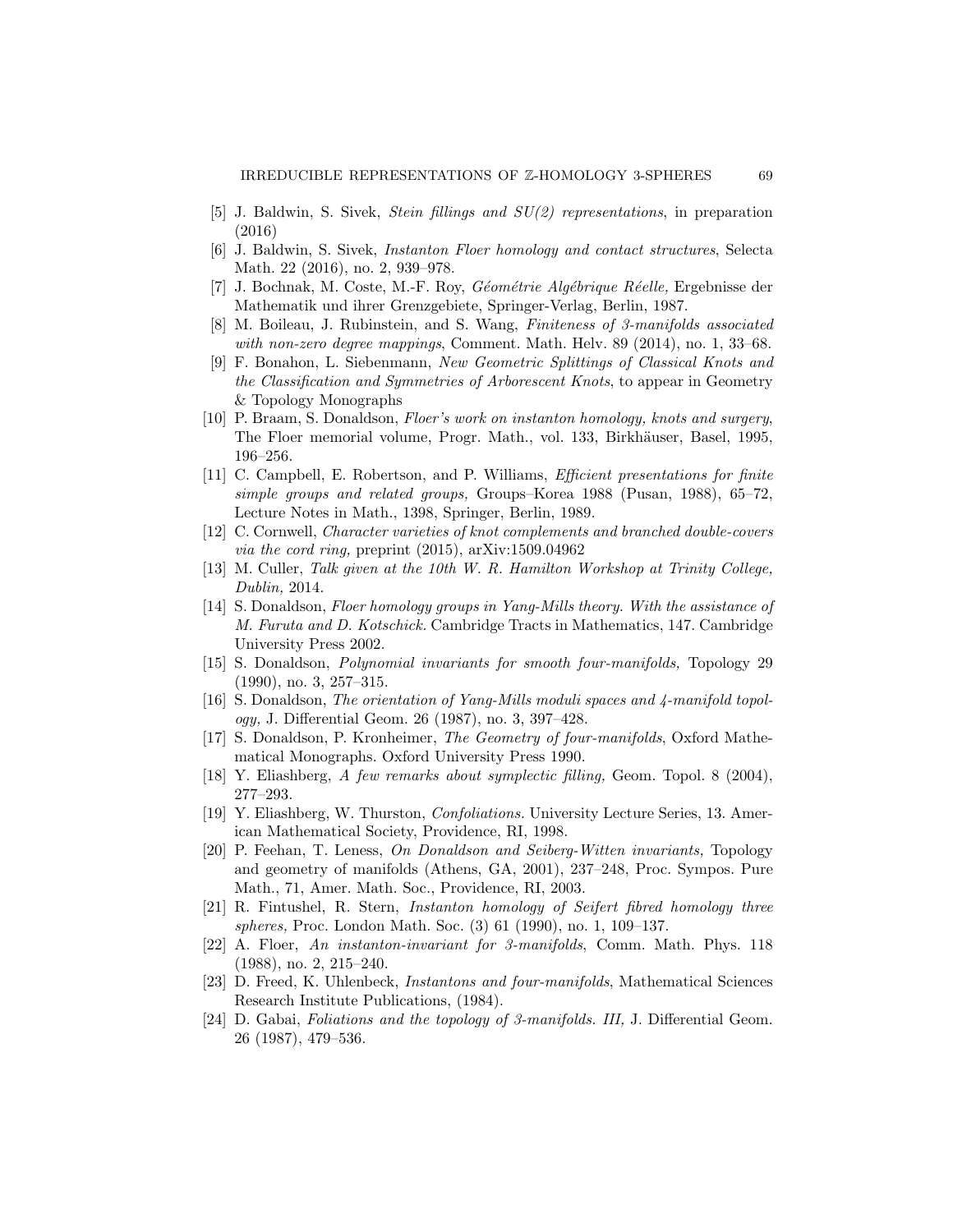- <span id="page-69-16"></span>[25] C. Gordon, J. Luecke, Knots are determined by their complements, J. Amer. Math. Soc. 2 (1989), no. 2, 371–415.
- <span id="page-69-4"></span>[26] J. Hass, G. Kuperberg, The Complexity of Recognizing the 3-Sphere, Oberwolfach Report No. 24/2012 "Triangulations", 1425–1426.
- <span id="page-69-5"></span>[27] C. Herald, Legendrian cobordism and Chern-Simons theory on 3-manifolds with boundary, Comm. Anal. Geom. 2 (1994), no. 3, 337–413.
- <span id="page-69-7"></span>[28] C. Herald, P. Kirk, Holonomy perturbations in a cylinder, and regularity for traceless SU(2) character varieties of tangles, preprint (2015), arXiv:1511.00308
- <span id="page-69-6"></span>[29] S. Kaliman, F. Kutzschebauch, On the present state of the Andersén-Lempert theory, Affine algebraic geometry, 85–122, CRM Proc. Lecture Notes, 54, Amer. Math. Soc., Providence, RI, 2011.
- <span id="page-69-19"></span>[30] M. Kervaire, Smooth homology spheres and their fundamental groups, Trans. Amer. Math. Soc. 144 (1969), 67–72.
- <span id="page-69-11"></span>[31] E. Klassen, *Representations of knot groups in*  $SU(2)$ , Trans. Amer. Math. Soc. 326 (1991), no. 2, 795–828.
- <span id="page-69-12"></span>[32] B. Kleiner, J. Lott, Notes on Perelman's papers, Geom. Topol. 12 (2008), no. 5, 2587–2855.
- <span id="page-69-0"></span>[33] P. Kronheimer, T. Mrowka, Witten's conjecture and Property P, Geom. Topol. 8 (2004), 295–310.
- <span id="page-69-1"></span>[34] P. Kronheimer, T. Mrowka, Dehn surgery, the fundamental group and  $SU(2)$ , Math. Res. Letters 11 (2004), no. 5-6, 741–754.
- <span id="page-69-18"></span>[35] P. Kronheimer, T. Mrowka, Knots, sutures and excision, J. Differential Geom. 84 (2010), no. 2, 301–364.
- <span id="page-69-10"></span>[36] P. Kronheimer, T. Mrowka, Embedded surfaces and the structure of Donaldson's polynomial invariants, J. Differential Geom. 41 (1995), no. 3, 573–734.
- <span id="page-69-3"></span>[37] G. Kuperberg, Knottedness is in NP, modulo GRH, Adv. Math. 256 (2014), 493–506.
- <span id="page-69-8"></span>[38] J. Lin, The A-polynomial and holonomy perturbations, Math. Res. Letters, Vol. 22, No. 5 (2015), pp. 1401–1416.
- <span id="page-69-9"></span>[39] J. Lin,  $SU(2)$ -Cyclic Surgeries on Knots, to appear in Int. Math. Res. Notices, doi:10.1093/imrn/rnv326
- <span id="page-69-17"></span>[40] J. Montesinos, Revêtements ramifiés de noeuds, espaces fibrés de Seifert et scindements de Heegaard, Lecture notes of a conference in Orsay, spring 1976.
- <span id="page-69-2"></span>[41] K. Motegi, Haken manifolds and representations of their fundamental group in  $SL(2,\mathbb{C})$ , Topology and its Applications 29 (1988), 207–212.
- <span id="page-69-13"></span>[42] G. Perelman, The entropy formula for the Ricci flow and its geometric applications, preprint (2002), arXiv:math/0211159
- <span id="page-69-14"></span>[43] G. Perelman, Ricci flow with surgery on three-manifolds, preprint (2003), arXiv:math/0303109
- <span id="page-69-15"></span>[44] G. Perelman, Finite extinction time for the solutions to the Ricci flow on certain three-manifolds, preprint (2003), arXiv:math/0307245
- <span id="page-69-20"></span>[45] J. Rubinstein, An Algorithm to Recognize the 3-Sphere, Proceedings of the International Congress of Mathematics, Vol. 1, 2 (Zürich, 1994), 601–611, Birkhäuser, Basel, 1995.